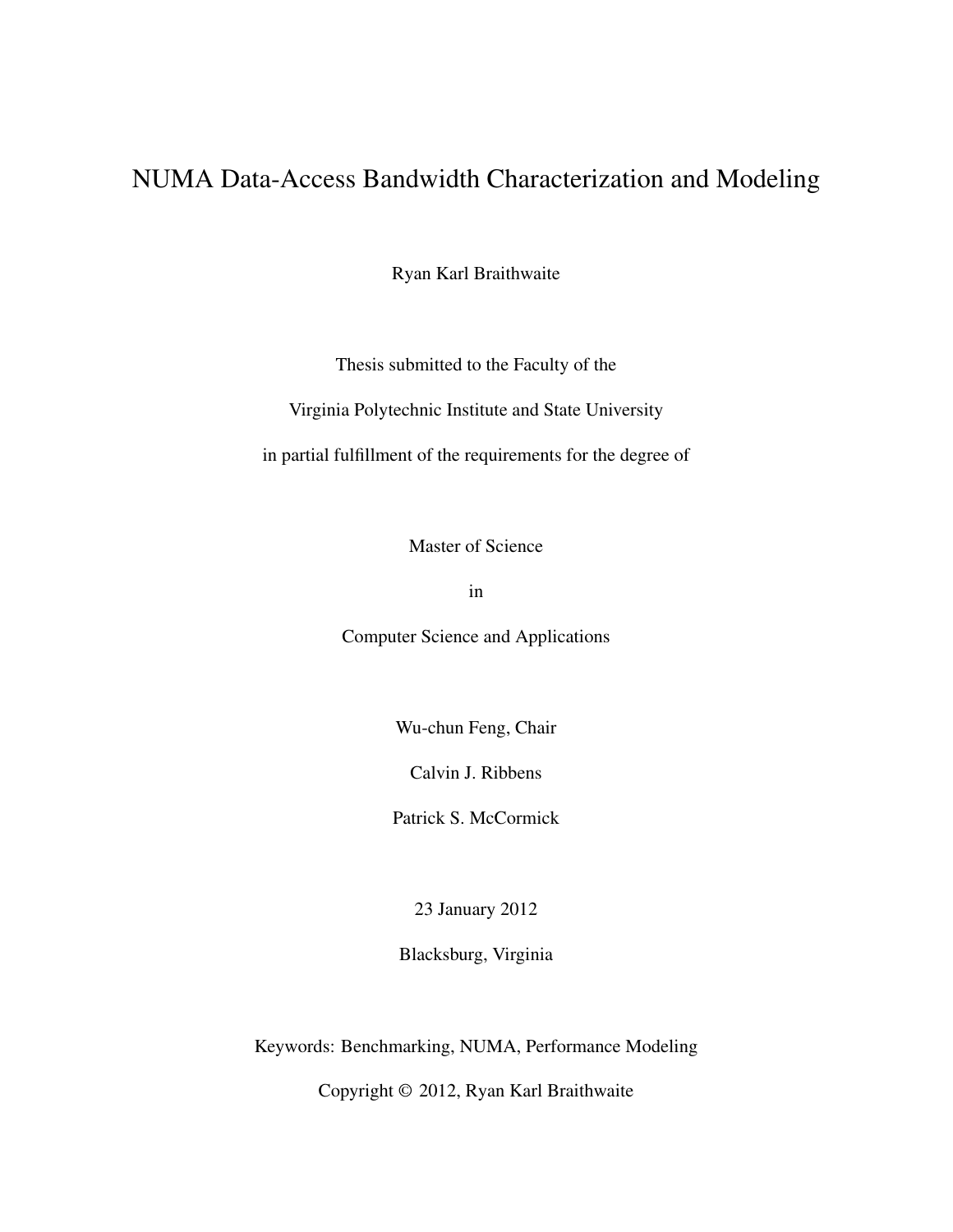#### NUMA Data-Access Bandwidth Characterization and Modeling

#### Ryan Karl Braithwaite

Clusters of seemingly homogeneous compute nodes are increasingly heterogeneous within each node due to replication and distribution of node-level subsystems. This intra-node heterogeneity can adversely affect program execution performance by inflicting additional data-access performance penalties when accessing non-local data. In many modern NUMA architectures, both memory and I/O controllers are distributed within a node and CPU cores are logically divided into "local" and "remote" data-accesses within the system. In this thesis a method for analyzing main memory and PCIe data-access characteristics of modern AMD and Intel NUMA architectures is presented. Also presented here is the synthesis of data-access performance models designed to quantify the effects of these architectural characteristics on data-access bandwidth. Such performance models provide an analytical tool for determining the performance impact of remote data-accesses for a program or access pattern running in a given system. Data-access performance models also provide a means for comparing the data-access bandwidth and attributes

of NUMA architectures, for improving application performance when running on these architectures, and for improving process/thread mapping onto CPU cores in these architectures. Preliminary examples of how programs respond to these data-access bandwidth characteristics are also presented as motivation for future work.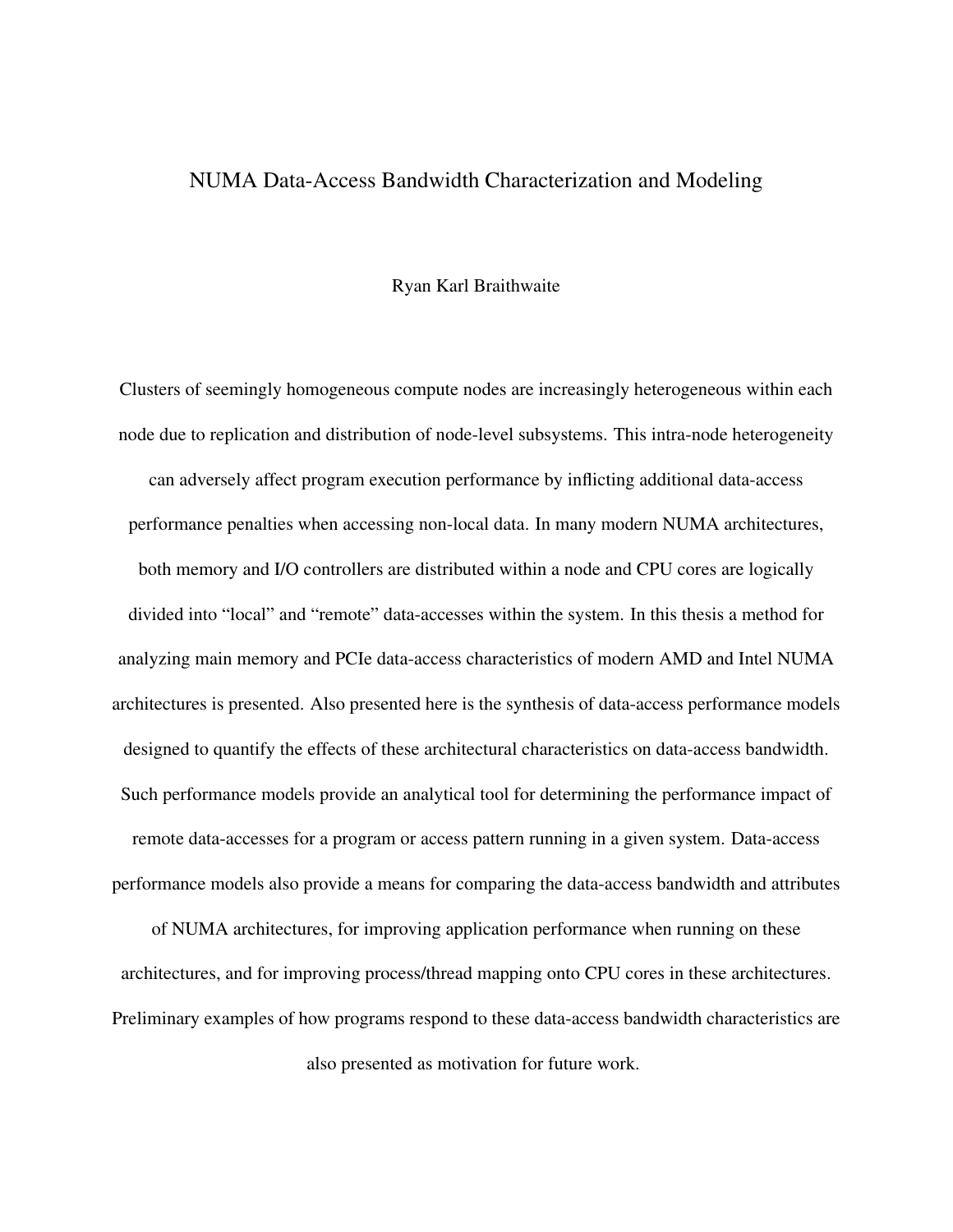#### GRANT INFORMATION

I am grateful to the NSF Center for High Performance Reconfigurable Computing (CHREC) and

Los Alamos National Laboratory for their support through NSF I/UCRC Grant IIP-0804155.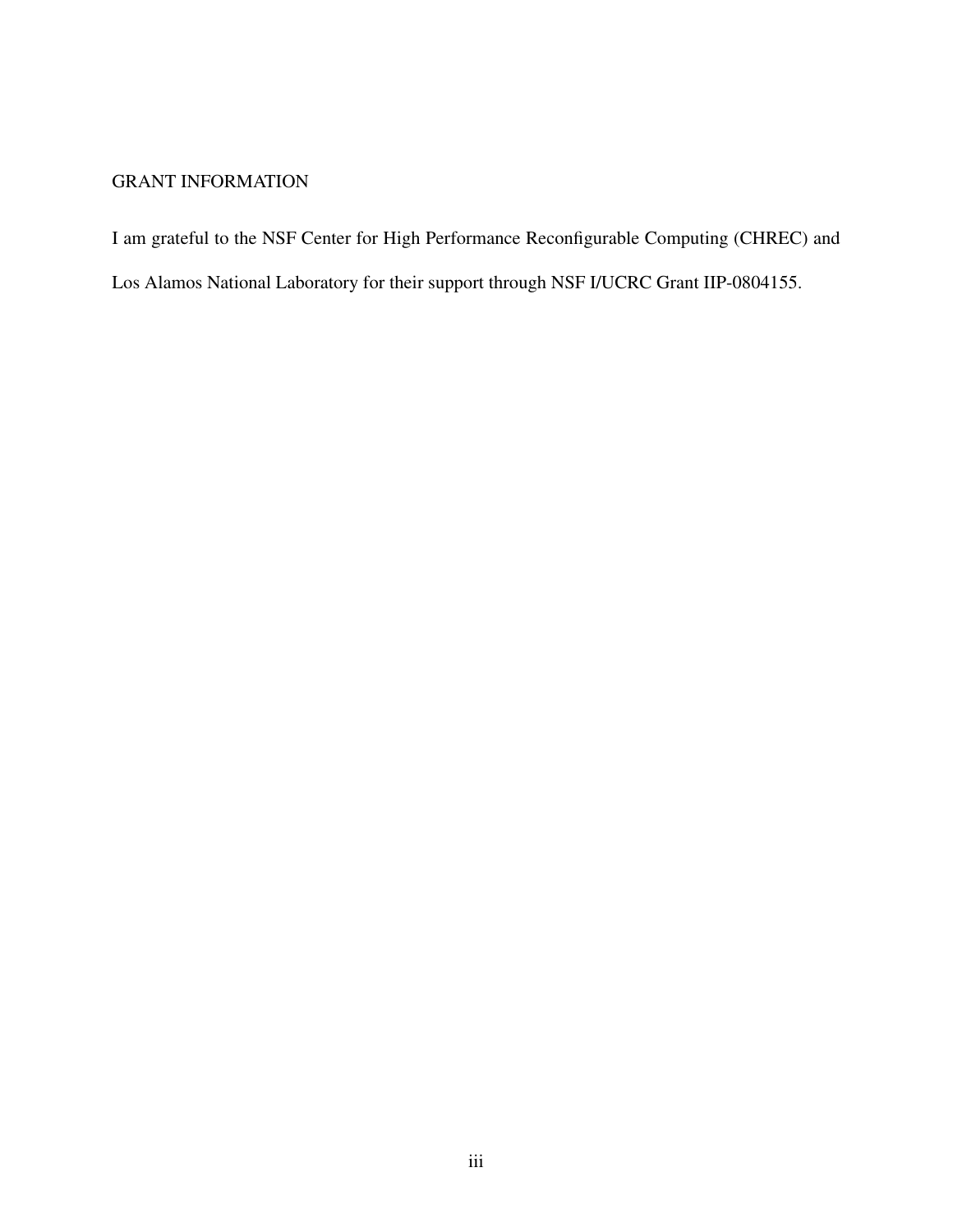### Acknowledgments

I am grateful for the encouragement, support, understanding, and patience of my wife, Kylie. She is as excellent a companion as one could hope for, and her assistance with all phases of my degree has been invaluable.

To my parents I offer thanks for all that I am and for the education that they provided for me.

I also appreciate the infrastructure support and technical feedback from Marcus Epperson, Jeffry Ogden at Sandia National Labs, and Scott Pakin, Marcus Daniels, and Kei Davis at Los Alamos National Laboratory. I also appreciate Tom Scogland and other members of the Synergy Laboratory for their technical support and feedback during my time at Virginia Tech.

Finally, I sincerely appreciate the time and effort put forth by the members of my committee to help me through each step of the process toward the completion of my thesis.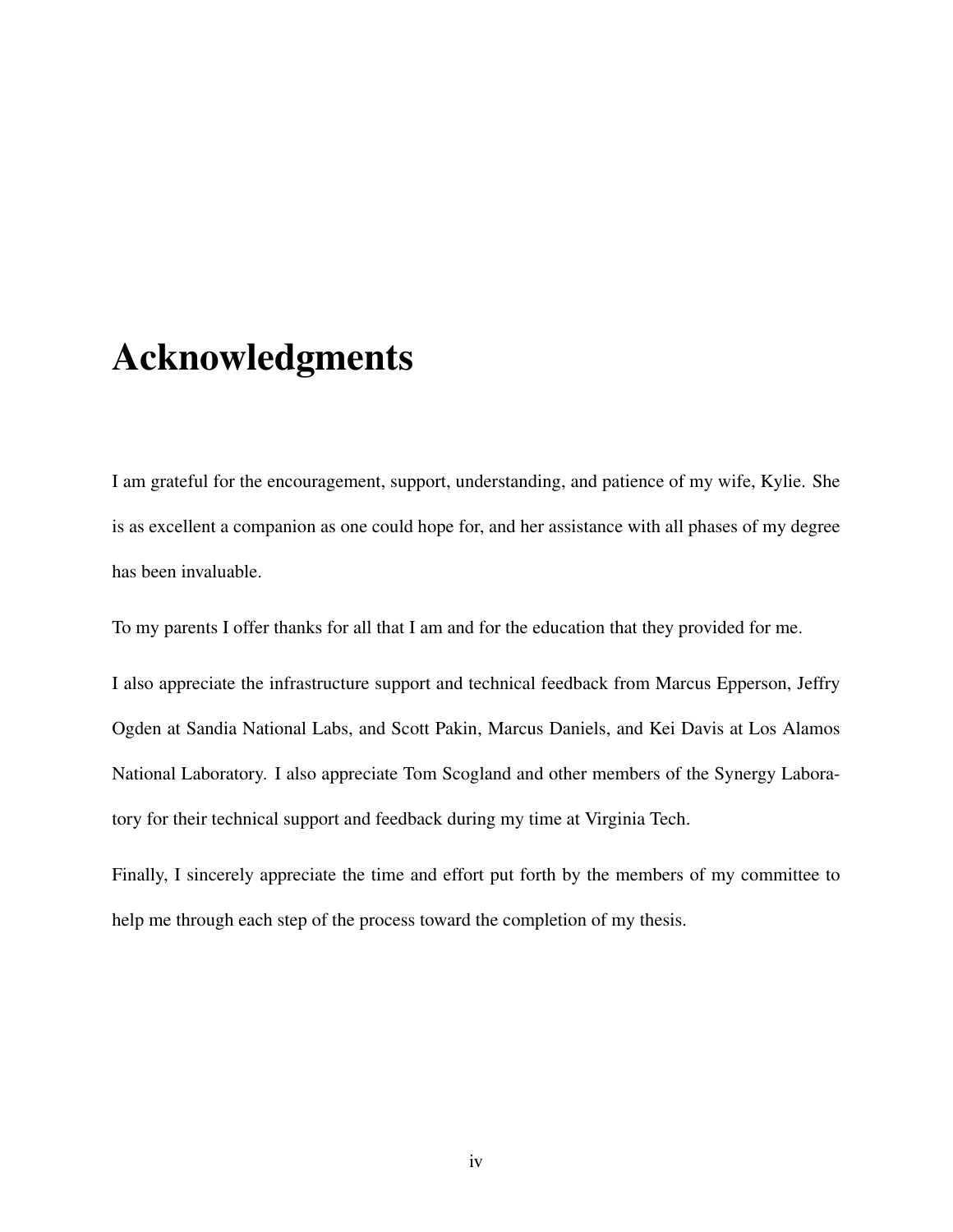### **Contents**

| $\mathbf{1}$   |      | <b>Introduction</b>       | $\mathbf{1}$   |
|----------------|------|---------------------------|----------------|
|                | 1.1  |                           | $\blacksquare$ |
|                | 1.2. |                           |                |
|                | 1.3  |                           |                |
|                | 1.4  |                           |                |
| $\overline{2}$ |      | <b>NUMA Architectures</b> | 13             |
|                | 2.1  |                           |                |
|                | 2.2  |                           |                |
|                |      | 2.2.1                     |                |
|                |      | 2.2.2                     |                |
|                | 2.3  |                           |                |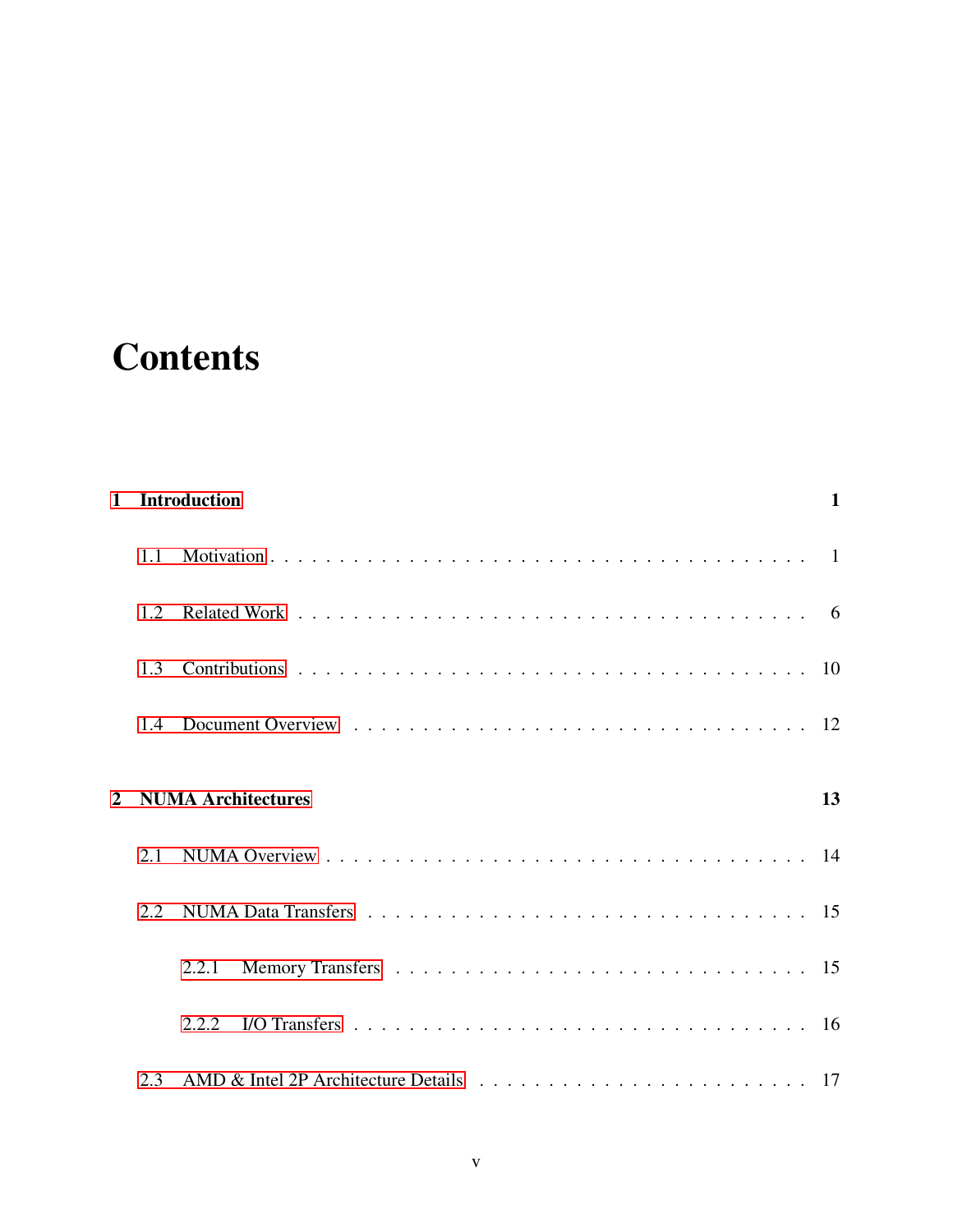|   |     | 2.3.1 |                                                                       |    |
|---|-----|-------|-----------------------------------------------------------------------|----|
|   |     | 2.3.2 |                                                                       |    |
| 3 |     |       | <b>Data-Access Performance of Modern NUMA Architectures</b>           | 23 |
|   | 3.1 |       | Methodology for Data-Access Bandwidth Characterization 23             |    |
|   | 3.2 |       |                                                                       |    |
|   |     | 3.2.1 | Memory-Access Bandwidth Characterization 25                           |    |
|   |     | 3.2.2 | PCIe-Access Bandwidth Characterization 30                             |    |
|   | 3.3 |       | Results of Data-Access Bandwidth Characterization 32                  |    |
|   | 3.4 |       | Analysis of Data-Access Performance in AMD & Intel 2P NUMA Systems 33 |    |
|   |     | 3.4.1 |                                                                       |    |
|   |     | 3.4.2 |                                                                       |    |
| 4 |     |       | <b>Data-Access Performance Models</b>                                 | 40 |
|   | 4.1 |       |                                                                       |    |
|   |     | 4.1.1 |                                                                       | 45 |
|   | 4.2 |       |                                                                       | 46 |
|   |     | 4.2.1 | Memory-Access Performance Model Examples                              | 48 |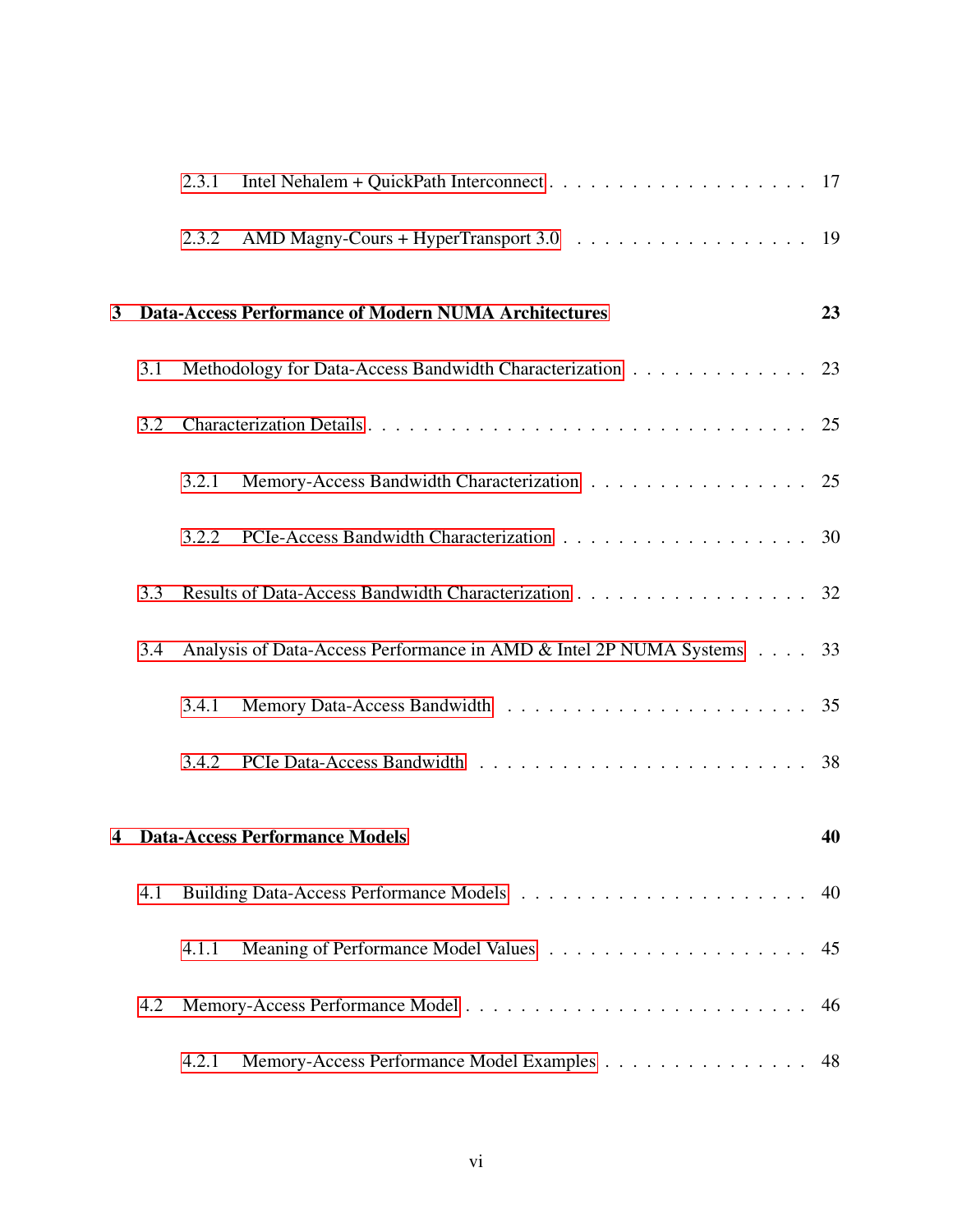|   | 4.3 |       |                                                                                                    |    |
|---|-----|-------|----------------------------------------------------------------------------------------------------|----|
|   |     | 4.3.1 | PCIe-Access Bandwidth Performance Model Examples 53                                                |    |
| 5 |     |       | <b>Chench as a Data-Access Analysis Tool</b>                                                       | 57 |
|   | 5.1 |       |                                                                                                    |    |
|   |     | 5.1.1 | Design & Purpose $\ldots \ldots \ldots \ldots \ldots \ldots \ldots \ldots \ldots \ldots \ldots 58$ |    |
|   |     | 5.1.2 |                                                                                                    |    |
|   | 5.2 |       | Data-Access Characterization Tests using the Cbench                                                |    |
|   |     |       |                                                                                                    |    |
|   |     | 5.2.1 | Single-Threaded Memory Bandwidth Testing 61                                                        |    |
|   |     | 5.2.2 | Multi-Threaded Memory Bandwidth Testing 62                                                         |    |
|   |     | 5.2.3 |                                                                                                    |    |
|   |     | 5.2.4 | Automatic Performance Model Generation 63                                                          |    |
|   |     |       |                                                                                                    |    |
|   |     | 5.2.6 |                                                                                                    | 68 |
| 6 |     |       | Data-Access Sensitivity of Scientific Algorithms                                                   | 69 |
|   | 6.1 |       |                                                                                                    | 73 |
|   | 6.2 |       |                                                                                                    |    |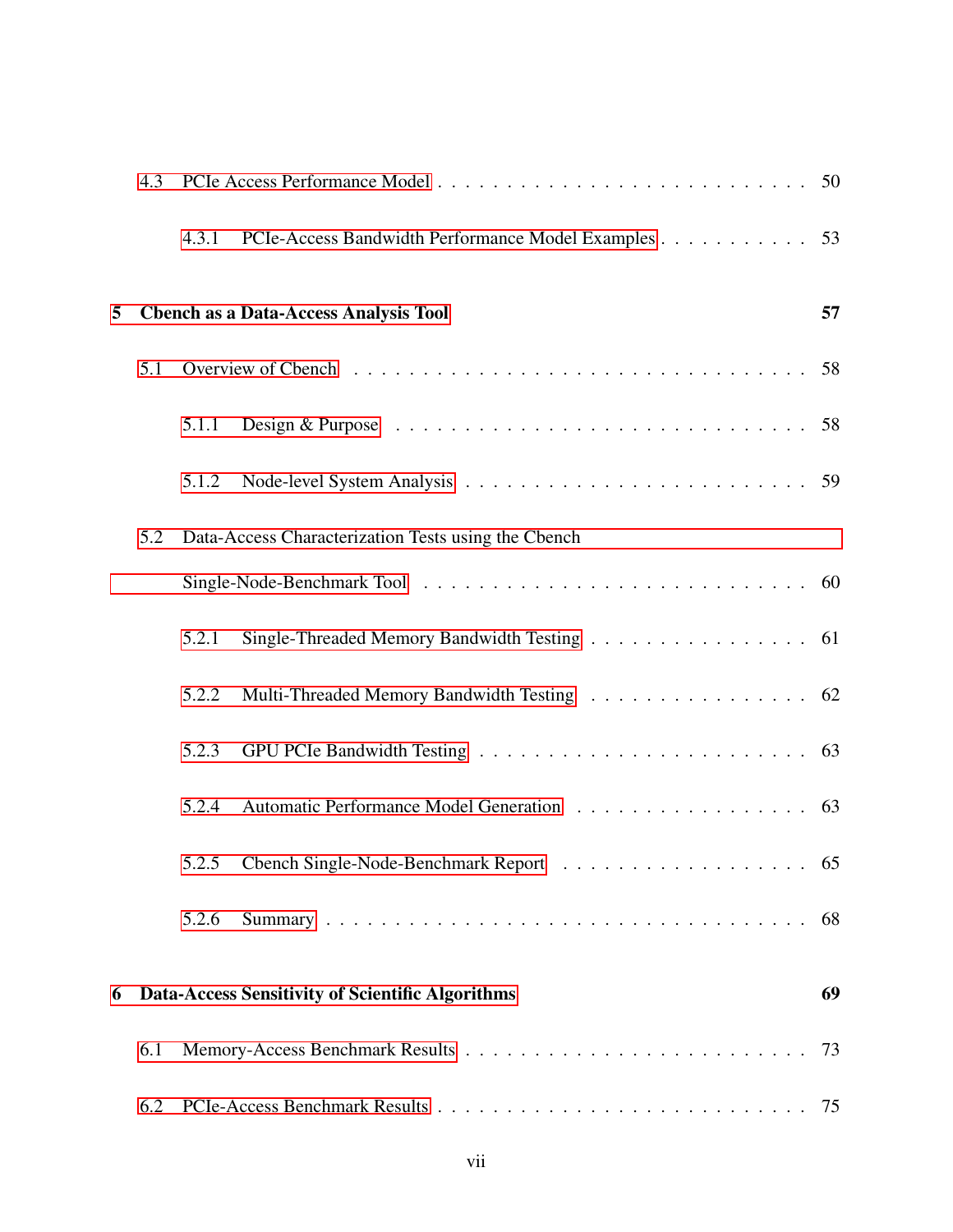|   | 6.3                       |                                          |    |  |  |
|---|---------------------------|------------------------------------------|----|--|--|
| 7 |                           | Conclusion                               | 82 |  |  |
|   | 7.1                       |                                          |    |  |  |
|   | 7.2                       |                                          |    |  |  |
|   |                           | <b>A</b> AMD 4P Characterization Results | 87 |  |  |
|   | A <sub>1</sub>            |                                          |    |  |  |
|   |                           |                                          |    |  |  |
|   | 93<br><b>Bibliography</b> |                                          |    |  |  |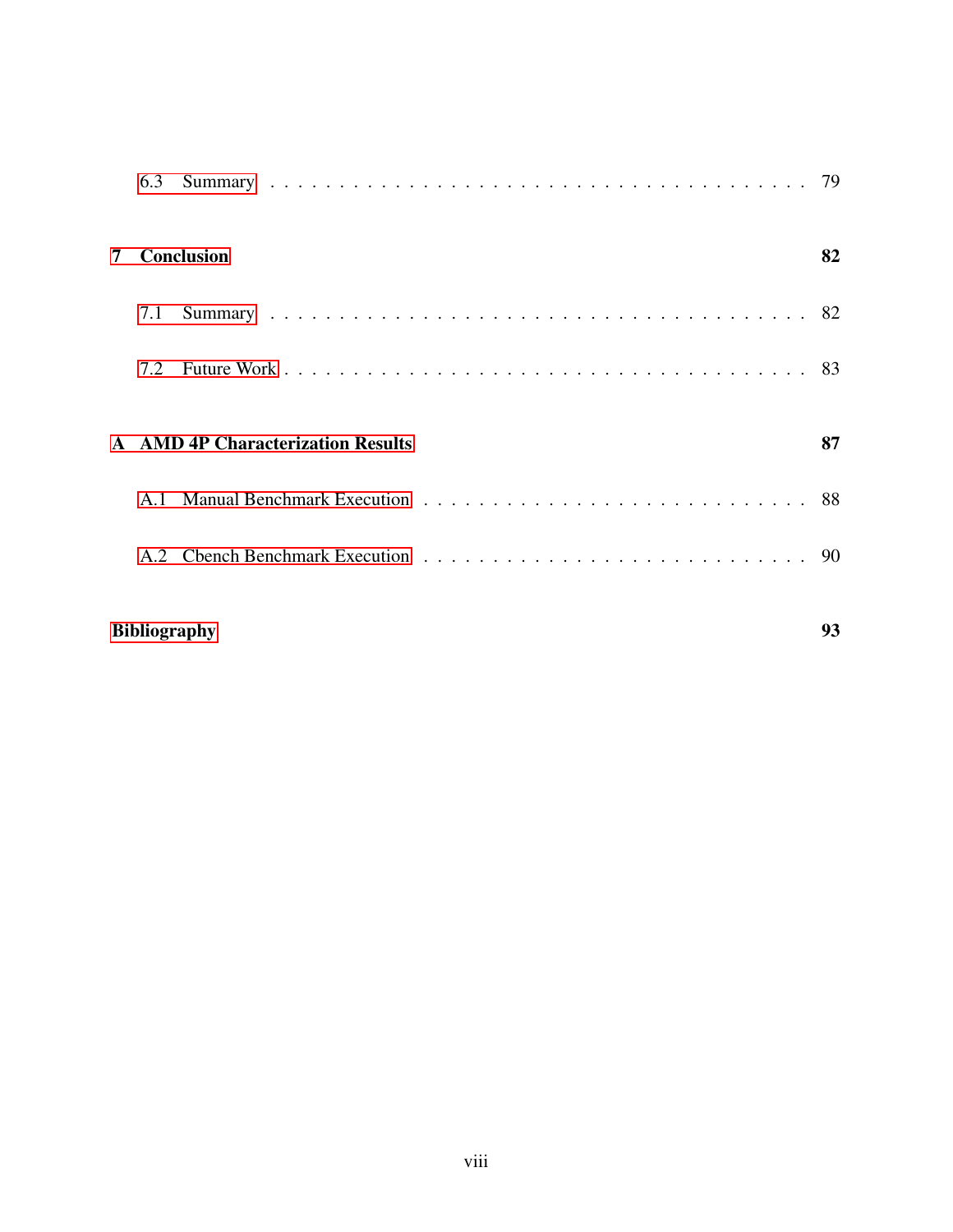## List of Figures

| 2.1 | Uniform vs. Non-Uniform Memory Access Architectures 14 |  |
|-----|--------------------------------------------------------|--|
| 2.2 |                                                        |  |
| 2.3 |                                                        |  |
| 2.4 |                                                        |  |
| 2.5 |                                                        |  |
| 2.6 |                                                        |  |
| 3.1 | Memory Data-Access Bandwidth in AMD 2P System 37       |  |
| 4.1 |                                                        |  |
| 5.1 |                                                        |  |
| 5.2 |                                                        |  |
| 5.3 |                                                        |  |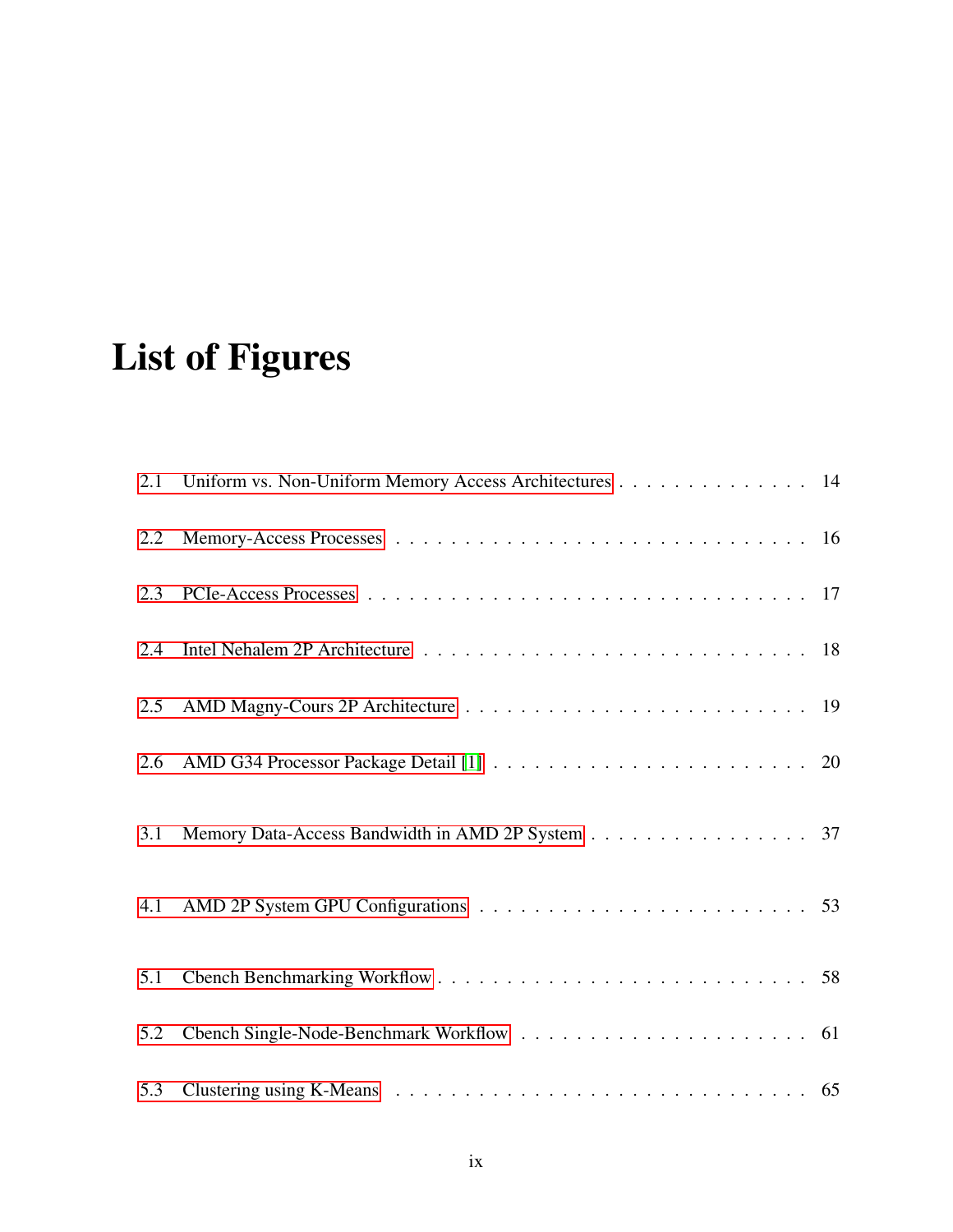| 6.1 | Cachegrind Simulation of Benchmarks Single-Threaded (-np 1) Benchmark               |  |
|-----|-------------------------------------------------------------------------------------|--|
|     |                                                                                     |  |
| 6.2 | graph500_mpi_replicated Single-Threaded (-np 1) Benchmark Results 75                |  |
| 6.3 | NAS Parallel Benchmarks Single-Threaded (-np 1) Benchmark Results in the AMD        |  |
|     | 2P System. Results within each class are presented in descending order by LLdC      |  |
|     |                                                                                     |  |
| 6.4 | NAS Parallel Benchmarks Single-Threaded (-np 1) Benchmark Results                   |  |
|     | in the Intel 2P System. Results within each class are presented in descending order |  |
|     |                                                                                     |  |
| 6.5 | CUDA computeprof Profile of SHOC GPU Benchmarks' % of GPU time spent                |  |
|     |                                                                                     |  |
| 6.6 | SHOC GPU Benchmark Results in the AMD 2P System. Results within each class          |  |
|     | are presented in descending order by $%$ GPU time doing memory copy. 80             |  |
| 6.7 | SHOC GPU Benchmark Results in the Intel 2P System. Results within each class        |  |
|     | are presented in descending order by % GPU time doing memory copy. $\dots \dots$ 81 |  |
| 7.1 |                                                                                     |  |
| A.1 |                                                                                     |  |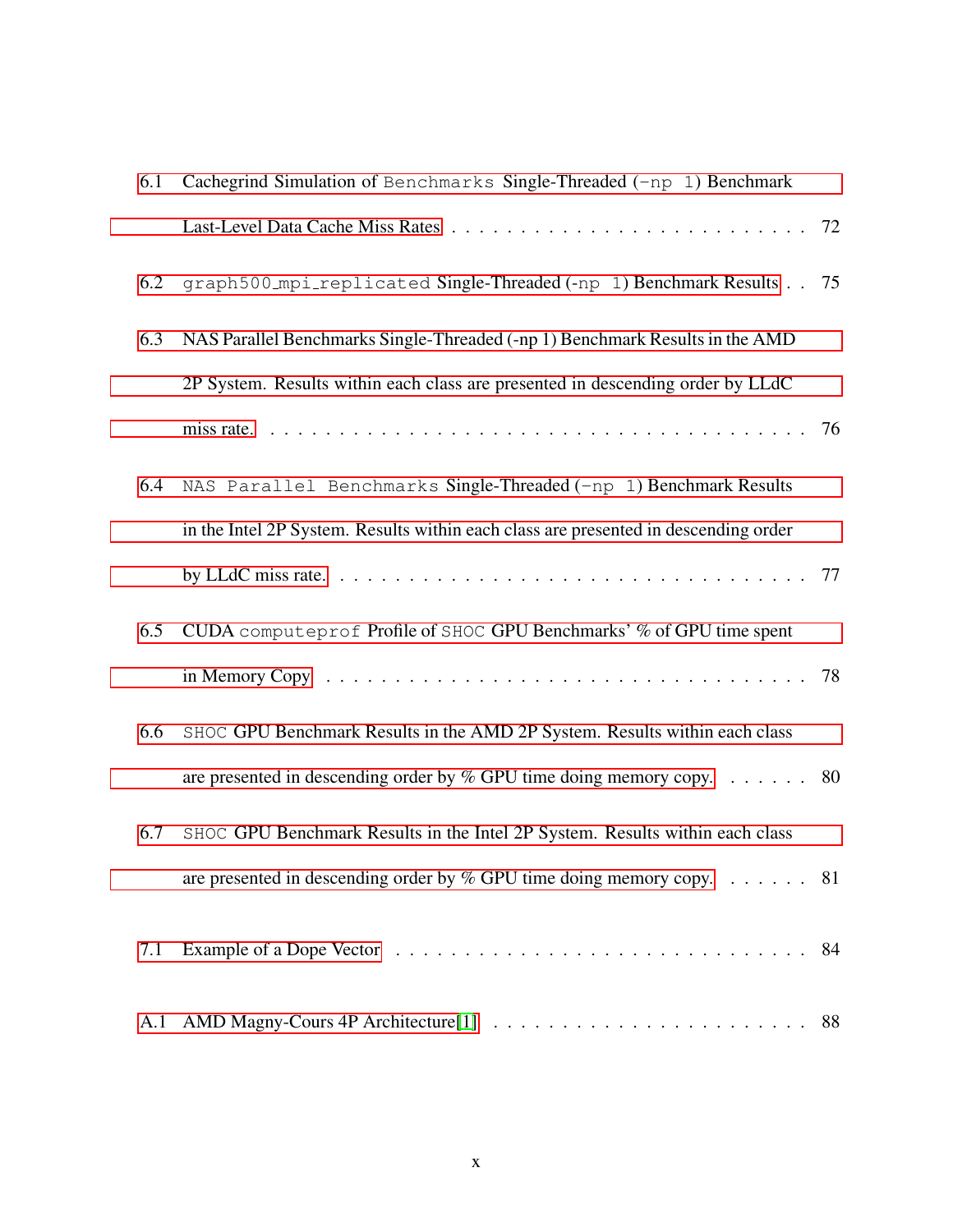### List of Tables

| 3.1 |                                                                                                                 |  |
|-----|-----------------------------------------------------------------------------------------------------------------|--|
| 3.2 | Core-to-Memory-Node Bandwidth Distribution for AMD 2-socket System 28                                           |  |
| 3.3 |                                                                                                                 |  |
| 3.4 | Microbenchmark Characterization Results Classes of data-access bandwidth 34                                     |  |
| 4.1 | $\alpha$ Values for Data-Access Costs AMD and Intel Machine Attributes listed in Table 3.3 $\pm$ 55             |  |
| 5.1 |                                                                                                                 |  |
| 5.2 | Cbench Memory Data-Access Bandwidth Classes 66                                                                  |  |
| 5.3 | Chench NUMA STREAM Bandwidth Test Results — the best value in each col-                                         |  |
|     | umn is highlighted $\ldots \ldots \ldots \ldots \ldots \ldots \ldots \ldots \ldots \ldots \ldots \ldots \ldots$ |  |
| 5.4 |                                                                                                                 |  |
| 5.5 | Cbench NUMA SHOC GPU Data-Access Bandwidth Test Results — the best                                              |  |
|     | value in each column is highlighted $\ldots \ldots \ldots \ldots \ldots \ldots \ldots \ldots \ldots$ 67         |  |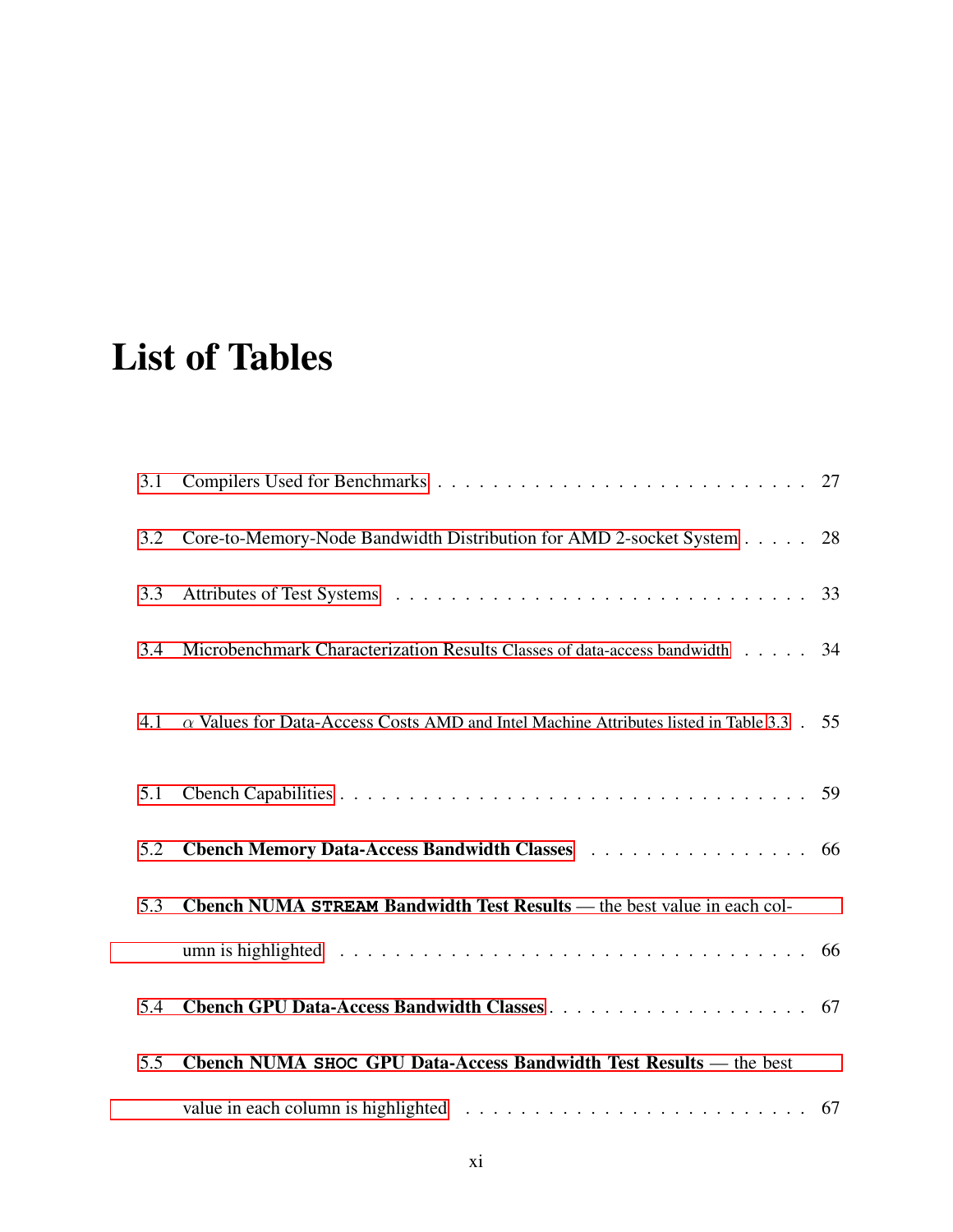| A.2 Microbenchmark Characterization Results for AMD 4P System Classes of data- |  |
|--------------------------------------------------------------------------------|--|
|                                                                                |  |
| A.3 AMD 4P Cbench Memory Data-Access Bandwidth Classes 91                      |  |
| A.4 AMD 4P Cbench NUMA STREAM Bandwidth Test Results — the best value in       |  |
|                                                                                |  |
| A.5 AMD 4P Cbench GPU Data-Access Bandwidth Classes 92                         |  |
| A.6 AMD 4P Cbench NUMA SHOC GPU Data-Access Bandwidth Test Results -           |  |
|                                                                                |  |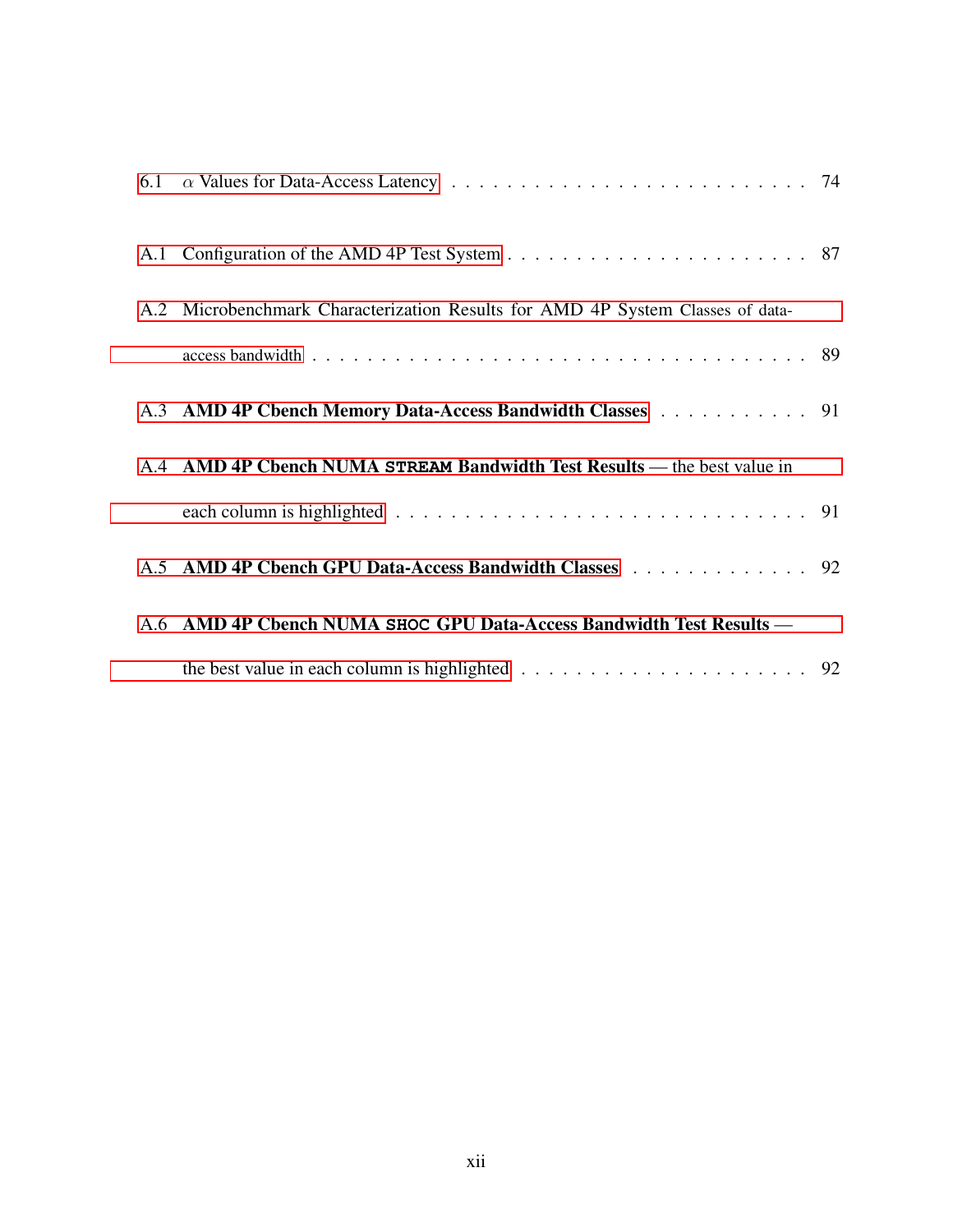### <span id="page-12-0"></span>Chapter 1

### Introduction

#### <span id="page-12-1"></span>1.1 Motivation

Data-access latency and bandwidth performance in modern Non-Uniform Memory Access (NUMA) architectures can significantly affect program performance when non-local resources are accessed frequently. For applications that are sensitive to data-access performance, it may be critical for a system designer or application developer to understand the architectural layout of the system in which the program is executed so as to avoid remote data accesses as much as possible. If a developer is given the layout of the memory and I/O subsystems and the data-access characteristics for a system, he or she may make informed decisions regarding process and memory placement within a program. This improves memory-access performance and, consequently, overall application performance. Likewise, if a system designer is given the data-access characteristics of a given system,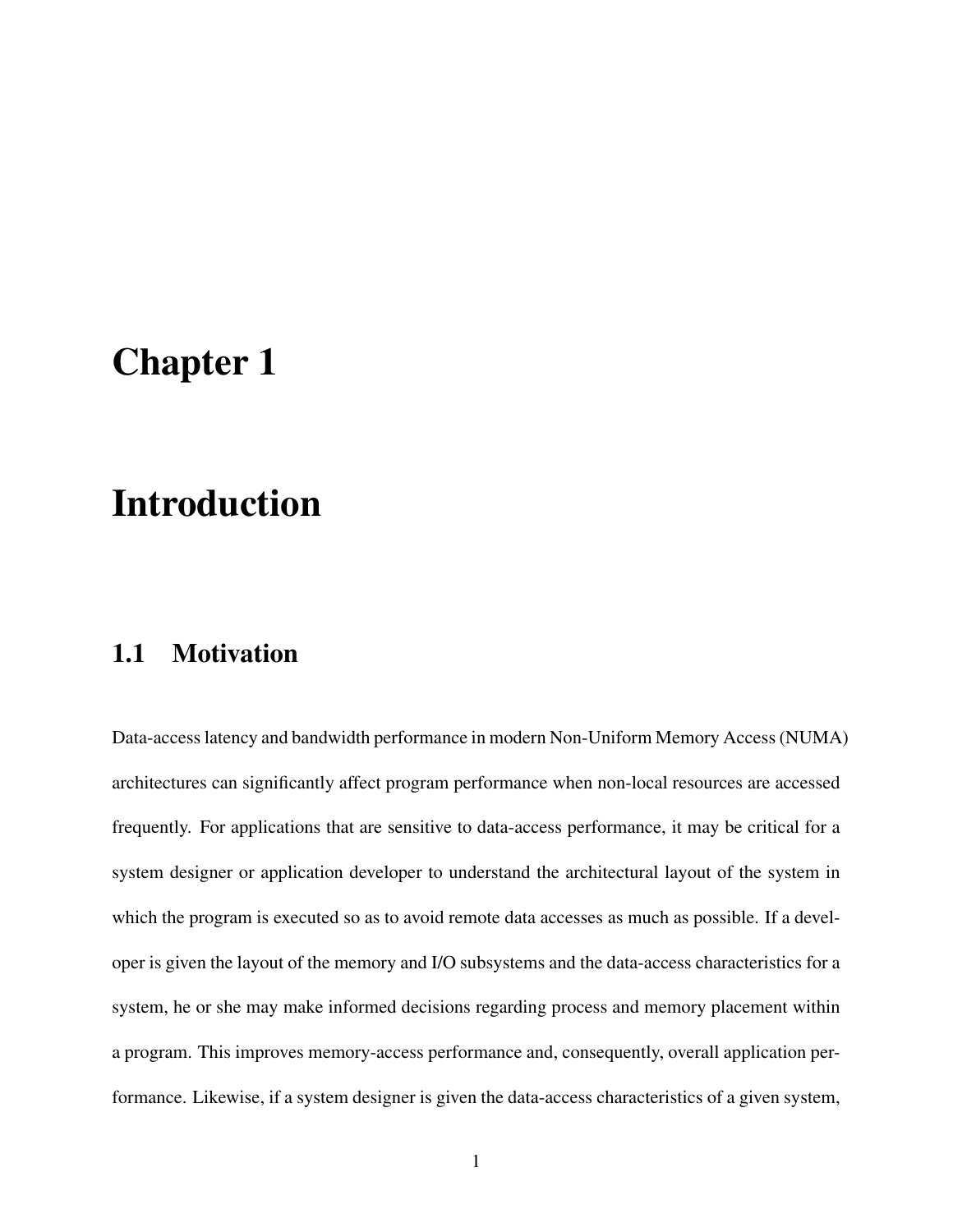he or she may configure a system's components such that data-access performance is maximized for that particular system. Furthermore, a run-time scheduler may make use of data-access characteristics in scheduling tasks within the system, potentially improving both individual application performance as well as overall system efficiency.

We propose the use of data-access performance models based on empirical micro-benchmark data to provide data-access *bandwidth* information in a concise, usable form. The requisite benchmark data comes from characterization and analysis of NUMA systems using the Cbench testing framework's node-level NUMA data-access tests. These data-access performance models may then be used to analyze and compare different architectures and systems, to improve application memory behavior, and to assist run-time schedulers with running tasks such that data-access performance is maximized.

Characterizing and analyzing modern NUMA systems requires gathering information about dataaccess characteristics for critical subsystems within a server. These subsystems include memory subsystems consisting of memory dual in-line memory modules (DIMMs), memory controllers, and CPU interconnection buses, and I/O subsystems consisting of I/O controllers, system interconnects such as PCIe (Peripheral Component Interconnect Express), and various I/O devices such as graphics processing units (GPUs), network interface cards (NICs), and storage devices. The specific subsystem components that are primarily responsible for data-access heterogeneity typically include the location of memory banks within the system, attributes of the interconnection bus links between CPU cores and subsystems, and the location of I/O controllers in the system.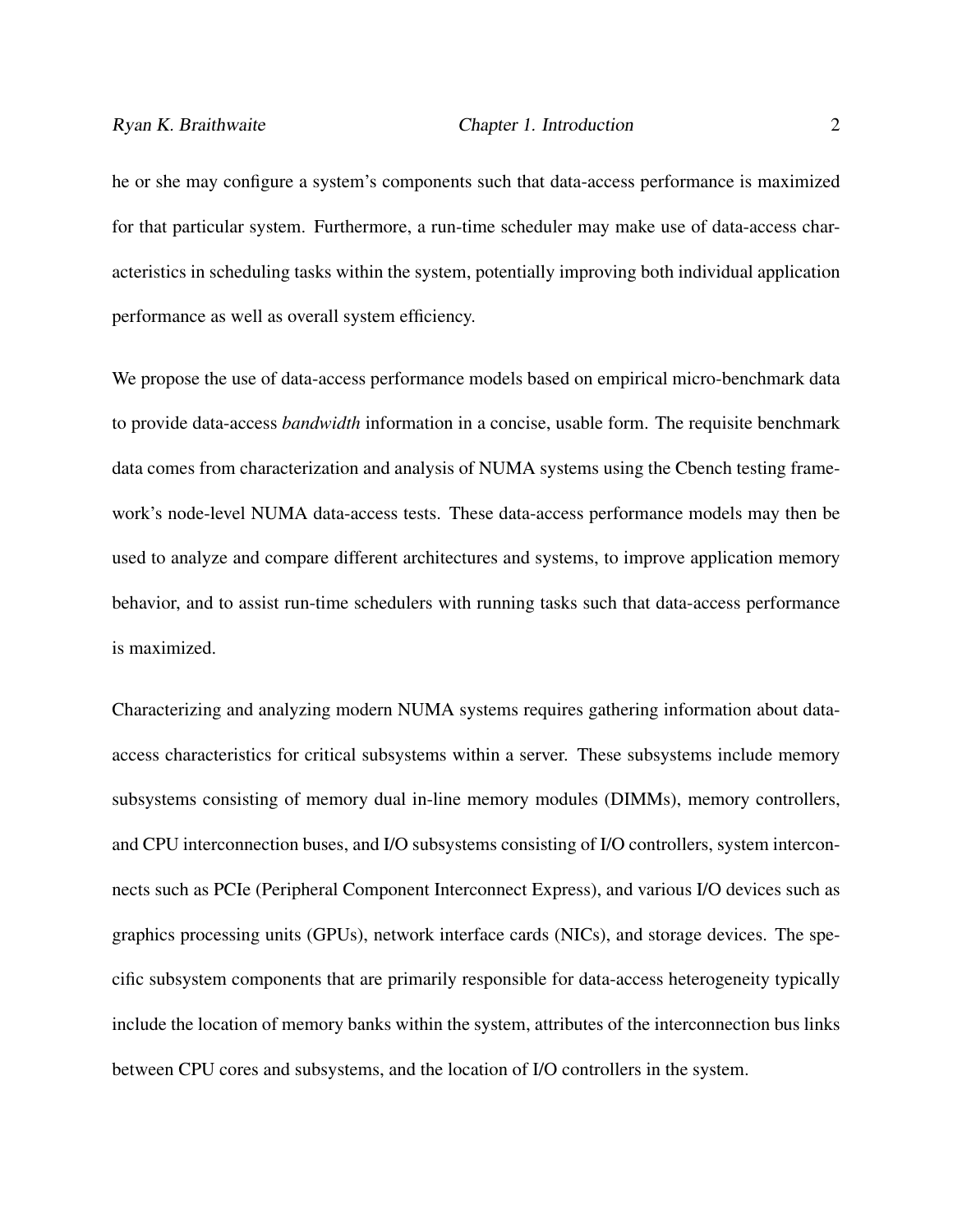In *uniform memory access* (UMA) architectures of the past, all memory accesses in a system were handled by a single memory controller and every CPU core in the system experienced uniform memory bandwidth and latency. Likewise, with a single I/O controller, accesses to the PCI interconnect were uniform for all CPU cores. Modern NUMA architectures, however, contain multiple memory controllers and multiple banks of memory DIMMs. Each memory bank is connected directly to its own memory controller, relieving some of the memory-access bottleneck that is seen in UMA designs. The drawback of distributing memory to increase overall memory bandwidth is the introduction of non-local (or "remote") memory accesses. A processor in a NUMA system may request data that is located in its locally-connected memory bank, or it may request data that is located in a remote memory bank. Remote accesses require transferring data between memory controllers over the CPU interconnect bus, a process that usually decreases bandwidth and increases latency compared to local-memory accesses.

Similar to memory controllers in NUMA systems, I/O controllers are now replicated to provide higher overall bandwidth between CPU cores and I/O devices at the expense of introducing local and remote I/O accesses. The result of the distribution of resources and the resultant local/nonlocal data accesses in NUMA architectures is significant variation in the latency and bandwidth of data-accesses depending on system implementation-specific design parameters. Ultimately, this means that application performance may also vary significantly depending on memory and process mapping within the machine and the associated data-movement performance. In NUMA systems, intelligent mapping of processes onto CPU cores while considering data location and data-access performance can mitigate this problem and improve program performance. Reducing remote data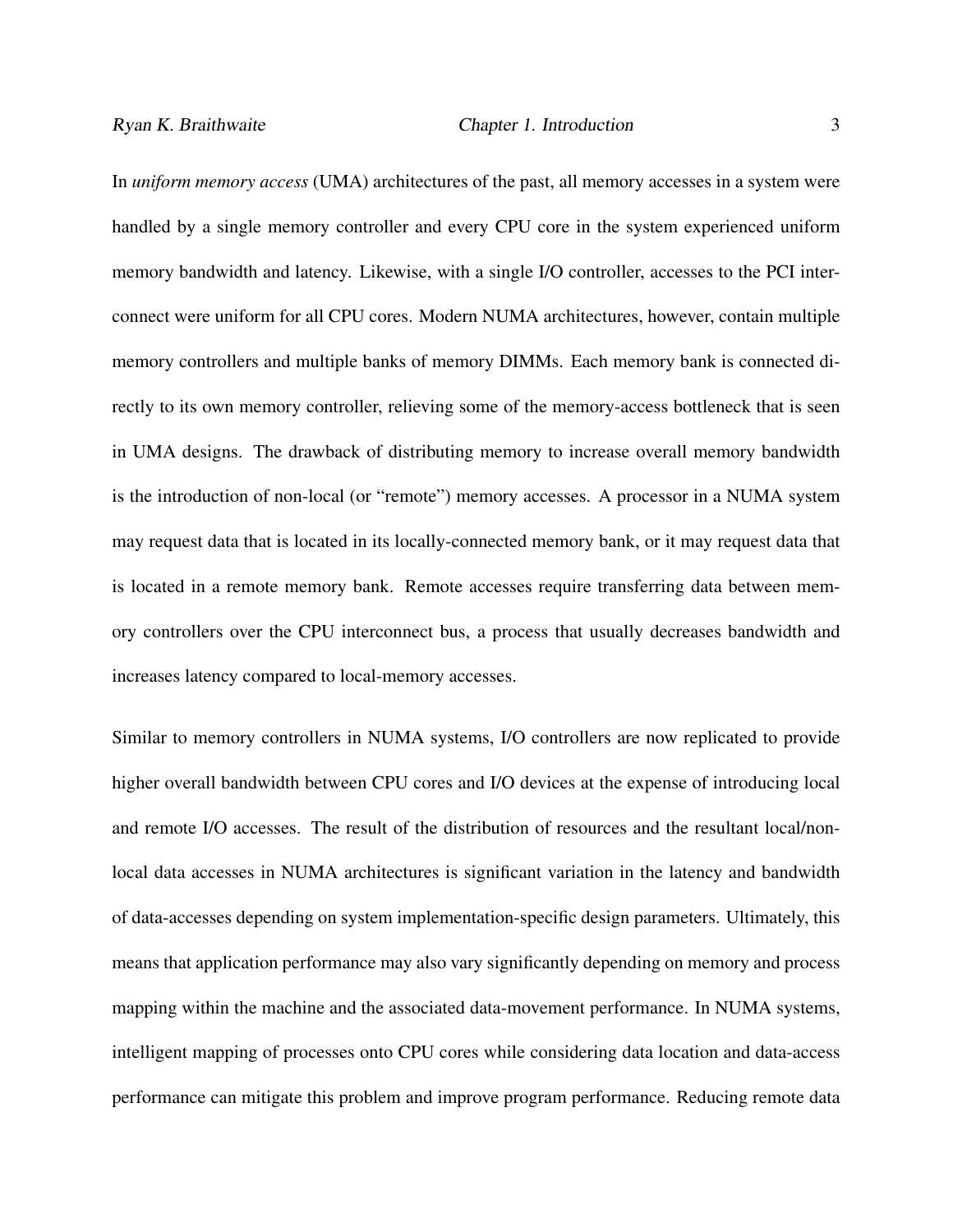movement is a key to application execution efficiency in NUMA systems.

Data-movement operations may be divided into memory accesses and I/O accesses. I/O accesses usually involve memory accesses as part of the I/O data-movement operation (e.g., using DMA (Direct Memory Access) when transferring data to or from a CPU core and a device), but it is useful to separate the I/O access characteristics from the memory-access characteristics to give an accurate view of the system. A memory access may include any combination of accesses to memory system components in order to access the desired data, e.g., L1, L2, or L3 cache, TLB (Translation Lookaside Buffer), or main memory controller, all of which occur using direct memory channels or the CPU interconnect bus. An I/O access may consist of a CPU core accessing an I/O controller using the CPU interconnect bus, DMA communication between the I/O controller and the memory controller over the system bus and the CPU interconnect bus, or an access from the I/O controller to the I/O device over the system bus. In either case, when a data access is remote, the latency increases and bandwidth usually decreases for that data transfer operation (relative to a local data transfer).

Data-access performance variation in a NUMA system is the result of the bandwidth and latency effects for accessing data that are either *local* or *remote* to the processor requesting the data. A processor achieves maximum data-access performance when accessing data resources that are local to it, i.e., those resources that are lowest latency and highest bandwidth for data transfers. Expressing how strongly local resources are preferred is the main goal of the data-access performance models presented in this thesis. Information about system attributes may be condensed into a straightforward performance model by utilizing micro-benchmarks to evaluate data-access performance and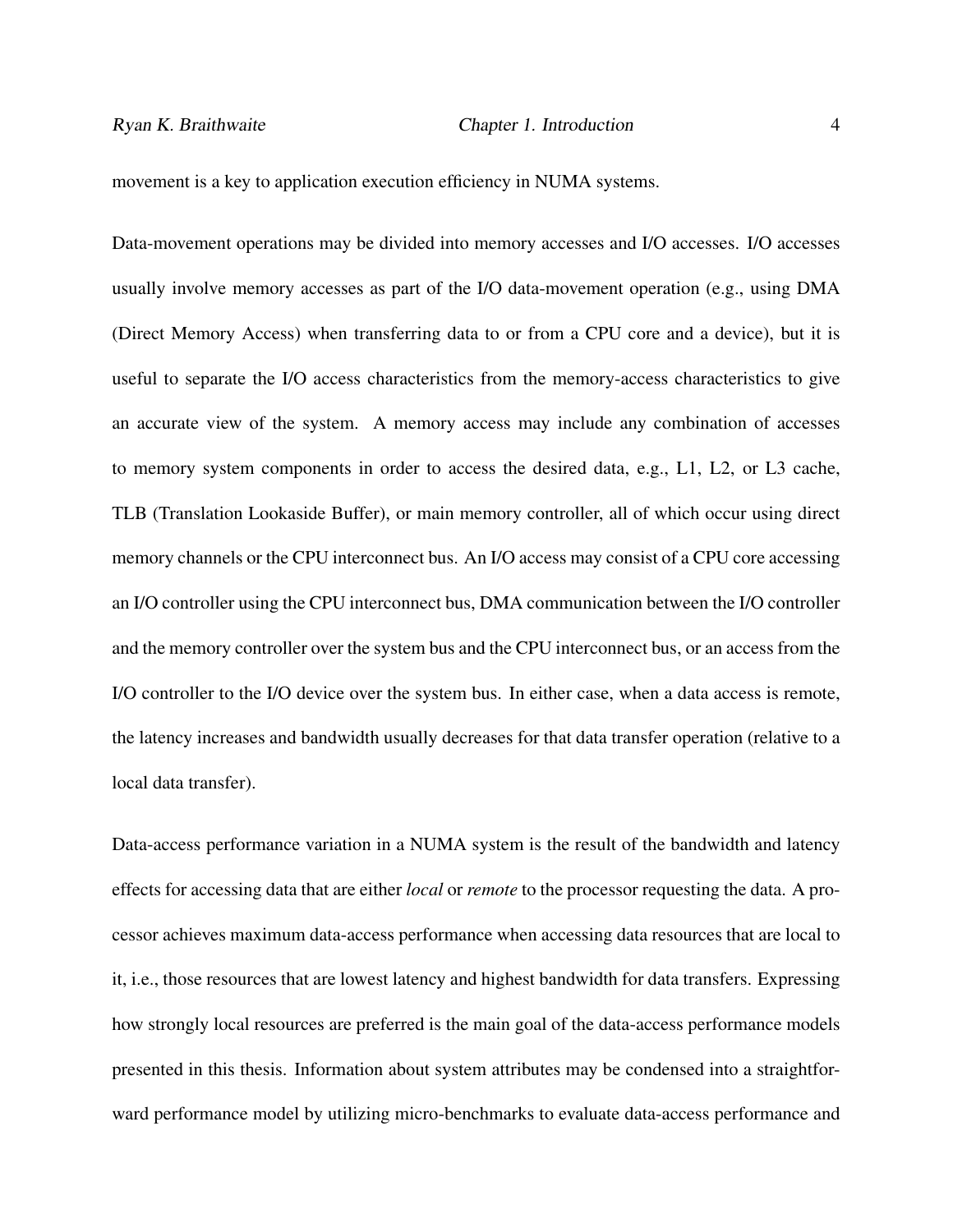normalizing the benchmark results against the technology specification's theoretical maximum.

This data-access performance variation is a function of where the CPU core is located in relation to the data being accessed and the attributes of the bus links connecting the cores and the data. CPU interconnect buses are becoming heterogeneous in their own right as engineers continue to scale the number of CPU cores in a system and further stretch the already strained interconnect bus resources. As the number of cores, sockets, and memory controllers in a system increases, system designers are splitting bus lanes into variable-width links to provide increased subsystem connectedness at the expense of uniformity.

The exact design of a NUMA system depends on choices made by system designers and is therefore implementation-specific, even for the same technology specification. Comparing servers based on these architectures is an ever more daunting task, and predicting performance of a data-bandwidth sensitive program running in a modern NUMA system is impractical without empirical characterization and analysis of the various levels of data-access performance that a program may incur during execution in the system.

The purpose of this thesis is to present the characterization and modelling of data-access bandwidth in modern AMD and Intel symmetric multi-processing (SMP) NUMA server architectures. Micro-benchmarks are used to characterize data-access performance and evaluate the heterogeneity presented by the design of both Intel and AMD NUMA architectures. Empirical tests are quick and effective at providing a real-world view of an architecture. Using precise micro-benchmarks within the Cbench framework to analyze a few key metrics for data-access performance allows for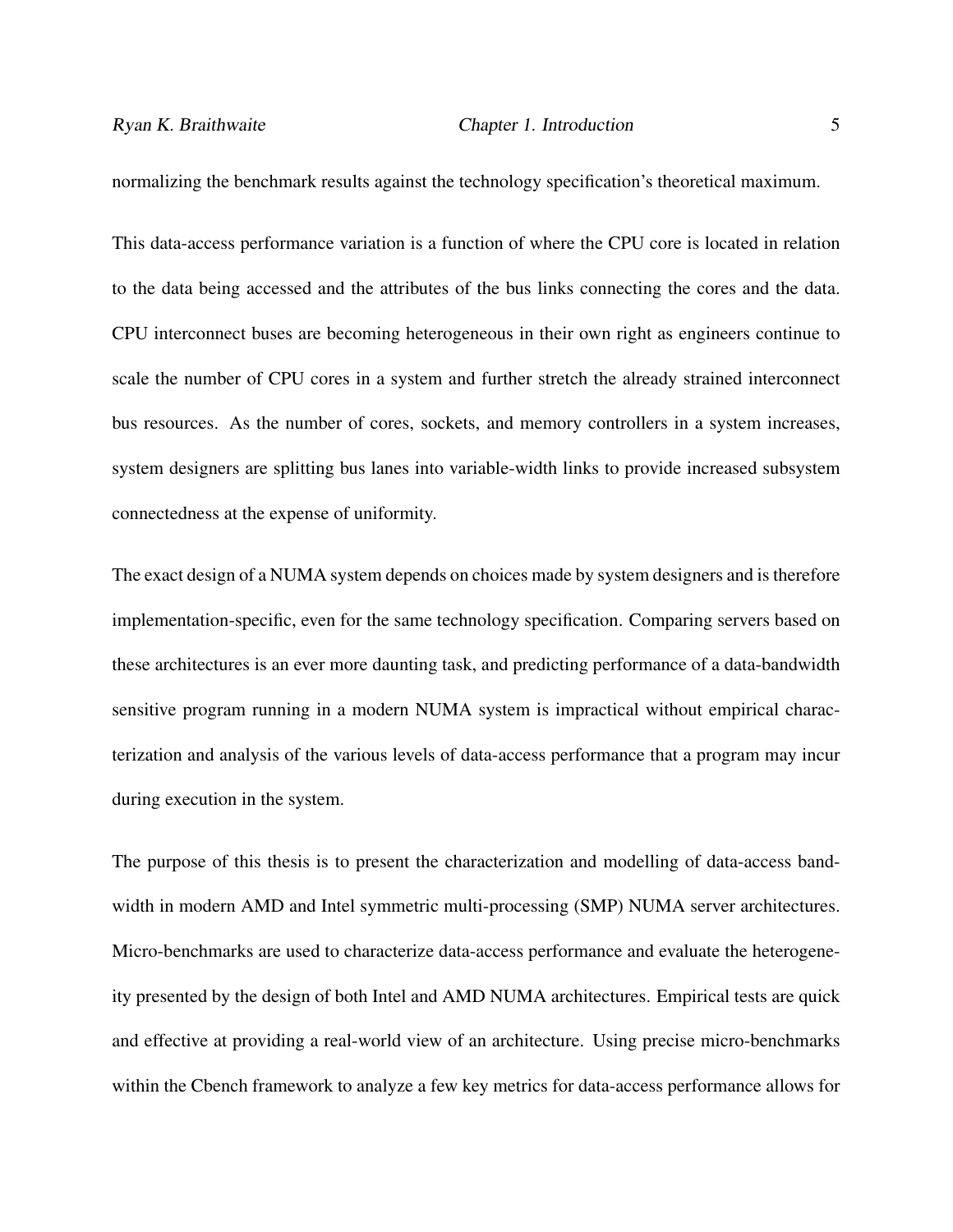the design attributes of the architecture to be extrapolated and how these attributes affect program performance to be inferred. This knowledge, expressed in data-access performance models, provides a generalized interface for comparing data-access attributes in NUMA systems. This data may then be used to improve application behavior in NUMA systems, to improve configurations of such systems, and may eventually be utilized by run-time schedulers to improve program execution efficiency.

#### <span id="page-17-0"></span>1.2 Related Work

The heterogeneity of data-access performance in NUMA machines may be handled at various layers within a computer system. We present the related work done in the system, run-time, and application layers as these are the layers treated in this thesis. Investigating data-access performance is interesting from a system configuration and performance perspective (system-layer), but to actually impact program execution efficiency it is necessary to either manage memory explicitly within programs (application-layer) or to have an intelligent run-time scheduler to automatically manage process-data mappings (run-time-layer).

#### Application Layer Related Work

Managing memory under the asymmetric memory-access models present in NUMA symmetric multiprocessor (SMP) architectures has been an issue for decades [\[12\]](#page-105-0)[\[11\]](#page-105-1). Many developers and researchers implement performance models, libraries, and tools for assisting programmers with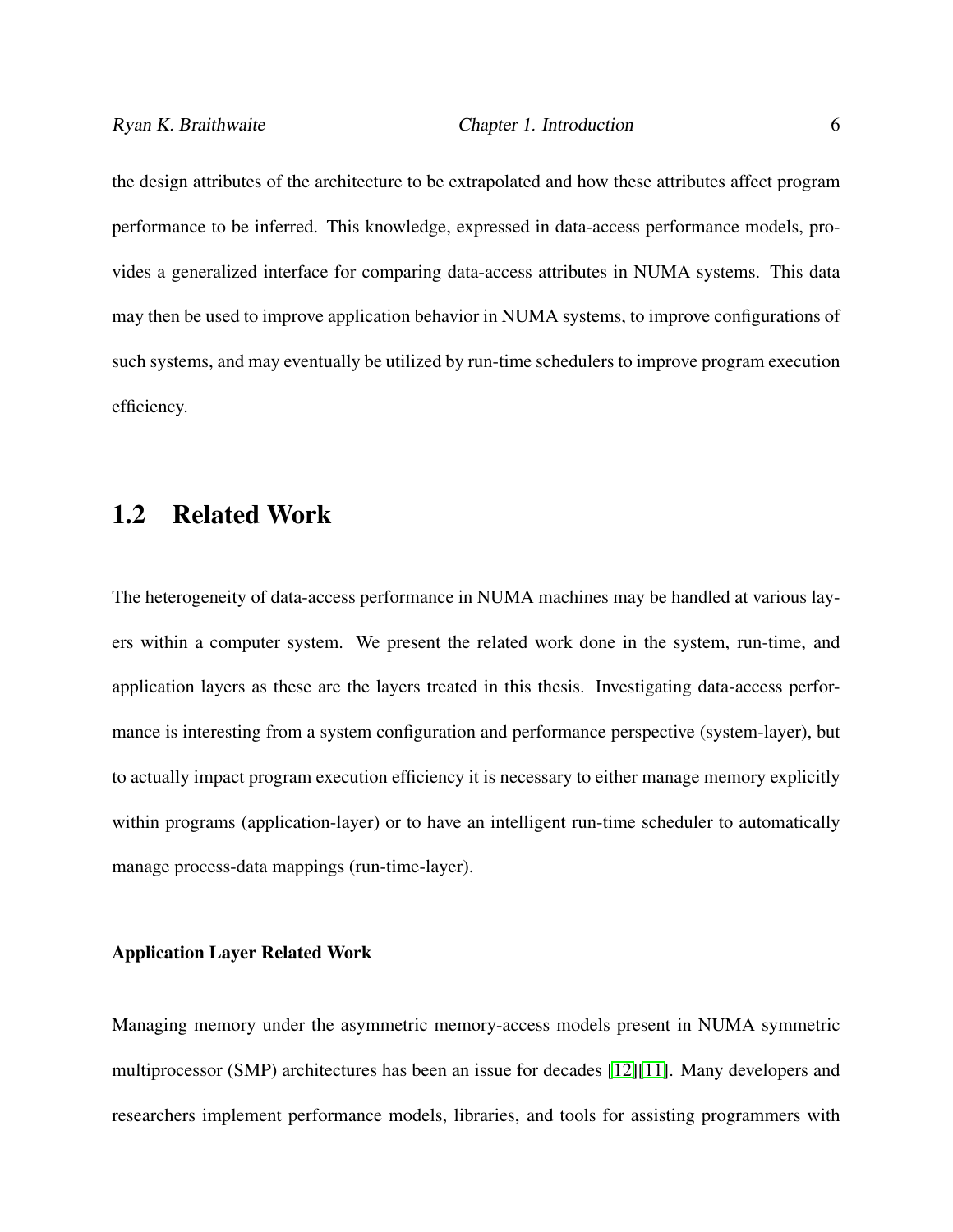data management in NUMA architectures. This thesis builds upon these projects by analyzing the data-access bandwidth characteristics that were not prevalent until recent multi- and many-core architecture designs.

Supercomputer applications have been shown to largely exhibit latency sensitivity [\[30\]](#page-108-0), although new areas of research using techniques such as graph traversal, for example, are more sensitive to data-access bandwidth than latency. This is also the primary motivation behind the recently released Graph 500 benchmark [\[8\]](#page-105-2). Our justification for considering only data-access bandwidth in this thesis is two-fold: 1) it is data-access bandwidth that varies most significantly in modern server architectures and 2) historically, NUMA research has focused on data-access latency since this metric was the primary factor affecting program performance. Furthermore, this emerging class of data-bandwidth sensitive applications is particularly susceptible to the NUMA effects described in this thesis and we feel it necessary to present data-access bandwidth performance models to assist with this issue.

Application-layer NUMA mitigation is predicated on the programmer having enough information about a system's NUMA characteristics to make wise programming decisions. Provided that a programmer gathers sufficient information about the memory subsystem layout and characteristics using current tools and libraries, numerous performance models may be used by the programmer to determine the expected performance of a program for a given architecture [\[20\]](#page-107-0)[\[17\]](#page-106-0). Many of these performance models rely on having values for memory-access latency and bandwidth to estimate the performance on a given architecture. The models are therefore sensitive to the irregular memory accesses in NUMA systems and may not have considered such irregularities in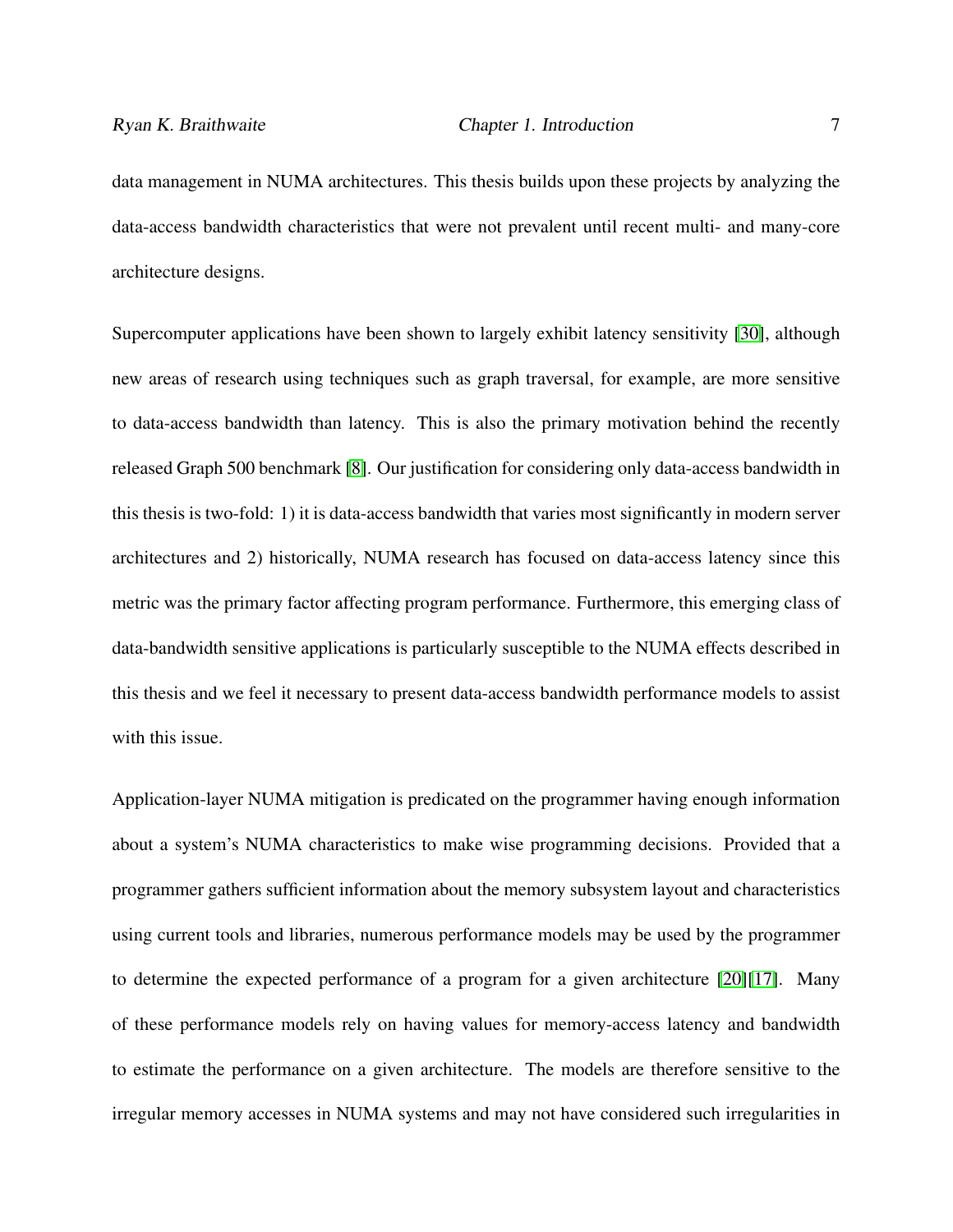their models. For example, the PRAM model [\[20\]](#page-107-0) expects that any processor is able to access any data in global memory in unit time, something that is not true for all processors in a NUMA system. Fortunately, the PRAM model has been extended [\[19\]](#page-107-1) to handle any NUMA system by accounting for a range of possible memory-access latencies in the system. Similarly, the LogP model [\[17\]](#page-106-0) expects a latency component to describe the access latency between memory nodes and has also been extended to NUMA architectures [\[15\]](#page-106-1). The  $\kappa$ NUMA [\[35\]](#page-109-0) project strives to analyze algorithms when running on "clusters" of SMP cores. This model also requires latency values for accesses between memory nodes and within memory nodes. The work presented in this thesis is more focused on modeling program performance directly according to system characteristics. The characterization work presented in this thesis uncovers architectural details that are either assumed by the models mentioned above or are captured in a latency or bandwidth term that must be supplied by the programmer.

#### Run-time Layer Related Work

Run-time scheduling and dynamic process mapping are increasingly popular methods of managing NUMA data-access performance issues. The Minas [\[33\]](#page-109-1)[\[34\]](#page-109-2) framework uses its numarch module to gather system information and then provides a library for allocating data that will be automatically managed by the Minas framework. StarPU [\[7\]](#page-105-3) is a framework for run-time scheduling of heterogeneous tasks. The StarPU run-time discovers the latency and bandwidth between memory nodes both experimentally and from online regression analysis. However, this information is only used by the StarPU run-time for running StarPU codelets and may not be useful for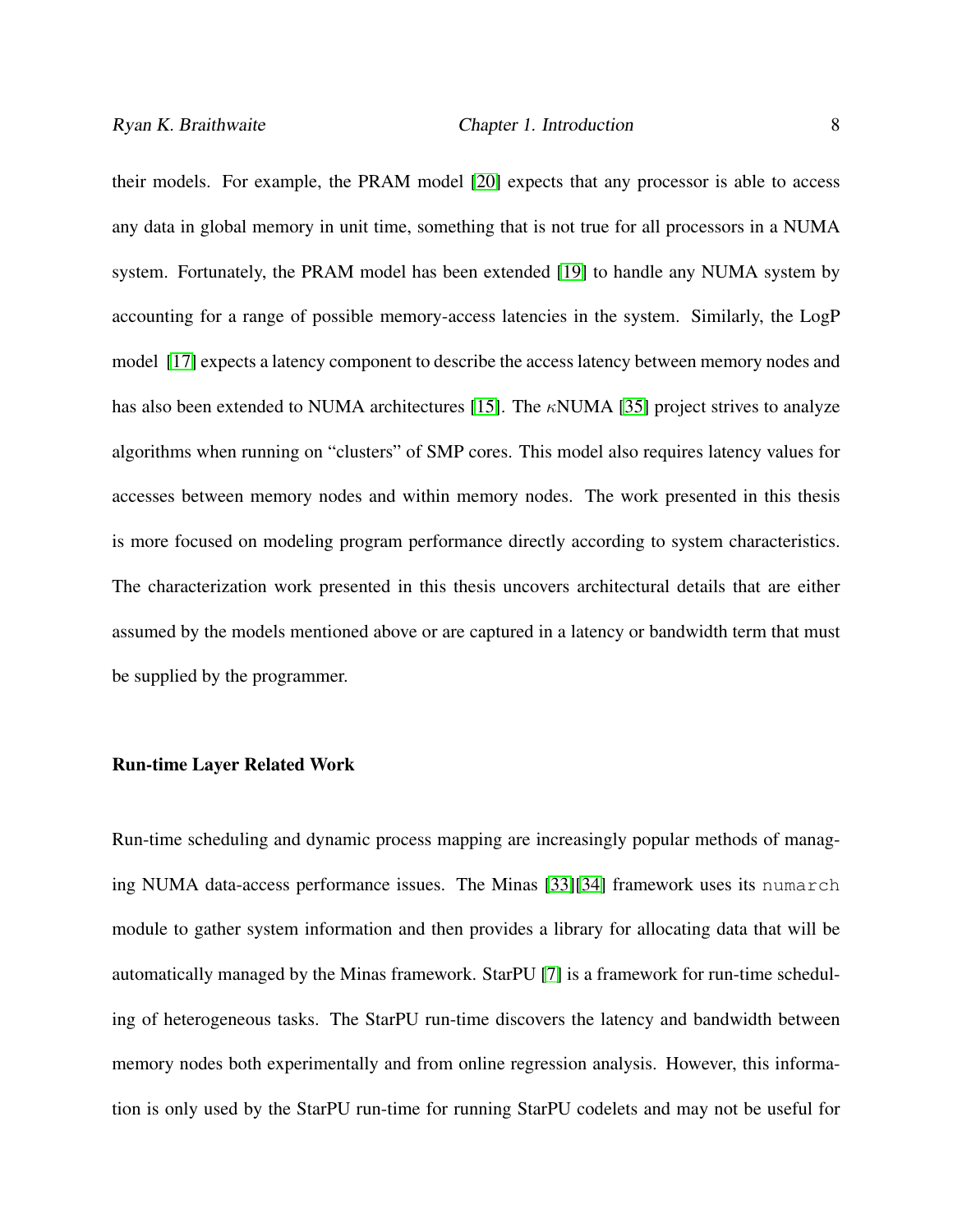general-purpose programming. ForestGOMP [\[14\]](#page-106-2) is a project that extends the GNU OpenMP thread scheduler to utilize a NUMA-aware memory-management system. This allows for finegrained, NUMA-aware thread scheduling within the pragma-directed code of OpenMP to avoid remote memory accesses when possible. The performance models presented in this thesis may be of use to such a run-time scheduler, though currently the ForestGOMP system relies on its own NUMA architecture discovery mechanisms.

#### System Layer Related Work

Most modern operating systems incorporate some form of NUMA support into their schedulers. The default memory policy for NUMA in Linux is to allocate memory on the memory node that is local to the core where the process is currently running [\[22\]](#page-107-2). This works well until the process is rescheduled to run on a core that is not local to the original memory node, potentially degrading performance significantly if the data now requires a remote memory-access. Though some Linux kernels feature page migration [\[21\]](#page-107-3)[\[23\]](#page-107-4), short-running tasks may not be able to amortize the overhead of page migration operations. This issue led to the development of tools and libraries, such as libnuma [\[22\]](#page-107-2), which provide the programmer with the ability to directly manage CPU scheduler and memory policies in the program code or at run time.

The issue with requiring programmers to directly use a library such as libnuma is that the programmer must understand the system layout to properly manage the scheduler CPU and memory policies. In addition, libnuma relies on the BIOS ACPI table to determine NUMA distances and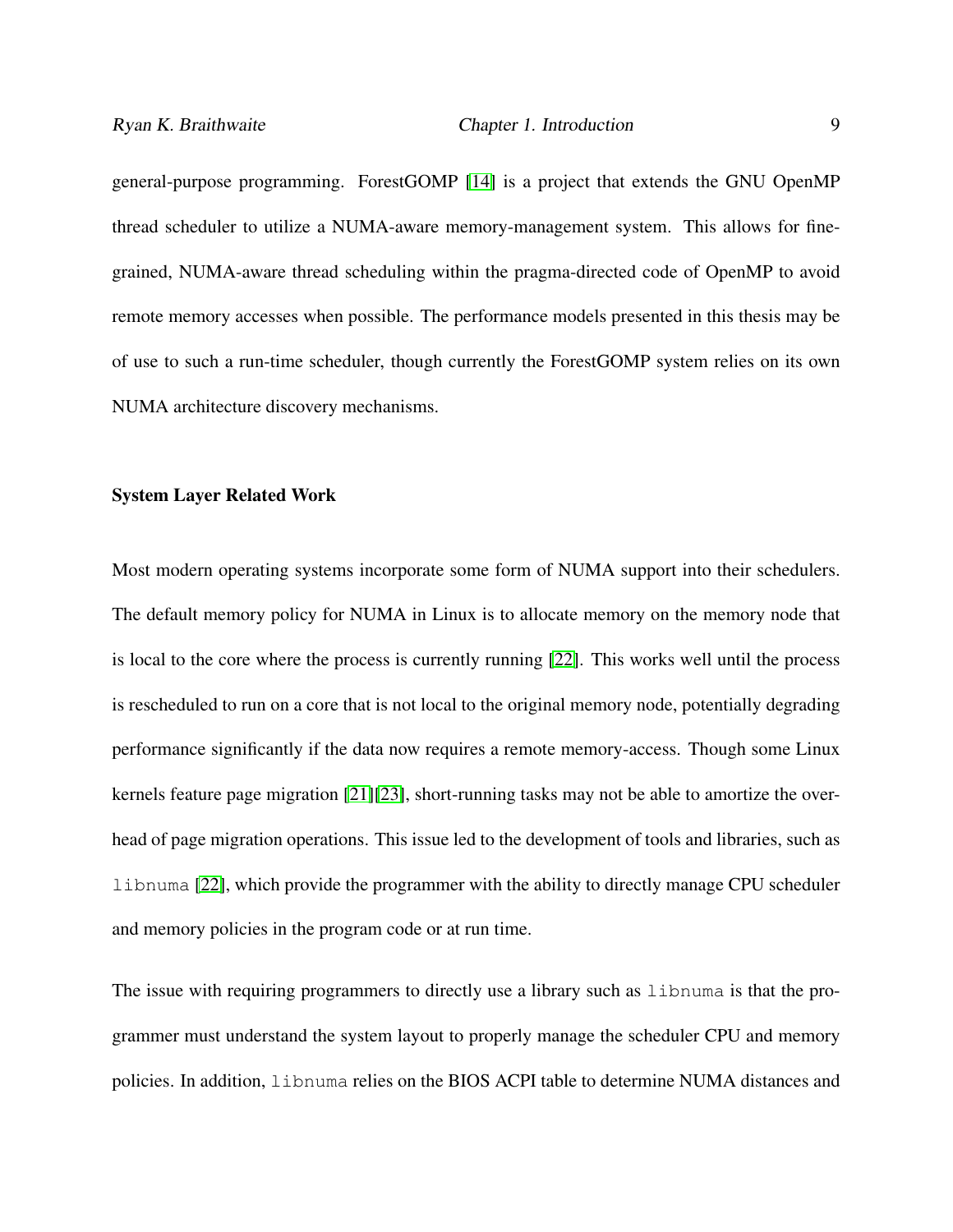this BIOS information may be incorrect or oversimplified, leaving the programmer to dig through system files in order to attempt to understand the system architecture. The hwloc [\[13\]](#page-106-3) project is designed to interrogate the Linux kernel filesystems in order to provide the programmer with a complete view of the system without completely relying on ACPI information; instead, hwloc parses and analyzes the /proc and /sys filesystems presented by the Linux kernel. This approach provides a more detailed view of the system, but it relies on data provided by the operating system which may or may not reflect the influence of architectural characteristics on program execution.

The work presented in this thesis shares some benchmarking methodology with [\[6\]](#page-104-1), in which the authors explore the characteristics of cache-coherent NUMA (ccNUMA) systems using the lmbench [\[29\]](#page-108-1) and STREAM [\[28\]](#page-108-2) [\[27\]](#page-108-3) benchmarks to determine the characteristics of the memory system. The authors then use Basic Linear Algebra Subprograms (BLAS) to validate their benchmark findings and attempt to determine the probability of remote memory accesses for processes scheduled in a system. Our work presents a more detailed characterization of the NUMA attributes in a system as well as new and novel data-access performance models.

#### <span id="page-21-0"></span>1.3 Contributions

The goal of this thesis is to present methods for characterizing and modelling data-access bandwidth in NUMA architectures. Future projects may leverage this method of analysis and utilize the performance models to improve application performance in NUMA systems. Below is a descrip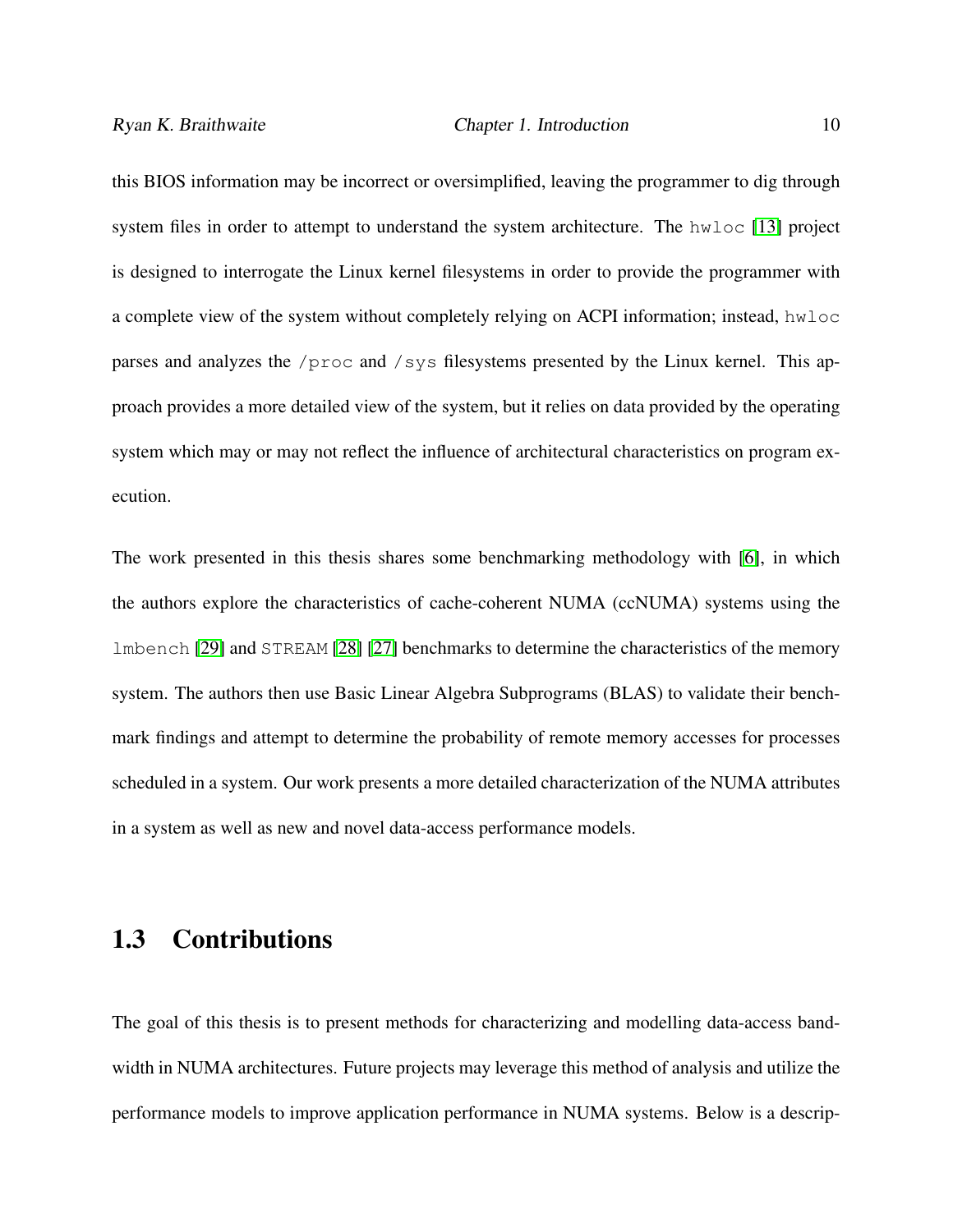tion of each of the major areas of contribution for this thesis.

- NUMA System Characterization: We present methods for data-access bandwidth characterization in modern NUMA architectures using open-source micro-benchmarks. This characterization thoroughly analyzes CPU interconnect links and PCIe interconnect lanes to describe the bandwidth capabilities of a NUMA system.
- Data-Access Performance Modelling: The characterization results are useful in and of themselves, but to assist with utilizing the benchmark results we present performance models for data-access bandwidth in NUMA systems. These performance models are normalized against the relevant technology specifications so that absolute performance may be compared within a machine and between machines.
- Cbench data-access bandwidth benchmarking tool: To assist with the analysis of NUMA architectures and with the generation of performance models based on benchmark data, we present our addition of the NUMA system characterization tests to the Cbench cluster testing framework. This provides a straightforward, deterministic tool for analyzing and comparing data-access bandwidth across thousands of nodes in a cluster or single stand-alone nodes, as necessary.

The purpose of presenting this characterization, analysis, and performance modeling of modern NUMA architectures is to provide an empirical and theoretical foundation on which system designers, program developers, and system software engineers may build to more efficiently utilize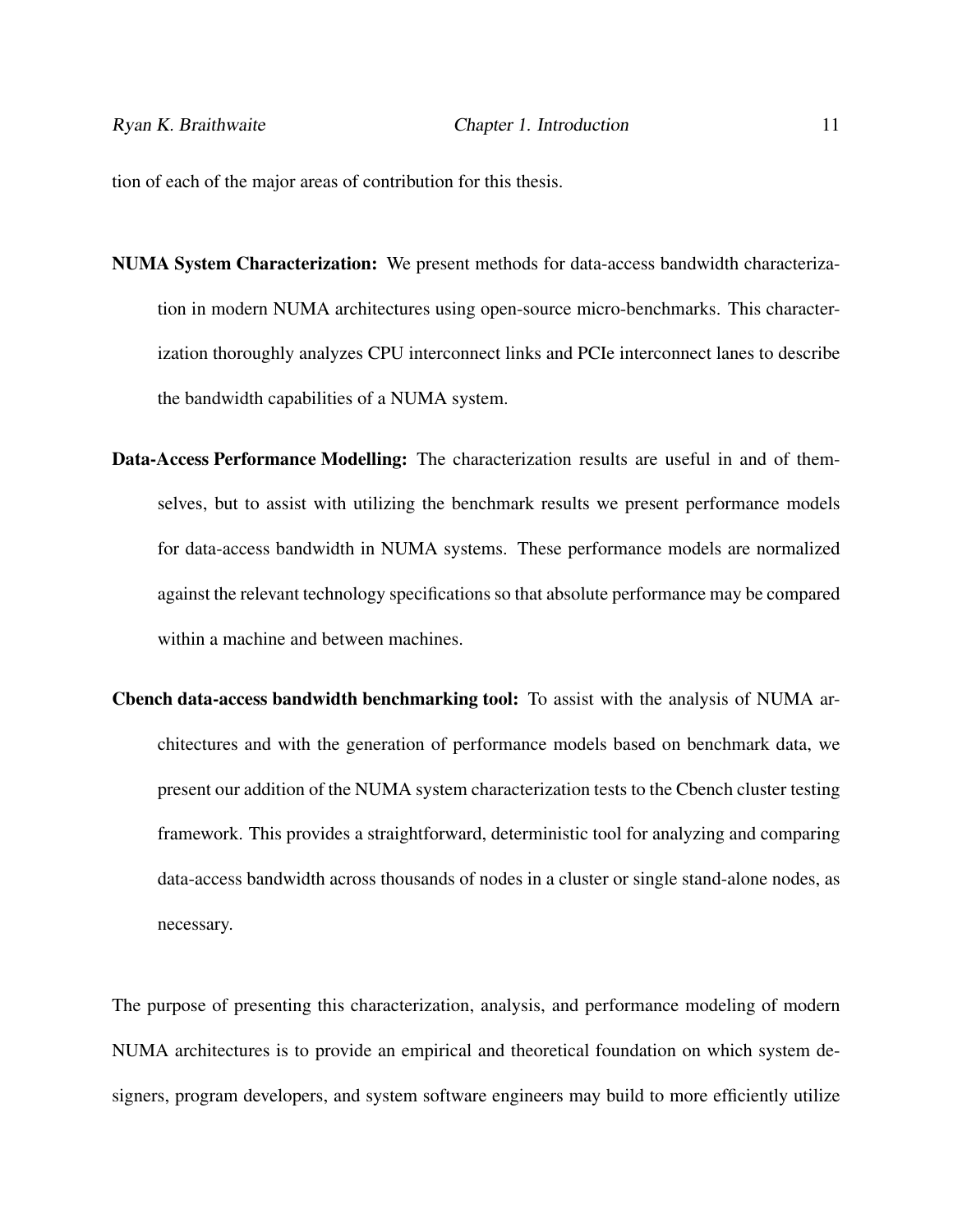the increasingly heterogeneous multi-core servers in use today. We provide a useful and scalable tool for testing and analyzing NUMA systems, as well as generalized performance models for using data-access bandwidth in run-time systems or application development.

#### <span id="page-23-0"></span>1.4 Document Overview

The rest of this thesis is organized as follows. Chapter [2](#page-24-0) provides background information for the NUMA architectures studied in this thesis, as well as a survey of previous research in the analysis and efficient use of NUMA architectures. Chapter [3](#page-34-0) is a presentation of the characterization and analysis of two-socket, or 2P, AMD and Intel NUMA architectures memory bandwidth and PCIe bandwidth micro-benchmarks. Chapter [4](#page-51-0) discusses the data-access performance models derived from the benchmark data. Chapter [5](#page-68-0) details the integration of the data-access characterization methods presented in this thesis into the Cbench testing framework. Chapter [6](#page-80-0) presents results of macro-benchmarks showing sensitivity to data-access bandwidth. Conclusions and future work are presented in Chapter [7.](#page-93-0)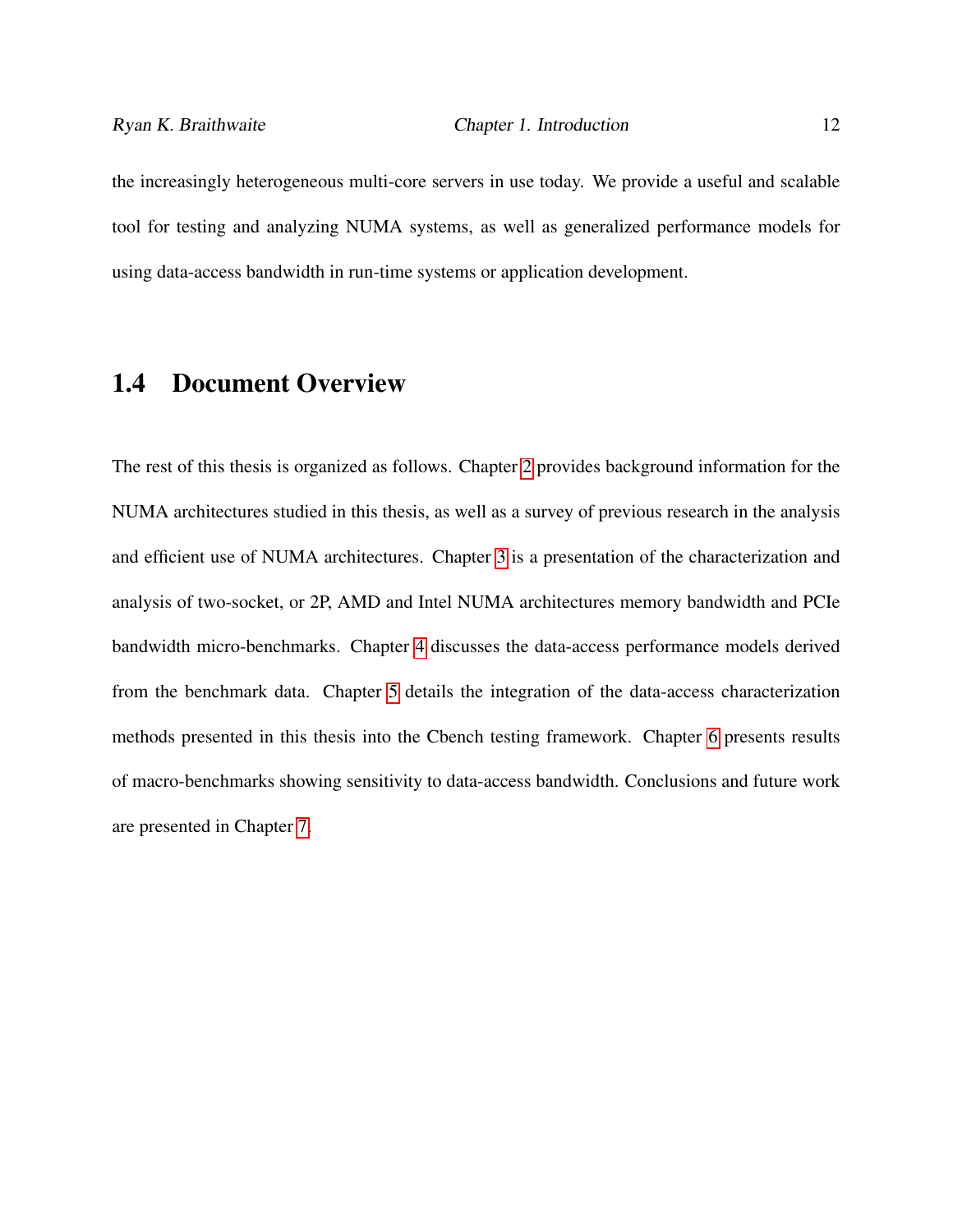### <span id="page-24-0"></span>Chapter 2

### NUMA Architectures

In this chapter we present an overview of modern NUMA architectures as well as details about current AMD and Intel NUMA system designs. The material presented in this chapter shows that remote data-access performance is the product of controller overhead, bus link characteristics, and end-device characteristics that affect available data-transfer bandwidth. In addition to the many features shared by modern Intel and AMD architectures, we describe the differences between their designs that lead to significantly varying NUMA data-access performance, which we present in Chapter [3.](#page-34-0)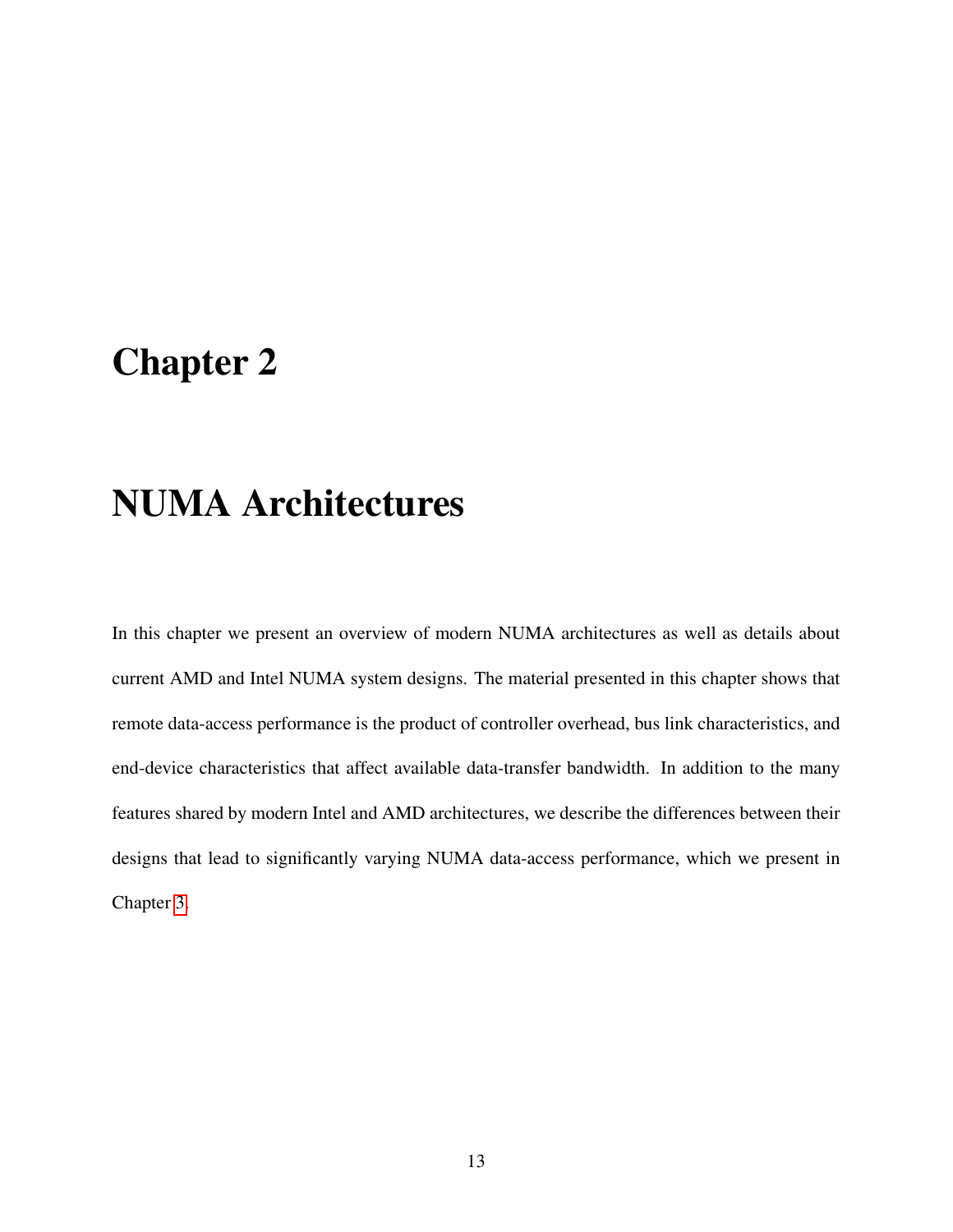<span id="page-25-1"></span>

Figure 2.1: Uniform vs. Non-Uniform Memory Access Architectures

#### <span id="page-25-0"></span>2.1 NUMA Overview

NUMA architectures are the de facto standard for servers today, supplanting UMA architectures of the past. The block diagrams shown in Figure [2.1](#page-25-1) illustrate the architectural shift from UMA to NUMA. The wholesale shift toward the replication and distribution of system resources discussed in Chapter [1](#page-12-0) is driven by the trend toward multi- and many-core processor designs and the resultant need to increase memory and I/O bandwidth to satisfy more cores simultaneously accessing data. In NUMA systems, resources that are local to a processor exhibit the uniform access bandwidth and latency to which programs that are designed for UMA systems are accustomed. However, resources that are remote to a processor may be subject to significantly worse bandwidth and latency data-transfer characteristics. NUMA systems designed by Intel and AMD are similar in many ways, but their system-level interconnect networks are substantially different from each other. These differences result in substantially different data-access performance for each architecture. In the following sections we present architectural details that are necessary for understanding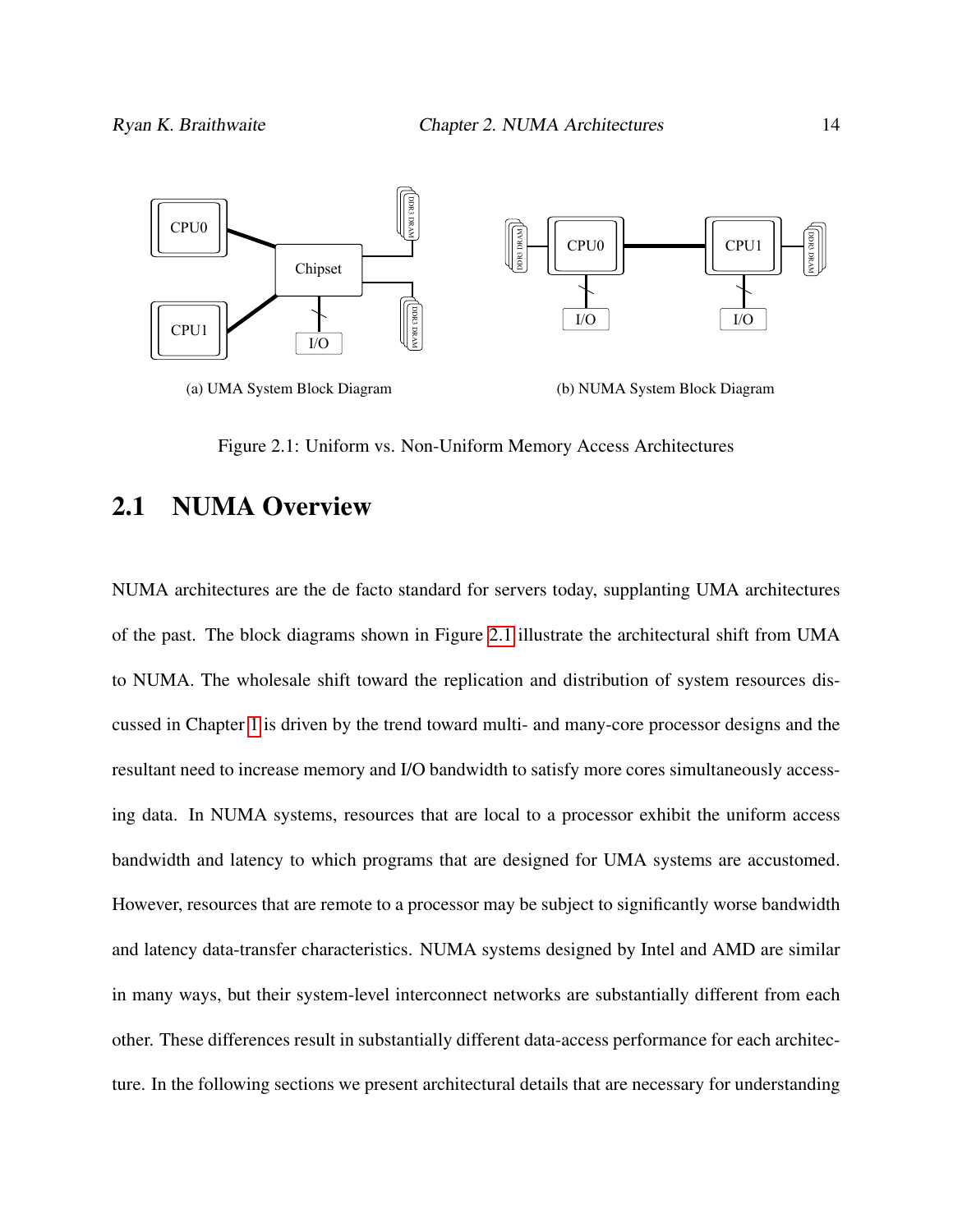<span id="page-26-0"></span>the *how* and *why* of NUMA data-access characteristics.

#### 2.2 NUMA Data Transfers

For a processor to access data that is located in a memory bank or PCIe peripheral that is not local to that processor, a remote data-access must be made. The differing latency and bandwidth characteristics of local and remote data accesses is the cause of data-transfer asymmetry that may lead to inefficient scenarios for program execution. We characterize each type of data transfer in a system in order to fully understand the potential data-transfer pitfalls of a given NUMA architecture. In this section we look at the possible memory and PCIe data-transfer scenarios found in modern NUMA systems.

#### <span id="page-26-1"></span>2.2.1 Memory Transfers

Memory containing data requested by a processor in a NUMA system is either local or remote to that processor. Figure [2.2a](#page-27-2) shows the resources involved in a local-memory data-access in a NUMA system. A local memory-access is subject to the overhead and constraints of the chipset, memory controller, and the memory technology (e.g., DDR3) used in that system. Figure [2.2b,](#page-27-3) on the other hand, shows the resources involved in a first-level *remote*-memory data-access. In the remote-access case, the interconnect link and an additional chipset are present, increasing overhead and decreasing data-access bandwidth according to the constraints of those intermediary resources.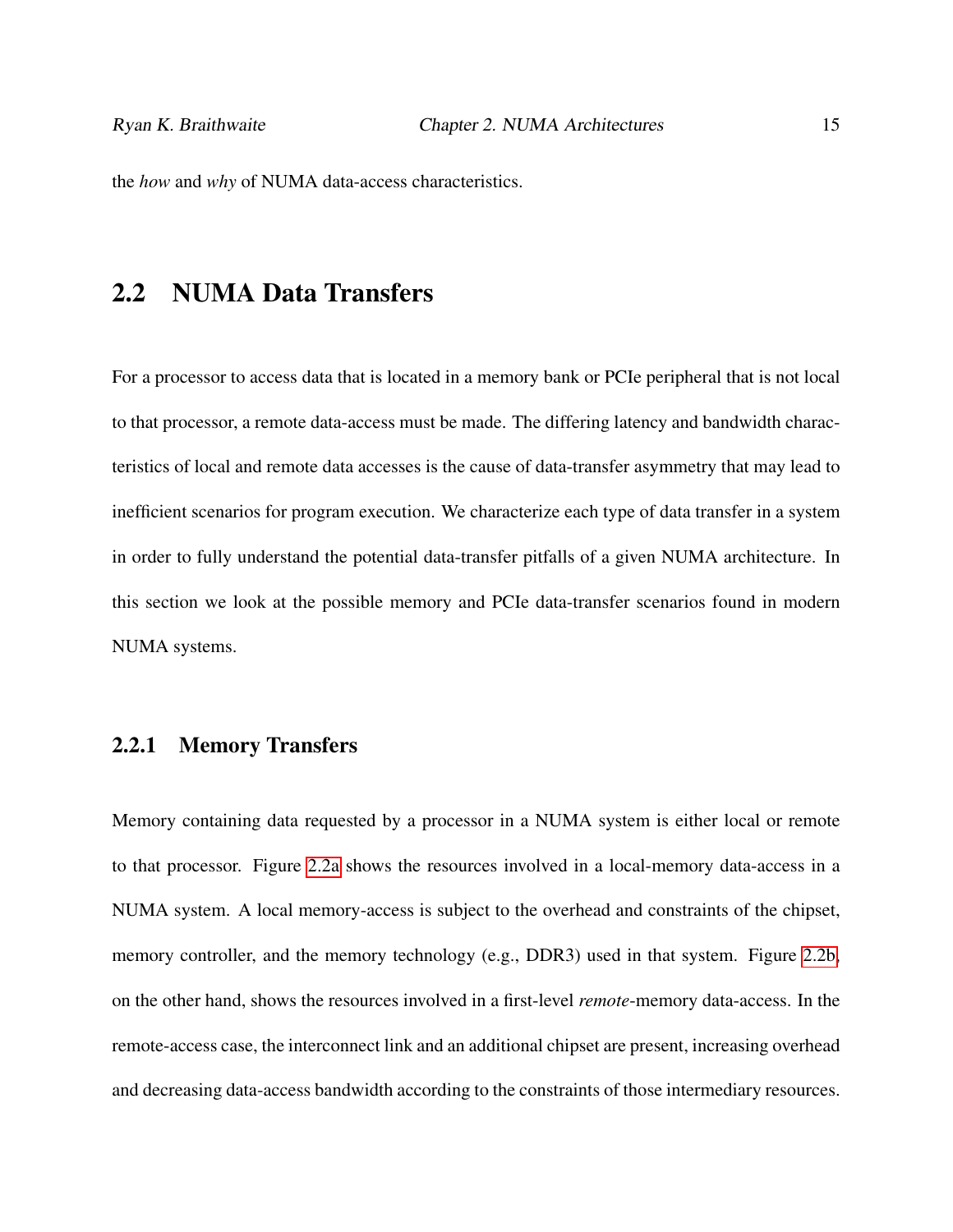Additional levels of remote data-access may be possible, depending on the architecture, with each level adding another "Interconnect  $\rightarrow$  Chipset" segment to the resource list and, subsequently,

<span id="page-27-1"></span>increasing overhead and potentially decreasing bandwidth for each type of data-access.

<span id="page-27-3"></span><span id="page-27-2"></span>

Figure 2.2: Memory-Access Processes

#### <span id="page-27-0"></span>2.2.2 I/O Transfers

In a similar manner to memory data-transfers, processors conducting I/O data-transfers accessing PCIe through a local I/O controller are more efficient than transfers using a remote I/O controller. However, even a local I/O controller is accessed by using at least one interconnect link, a chipset, an I/O controller, and the PCIe interconnect itself, as shown in Figure [2.3a.](#page-28-3)

A remote device requires access to another node's chipset and another segment of the interconnect, as shown in Figure [2.3b.](#page-28-4) Traversing these additional resources during a data transfer will result in increased overhead and decreased bandwidth.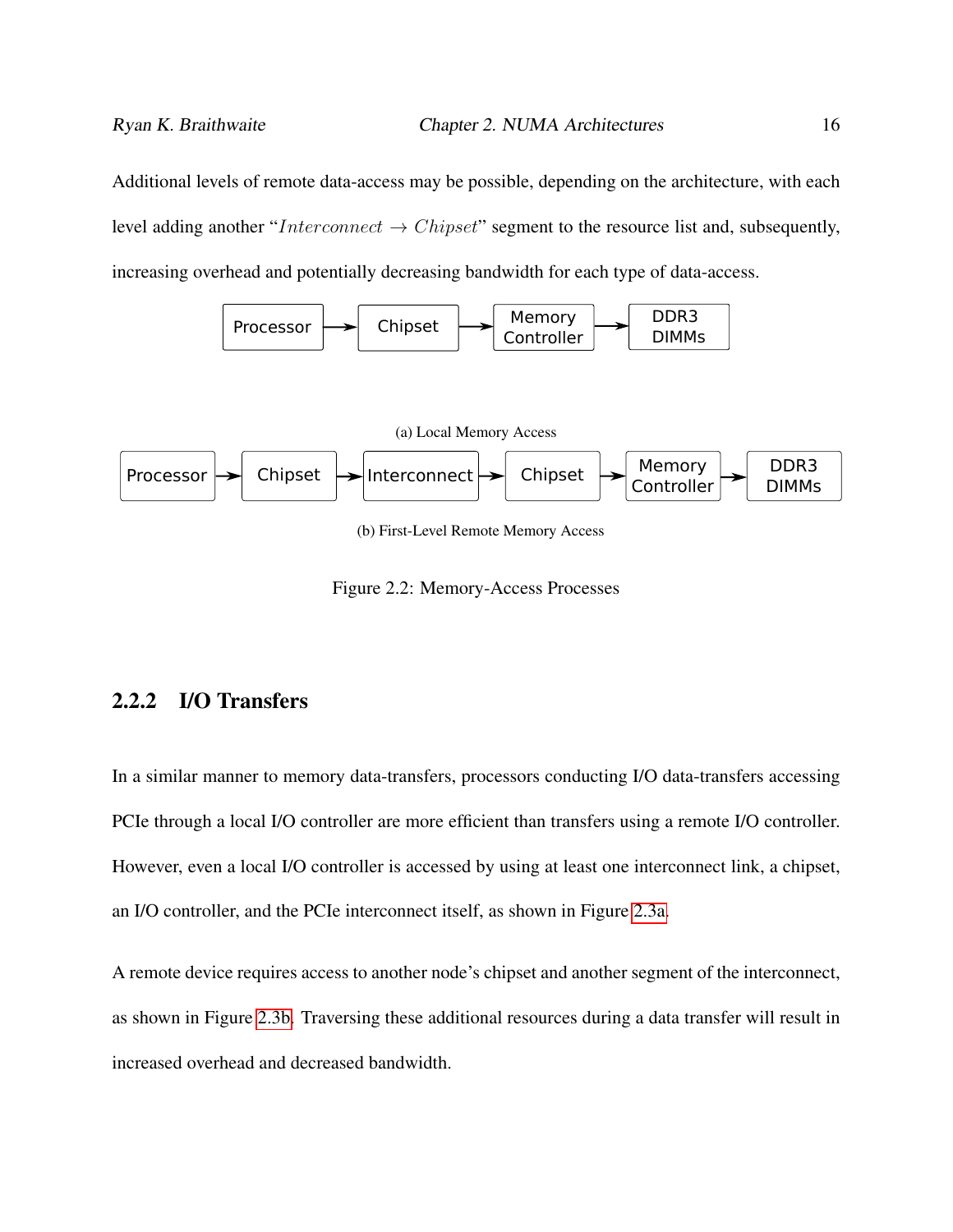<span id="page-28-4"></span><span id="page-28-3"></span><span id="page-28-2"></span>



#### <span id="page-28-0"></span>2.3 AMD & Intel 2P Architecture Details

In the following sections we present relevant details of modern NUMA architectures designed by AMD and Intel.

#### <span id="page-28-1"></span>2.3.1 Intel Nehalem + QuickPath Interconnect

The Intel Nehalem 2P (two-socket) architecture shown in Figure [2.4](#page-29-0) is a straightforward NUMA design. Each socket contains one CPU package, and each CPU package is a single NUMA memory node. The two sockets are connected to each other and to their I/O controllers by full-width, 20 lane QuickPath Interconnect (QPI) links.

QPI links are capable of bandwidth between  $4.8 \text{ }^{GB}/s$  and  $25.6 \text{ }^{GB}/s$ , depending on bus clock frequency and the number of lanes (each lane corresponding to one bit that can be sent in parallel in a single transfer) used in each link<sup>[1](#page-28-5)</sup>. A QPI link running at its current full clock speed of 3.2 GHz with all 20 lanes provides up to 25.6 GB/s of bandwidth, more than the DDR3 specification

<span id="page-28-5"></span> $1$ QPI links may degrade from 20 data lanes to 10 or 5 lanes depending on link-level events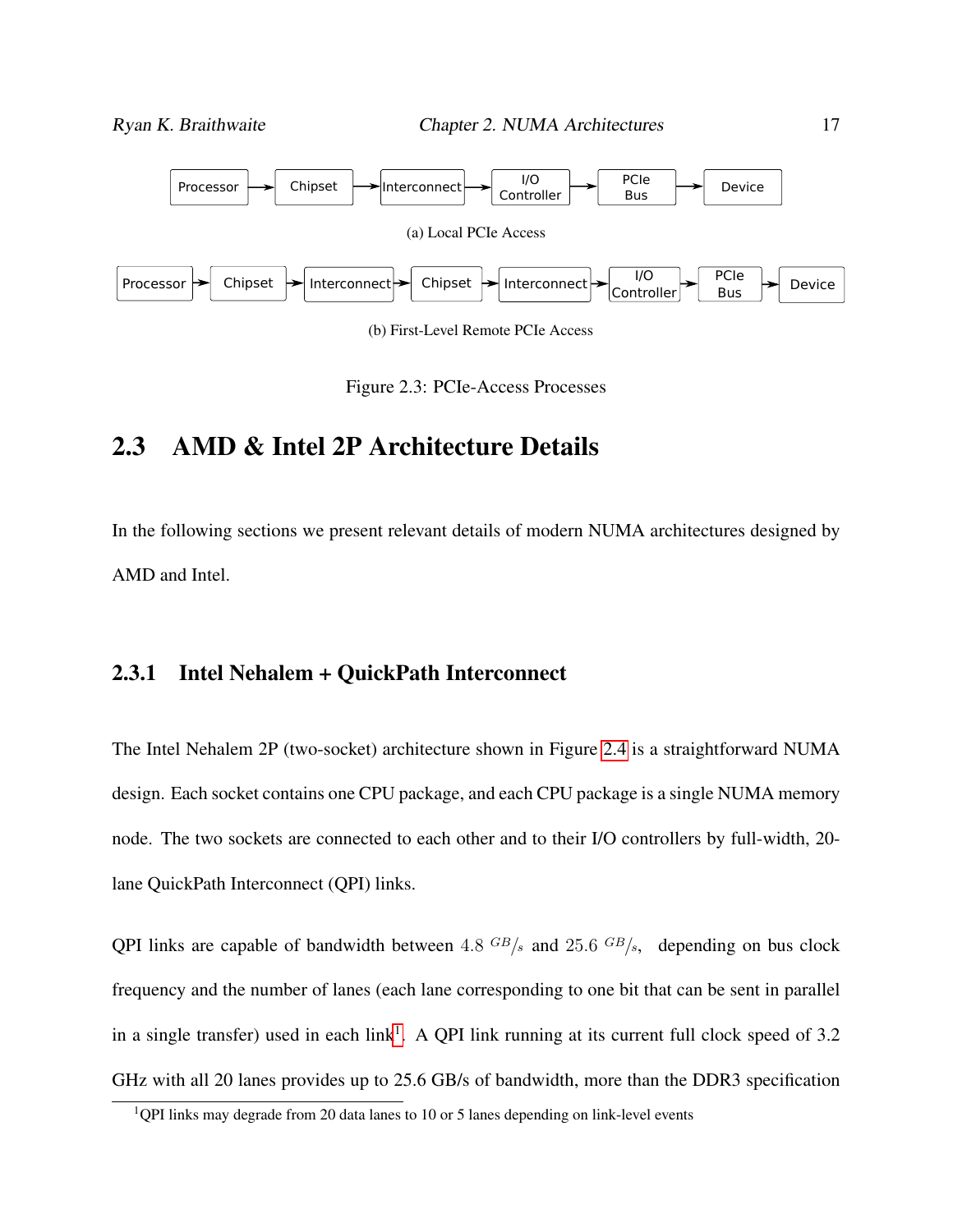<span id="page-29-0"></span>

Figure 2.4: Intel Nehalem 2P Architecture

of 17.066 GB/s. In such a case, only QPI and chipset overheads are to blame for bandwidth degradation when accessing remote memory.

The possible memory-access bandwidth classes for this architecture are

- 1. Local Memory-Access: DDR3,  $6.4 \frac{GB}{s}$  to 17.066  $GB/s$  depending on memory frequency
- 2. **Remote Memory-Access:** One QPI link at  $4.8 \text{ GB/s}$  to  $25.6 \text{ GB/s} + \text{DDR}3$

Likewise, the possible PCIe-access bandwidth classes for this architecture are

- 1. Local PCIe-Access: One QPI link  $(4.8\n-25.6\text{ GB/s}) +$  PCIe interconnect at  $16\text{ GB/s}$  bidirectional
- 2. **Remote PCIe-Access:** Two QPI links  $(4.8\n-25.6^{GB/s})$  + PCIe interconnect  $(16^{GB/s})$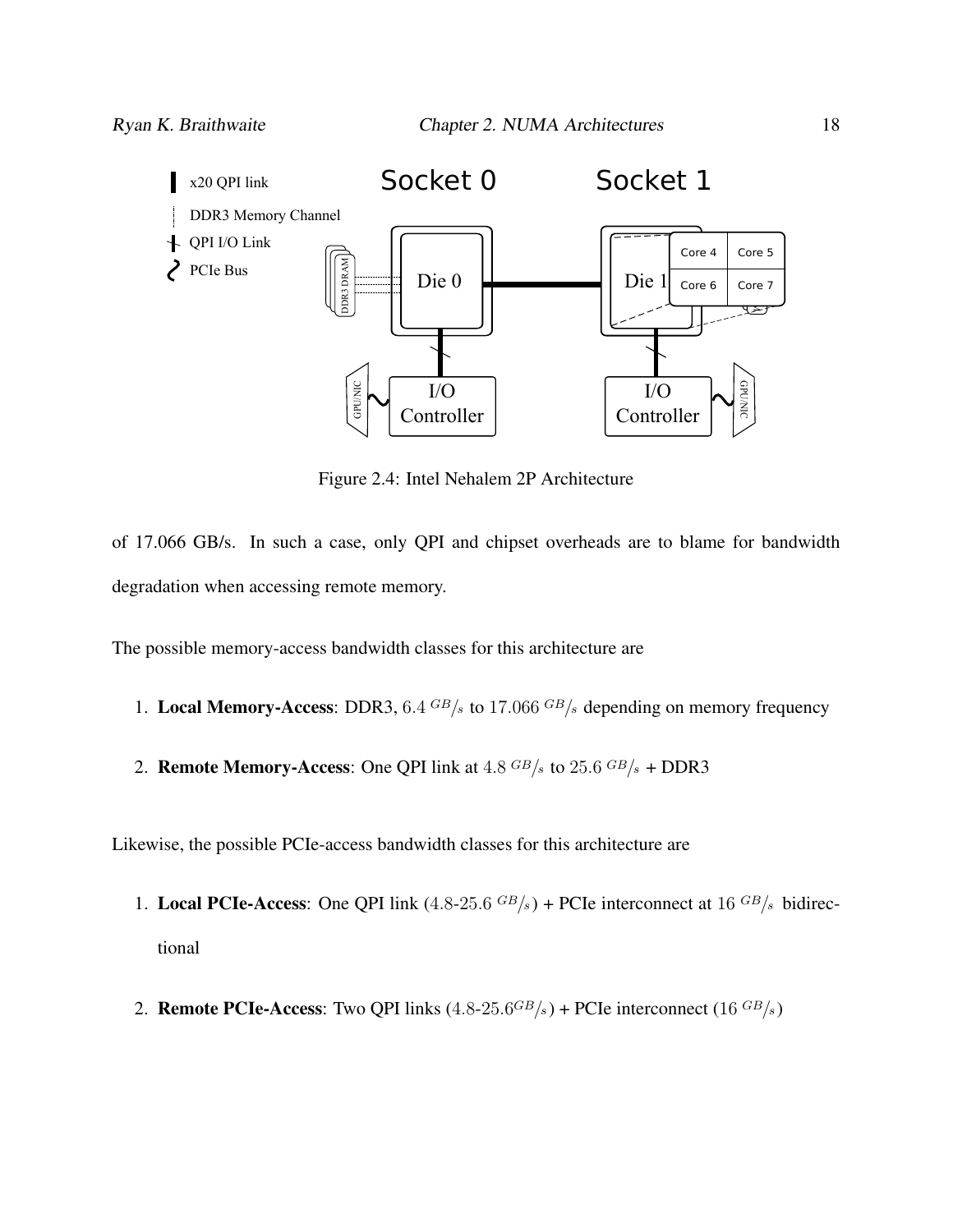<span id="page-30-1"></span>

Figure 2.5: AMD Magny-Cours 2P Architecture

#### <span id="page-30-0"></span>2.3.2 AMD Magny-Cours + HyperTransport 3.0

The AMD Magny-Cours 2P (two-socket) architecture shown in Figure [2.5](#page-30-1) is somewhat more complex than the Intel architecture shown in Figure [2.4.](#page-29-0) The complexity has two sources: the CPU package, consisting of the CPU dies, caches, and wires in a socket; and the HyperTransport (HT) interconnect links between CPUs and components outside their socket packages. As a result of this increased complexity, the amount of data-access heterogeneity is much greater in the AMD system despite the fact that it is also a two-socket design.

We consider first the G34 CPU package present in Magny-Cours architectures. Figure [2.6](#page-31-0) is adapted from the *AMD Family 10h Processor BIOS and Kernel Developer's Guide* (BKDG) [\[1\]](#page-104-0) and shows the detailed block diagram of a CPU package (one package per socket). This figure is in reference to the G34 processor package, so the details presented in this section apply to the G34 design specification. We see in Figure [2.6](#page-31-0) a few key features that set the AMD architecture apart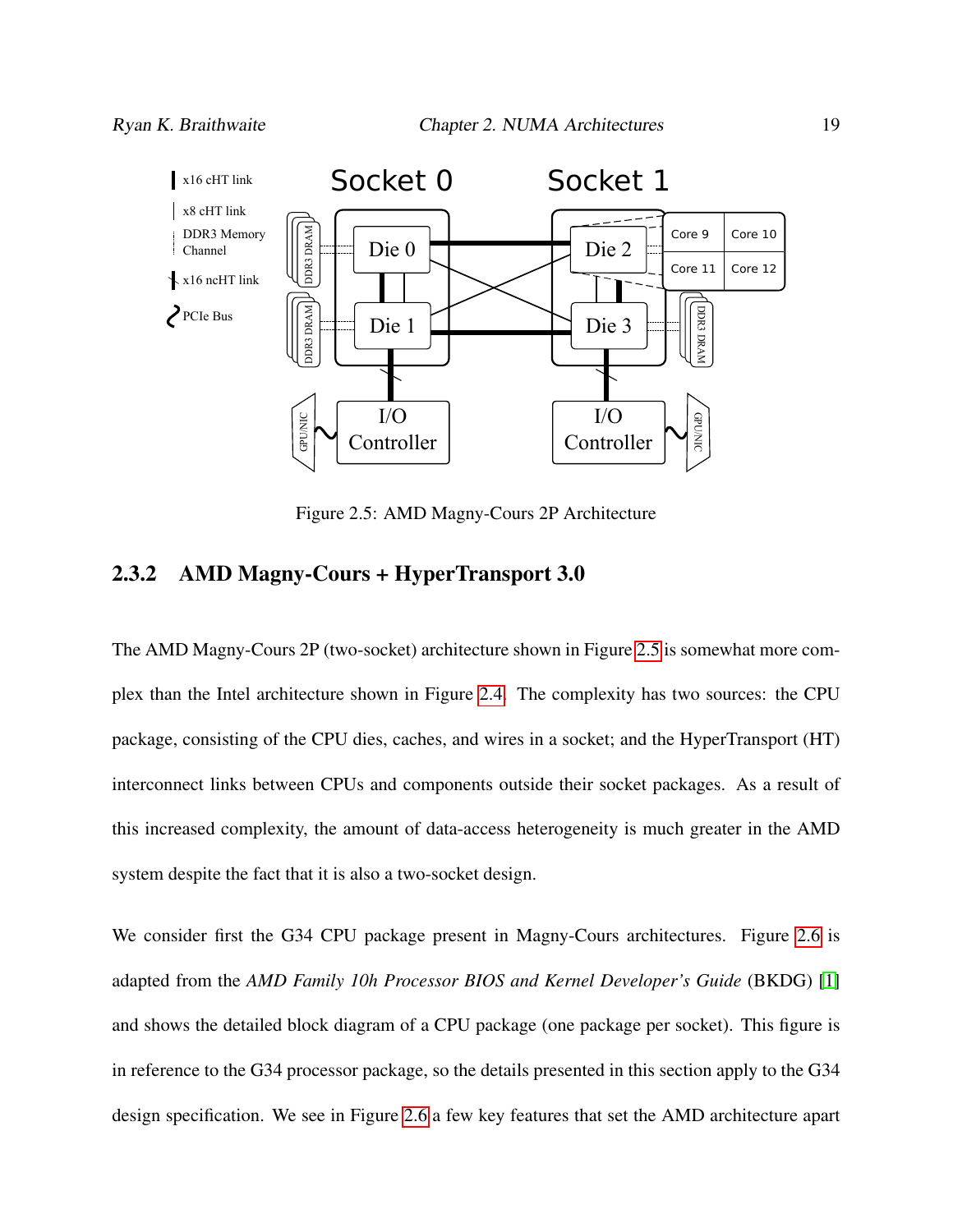<span id="page-31-0"></span>

Figure 2.6: AMD G34 Processor Package Detail [\[1\]](#page-104-0)

from the Intel architecture presented in [2.3.1.](#page-28-1) First, there are two memory nodes contained in one processor package (socket). Second, the two memory nodes within a CPU package are connected by HyperTransport (HT) links even though they are within the same processor package and share an L3 cache (not shown in Figure [2.6\)](#page-31-0). Third, only one of the two nodes in a package is connected with a non-coherent HyperTransport (ncHT) I/O link. Finally, the width of the coherent Hyper-Transport (cHT) links between memory nodes are not uniform; some are eight lanes (x8) and some are sixteen lanes (x16). This has strong implications for the data-access bandwidth that we report in Chapter [3.](#page-34-0)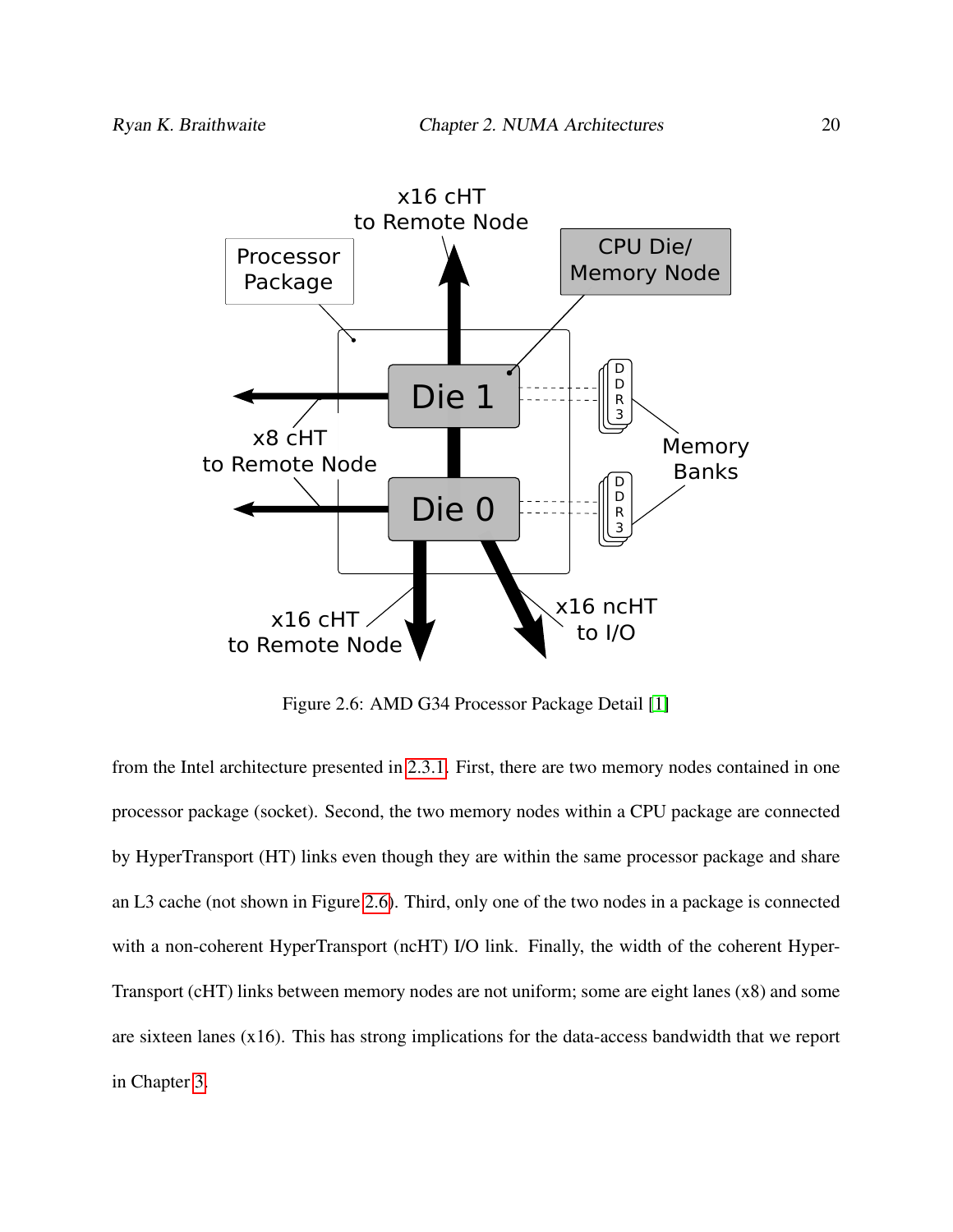The HT links connecting memory nodes in the AMD system are of variable width in order to accommodate an all-to-all network connecting memory nodes. This design improves data-access latency between memory nodes, as each node can directly access every other node. However, the use of variable-width HT links causes an additional level of data-access bandwidth asymmetry beyond that which we see in basic NUMA architectures. A processor may request data from local memory, remote memory within the same processor package, or remote memory outside of the processor package, each of which may be connected by a different link type or width. When accessing I/O, a processor may request data from a local or remote I/O controller. As mentioned previously, only one node within each CPU package is connected to the I/O HT link, meaning that each socket has one node with a direct connection to an I/O controller and one node that must traverse an extra HT link to access its nearest I/O controller.

Data-access bandwidth in the AMD architecture is a function of all of the components along the data transfer's path. However, it is the HT links that are the greatest source of heterogeneity in this architecture. The bandwidth of a HT link is a function of the clock rate of the link, the number of lanes in the link, and the data rate per clock cycle (single or double). It is the number of lanes per link that changes depending on the path of the data transfer, and therefore it is the width of the links that is the cause of increased data-access heterogeneity in the AMD architecture. Naturally, there are many more possibilities for memory-access bandwidth in the AMD architecture than the Intel architecture due to the possible link configurations in the AMD system.

As shown in Figure [2.5,](#page-30-1) according to the specification for Socket G34 architectures [\[16\]](#page-106-4) there are x8 and x16 links between memory nodes within a socket and either a x8 or a x16 link connecting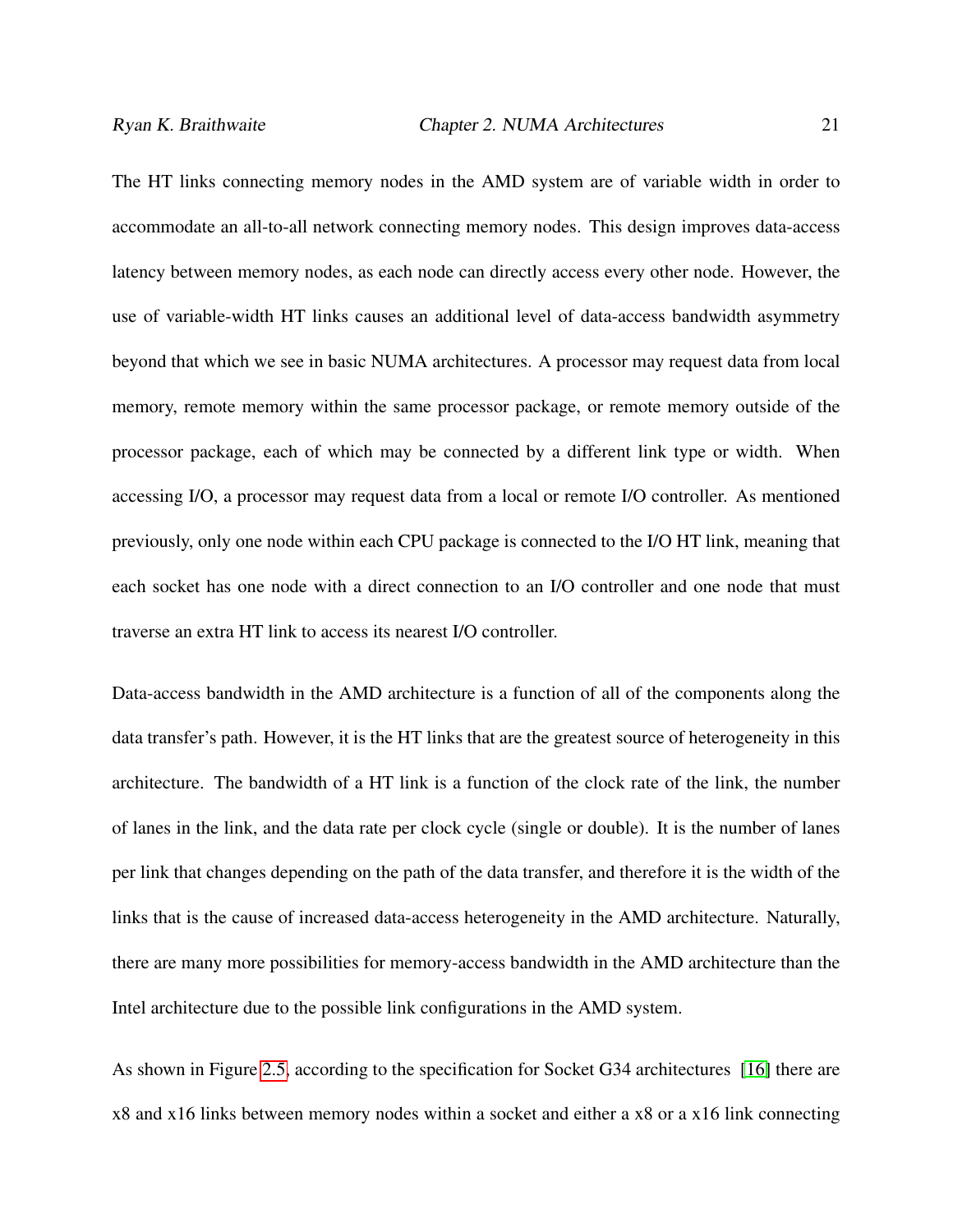the other nodes in a 2P system. However, according to the AMD BKDG [\[1\]](#page-104-0), the x8 connection between dies within a socket is not functional. Furthermore, it is left up to the system designer whether x8 or x16 links are used to connect nodes. In any case, the following classes of memoryaccess bandwidth are expected in the AMD architecture:

- 1. Local Memory-Access: DDR3, 6.4  $GB/s$  to 17.066  $GB/s$ , depending on the memory frequency
- 2. **Remote Memory-Access #1**: x16 HT link at 1.6  $GB/s$  to 25.6  $GB/s$ , depending on HT clock frequency + DDR3
- 3. **Remote Memory-Access #2:** x8 HT link at  $0.8 \text{ GB/s}$  to  $12.8 \text{ GB/s}$ , depending on HT clock frequency + DDR3

In the next chapter we show the empirical data-access bandwidth results for systems based on these Intel and AMD architectures. As predicted in this chapter, distinct classes of data-access bandwidth are seen for both architectures.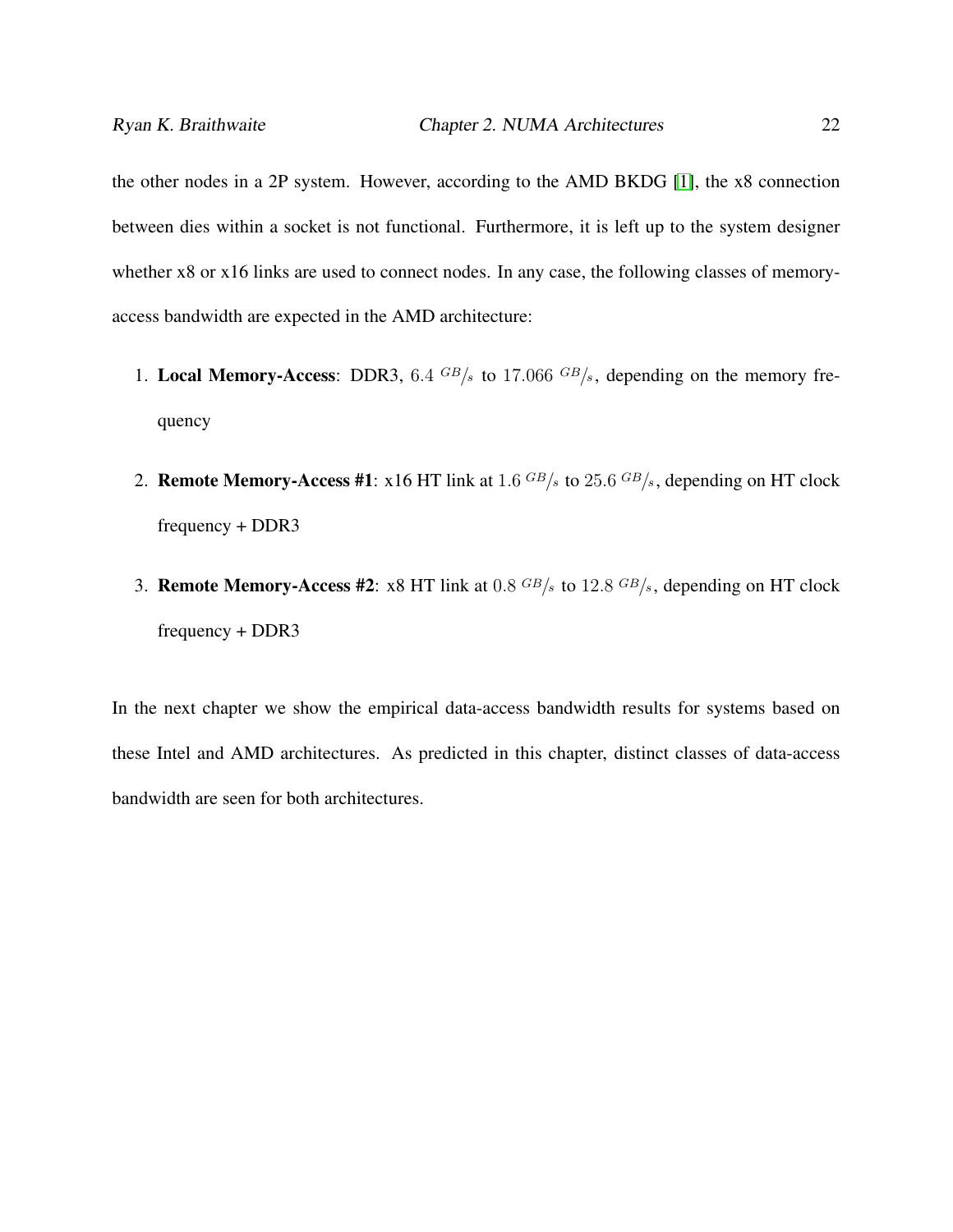### <span id="page-34-0"></span>Chapter 3

# Data-Access Performance of Modern NUMA Architectures

We present in this chapter our data-access bandwidth characterization methodology, details of our data-access bandwidth benchmark tests, and analysis of data-access bandwidth benchmark results from AMD and Intel 2P (two-socket) NUMA systems.

#### <span id="page-34-1"></span>3.1 Methodology for Data-Access Bandwidth Characterization

Data accesses in modern computer systems are complex operations with many levels of hierarchy and redirection. Rather than individually benchmark every subsystem involved in a memory or PCIe access, we present a method for using benchmark applications to characterize a system as a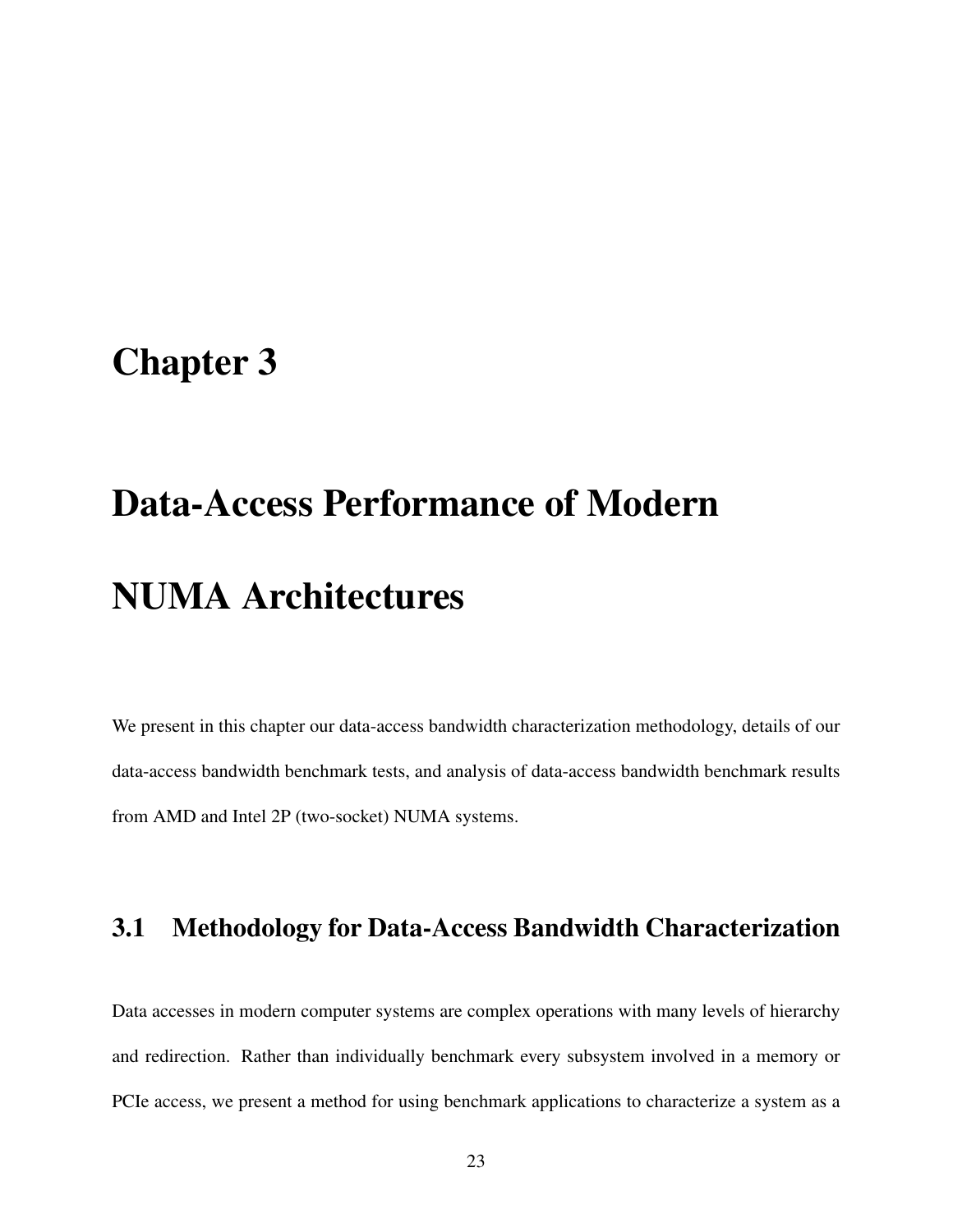Ryan K. Braithwaite Chapter 3. Data-Access Performance of Modern NUMA Architectures 24

user's application sees it. As shown in Chapter [2,](#page-24-0) memory and PCIe data-access performance is related but differs in the resources used in each data-transfer process. Since each type of data-access uses a different set of resources during the data-transfer process, we characterize the bandwidth of memory and PCIe data accesses separately.

As discussed in Chapter [1,](#page-12-0) latency of data accesses is critical to the efficiency of many applications. Data-access bandwidth, which is the focus of this thesis, is critical only to certain programs with attributes such as high Last-Level of Cache (LLC) miss rates or poor data reuse. A program that is compute-bound will not see much effect from changes to the data-bandwidth characteristics of a machine, whereas a memory-bound application almost certainly will. It is the bandwidth of data-accesses in modern server architectures that is most quickly becoming heterogeneous, and therefore our analysis focuses on the bandwidth attribute of data-accesses in these systems. Emerging data-intensive applications [\[5\]](#page-104-2)[\[8\]](#page-105-2)[\[10\]](#page-105-4) are sensitive to memory-bandwidth performance and are therefore susceptible to the remote-access data-transfer performance loss of these NUMA systems, further justifying our bandwidth-focused approach.

The bandwidth of a data-access operation is the number of bytes of data that are transferred between a device's memory and the requesting processor in a given amount of time. This metric varies not only based on the distance (in terms of bus segments, intermediary controllers, etc.) between device and processor, but on interconnection link characteristics such as the number of lanes, clock frequency, etc. of the bus connecting the sockets, as discussed in Chapter [2.](#page-24-0)

There are many factors to consider when attempting to characterize a computer system. To focus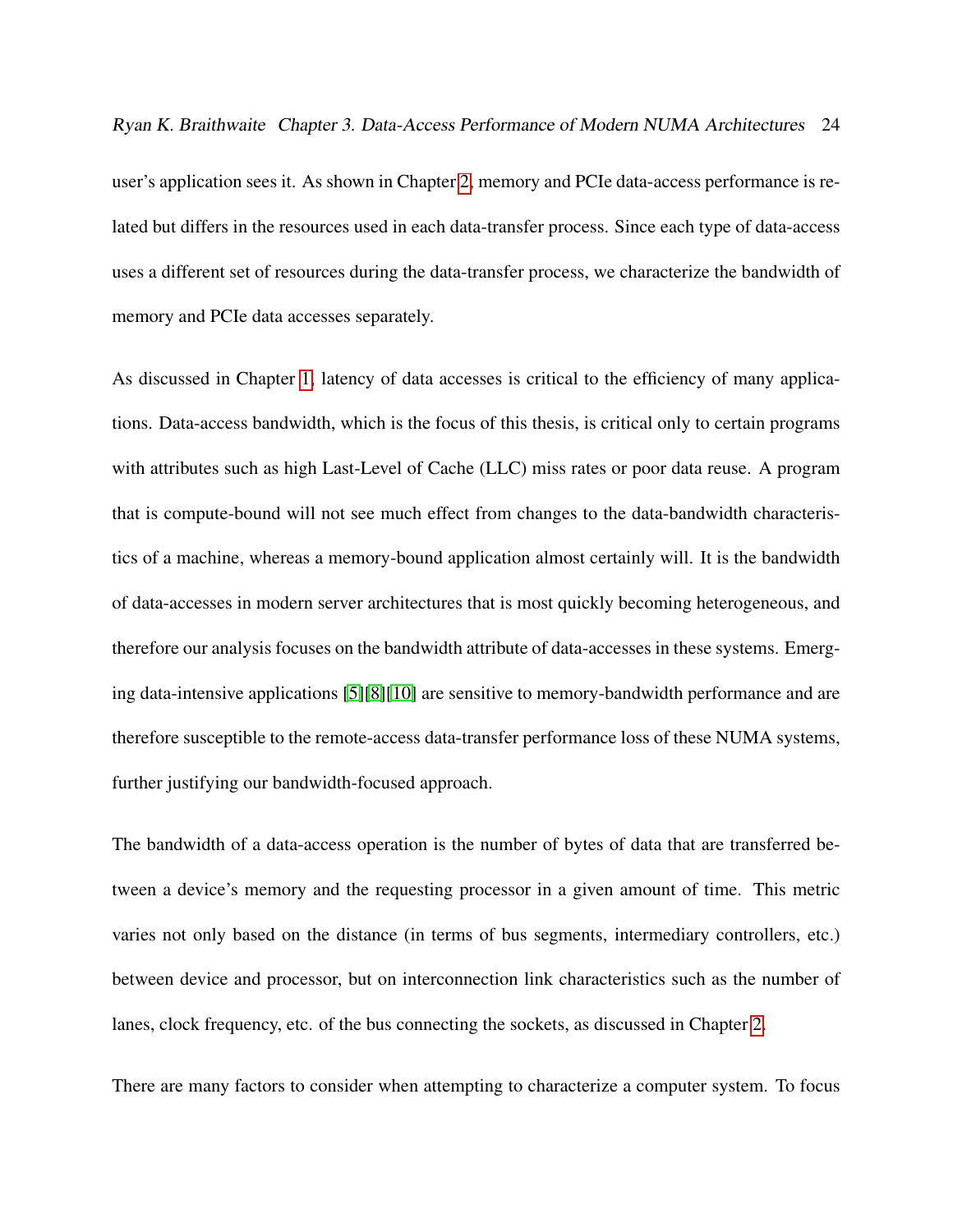Ryan K. Braithwaite Chapter 3. Data-Access Performance of Modern NUMA Architectures 25 on NUMA data-access bandwidth, we consider only those factors that directly affect system-level data-access bandwidth. The key elements of this analysis are

1. Discovering which resources are local and which are remote to a given processor core

2. Measuring the difference that remote data accesses make on data-transfer performance

We consider these elements as we characterize data-access bandwidth in the following sections of this chapter.

## 3.2 Characterization Details

Our method for characterizing data-access bandwidth is to run benchmark programs using the various data-access scenarios for a given system and partition the results into "bandwidth classes", or equivalence classes of data-access bandwidth, based on architectural information and empirical results. As the benchmarks used for measuring memory- and PCIe-access bandwidth differ, we consider each type of data-access characterization separately.

#### 3.2.1 Memory-Access Bandwidth Characterization

#### Memory Bandwidth Benchmark Details

We use the STREAM [\[27\]](#page-108-0)[\[28\]](#page-108-1) benchmark for determining memory-access bandwidth between CPU cores and memory nodes in a system. The STREAM benchmark executes four types of memory-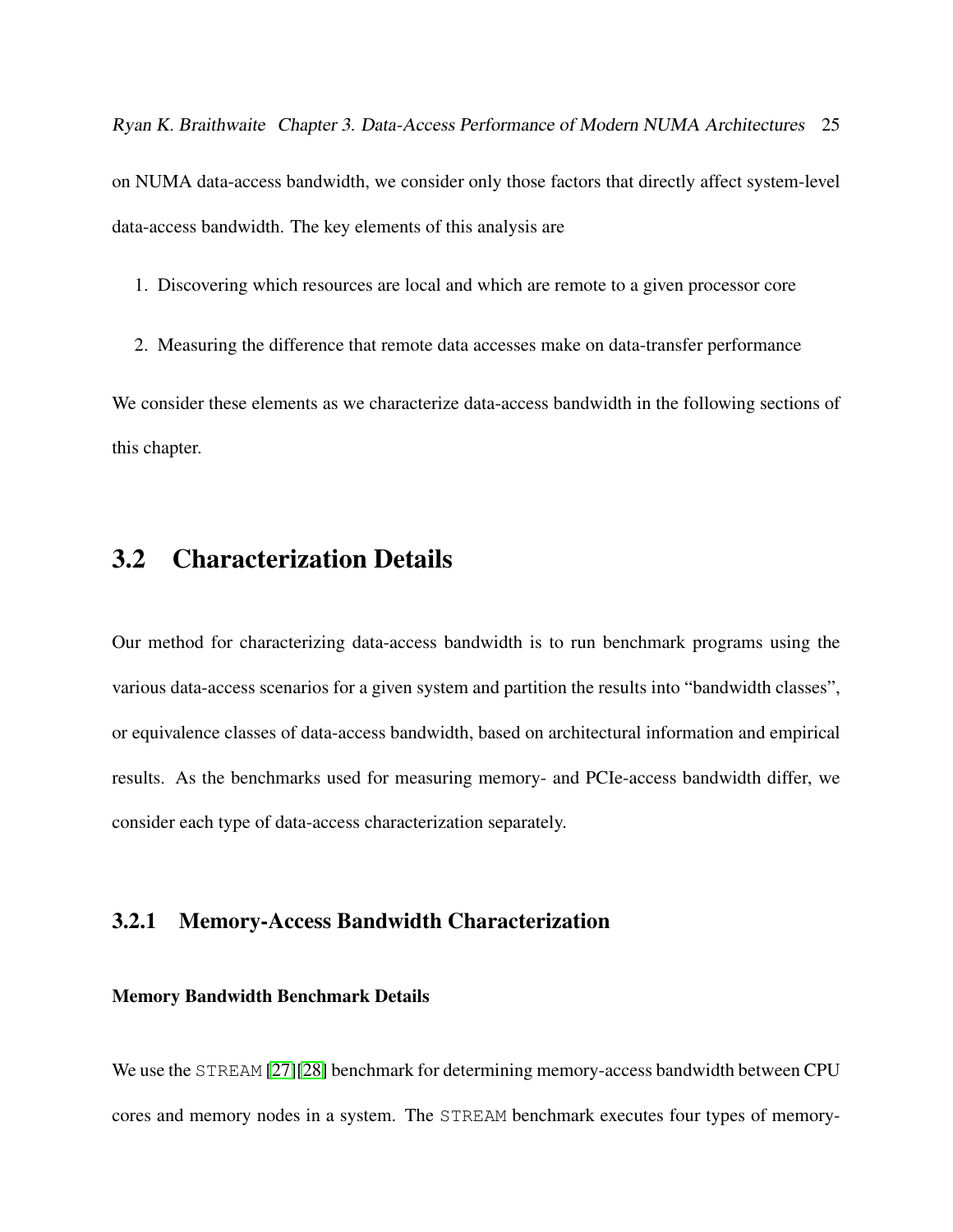Ryan K. Braithwaite Chapter 3. Data-Access Performance of Modern NUMA Architectures 26 access operations on a large data array. The four components of the STREAM benchmark are

**Add** measures transfer rates in the absence of arithmetic

**Copy** adds a simple arithmetic operation

**Scale** adds a third operand to allow multiple load/store ports on vector machines to be tested **Triad** allows chained/overlapped/fused multiply/add operations

Due to Triad's similarity to operations found in many scientific applications (Triad is similar to the level [1](#page-37-0) BLAS<sup>1</sup> SAXPY<sup>[2](#page-37-1)</sup> operation), we report only the  $Triad$  results for STREAM.

The memory-access behavior of a program is immensely affected by the compiler used to produce the program's executable code, and STREAM is a good example of the effect that a compiler may have on a program's memory-access characteristics. The memory bandwidth reported by the STREAM benchmark varies substantially depending on the compiler used to compile it. The effects of compiler optimizations on benchmark performance are considered and compared in the course of our characterization effort by running versions of the STREAM benchmark that are compiled using the GNU, Open64, and Intel compilers. Testing multiple versions of the STREAM benchmark provides multiple bandwidth values for a given system which, in addition to helping to determine the best memory bandwidth for a given access scenario, may be useful for defining a range of expected performance in a system.

Our memory-access bandwidth characterization method is to gather the memory-bandwidth results for memory-node-to-memory-node memory-transfers, both single-threaded and multi-threaded,

<span id="page-37-1"></span><span id="page-37-0"></span><sup>1</sup>Basic Linear Algebra Subprograms

<sup>2</sup>Single-precision Alpha-X Plus Y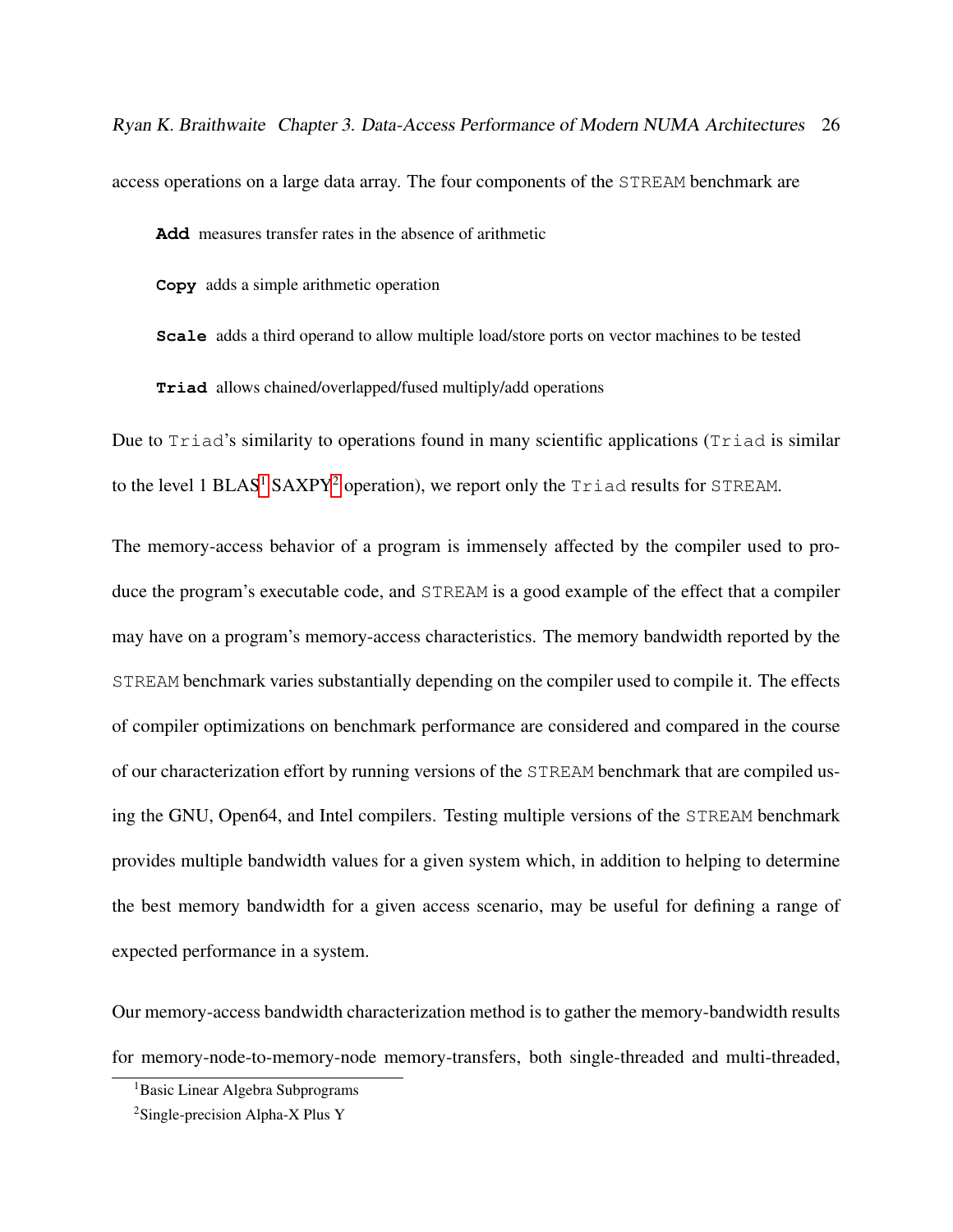Ryan K. Braithwaite Chapter 3. Data-Access Performance of Modern NUMA Architectures 27

for all memory node combinations in a system. To test single-threaded memory-access bandwidth, we ran each of the GNU, Intel, and Open64 STREAM binaries through all combinations of memorynode-to-memory-node mappings in the system. The results reported by the STREAM benchmark vary substantially depending on which version of STREAM is run on which architecture, as we will show in Section [3.3.](#page-43-0) Table [3.1](#page-38-0) summarizes the compilers and flags used for the tests reported in this thesis.

Table 3.1: Compilers Used for Benchmarks

<span id="page-38-0"></span>

| <b>COMPILER</b>    | <b>VERSION</b> | <b>OPTIMIZATION FLAGS</b>         |  |  |
|--------------------|----------------|-----------------------------------|--|--|
| <b>GNU</b>         | 4.1.2          | -O3 -march, mtune=amdfam10, core2 |  |  |
| Open <sub>64</sub> | 4.2.3          | -Ofast                            |  |  |
| Intel              | 11.1 20091130  | $-O3 - x$ sse $4.2$               |  |  |

#### Memory Benchmark Run-time Details

Benchmarking every data-access scenario in a NUMA system entails mapping benchmark processes and their memory in every possible configuration that a program might encounter during execution. For modern many-core systems, mapping processes to individual cores greatly expands the set of core-to-node combinations that must be tested. To test all core-to-memory-node combinations, (# of cores)  $\times$  (# of nodes) tests must be executed. Cores that are attached to the same memory node show virtually identical memory bandwidth when accessing data on a given memory node (see Table [3.2\)](#page-39-0), so core-to-node testing is not necessary.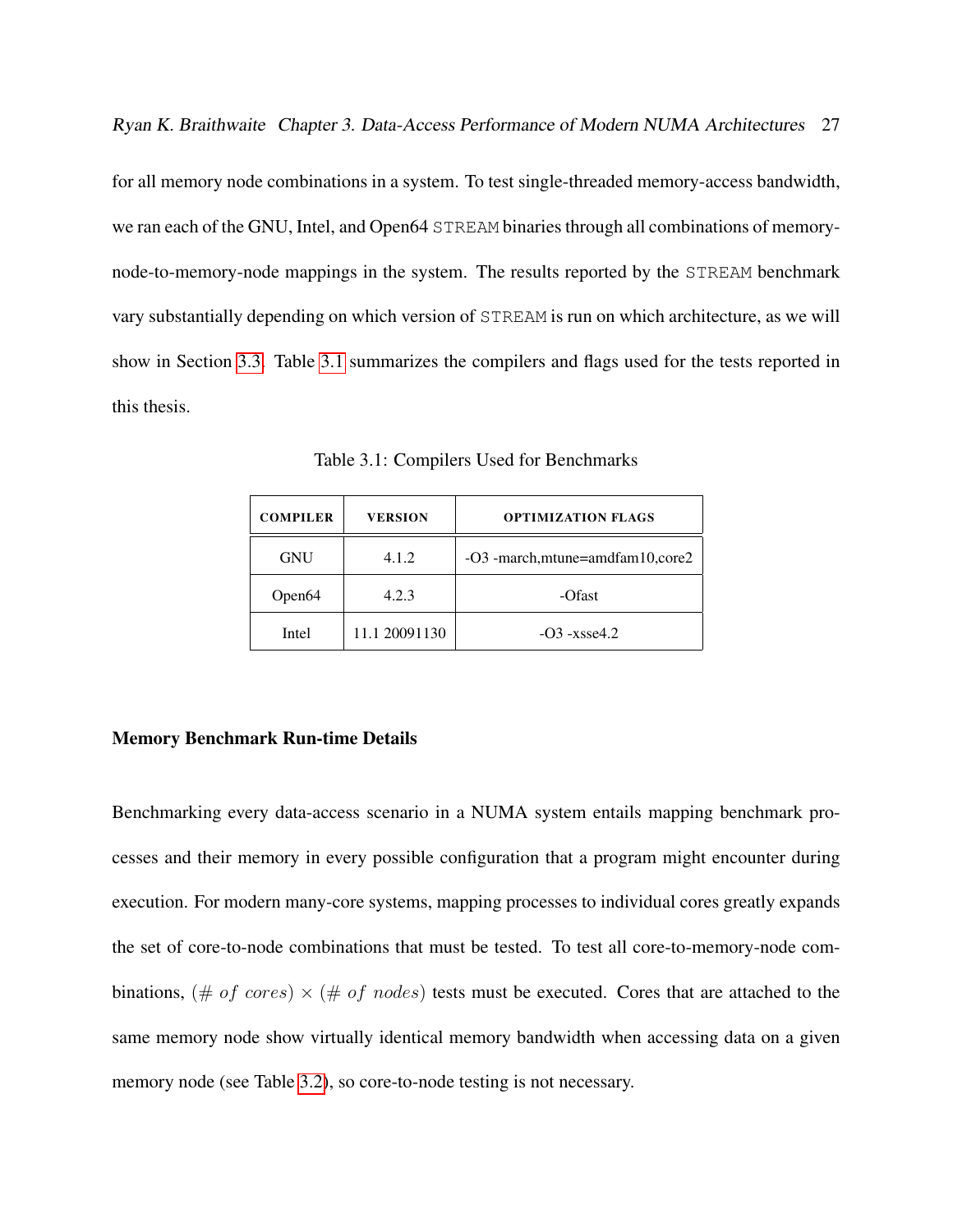| TRIAD<br><b>STREAM</b><br><b>ON CORES 0-3</b> | BANDWIDTH,<br><b>MEAN</b><br><b>30 RUNS PER CORE</b> | <b>STD. DEV.</b>                  | 95% CONF. INTERVAL   |
|-----------------------------------------------|------------------------------------------------------|-----------------------------------|----------------------|
| Data<br>Mem.<br>on<br>Node 0                  | 8127 $MB/s$                                          | 20.367 (0.25% of mean)            | (8106.338; 8147.072) |
| Data<br>Mem.<br><sub>on</sub><br>Node 1       | 5046                                                 | 12.808 $(0.25\% \text{ of mean})$ | (5033.103; 5058.719) |
| Data<br>Mem.<br>on<br>Node 2                  | 3045                                                 | 22.587 (0.75% of mean)            | (3022.432; 3067.606) |

<span id="page-39-0"></span>Table 3.2: Core-to-Memory-Node Bandwidth Distribution for AMD 2-socket System

Allowing the process scheduler to choose to schedule a process on any core attached to a memory node allows for a greatly reduced testing set as we characterize a system. Such a process-to-node mapping simplifies the number of tests to  $(\# of nodes) \times (\# of nodes)$ . We therefore run the single-threaded STREAM benchmark tests with the STREAM process pinned to a memory node rather than to a specific core and restrict its memory allocation to each memory node in the system in turn. This pinning of processes and memory is done at run-time using the numactl tool.

numactl utilizes libnuma [\[22\]](#page-107-0) to set the Linux scheduler's CPU and memory policies for a program, giving the user command-line control over process and memory location during runtime. For example, to run GNU-compiled STREAM from memory node 1 to all four memory nodes in a system, we issue the following commands:

- 1. numactl --cpunodebind=1 --membind=0 stream gcc.exe
- 2. numactl --cpunodebind=1 --membind=1 stream gcc.exe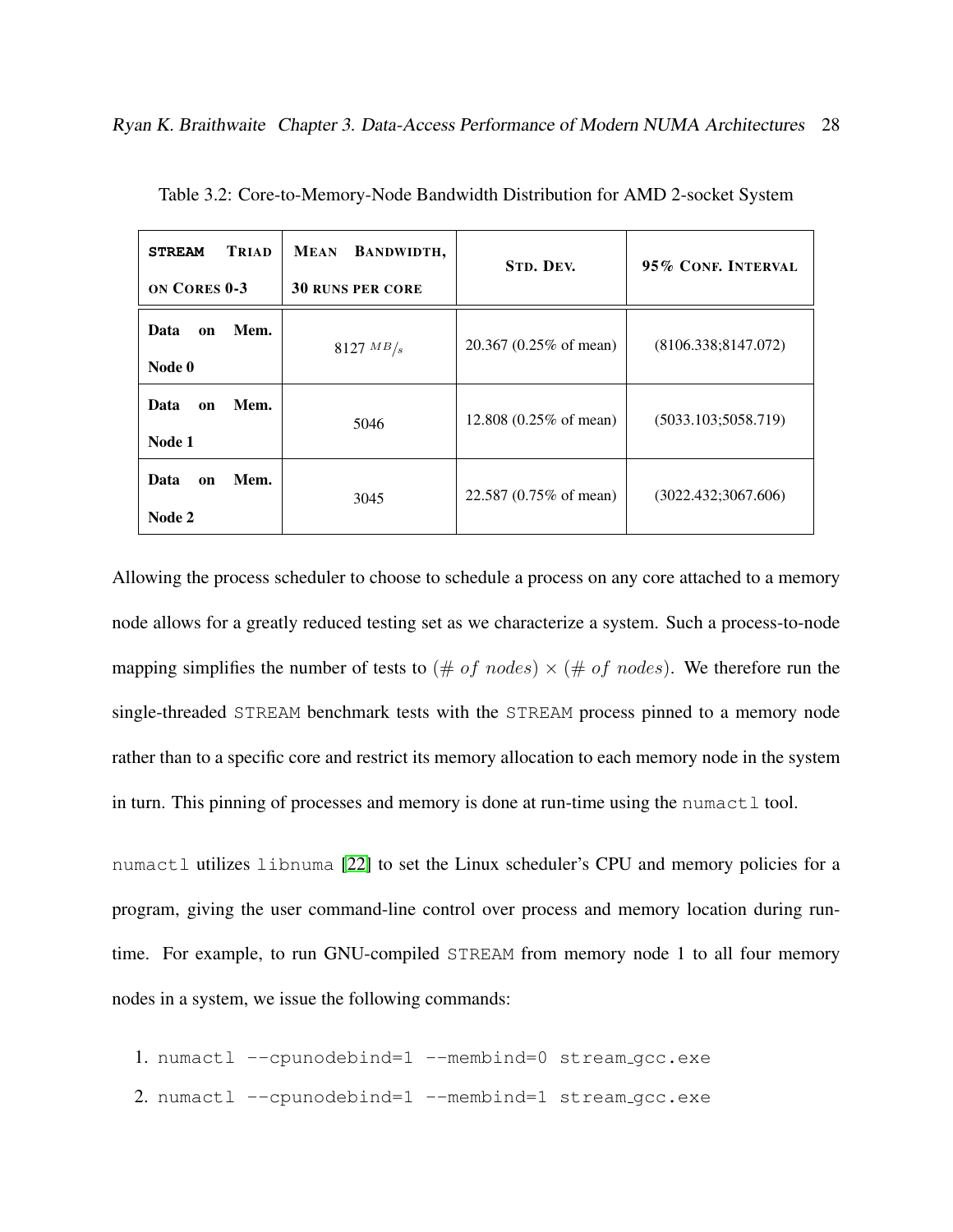- 3. numactl --cpunodebind=1 --membind=2 stream gcc.exe
- 4. numactl --cpunodebind=1 --membind=3 stream\_gcc.exe

The --cpunodebind=1 parameter sets the scheduler CPU policy to only allow scheduling of that process on any core attached to memory node 1. The --membind parameter sets the STREAM process memory policy to allocate memory only on the given memory node. These parameters ensure that the STREAM process is run only on a core attached to memory node 1 and that its memory is allocated only on the memory node given with  $-$ membind.

Multi-threaded, MPI-based STREAM is used to measure the maximum aggregate bandwidth between memory nodes in a system. We selected the MPI version of STREAM since it is the multithreaded version of STREAM provided by the original author of the benchmark. Multi-threaded MPI-STREAM tests are also run using numactl to manage scheduler CPU and memory policies, but in this case the numactl command is given after the mpirun command. For multi-threaded tests we increase the number of threads for each run of the benchmark until the bandwidth reported by STREAM decreases and take the maximum bandwidth observed between the memory nodes as the final result. For example, to test the multi-threaded bandwidth between memory node 1 and memory node 0, we run:

```
1. mpirun -np 1 numactl --cpunodebind=1 --membind=0 stream gcc.exe
2. mpirun -np 2 numactl --cpunodebind=1 --membind=0 stream gcc.exe
3. mpirun -np 3 numactl --cpunodebind=1 --membind=0 stream gcc.exe
4. mpirun -np 4 numactl --cpunodebind=1 --membind=0 stream_qcc.exe
```
Presuming that for this example using four threads results in lower reported bandwidth than the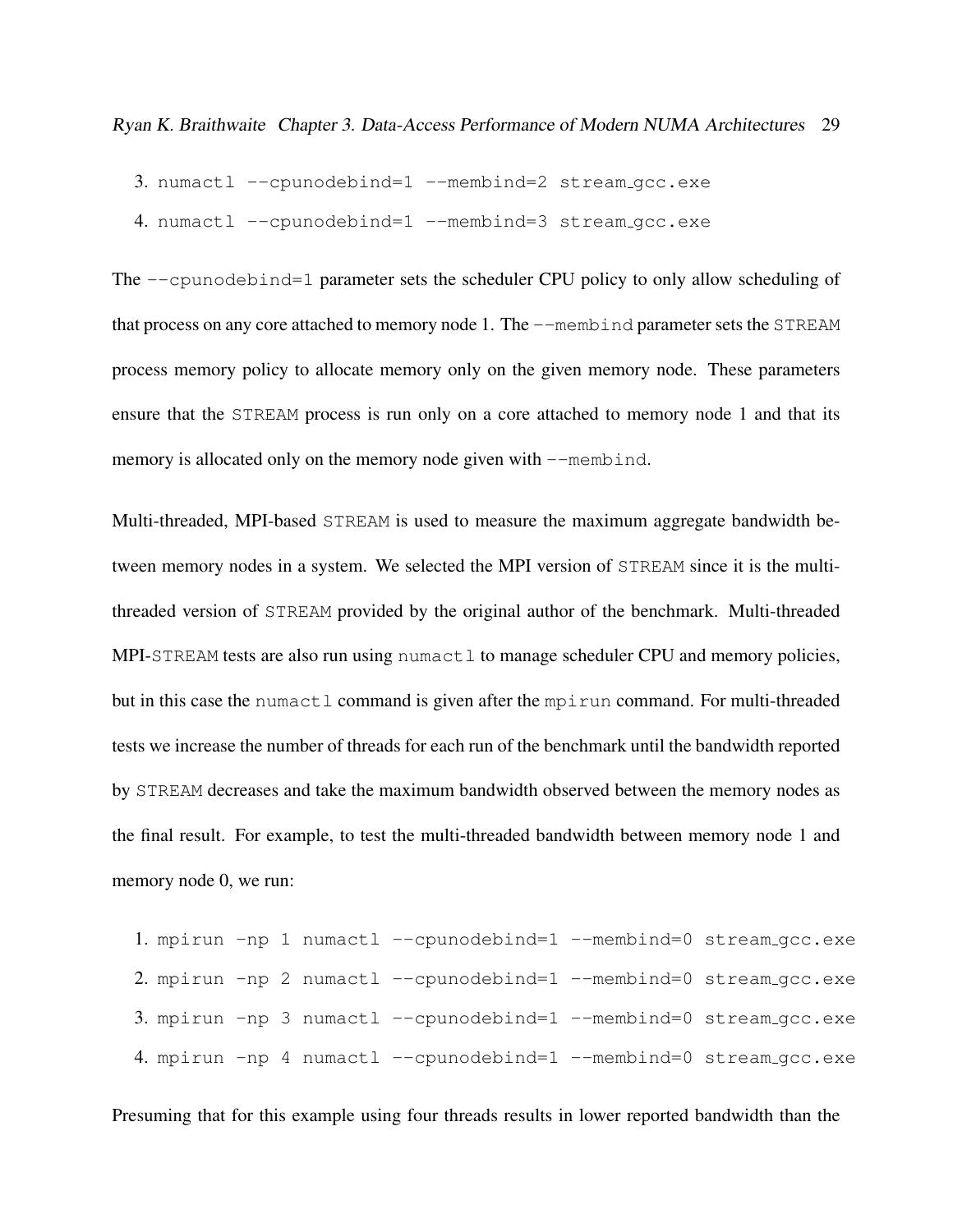Ryan K. Braithwaite Chapter 3. Data-Access Performance of Modern NUMA Architectures 30 previous observation, these four commands are sufficient for testing aggregate memory-access bandwidth for processes running on memory node 1 with their data on memory node 0.

#### 3.2.2 PCIe-Access Bandwidth Characterization

#### PCIe Bandwidth Benchmark Details

Similar to our use of the STREAM benchmark for characterizing memory data-access bandwidth, we employ the user-level Scalable HeterOgeneous Computing (SHOC) benchmark suite [\[18\]](#page-107-1) to characterize PCIe data-access bandwidth. PCIe data-access bandwidth is less straightforward to measure than memory data-access bandwidth bandwidth since the data-access bandwidth of a device connected by PCIe I/O interconnect links is a function of traversing additional resources when transferring data between the PCIe device and the processor. These additional resources include the PCIe interconnect links, the CPU interconnect links (i.e., HT or QPI) from CPUs to the PCIe devices, various controllers and chipsets along the CPU-to-PCIe path, and the specific PCIe device that contains the requested data. Whereas all memory controllers (which are conceptually equivalent to a PCIe "device") in a system are identical, PCIe devices may range from high-performance GPUs to simple network interface cards, with each device having its own data-transfer capabilities. We present the analysis of high-performance GPUs transferring data across the PCIe interconnect to requesting processors in a NUMA system. The CPU core-to-I/O controller relationship shown by these tests also applies to other devices transferring data using PCIe, though the reported absolute bandwidth for other PCIe devices may change.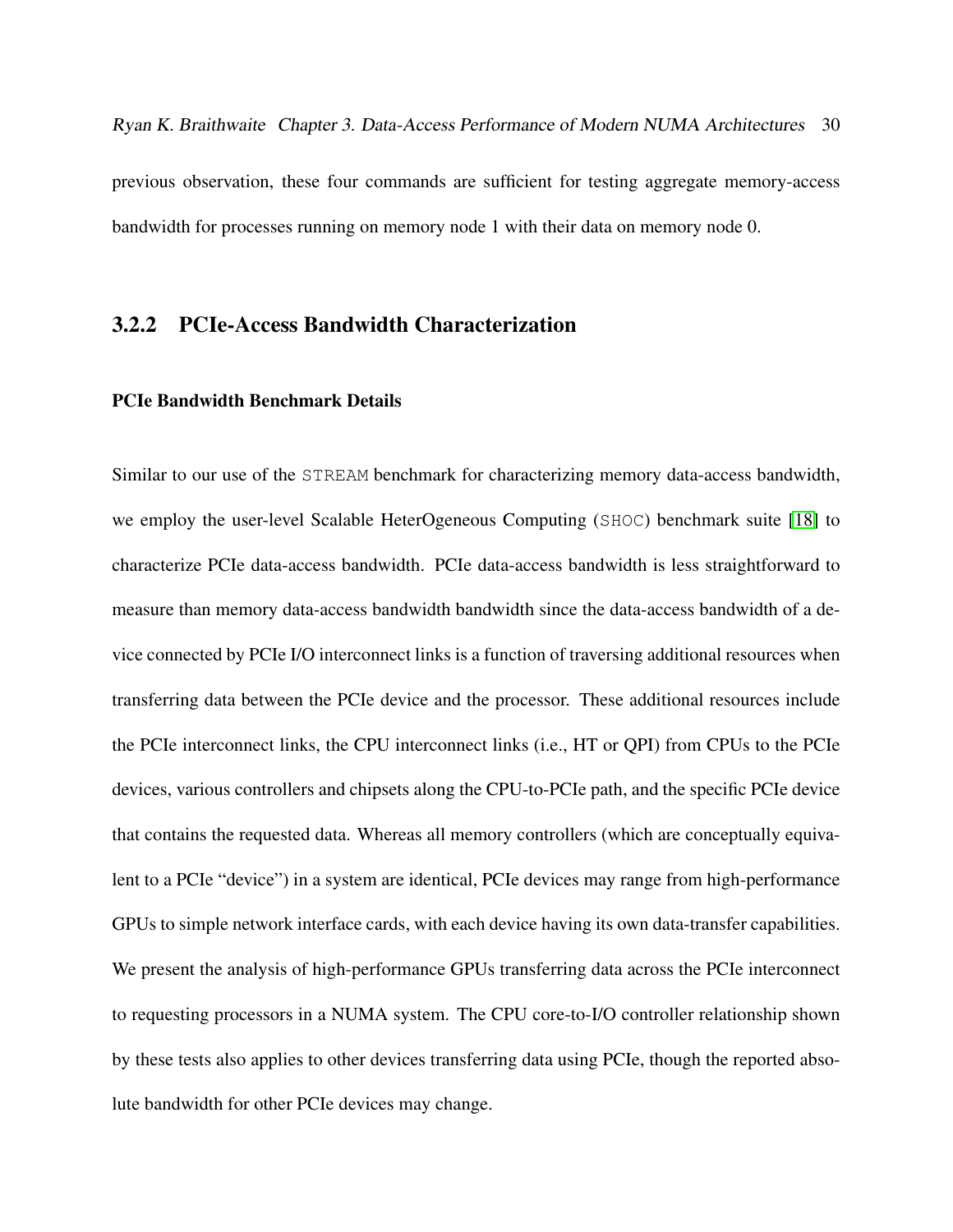Ryan K. Braithwaite Chapter 3. Data-Access Performance of Modern NUMA Architectures 31

GPU programs are typically written using the Compute Unified Device Architecture (CUDA) [\[26\]](#page-108-2) framework or the Open Computing Language (OpenCL) [\[37\]](#page-110-0) framework. In both frameworks, a host CPU process handles the execution of "kernels" on GPU devices, which includes transferring data between main system memory and the onboard device memory of the GPU. Below is a highlevel example of launching a GPU kernel and the data-access steps involved:

1. Host process allocates buffers

2. Host process downloads buffers to GPU device (system memory  $\rightarrow$  GPU device memory)

3. GPU executes kernel

4. Host process reads data back from GPU device (GPU device memory  $\rightarrow$  system memory)

Analysis of data transfers for a GPU connected by PCIe involves measuring the download rate (writing to the GPU memory) and the readback rate (reading from the GPU memory) when transferring data between the host CPU core and the GPU device. To measure these rates, we utilize the BusSpeedDownload and BusSpeedReadback tests in the SHOC benchmark suite. These tests measure the bandwidth of the link(s) between host processor and GPU device by transferring data payloads of varying size to (download) and from (readback) the GPU device.

Systems configured with NVIDIA GPUs can run both CUDA and OpenCL code, and in some instances the PCIe bandwidth reported by the CUDA and OpenCL versions of SHOC vary. We execute both the CUDA and OpenCL versions of the SHOC PCIe bandwidth tests to compare possible performance differences between the frameworks on a given system, similar to the compiler comparison we perform with the STREAM benchmark.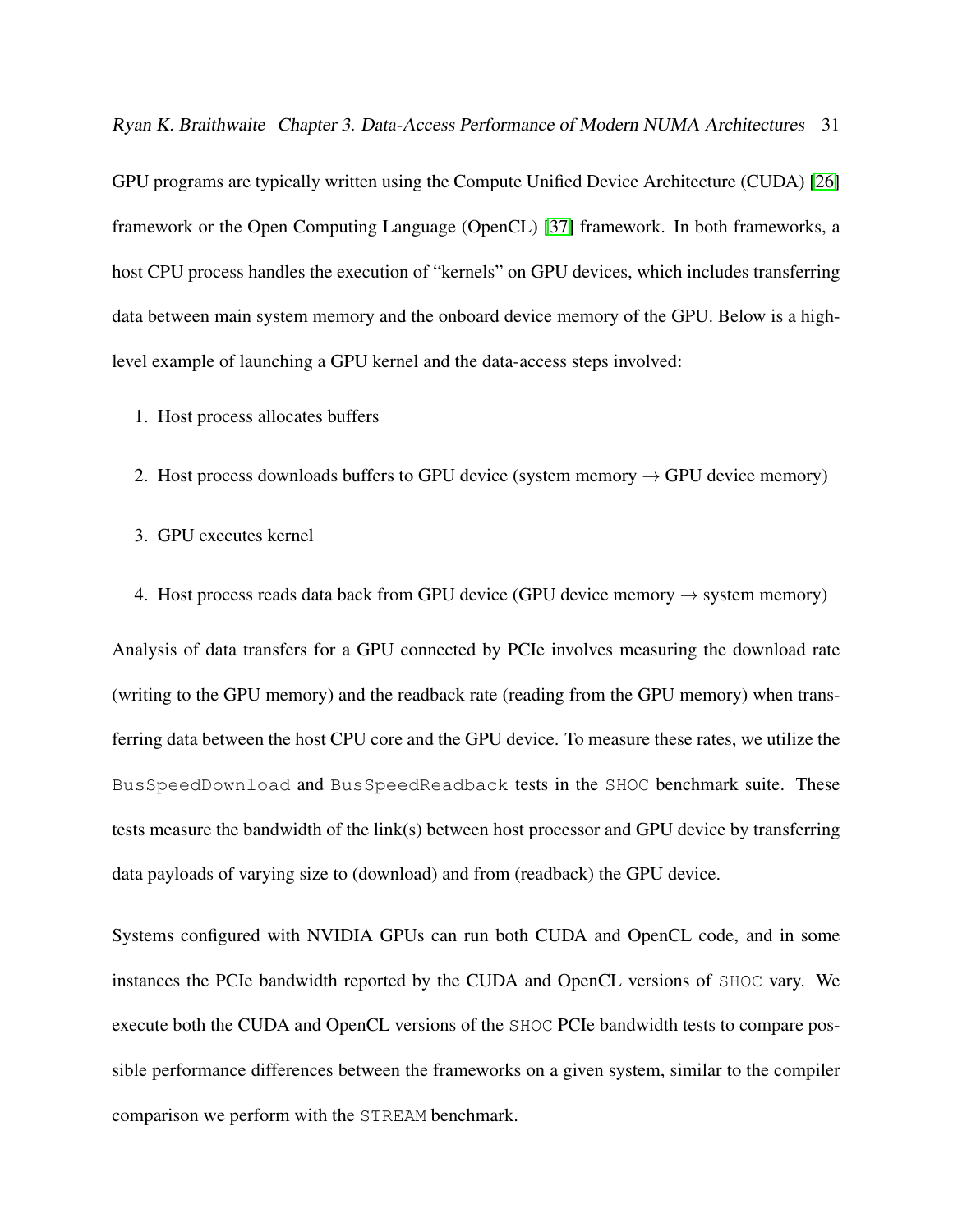Ryan K. Braithwaite Chapter 3. Data-Access Performance of Modern NUMA Architectures 32

#### PCIe Benchmark Run-time Details

We run the PCIe data-access bandwidth tests in a manner very similar to the memory-access bandwidth tests, simply replacing STREAM with the appropriate SHOC benchmark. To run the SHOC BusSpeedDownload benchmark with the CPU host process and memory pinned to memory node 0, for example, the command is

```
numactl --cpunodebind=0 --membind=0 BusSpeedDownload
```
The download and readback rates for each of the node-to-device combinations in a system are gathered and organized into bandwidth equivalence classes, similar to the results of the STREAM benchmarks.

## <span id="page-43-0"></span>3.3 Results of Data-Access Bandwidth Characterization

Data-access bandwidth characterization tests were performed on the two machines described in Table [3.3.](#page-44-0) The STREAM and SHOC bandwidth results are presented in Table [3.4.](#page-45-0)

The benchmark tests used to quantify bandwidth performance were run using commands described in previous sections. The STREAM tests were run at least five times for each node-to-node combination and the maximum observed value for each type of data-access is reported here. Results within each bandwidth class vary; the results presented here have bandwidth classes with values within ten percent of the maximum value. We select the maximum value instead of the mean value so that we may analyze the maximum bandwidth characteristics of each bandwidth class.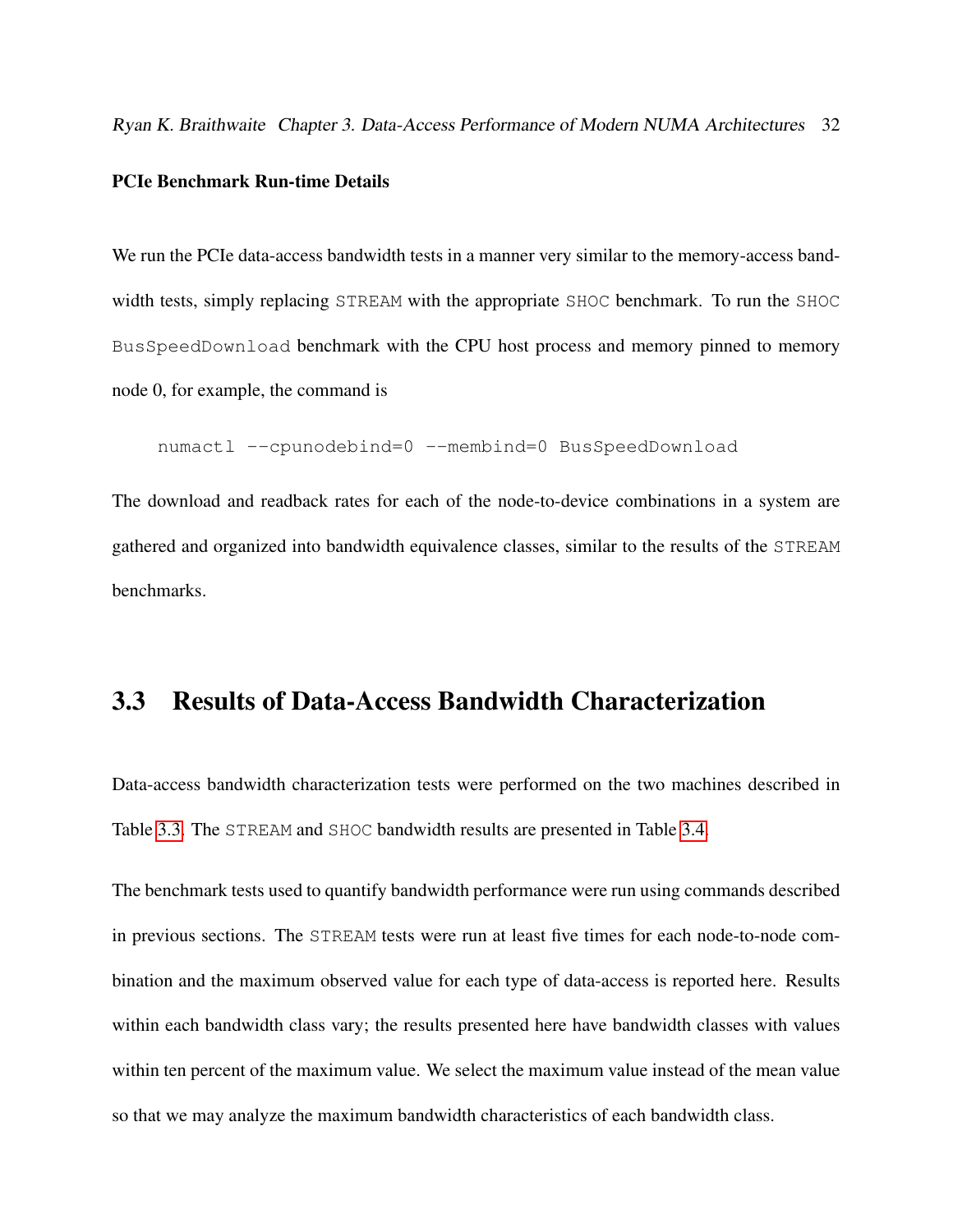<span id="page-44-0"></span>

| <b>ATTRIBUTE</b>    | <b>AMD 2P SYSTEM</b> | <b>INTEL 2P SYSTEM</b> |  |
|---------------------|----------------------|------------------------|--|
| <b>CPU Model</b>    | Magny-Cours 6134     | Nehalem E5645          |  |
| Cores               | 16                   | 12                     |  |
| <b>Memory Nodes</b> | 4                    | 2                      |  |
| <b>Motherboard</b>  | Supermicro H8DGG     | Supermicro X8DTG-QF+   |  |
| $GPUs$ (#)          | Tesla C2050 (2)      | Tesla M2050 (2)        |  |
| OS                  | CentOS 5.5           | CentOS 5.6             |  |
| Linux Kernel        | 2.6.18-194.17.4.el5  | 2.6.18-238.12.1.el5    |  |

Table 3.3: Attributes of Test Systems

# 3.4 Analysis of Data-Access Performance in AMD & Intel 2P NUMA Systems

The results in Table [3.4](#page-45-0) describe well the architectural differences between the AMD and Intel system designs that were discussed in Chapter [2.](#page-24-0) The AMD system has four memory nodes and three levels of data-access bandwidth for both memory and PCIe devices, as discussed in Section [2.3.2.](#page-30-0) The Intel has two memory nodes and two levels of data-access bandwidth. We delve into the memory and PCIe data-access bandwidth performance in the following sections<sup>[3](#page-44-1)</sup>.

<span id="page-44-1"></span><sup>3</sup>Results for a 4P AMD system are presented in Appendix [A](#page-98-0)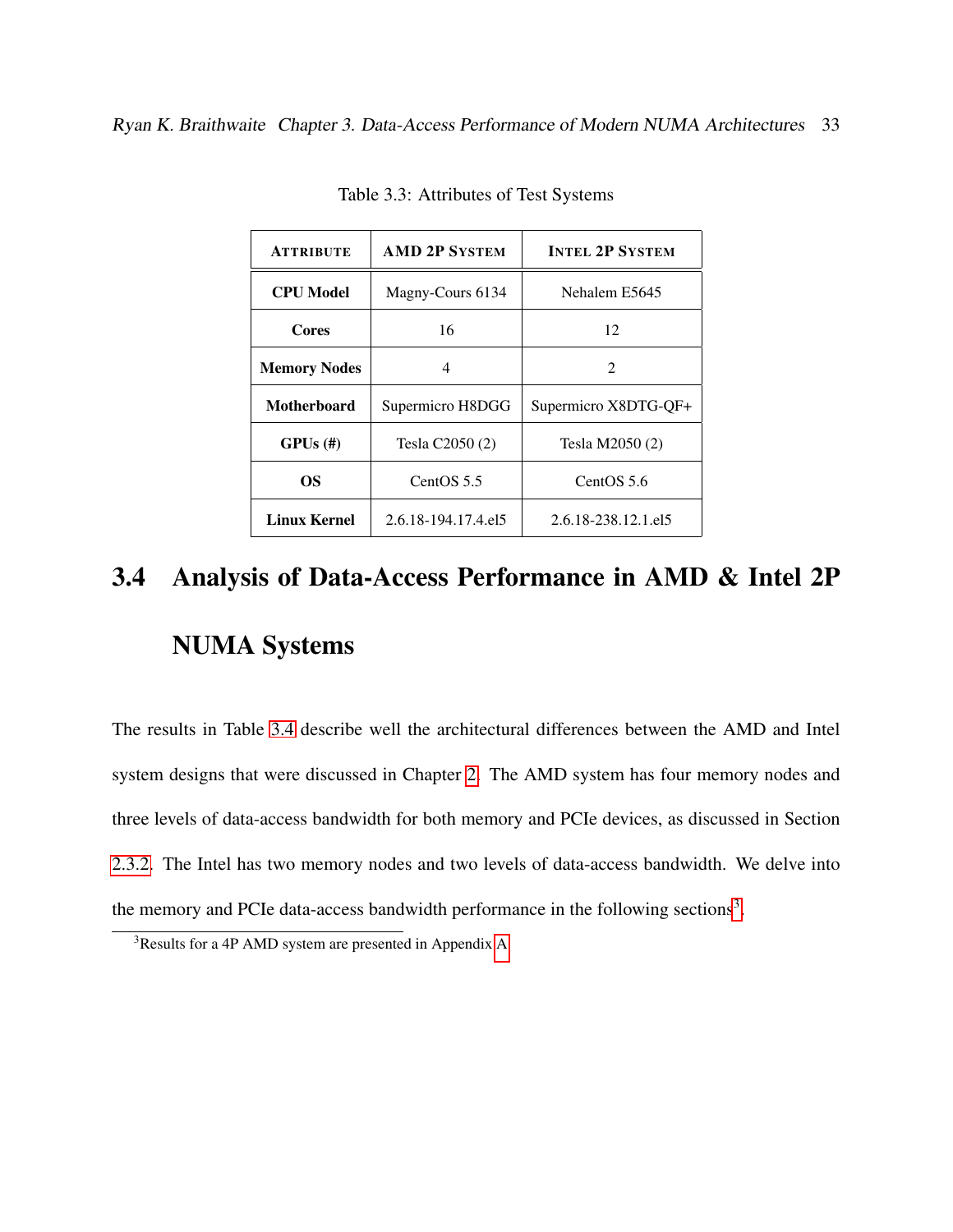Table 3.4: Microbenchmark Characterization Results

Classes of data-access bandwidth

<span id="page-45-0"></span>

|                |                                                     | <b>AMD</b>    |               |                | <b>INTEL</b>  |                |
|----------------|-----------------------------------------------------|---------------|---------------|----------------|---------------|----------------|
|                | <b>STREAM SINGLE-THREADED – GB/S</b> (% OF CLASS 0) |               |               |                |               |                |
|                | <b>GNU</b>                                          | <b>Intel</b>  | Open64        | <b>GNU</b>     | <b>Intel</b>  | Open64         |
| <b>Class 0</b> | 5.2 $(100\%)$                                       | $7.8(100\%)$  | $9.3(100\%)$  | $9.2(100\%)$   | $10.5(100\%)$ | $9.0(100\%)$   |
| <b>Class 1</b> | 3.3(63%)                                            | 5.3 $(68\%)$  | 5.6 $(60\%)$  | 6.5 $(71%)$    | 7.1 $(68%)$   | 6.1 $(68%)$    |
| <b>Class 2</b> | $2.1(40\%)$                                         | 3.1 $(40\%)$  | 3.1 $(33%)$   |                |               |                |
|                | <b>STREAM MULTI-THREADED – GB/S</b> (% OF CLASS 0)  |               |               |                |               |                |
| <b>Class 0</b> | $7.9(100\%)$                                        | $9.8(100\%)$  | 11.4 (100%)   | 14.1 (100%)    | $20.1(100\%)$ | 19.5 $(100\%)$ |
| <b>Class 1</b> | 5.0(63%)                                            | 10.2(104%)    | 10.9(96%)     | 14.1 $(100\%)$ | $20.1(100\%)$ | 19.5 $(100\%)$ |
| <b>Class 2</b> | 2.2(28%)                                            | $10.0(102\%)$ | $11.4(100\%)$ |                |               |                |
|                | SHOC BUSDOWNLOAD - GB/S (% OF CLASS 0)              |               |               |                |               |                |
|                | <b>CUDA</b>                                         | <b>OpenCL</b> |               | <b>CUDA</b>    | <b>OpenCL</b> |                |
| <b>Class 0</b> | 5.8 $(100\%)$                                       | 5.8 $(100\%)$ |               | 6.1 $(100\%)$  | 6.1 $(100\%)$ |                |
| <b>Class 1</b> | 5.3 (91%)                                           | 5.3 $(91\%)$  |               | 4.7 (77%)      | 4.7(77%)      |                |
| <b>Class 2</b> | $2.3(40\%)$                                         | $2.3(40\%)$   |               |                |               |                |
|                | SHOC BUSREADBACK $-$ GB/S (% of CLASS 0)            |               |               |                |               |                |
| <b>Class 0</b> | 6.6 $(100\%)$                                       | 6.6 $(100\%)$ |               | 6.1 $(100\%)$  | 6.1 $(100\%)$ |                |
| <b>Class 1</b> | 5.3 $(80\%)$                                        | 5.3 $(80\%)$  |               | 4.1 $(67%)$    | 4.1 $(67%)$   |                |
| <b>Class 2</b> | 2.3(35%)                                            | 2.3(35%)      |               |                |               |                |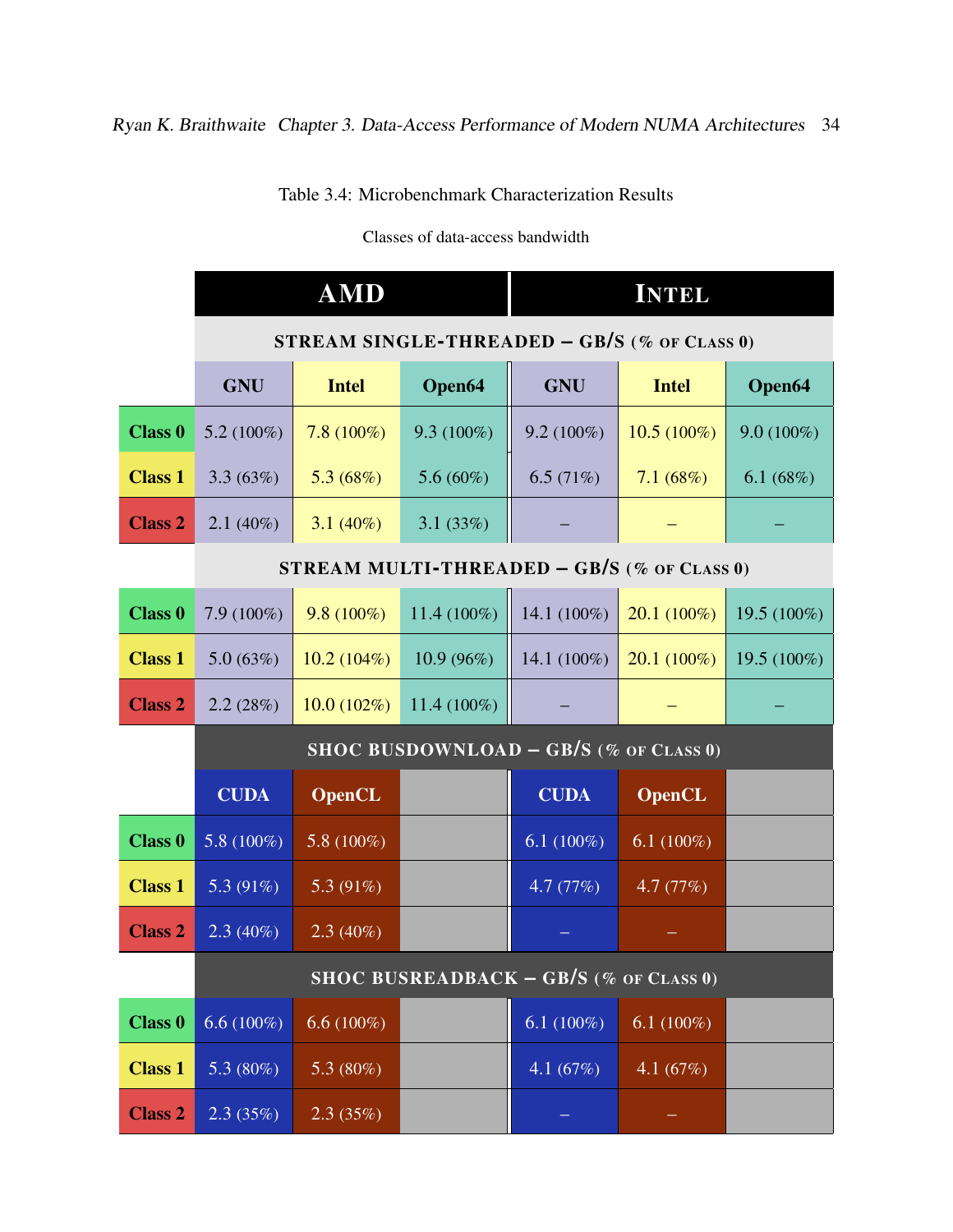#### 3.4.1 Memory Data-Access Bandwidth

The effect of the compiler/architecture relationship on STREAM results is clearly seen in the benchmark results. What is interesting to note, however, is that the relative performance between dataaccess bandwidth classes (e.g., comparing local-access bandwidth vs. remote-access bandwidth) is often similar regardless of the compiler used. For example, the three data-access bandwidth classes in the AMD system for single-threaded STREAM using the GNU compilers are 100%, 63%, and 40% of local data-access bandwidth. The three bandwidth classes for the same test using the topperforming Open64 compilers is 100%, 60%, and 33% of local data-access bandwidth, a relative difference of 7% or less for each class. This similarity may be attributed to the fact that no matter what compiler-level optimizations might do to improve cache utilization, once a remote memory access is made a similar data-access bandwidth penalty is experienced by all programs.

The explanation for why an executable generated by a given compiler performs better than one produced by another compiler comes down to architecture-level optimizations. The Open64 compilers use architecture-specific optimizations such as non-temporal prefetching [\[2\]](#page-104-0), which significantly improves STREAM bandwidth in AMD systems that are tuned for this type of caching. The Intel compilers achieve the best performance on Intel architectures due to their architecture-specific optimizations. The GNU compilers generally provide a minimum-performance baseline for the STREAM benchmark, as the GNU compiler optimizations are not as well-tuned as those of Intel or Open64.

The multi-threaded STREAM results are somewhat more ambiguous. It is unclear whether it is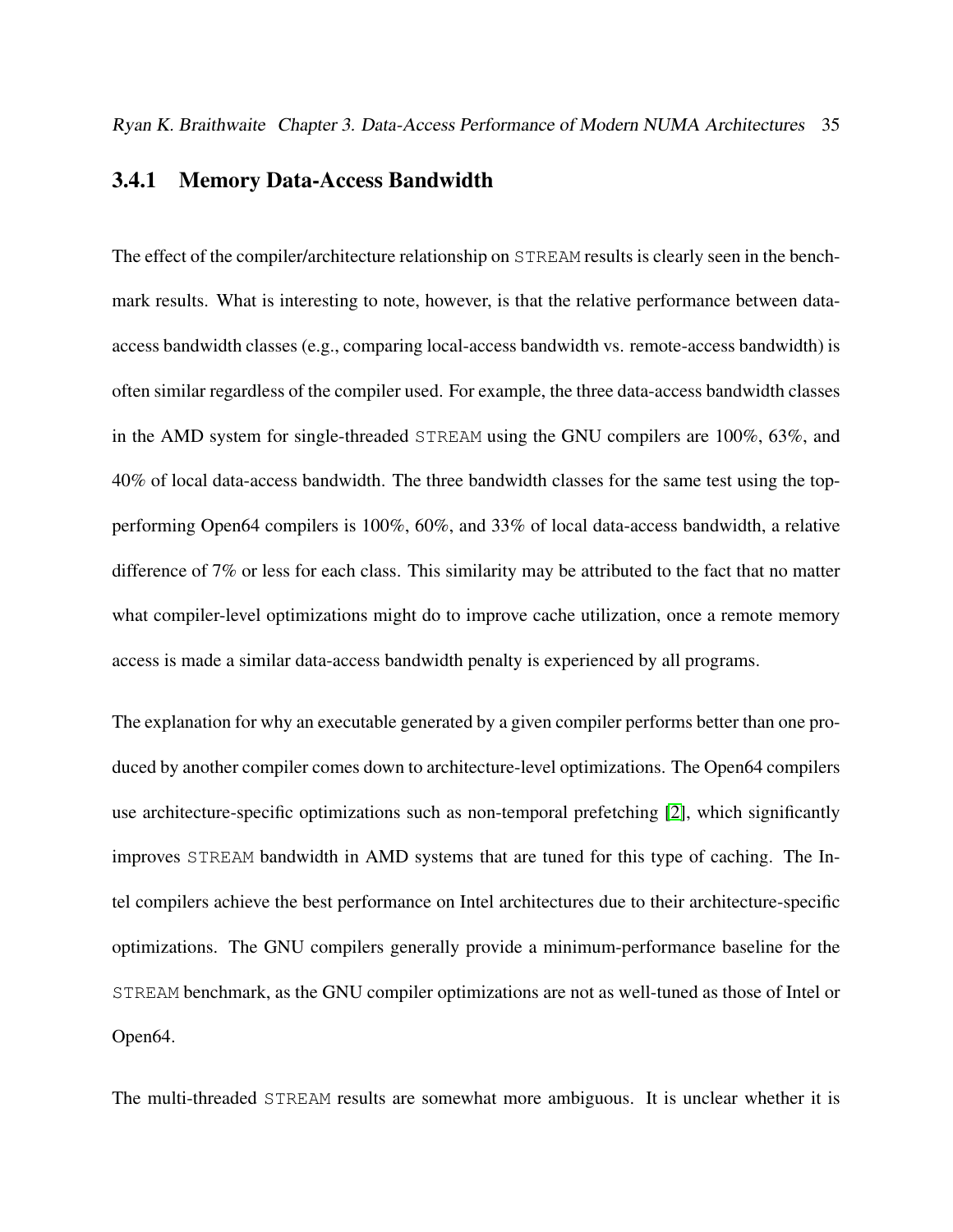Ryan K. Braithwaite Chapter 3. Data-Access Performance of Modern NUMA Architectures 36

the fault of the compiler or the MPI library that the performance of remote-memory accesses is better than local accesses in the AMD machine for the Intel and Open64-compiled versions of STREAM. Further conclusions based on the data presented here are not warranted given the data, so we postpone further analysis of the multi-threaded results to our Future Work.

As mentioned in Chapter [2,](#page-24-0) it is possible to use the memory data-access bandwidth results to reverse-engineer certain aspects of a system's architecture. The ability to determine a system's design using user-level benchmarks is particularly helpful for systems such as those based on the AMD specifications discussed in Chapter [2](#page-24-0) since the precise HyperTransport network configuration is implementation-specific.

Using the results presented in Table [3.4,](#page-45-0) we may determine the width of HT links connecting memory nodes in the AMD 2P system that we tested. A x16 HT 3.0 link operating at full clock rate may achieve 25.6 GB/s of bi-directional bandwidth. A x8 link with the same operating parameters may achieve 12.8 GB/s of bi-directional bandwidth. The results produced by even the best-performing Open64 STREAM benchmark are below 12.8 GB/s, even for local memory access. Therefore, we must look at other factors to determine anything useful about the HyperTransport network in this machine.

The astute reader will recognize that there are only three classes of memory data-access bandwidth even though there are four memory nodes in the system. This indicates that two memory nodes must fall within the same bandwidth class, and this is indeed the case, as shown in Figure [3.1.](#page-48-0) This figure shows data-access bandwidth from cores on all four memory nodes in the system accessing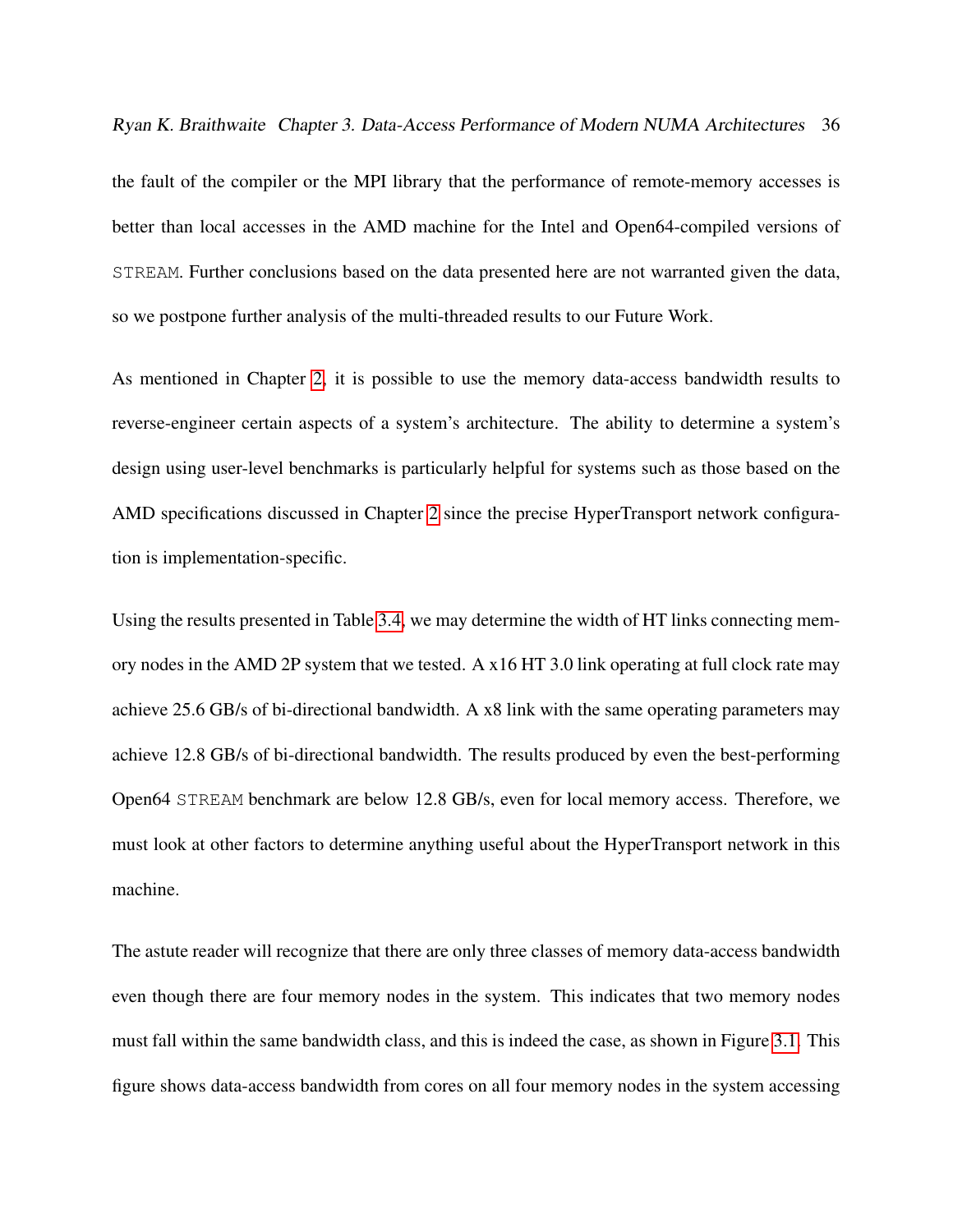<span id="page-48-0"></span>

Figure 3.1: Memory Data-Access Bandwidth in AMD 2P System

data on memory node 0. This means that a STREAM process running on node 0 will access *Local* memory, running on node 1 will access *Class 1* memory, and running on nodes 2 or 3 will access *Class 2* memory. The two *Class 2* memory nodes have identical memory-access bandwidth, and this bandwidth is roughly 55% of the next bandwidth class for the system. Based on the empirical evidence, we infer that memory node 1 is connected by a x16 link and the two remote nodes (2 & 3) are connected by x8 links. This is confirmed in Figure [2.6,](#page-31-0) which shows that each node has only one x16 and one x8 link to connect to other nodes, and the AMD *BKDG*, which mentions that x16 links may be split into two x8 links. Splitting the x16 HT links into x8 links is clearly what the designers have done for this system. The reduced bandwidth of a x8 link is amortized when multiple threads are accessing memory over the same HT link, allowing bandwidth for the MPI-STREAM tests to approach the x8 link's limits. However, for the memory data-access bandwidth of single-threaded programs the implications of HT link width are clear: performance drops severely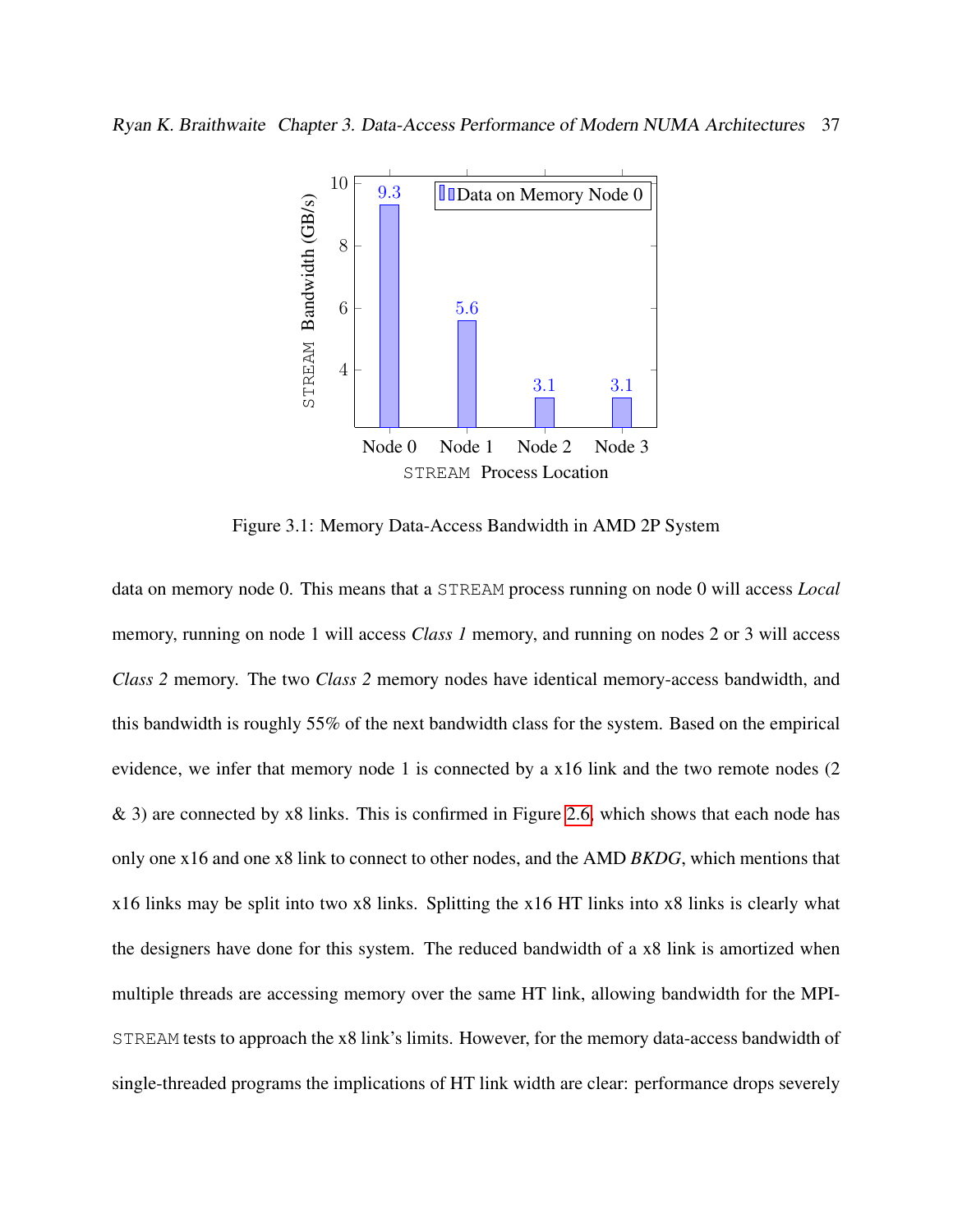Ryan K. Braithwaite Chapter 3. Data-Access Performance of Modern NUMA Architectures 38 when link width decreases.

#### 3.4.2 PCIe Data-Access Bandwidth

The SHOC PCIe bandwidth benchmark results show the same number of data-access bandwidth classes as the STREAM results do, though the relative performance between bandwidth classes is somewhat different. The AMD architecture's first two PCIe data-access bandwidth classes are for the two memory nodes within the package that is local to the I/O controller. One of the nodes in the package is directly connected to the I/O controller via a x16 ncHT link and constitutes the *Local* bandwidth class. The other node in the package must traverse the x16 cHT link to reach the I/O link via the other node and constitutes the *Class 1* bandwidth class. The third class of PCIe data-access bandwidth is for the other CPU package in the system, as both nodes in the remote package must traverse a x8 HT link to reach the I/O controller. Transferring data between the host processor and the GPU is often a bottleneck when running GPGPU applications, so the PCIe data-access bandwidth classes shown for the two test systems should be taken into account when launching GPU kernels in these systems.

The question of whether to use absolute (e.g., 6.5 GB/s) or relative (e.g., 71% of local) dataaccess bandwidth figures depends on what the data are being used for. Architectural inferences require absolute benchmark results to approximate the actual hardware characteristics of a system. Task scheduling, on the other hand, may be more amenable to using relative benchmark results to determine where a process will experience the lowest data-access bandwidth performance relative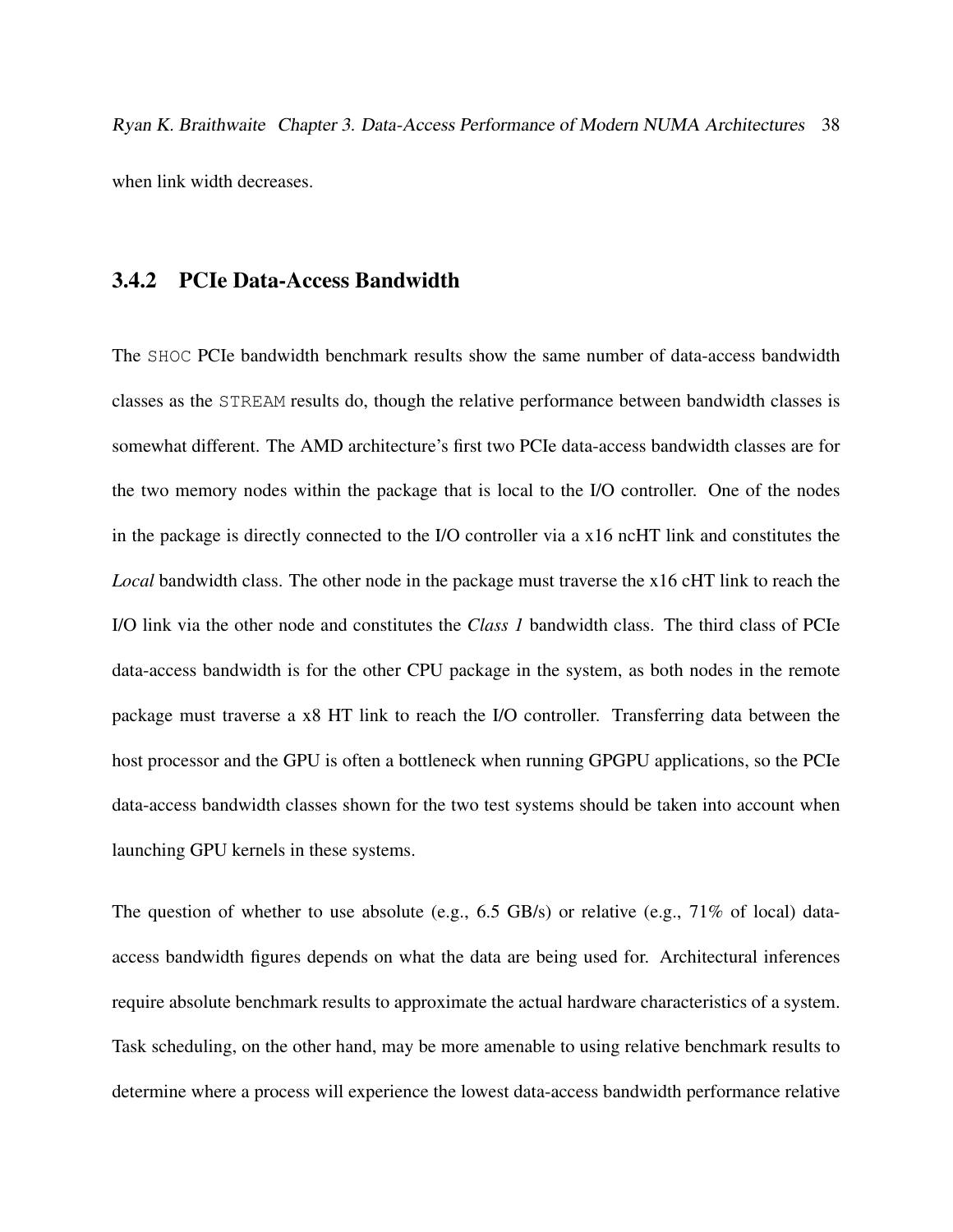Ryan K. Braithwaite Chapter 3. Data-Access Performance of Modern NUMA Architectures 39 to other locations in the system.

To assist with analysis and comparison of these NUMA systems, we next present our data-access performance models which are built upon the benchmark data shown here.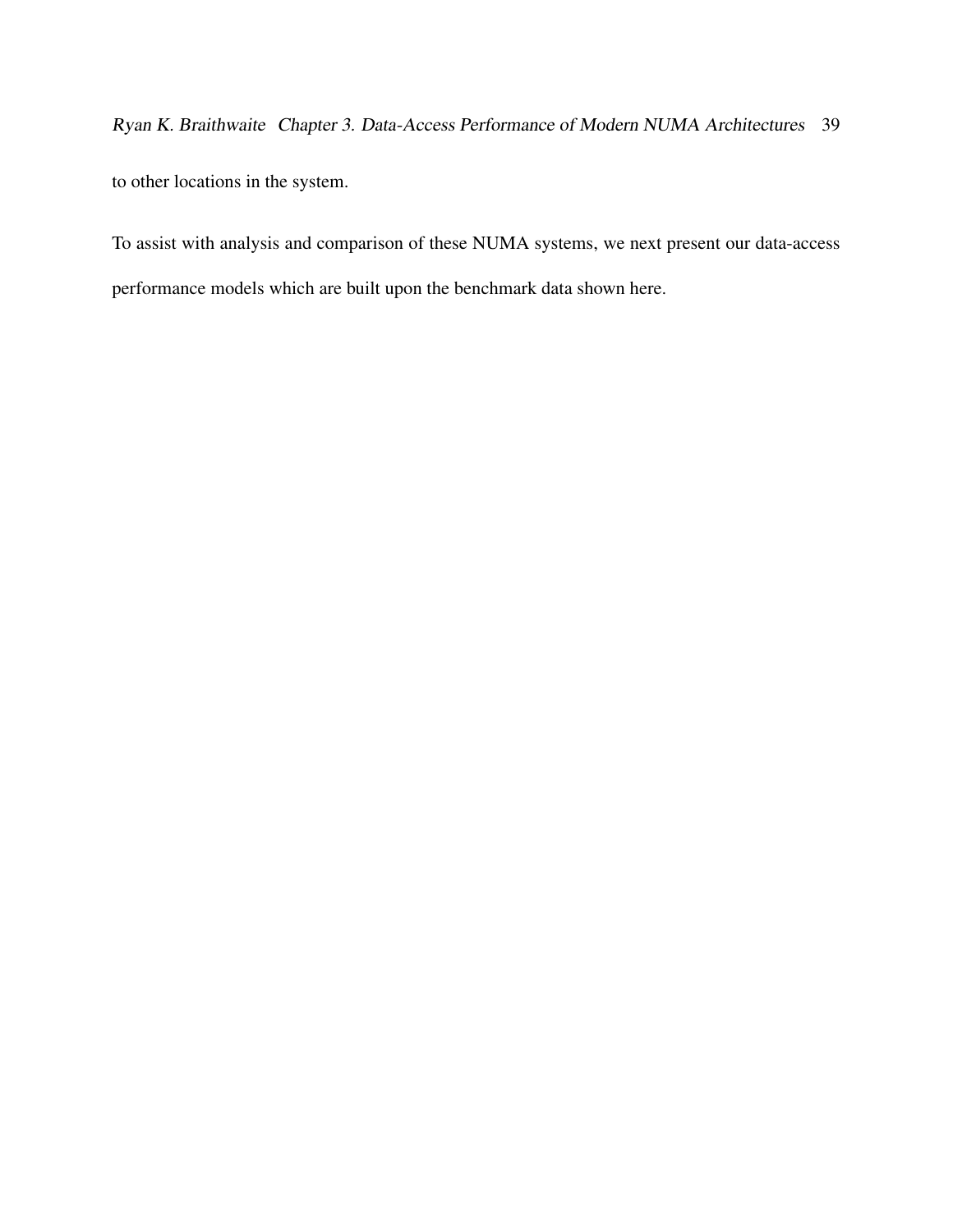## <span id="page-51-0"></span>Chapter 4

## Data-Access Performance Models

In this chapter we present data-access performance models that are based on the system characterization data discussed in Chapter [3.](#page-34-0) We discuss our method of performance model synthesis using benchmark data and present examples and use cases for the performance models.

## 4.1 Building Data-Access Performance Models

A program running on a given CPU core in a NUMA system sees a hierarchy of data-access performance, as shown in Table [3.4](#page-45-0) and discussed in Chapter [3.](#page-34-0) To present these classes of data-access performance in a more accessible and usable form, we develop models based on the measured data-access bandwidth of a system. We create data-access performance models using the benchmark data for each type of data access: STREAM Triad data for data-access memory bandwidth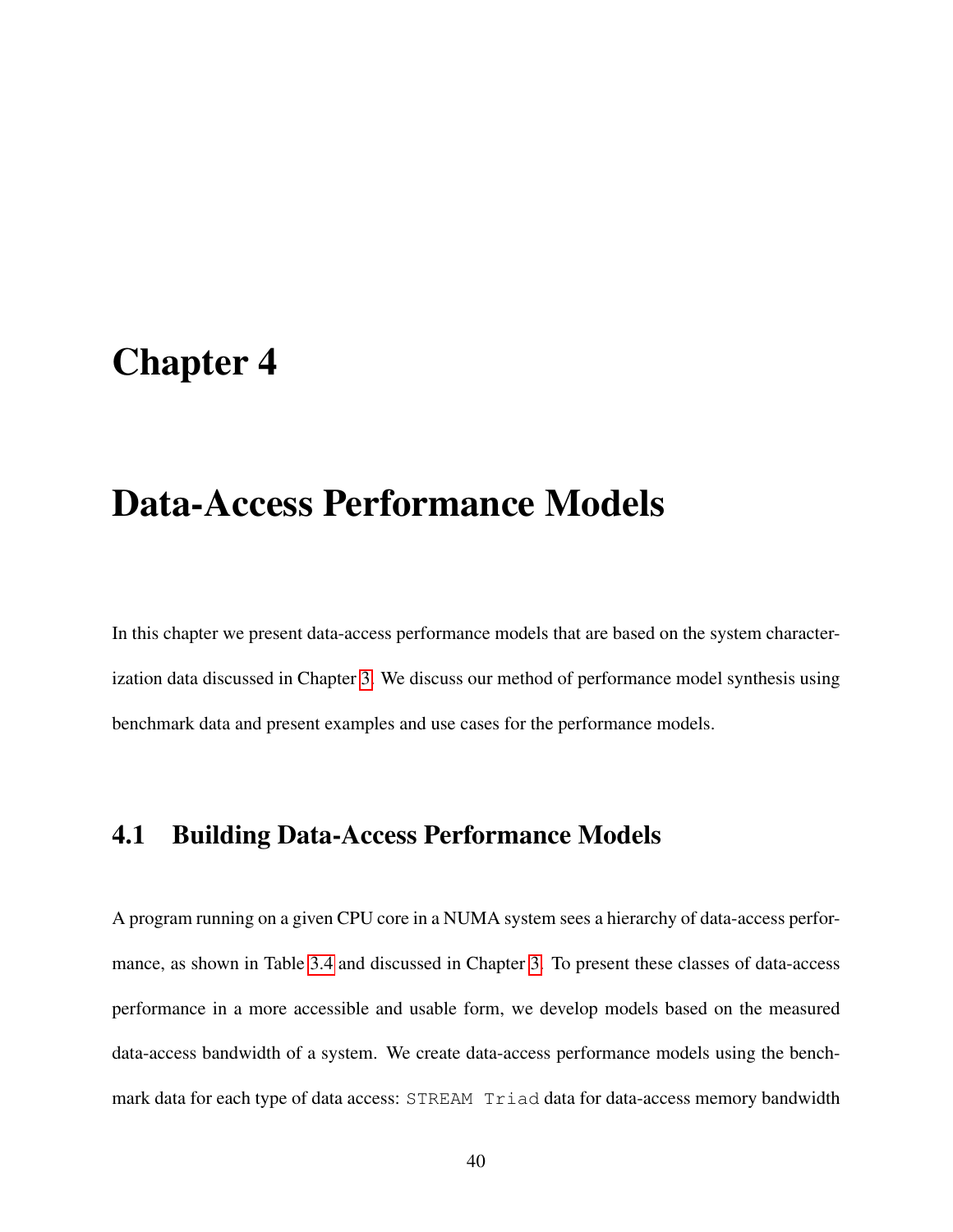and SHOC PCIe Bandwidth Test data for data-access PCIe bandwidth. These benchmark results provide a baseline with which the effect of data-access bandwidth on program execution performance may be approximated. It is expected that actual programs will express some fraction of the bandwidth sensitivity shown by the performance models presented in this chapter since benchmarks are designed to be more sensitive to bandwidth than applications will be. Nevertheless, the data-access performance models presented in this chapter provide a means by which data-access bandwidth characteristics may be compared between systems and by which the effect the of dataaccess bandwidth characteristics of a system on program's performance may be estimated.

The data-access performance models compare the measured performance of data accesses against the standards-based specifications for the appropriate data-access technology. To calculate dataaccess performance we scale the bandwidth of accessing data located on a device in each bandwidth class by the percentage of a program's data accesses that are made to a device belonging to that class and take the sum of the performance for all bandwidth classes:

<span id="page-52-0"></span>
$$
Data-Access = \left(\frac{class\ 0\ bandwidth}{theoretical\ bandwidth}\right) \times (frac\ .of\ accesses\ to\ bw\ class\ 0) + \left(\frac{class\ 1\ bandwidth}{theoretical\ bandwidth}\right) \times (frac\ .of\ accesses\ to\ bw\ class\ 1) + \left(\frac{class\ 1\ bandwidth}{theoretical\ bandwidth}\right) \times (frac\ .of\ accesses\ to\ bw\ class\ 1) + \vdots
$$
\n
$$
\left(\frac{class\ (N-1)\ bandwidth}{theoretical\ bandwidth}\right) \times (frac\ .of\ accesses\ to\ bw\ class\ (N-1))
$$

$$
Data-Acess = \sum_{i=0}^{N-1} \left( \frac{class \ i \ bandwidth}{theoretical \ bandwidth} \right) \times (frac. \ of \ access \ to \ bandwidth \ class \ i) \tag{4.2}
$$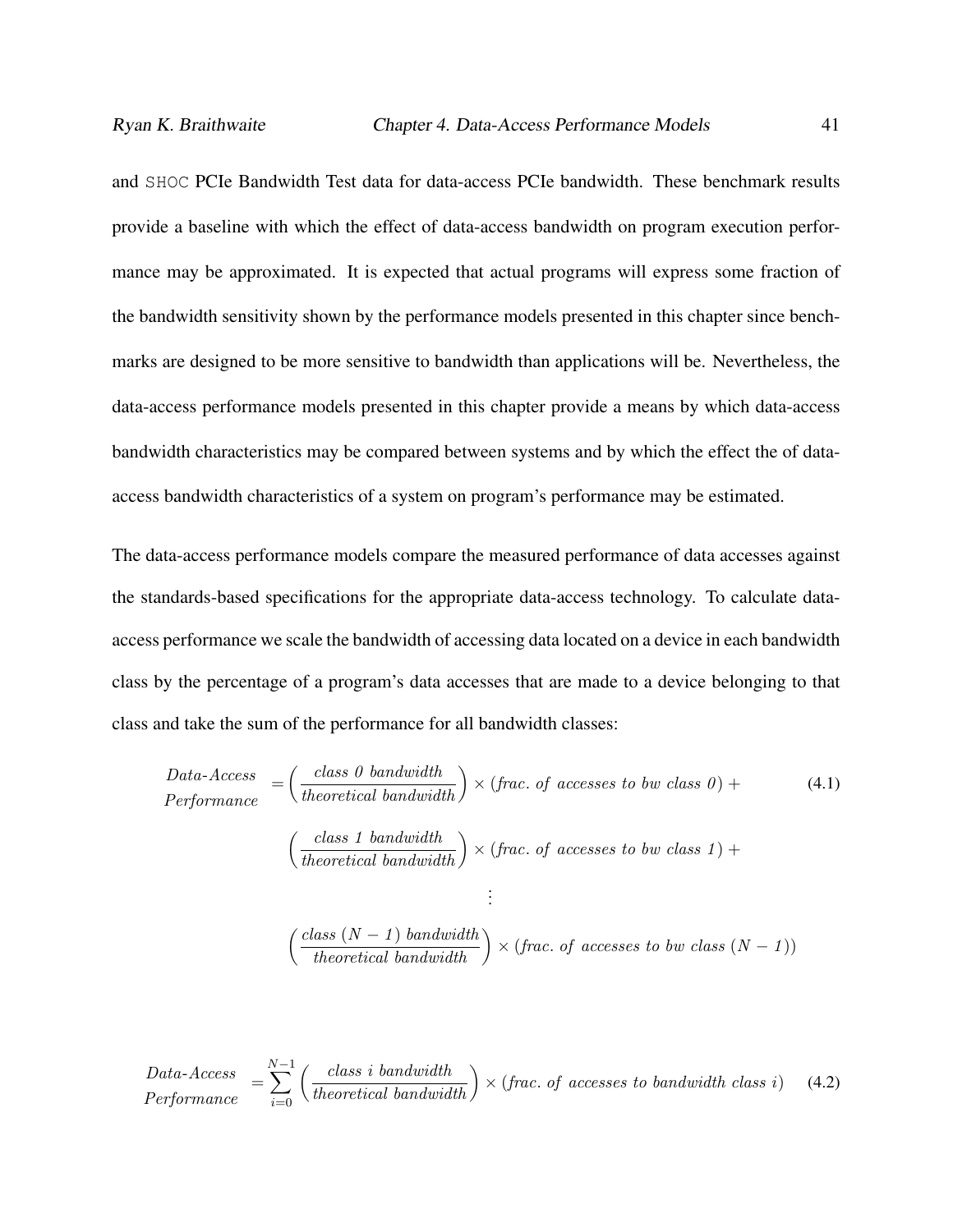#### The Bandwidth-Class Performance Parameter  $\alpha$

Let  $\alpha_{\{m,p\}_i}$  be the ratio of *data-access bandwidth* for accessing data on a memory node  $(\alpha_{m_i})$ or PCIe device  $(\alpha_{p_i})$  in bandwidth class i to the *theoretical maximum bandwidth* for the device transferring data, where  $i \in 0, ..., N - 1$  and N is the number of data-access bandwidth classes in a system.

For the *theoretical maximum memory-access bandwidth* term we use the JEDEC<sup>[1](#page-53-0)</sup> DDR3-2133 specification of 17.066 GB/s. For the *theoretical maximum PCIe-access bandwidth* we use the PCIe [2](#page-53-1).0 specification of 12.8  $GB/s^2$  since it is the standard used in most modern systems. Dividing the measured data-access bandwidth by the maximum theoretical bandwidth for the device performing the data transfer normalizes the results. Normalization facilitates the use of the performance models to compare machines against a common standard. It also presents the absolute performance of the machine while also simplifying the task of comparing the data-access characteristics of different architectures by presenting a single number that represents data-access bandwidth.

Once the *data-access bandwidth* values for each data-access bandwidth class are known using the characterization methods presented in Chapter [3,](#page-34-0) the  $\alpha_{\{m,p\}_i}$  values for a system can be calculated and stored since these values are static for a given system configuration. This allows for efficient use of performance model parameters in lookup-table fashion by programmers and run-time schedulers.

<span id="page-53-1"></span><span id="page-53-0"></span><sup>&</sup>lt;sup>1</sup>JEDEC Solid State Technology Association, formerly known as the Joint Electron Devices Engineering Council <sup>2</sup>8/10 encoding of the 16  $GB/s$  specification for a x16 PCIe slot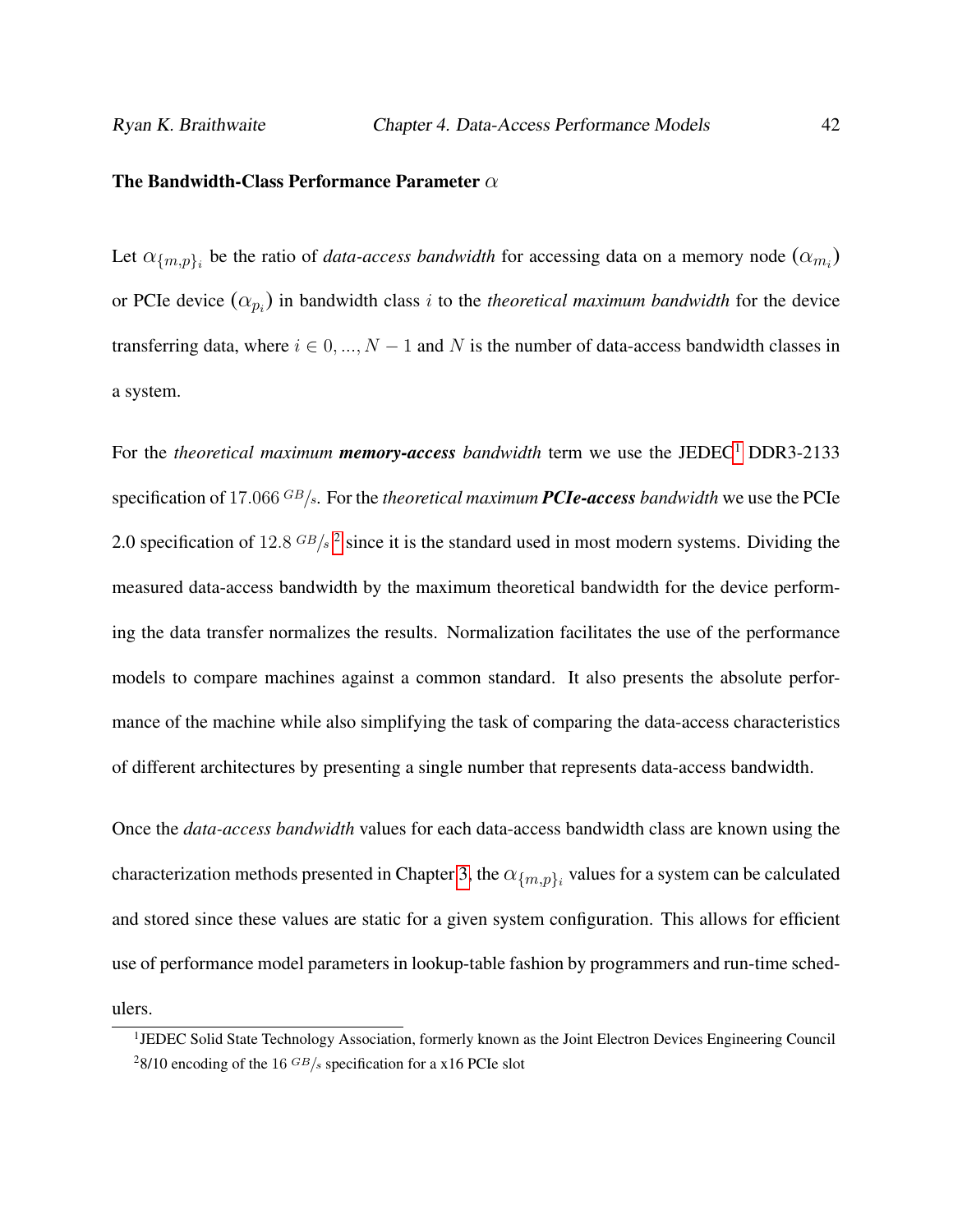In summary, the  $\alpha$  parameter describes the data-access performance of a given bandwidth class:

$$
\alpha_{\{m,p\}_i} = \frac{data \text{-}access\ bandwidth}{theoretical\ maximum\ bandwidth} \tag{4.3}
$$

For the  $\alpha_{m_i}$  parameters of any machine, the data locations (*i*) are explicitly ordered in terms of degrading performance:

$$
\alpha_{\{m,p\}_0} = Class\ 0\ Bandwidth
$$
\n
$$
\alpha_{\{m,p\}_1} = Class\ 1\ Bandwidth
$$
\n
$$
\vdots
$$
\n
$$
\alpha_{\{m,p\}_{N-1}} = Class\ (N-1)\ Bandwidth
$$
\n(4.4)

where  $N$  is the number of bandwidth classes in a system.

#### The *Fraction of Accesses* Parameter θ

Let  $\theta$  be the fraction of accesses made by a program to resources belonging to a given bandwidth class in a system. The  $\theta$  component of the performance model gives the appropriate weight to each bandwidth class for a given application's data-access profile. It is the frequency of remote data accesses in NUMA systems that is the heart of modelling or estimating the effects of NUMA data-access characteristics. By properly weighting the bandwidth classes we relay the frequency of accesses to each bandwidth class for a given application. That said, calculating the  $\theta$  parameter of the performance model is a non-trivial task.

To calculate the frequency of data accesses to a given resource, a programmer or run-time system must to determine to what bandwidth class a data-access belongs. System hardware event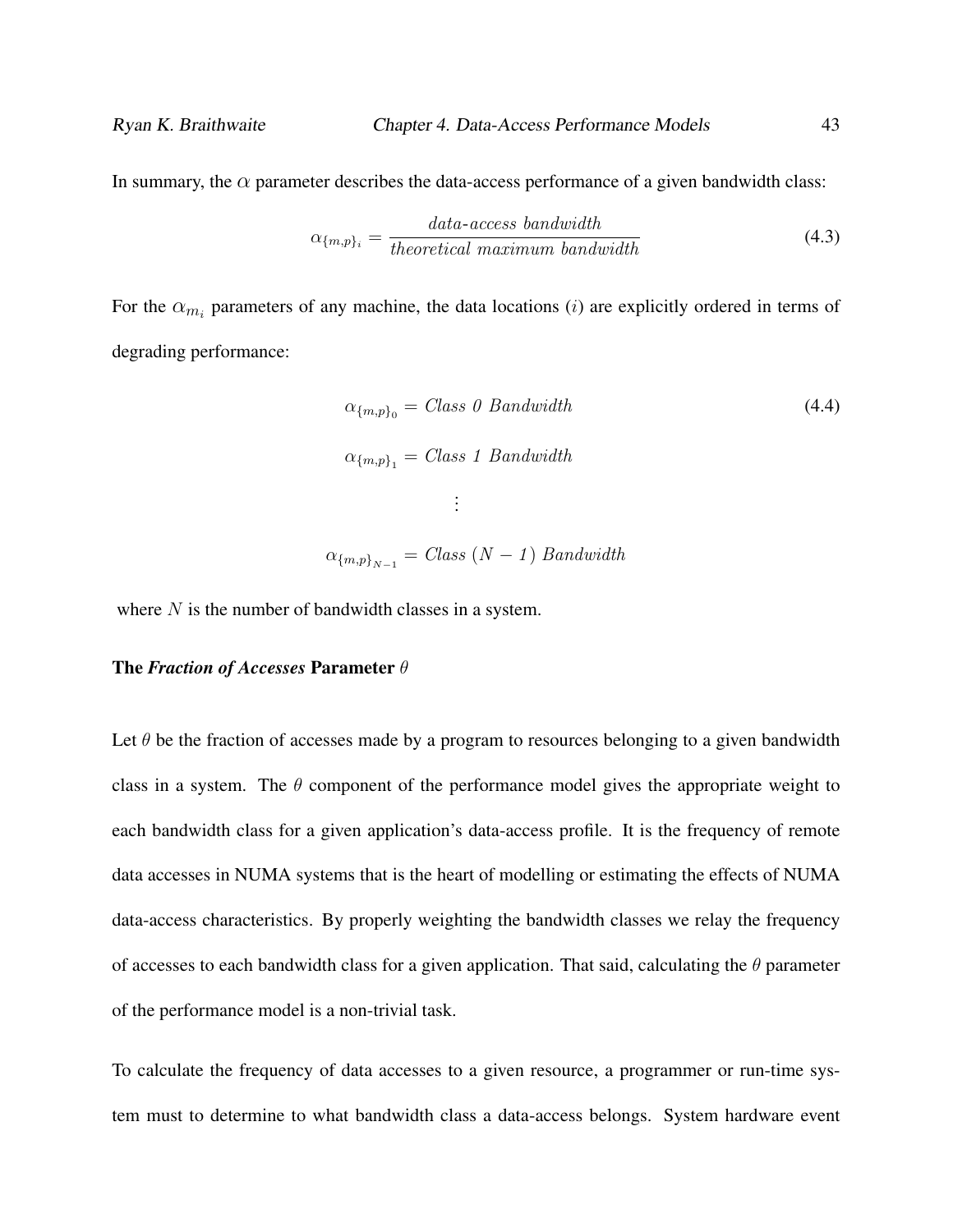counters [\[1\]](#page-104-1)[\[4\]](#page-104-2)[\[22\]](#page-107-0)[\[24\]](#page-108-3) may be of use to determine this relationship, but such profiling is laborintensive, application-specific, and potentially difficult to analyze. Determining on which memory node a page of memory in a Linux system is allocated is possible using the /proc kernel interface, but this approach is tedious and requires knowledge of the memory addresses in use by a program. A better solution is to explicitly specify the location of memory allocations and CPU scheduler policy using libnuma; that way, a programmer or run-time system is aware of what data is located on which device.

A third solution is to use a compiler that can provide data-access information for a program at compile-time, thereby providing hints to the run-time scheduler as to what data a task or function may need during execution. It is with this "compiler-hints" idea that the performance models presented here were developed; some layer of software or the programmer must know where the data are located in the system in order to determine which data accesses are going to be local and which will be remote. The calculation of remote-access probability presented in [\[6\]](#page-104-3) may also be of use to determine the probability of a given remote-data-access and the bandwidth associated with that probability, but we have not explored this potential solution.

Using the  $\alpha_{\{m,p\}_i}$  terms and knowledge of a program's data-access characteristics, we parameterize the original bandwidth model statement in Equation [4.1](#page-52-0) to produce a parameterized perfor-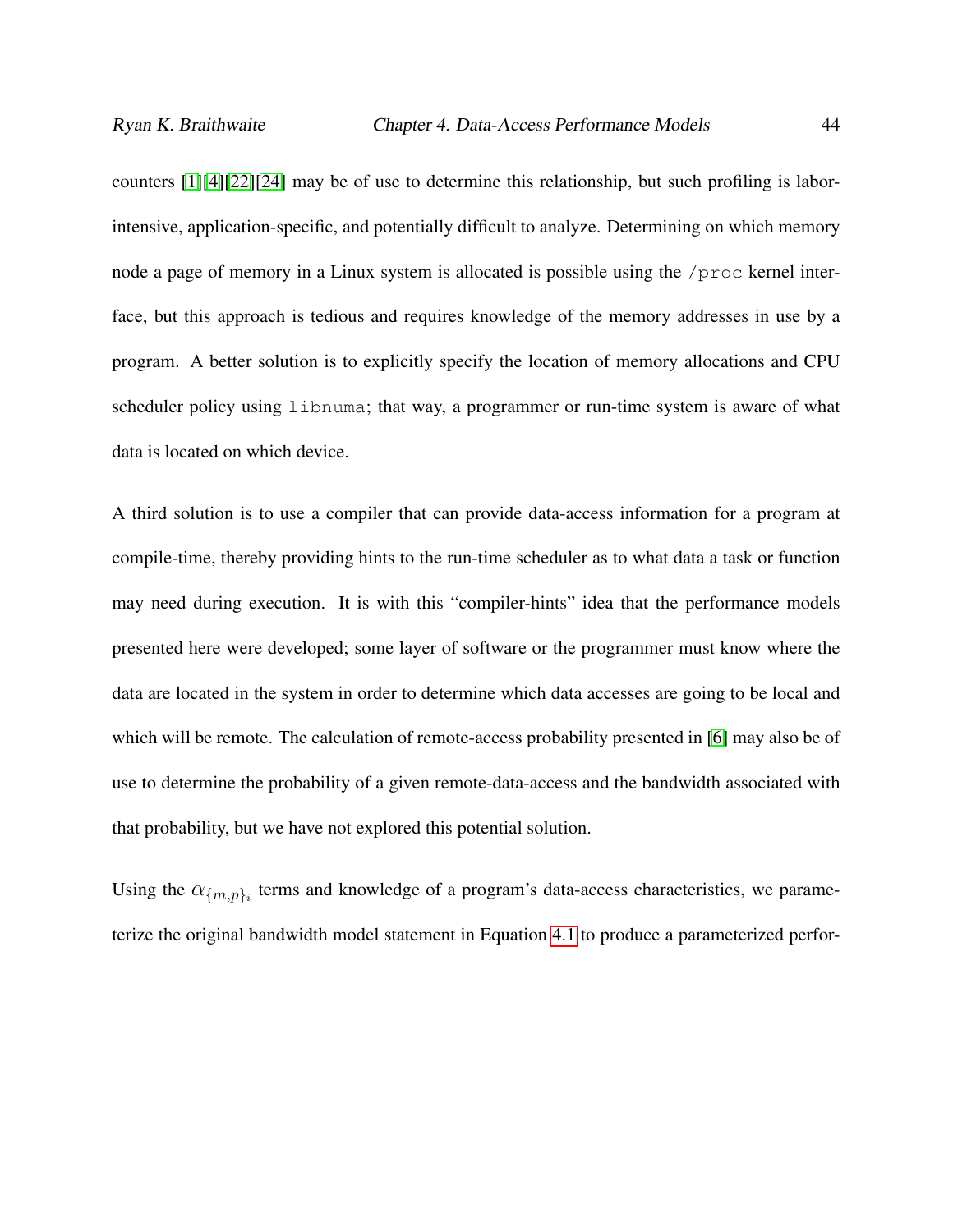mance model:

$$
D_{\{m,p\}} = \alpha_{\{m,p\}_0} \times \theta_0 +
$$
  
\n
$$
\alpha_{\{m,p\}_1} \times \theta_1 +
$$
  
\n
$$
\vdots
$$
  
\n
$$
\alpha_{\{m,p\}_{N-1}} \times \theta_{N-1}
$$
  
\n
$$
D_{\{m,p\}} = \sum_{i=1}^{N-1} \alpha_{\{m,p\}_i} \times \theta_i
$$
\n(4.6)

#### 4.1.1 Meaning of Performance Model Values

The performance model function presented above produces a decimal value  $0 < D_{m,p} \leq 1$ , with a value of  $D_{\{m,p\}} = 1$  indicating that a system achieves perfect theoretical data-access performance. Performance model results may be compared to determine the efficiency of scheduling a task in a given location (i.e., running a thread on a specific core or memory node) within a system, or they may be used to analyze architectures by modelling identical applications using identical data-access scenarios in different systems. In any case, the normalized performance model result provides an indication of the percent of total theoretical memory and/or PCIe bandwidth that a program may achieve in a machine. Given the importance of considering data-access constraints in current and future systems, the performance models presented here are useful tools for analyzing the data-access performance of current and future NUMA systems.

 $i=0$ 

We discuss details and examples of the memory-access and PCIe-access performance models in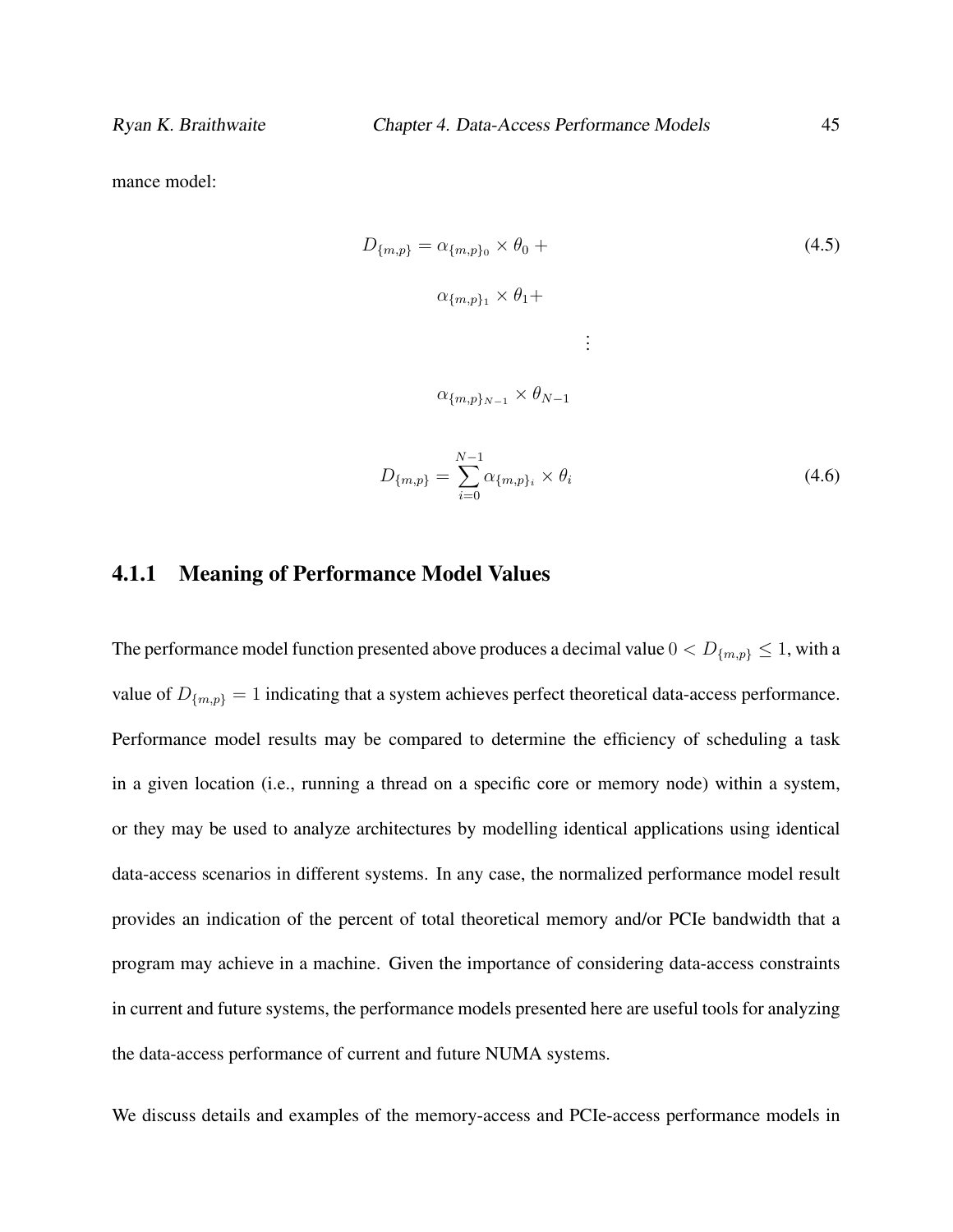the following sections.

### 4.2 Memory-Access Performance Model

Let  $\alpha_{m_i}$  be the ratio of data-access bandwidth when accessing data on memory node i to the maximum theoretical bandwidth for the DDR[3](#page-57-0)-2133 specification<sup>3</sup> of 17.066  $GB/s$  and  $\theta_{m_i}$  is the fraction of a program's memory accesses made to data in bandwidth class i, where  $i \in [0, ..., N-1]$ and  $N$  is the number of memory-access bandwidth classes in a system. The memory data-access performance model,  $D_{m_{bw}}$ , is

$$
D_{m_{bw}} = \alpha_{m_0} \times \theta_{m_0} +
$$
  
\n
$$
\alpha_{m_1} \times \theta_{m_1} +
$$
  
\n
$$
\vdots
$$
  
\n
$$
\alpha_{m_{(N-1)}} \times \theta_{m_{(N-1)}}
$$
\n(4.7)

To synthesize the memory-access performance model we first consider a single process running in the two-socket, four-memory-node AMD 2P system described in Table [3.3.](#page-44-0) Considering the single-threaded STREAM benchmark results in Table [3.4,](#page-45-0) we see that the performance model for the AMD 2P system must have three  $\alpha_{m_i}$  parameters corresponding to the *Class 0*, *Class 1*, and *Class 2* memory-access bandwidth classes present in that system.

This memory-access bandwidth class hierarchy provides a relative ordering of data locations for

<span id="page-57-0"></span><sup>&</sup>lt;sup>3</sup>The maximum DDR3 clockrate at the time of publication is 2133 MHz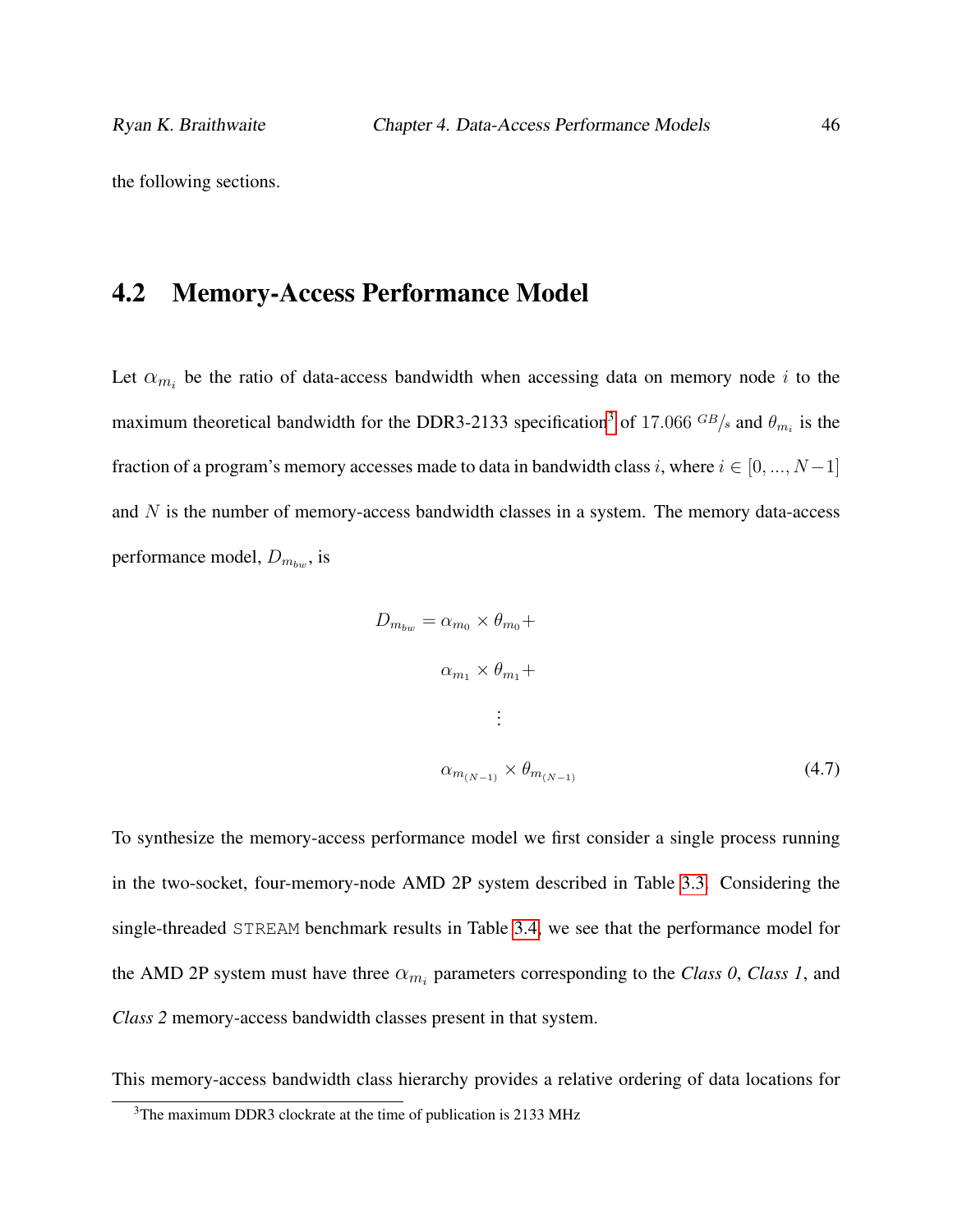the cores of each memory node in a system. It is possible to use this model and data-access information gathered from a program to approximate the impact of data-access bandwidth when running a task on a given CPU core.

For the following examples we use the data-access memory performance model for the AMD 2P system:

$$
D_{m_{bw}} = \alpha_{m_0} \times \theta_{m_0} + \alpha_{m_1} \times \theta_{m_1} + \alpha_{m_2} \times \theta_{m_2}
$$
\n
$$
(4.8)
$$

As mentioned in Chapter [3,](#page-34-0) we consider memory nodes as the locations where programs may be executed since modern architectures show little variation of data-access bandwidth between the cores attached to a memory node. Therefore, all cores directly attached to a memory node will share a single set of  $\alpha_{m_i}$ 's to describe their possible memory-access bandwidth values, and it is on which memory node a process is running that determines its memory-access bandwidth values throughout the system.

To use the memory-access performance model, each  $\alpha_{m_i}$  for a given system must be defined. For convenience we define the parameter Γ as the JEDEC DDR3-2133 standard:  $\Gamma = 17.066 \, \frac{GB}{s}$ . The memory-access bandwidth parameters for the system are reported as a fraction of Γ. To calculate the value of each  $\alpha_{m_i}$  parameter we use the best result for each bandwidth class shown in Table [3.4](#page-45-0) and normalize it by Γ.

The AMD 2P architecture has the following memory-access bandwidth classes as determined from the results of the Open64-compiled, single-threaded STREAM Triad benchmark from Table [3.4:](#page-45-0)

• Class 0 Memory Access Bandwidth:  $9.3 \text{ }^{GB/s}$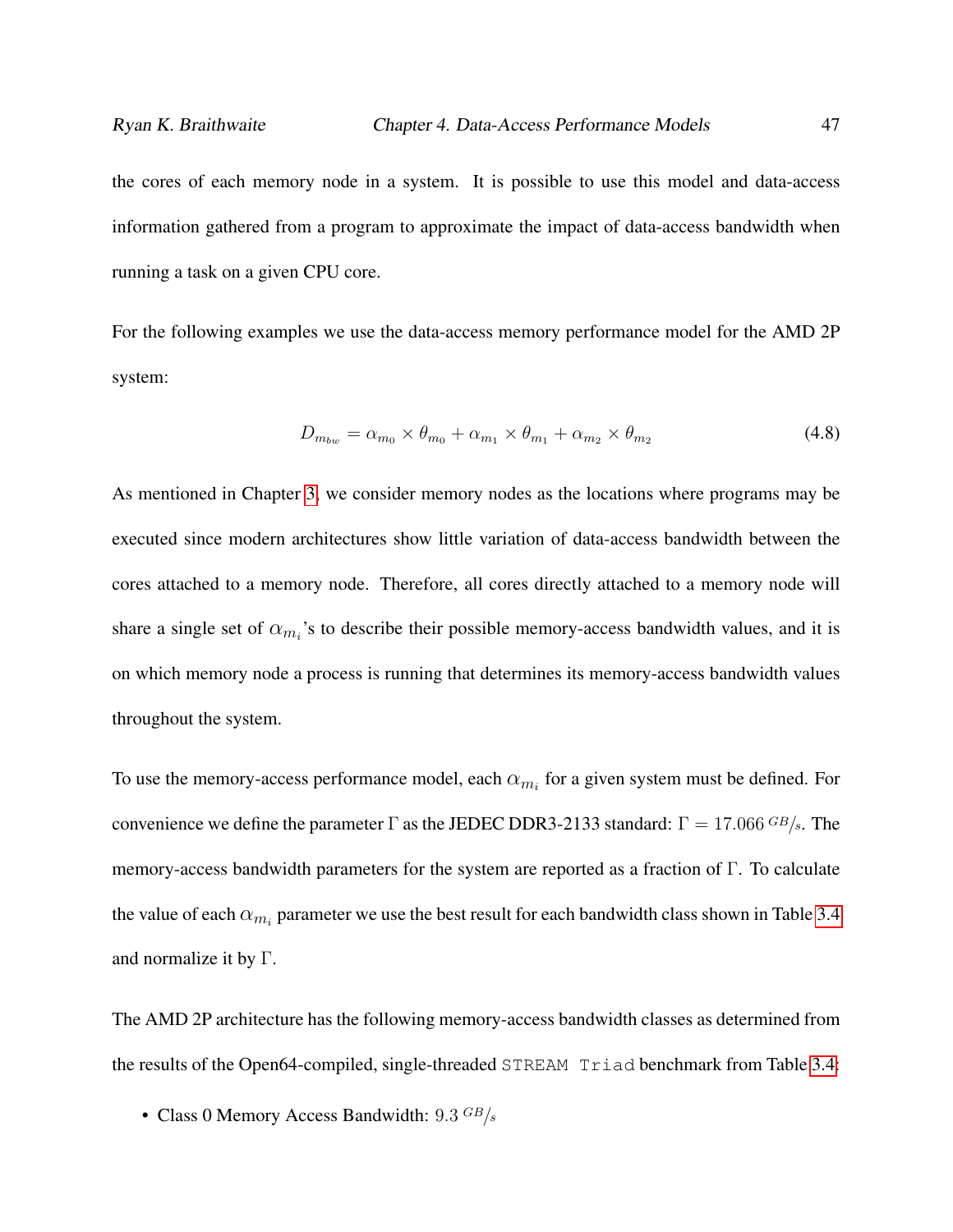- Class 1: 5.6  $GB/s$
- Class 2:  $3.1 \text{ GB/s}$

Using the benchmark data above and the previously-defined  $\Gamma$  parameter, we calculate the three  $\alpha_{m_i}$  parameters for the AMD 2P system:

$$
\alpha_{m_0} = \frac{9.3 \, GB/s}{\Gamma} = 0.5449
$$
\n
$$
\alpha_{m_1} = \frac{5.6 \, GB/s}{\Gamma} = 0.3281
$$
\n
$$
\alpha_{m_2} = \frac{3.1 \, GB/s}{\Gamma} = 0.1816
$$
\n(4.9)

By defining the  $\alpha_{m_i}$ 's for a system it is possible to analyze the memory-access performance for programs using knowledge of a program's memory-access behavior.

### 4.2.1 Memory-Access Performance Model Examples

We consider two hypothetical program memory-access profiles to illustrate the utility of the dataaccess memory performance model. Consider a single-threaded program with the following memoryaccess characteristics running in the AMD 2P system:

- 50% of memory accesses are to memory allocated on the Class 0 memory node
- 50% of memory access are to memory allocated on the Class 1 memory node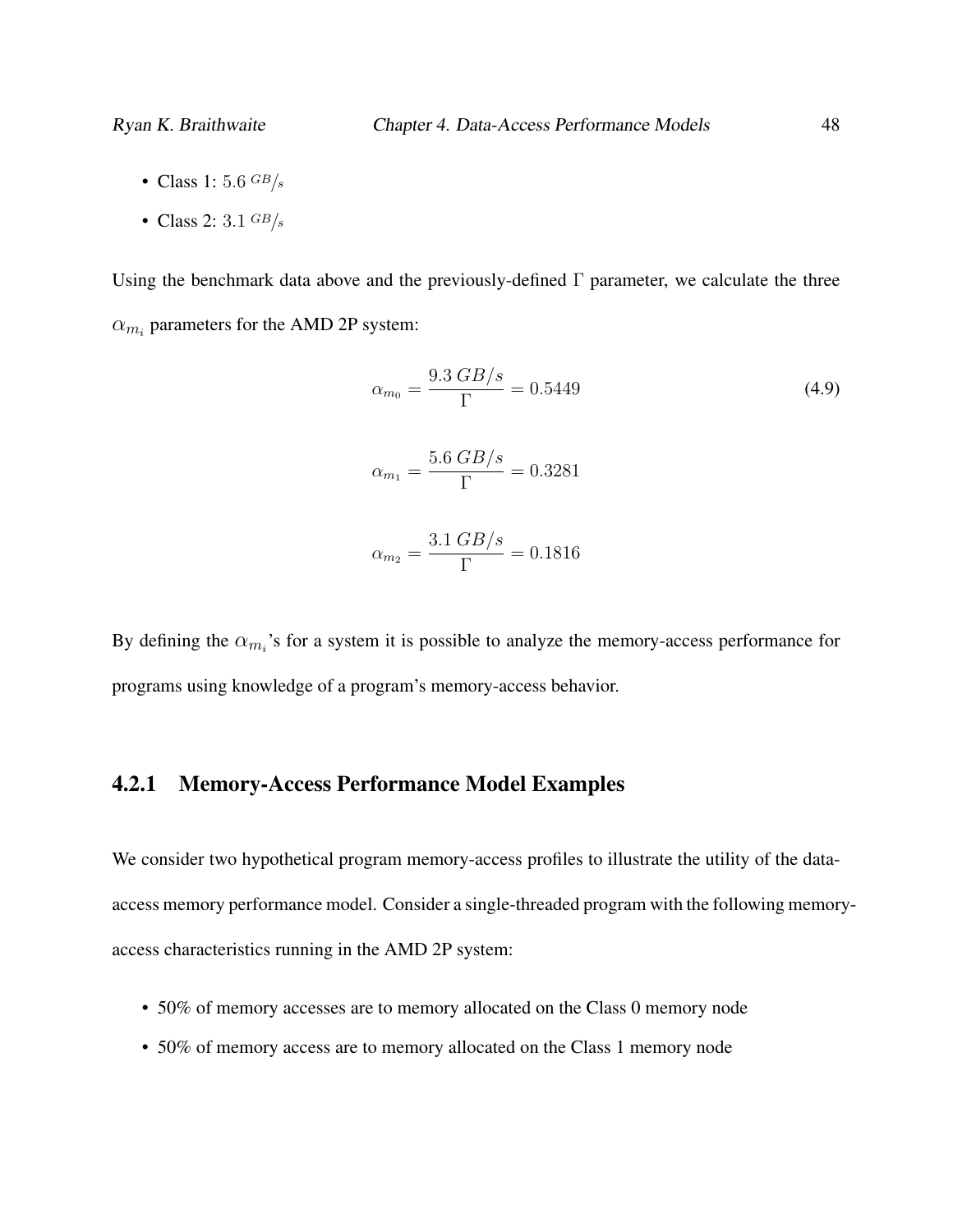Using the characteristics listed above and the performance model parameters for the AMD 2P system, the data-access memory performance model,  $D_{m_{bw}}$ , is

<span id="page-60-0"></span>
$$
D_{m_{bw}} = 0.5 \times \alpha_{m0} + 0.5 \times \alpha_{m1}
$$
  
= 0.5 × 0.5449 + 0.5 × 0.3281 = 0.4365 (4.10)

This results indicates that a program using this memory-access pattern may achieve 43.65% of theoretical bandwidth if the program is extremely memory-bandwidth sensitive.

Consider another example where the program's memory layout changes and 50% of accesses are Class 0 25% are Class 1, and 25% are Class 2. In this case  $D_{m_{bw}}$  is

$$
D_{m_{bw}} = 0.5 \times \alpha_{m0} + 0.25 \times \alpha_{m1} + 0.25 \times \alpha_{m2} = 0.4000 \tag{4.11}
$$

As expected, the addition of Class 2 accesses decreases the value of  $D_{m_{b}}$ , indicating an allocation scheme that is up to 3% worse than the previous configuration. Compared to the maximum memory-access bandwidth available in a system,  $\alpha_{m_0}$ , the application having a high proportion of either Class 1 or Class 2 memory accesses results in a potential loss of nearly 11% of memoryaccess bandwidth, as seen when  $D_{m_{bw}}$  in Equation [4.10](#page-60-0) is compared to  $\alpha_{m_0}$ :

$$
D_{m_{bw}} - \alpha_{m_0} = 0.4365 - 0.5449 = -0.1084 \tag{4.12}
$$

For an application that is sensitive to data-access bandwidth, this loss of memory bandwidth will most likely correlate to worse overall program performance; we investigate this model-toapplication-performance conversion in Chapter [6.](#page-80-0)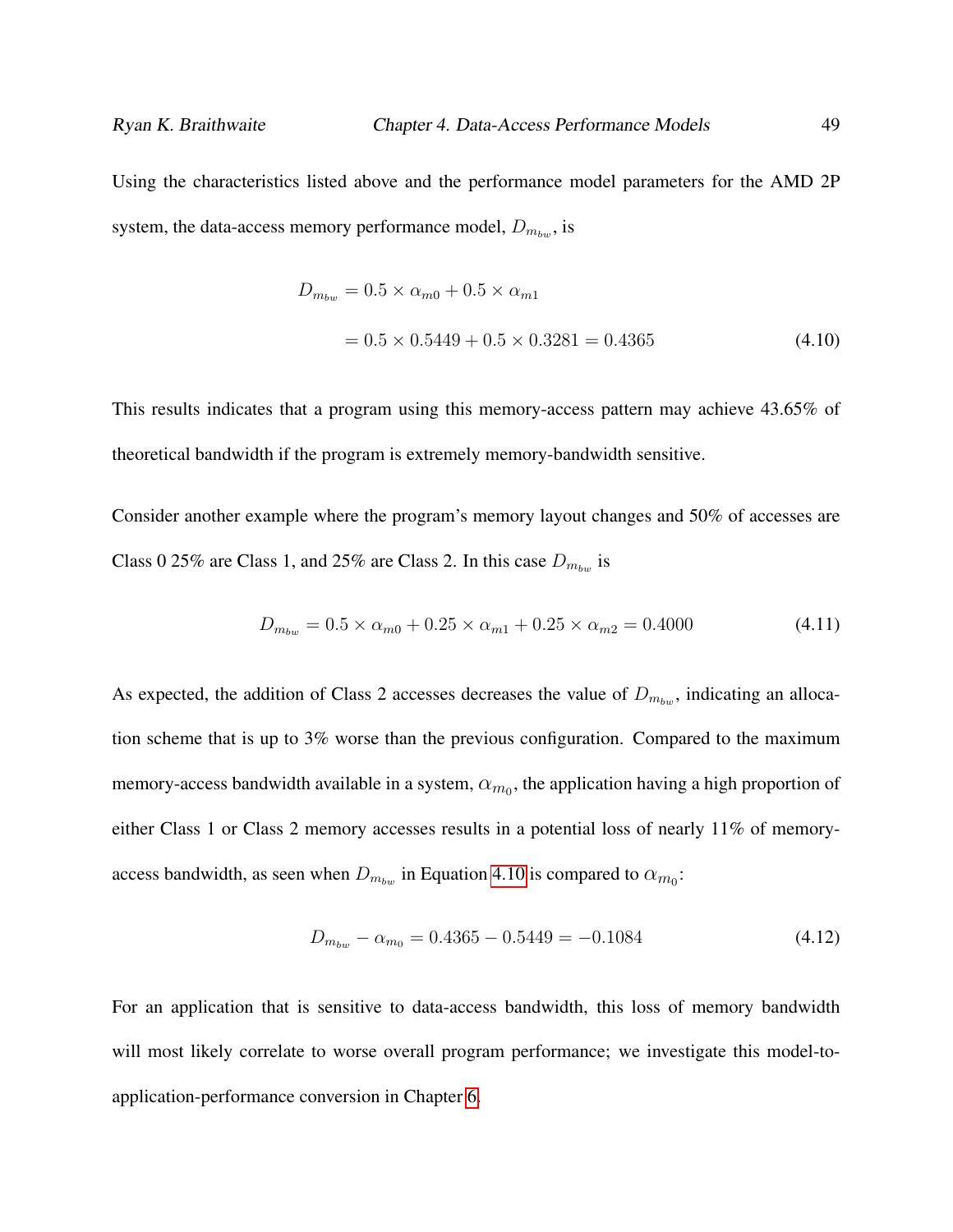## 4.3 PCIe Access Performance Model

Let  $\alpha_{p_i}$  be the ratio of data-access bandwidth when a processor accesses data on a PCIe device belonging to bandwidth class  $i$  to the maximum theoretical bandwidth for the PCIe 2.0 specification of 12.8  $GB/s$  and  $\theta_{p_i}$  is the fraction of a program's PCIe data-accesses made to a device in bandwidth class i, where  $i \in [0, ..., N-1]$  and N is the number of PCIe-access bandwidth classes in a system. The PCIe data-access performance model,  $D_{p_{bw}}$ , is

$$
D_{p_{bw}} = \alpha_{p_0} \times (\% p_0 \, accesses) +
$$
  
\n
$$
\alpha_{p_1} \times (\% p_1 \, accesses) +
$$
  
\n
$$
\vdots
$$
  
\n
$$
\alpha_{p_{(N-1)}} \times (\% p_{(N-1)} \, accesses)
$$
\n(4.13)

The data-access bandwidth seen by a program accessing a PCIe device is determined by the various system characteristics discussed in Chapter [2.](#page-24-0) Whereas the memory-access performance model is a function of memory nodes accessing other memory nodes over DDR3 channels and CPU interconnect links, the PCIe-access performance model is a function of memory nodes accessing devices through I/O controllers over CPU interconnect links and the PCIe interconnect. To synthesize the PCIe-access performance model we consider again a single process running in the two-socket, four-memory-node, two-I/O-controller AMD 2P system. The SHOC benchmark results in Table [3.4](#page-45-0) show that the PCIe-access performance model for the AMD 2P system must have three  $\alpha_{m_i}$  parameters corresponding to the *Class 0*, *Class 1*, and *Class 2* PCIe-access bandwidth classes present in that system. Although there are only two I/O controllers in the AMD 2P system, there are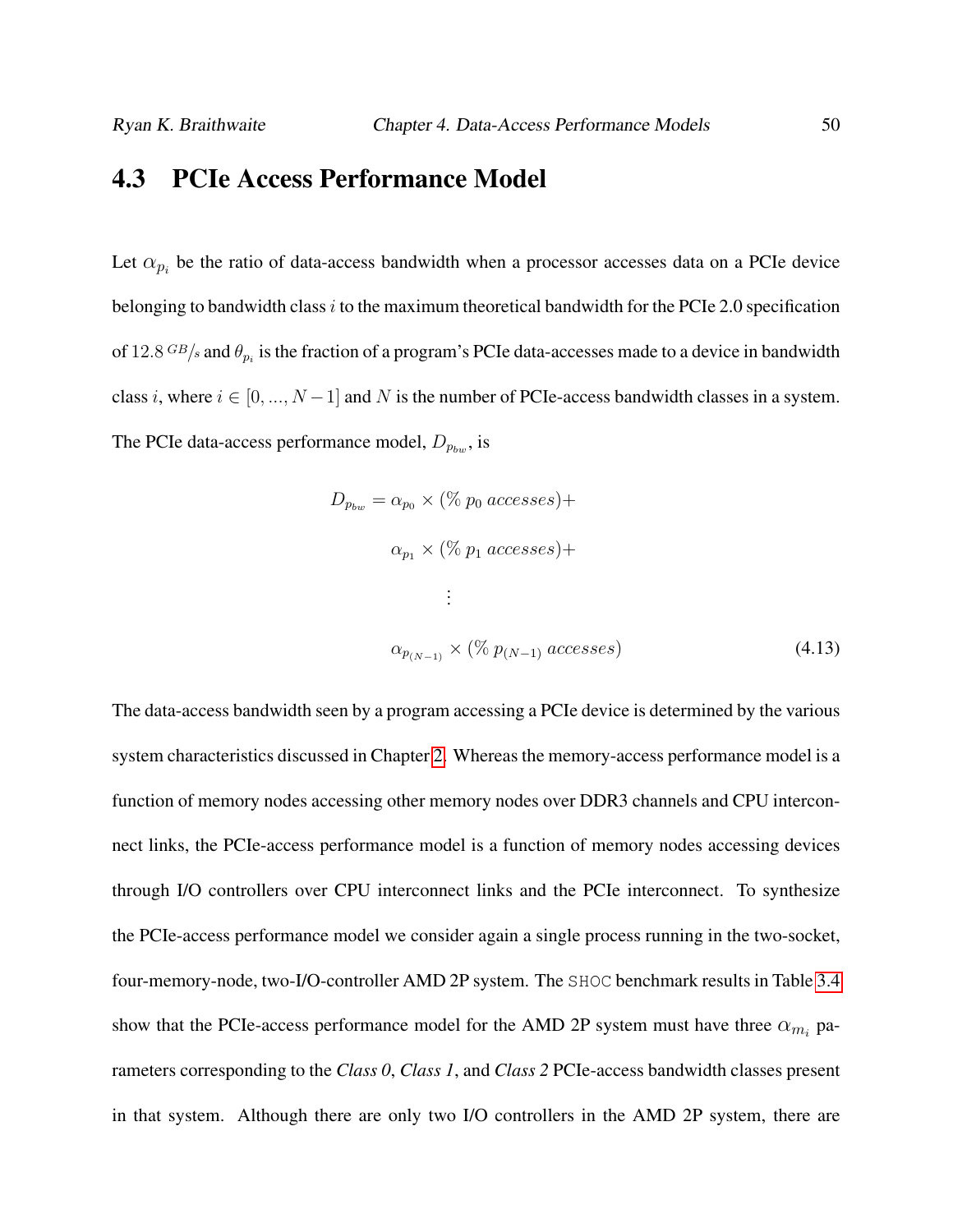Similar to our method for synthesizing the memory-access performance model, we present examples of the PCIe-access performance model using the AMD 2P system's benchmark results. The PCIe-access performance model for this system is

$$
D_{p_{bw}} = \alpha_{p_0} \times (\% \ p_0 \ accesses) + \alpha_{p_1} \times (\% \ p_1 \ accesses) + \alpha_{p_2} \times (\% \ p_2 \ accesses) \tag{4.14}
$$

We again consider memory nodes as the locations where programs may be executed because PCIe data-access performance is a factor of the memory-node-to-memory-node CPU interconnect link characteristics with respect to the I/O controllers in the system. Therefore, all cores directly attached to a memory node will share a single set of  $\alpha_{p_i}$  parameters to describe their possible PCIeaccess bandwidth values.

To use the PCIe-access performance model, each  $\alpha_{p_i}$  for a given system must be defined. For convenience we define the parameter  $\Phi$  as the PCIe 2.0 bandwidth standard:  $\Phi = 12.8 \text{ }^{GB/s}$ . The PCIe-access bandwidth parameters for the system are reported as a fraction of Φ. To calculate each  $\alpha_{p_i}$ 's value we use the best result for each PCIe bandwidth class shown in in Table [3.4](#page-45-0) and normalize it by  $\Phi$ .

The AMD 2P architecture has the following PCIe-access bandwidth classes as determined from the results of the OpenCL SHOC BusSpeedDownload and BusSpeedReadback benchmarks from Table [3.4:](#page-45-0)

• Writing Data to Device (Download)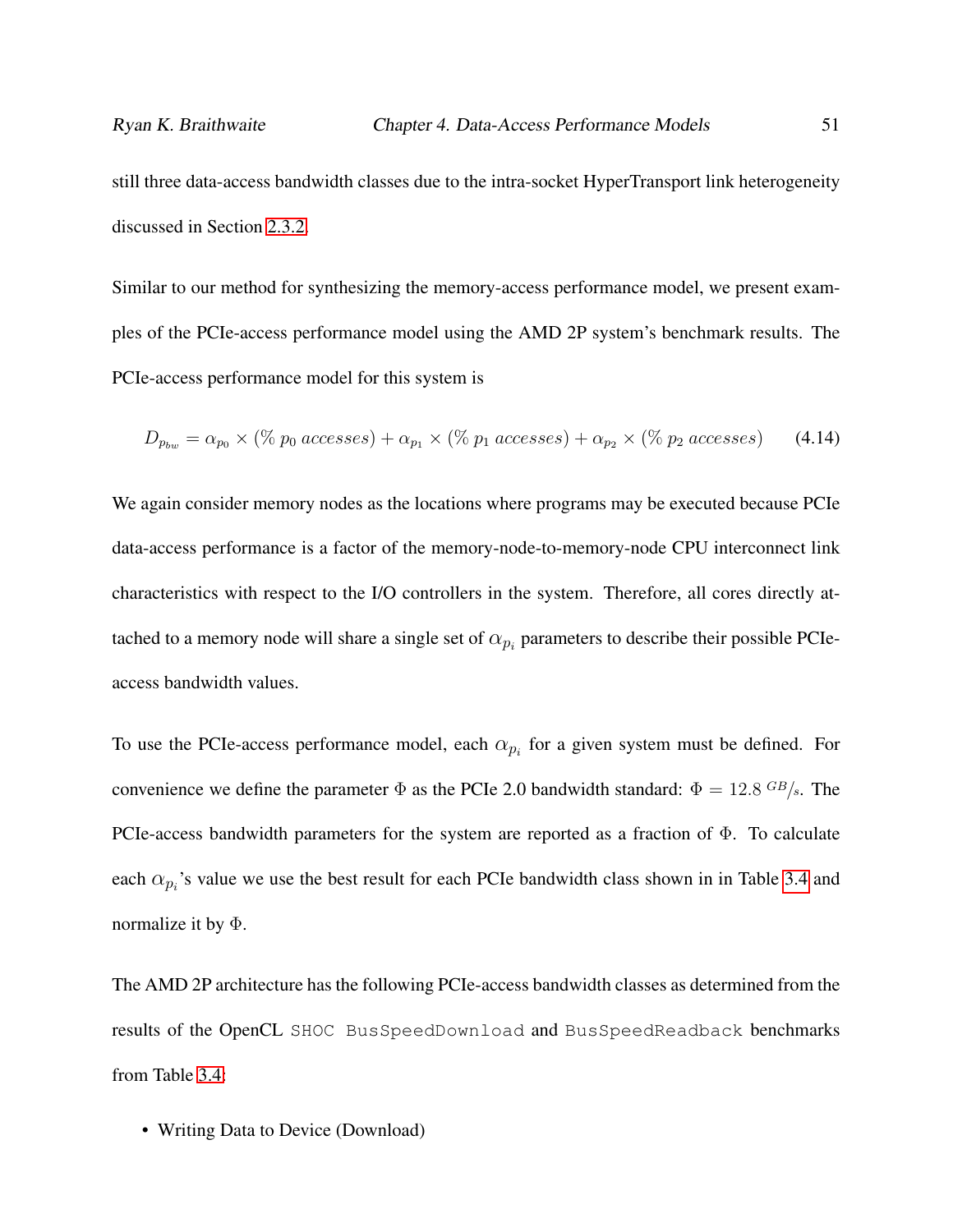- Class 0 PCIe Access Bandwidth:  $5.8 \text{ }^{GB/s}$
- Class 1: 5.3  $GB/s$
- Class 2:  $2.3 \text{ GB/s}$
- Reading Data from Device (Readback)
	- Class 0 PCIe Access Bandwidth:  $6.6$  GB/s
	- Class 1: 5.3  $GB/s$
	- Class 2:  $2.3 \frac{GB}{s}$

For the PCIe-access performance model we add a third variable to the  $\alpha$  parameter, r or w, denoting reading from the device (readback) and writing to the device (download), respectively.

Using the benchmark data above and the previously-defined  $\Phi$  parameter we calculate the six  $\alpha_{p_{\{r,w\}i}}$  parameters for the AMD 2P system:

$$
\alpha_{p_{r0}} = \frac{6.6 \text{ }^{GB/s}}{\Phi} = 0.5156
$$
\n
$$
\alpha_{p_{r1}} = \frac{5.3 \text{ }^{GB/s}}{\Phi} = 0.4141
$$
\n
$$
\alpha_{p_{r2}} = \frac{2.3 \text{ }^{GB/s}}{\Phi} = 0.1797
$$
\n
$$
\epsilon \approx \frac{1}{3} \text{ }^{GB/s}
$$

$$
\alpha_{p_{w0}} = \frac{3.8 \text{ dB/s}}{\Phi} = 0.4531
$$
\n
$$
\alpha_{p_{w1}} = \frac{5.3 \text{ GB/s}}{\Phi} = 0.4141
$$
\n
$$
\alpha_{p_{w2}} = \frac{2.3 \text{ GB/s}}{\Phi} = 0.1797
$$
\n(4.16)

By defining the  $\alpha_{p_i}$  parameters for a system it is possible to analyze the PCIe-access performance for programs using knowledge of a program's PCIe-access behavior.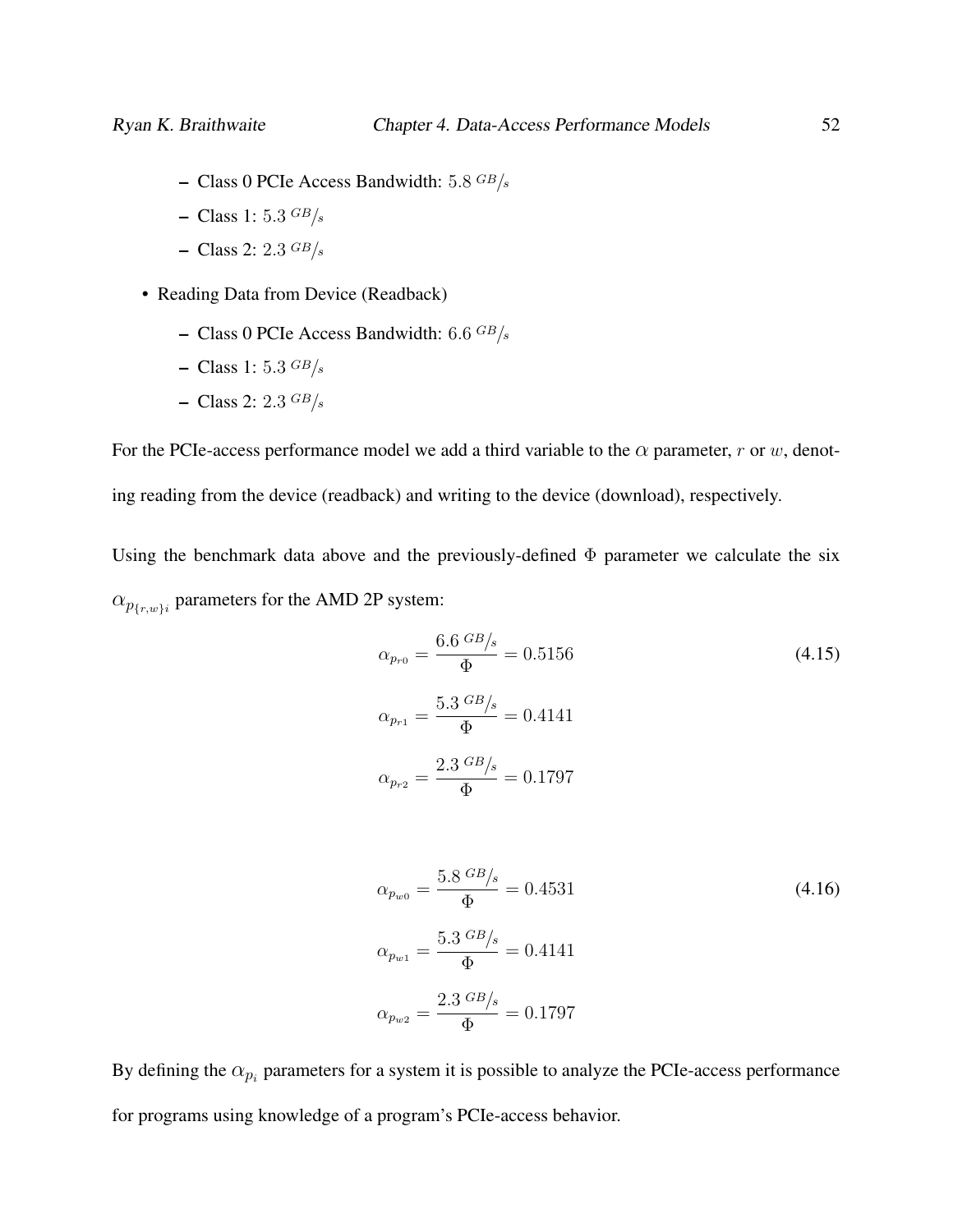#### 4.3.1 PCIe-Access Bandwidth Performance Model Examples

Consider two GPU programs running concurrently in the AMD 2P system. This machine has two GPUs installed, which allows for kernels of code to be executed simultaneously on both GPU devices. The optimal configuration for such a system is to have each GPU on its own I/O controller so that the two kernels may each transfer data using the full bandwidth of the interconnect lanes connecting the GPU device to the host CPU core. However, in this machine both GPUs are installed on the same I/O controller. The result of this configuration is that one CPU socket will never realize the  $\alpha_{p_0}$  bandwidth when accessing the device due to I/O controller overhead. In fact, GPU-access bandwidth will be limited to  $\alpha_{p_2}$  for this socket since  $\alpha_{p_0}$  and  $\alpha_{p_1}$  are both in the socket that is local to the GPUs, as shown in Figure [4.1.](#page-64-0) To show the effect of these configuration choices on

<span id="page-64-0"></span>

Figure 4.1: AMD 2P System GPU Configurations

peak theoretical bandwidth we compare the performance of reading back data from both of the GPU devices in the current configuration and in the optimal configuration, with each host CPU process having exclusive access to a memory node (one host process per memory node). This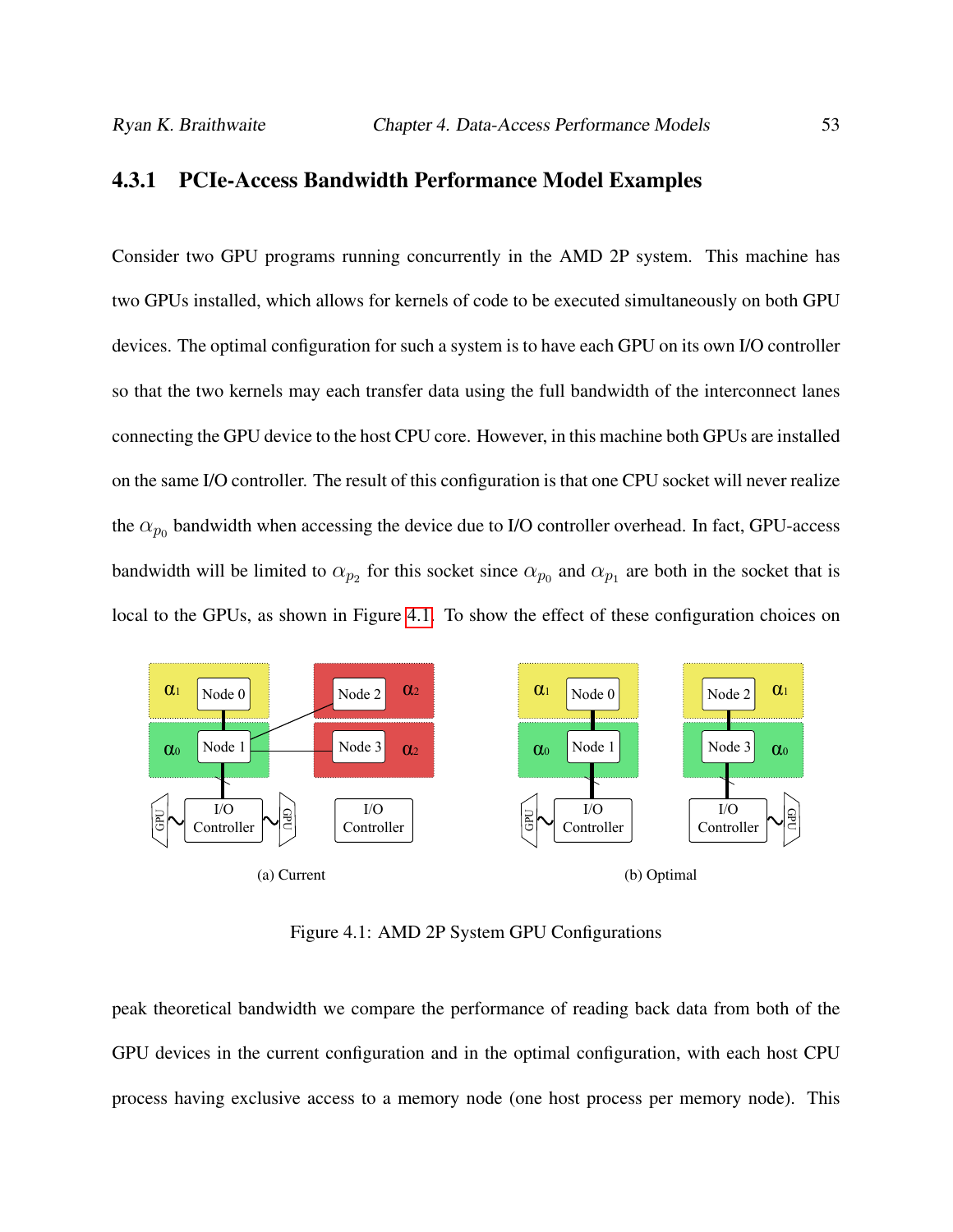produces three possible execution scenarios for each configuration, as shown below.

Two GPUs on one I/O controller (current configuration):

1. 
$$
D_{p_{r_{bw}}} = 0.5 \times \alpha_{p_{r0}} + 0.5 \times \alpha_{p_{r2}} = 0.3477
$$
 (4.17)  
\n2.  $D_{p_{r_{bw}}} = 0.5 \times \alpha_{p_{r1}} + 0.5 \times \alpha_{p_{r2}} = 0.2969$   
\n3.  $D_{p_{r_{bw}}} = 0.5 \times \alpha_{p_{r2}} + 0.5 \times \alpha_{p_{r2}} = 0.1797$ 

Each GPU on its own I/O controller (optimal configuration):

1. 
$$
D_{p_{r_{bw}}} = 0.5 \times \alpha_{p_{r0}} + 0.5 \times \alpha_{p_{r0}} = 0.5156
$$
 (4.18)  
\n2.  $D_{p_{r_{bw}}} = 0.5 \times \alpha_{p_{r0}} + 0.5 \times \alpha_{p_{r1}} = 0.4648$   
\n3.  $D_{p_{r_{bw}}} = 0.5 \times \alpha_{p_{r1}} + 0.5 \times \alpha_{p_{r1}} = 0.4141$ 

The current configuration has a worst-case mapping of GPU host processes to memory nodes that achieves 33% less PCIe-access bandwidth than the optimal configuration's best-case mapping; the best-case mapping of the current configuration still achieves 7% less PCIe-access bandwidth than the worst-case mapping in the optimal configuration. These examples indicate that the current GPU configuration may achieve between 33% and 7% less PCIe-access bandwidth than an optimal configuration would achieve when reading from the GPU devices.

The results presented in Chapter [3](#page-34-0) may be used to generate  $\alpha$  values for the test AMD and Intel architectures. These  $\alpha$  values are shown in Table [4.1.](#page-66-0)

We have presented and discussed the method for modelling data-access performance using the benchmark results presented in Chapter [3.](#page-34-0) These performance models clearly show the percentage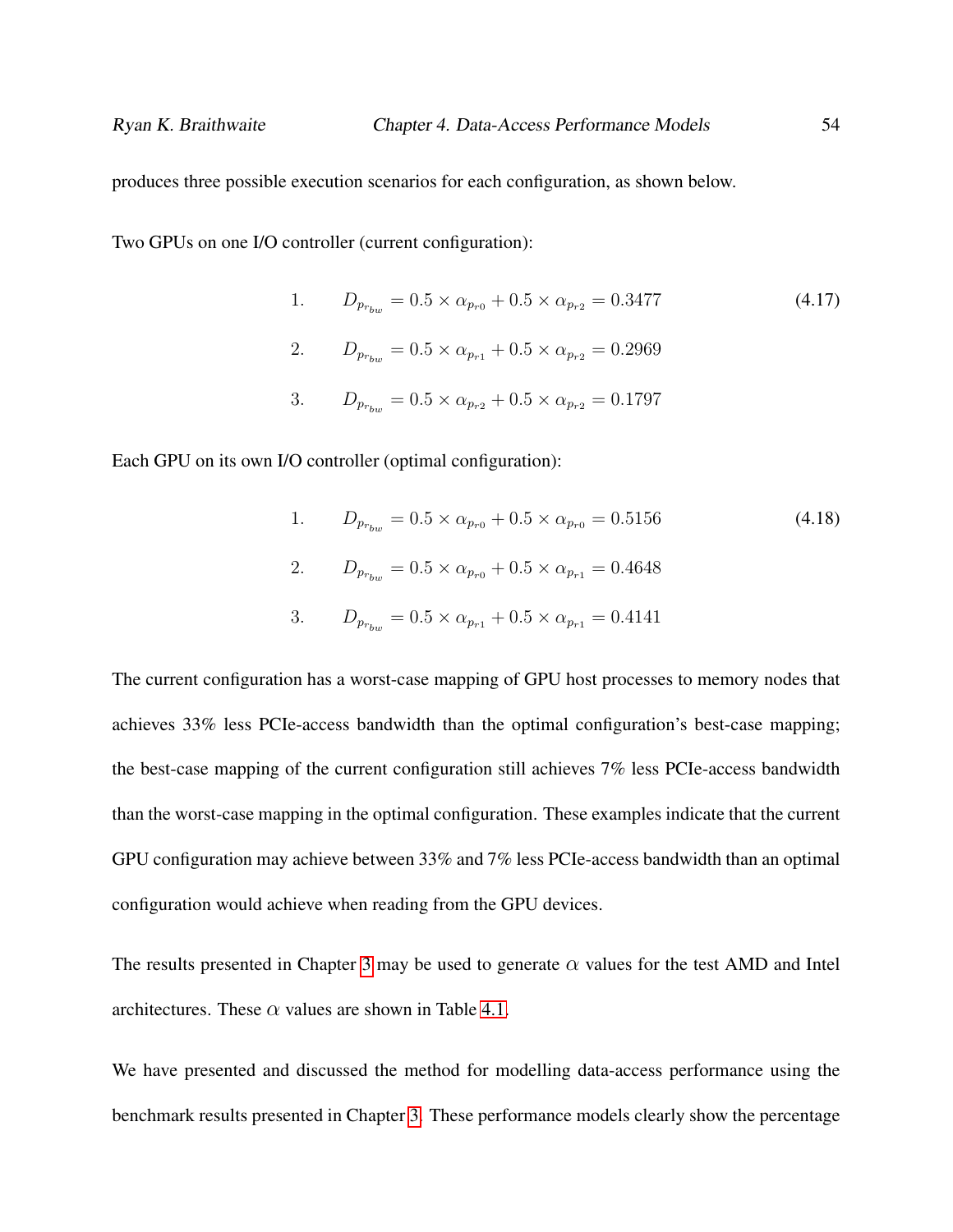Table 4.1:  $\alpha$  Values for Data-Access Costs

AMD and Intel Machine Attributes listed in Table [3.3](#page-44-0)

<span id="page-66-0"></span>

|                              | <b>AMD</b>                    |                                   |        | <b>INTEL</b>        |              |        |  |
|------------------------------|-------------------------------|-----------------------------------|--------|---------------------|--------------|--------|--|
|                              | MEMORY BANDWIDTH COSTS (GB/S) |                                   |        |                     |              |        |  |
|                              |                               | $\Gamma = 17.066 \, \frac{GB}{s}$ |        |                     |              |        |  |
|                              | <b>GNU</b>                    | <b>Intel</b>                      | Open64 | <b>GNU</b>          | <b>Intel</b> | Open64 |  |
| $\overline{\alpha_{m_0}}$    | 0.3047                        | 0.4570                            | 0.5449 | 0.5391              | 0.6153       | 0.5274 |  |
| $\alpha_{m_1}$               | 0.1934                        | 0.3106                            | 0.3281 | 0.3809              | 0.4160       | 0.3574 |  |
| $\overline{\alpha_{m_2}}$    | 0.1231                        | 0.1816                            | 0.1816 |                     |              |        |  |
|                              | PCIE BANDWIDTH COSTS (GB/S)   |                                   |        |                     |              |        |  |
|                              | $\Phi = 12.8 \text{ GB/s}$    |                                   |        |                     |              |        |  |
|                              | <b>OpenCL</b>                 |                                   |        | <b>OpenCL</b>       |              |        |  |
|                              | (CUDA is Identical)           |                                   |        | (CUDA is Identical) |              |        |  |
| $\overline{\alpha}_{p_{r0}}$ | 0.5156                        |                                   |        | 0.4766              |              |        |  |
| $\alpha_{p_{w0}}$            | 0.4531                        |                                   |        | 0.4766              |              |        |  |
| $\alpha_{p_{r1}}$            | 0.4141                        |                                   |        | 0.3203              |              |        |  |
| $\alpha_{p_{w1}}$            | 0.4141                        |                                   |        | 0.3672              |              |        |  |
| $\alpha_{p_{r2}}$            | 0.1797                        |                                   |        |                     |              |        |  |
| $\overline{\alpha}_{p_{w2}}$ | 0.1797                        |                                   |        |                     |              |        |  |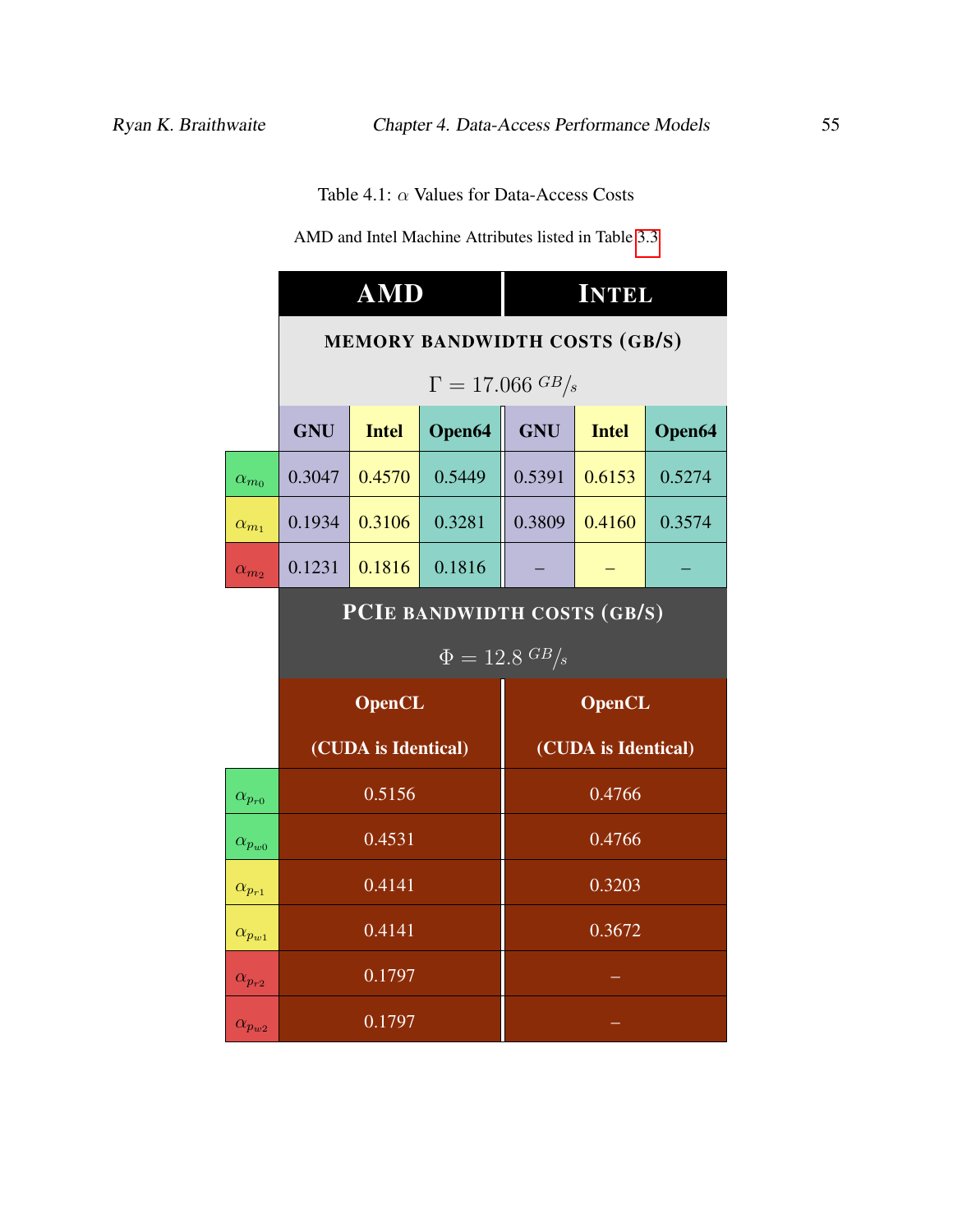of theoretical data-access bandwidth that a system can achieve and may be combined with the dataaccess information of a program to estimate the impact of data-access performance on a program executed in a given machine with a given process-to-core mapping.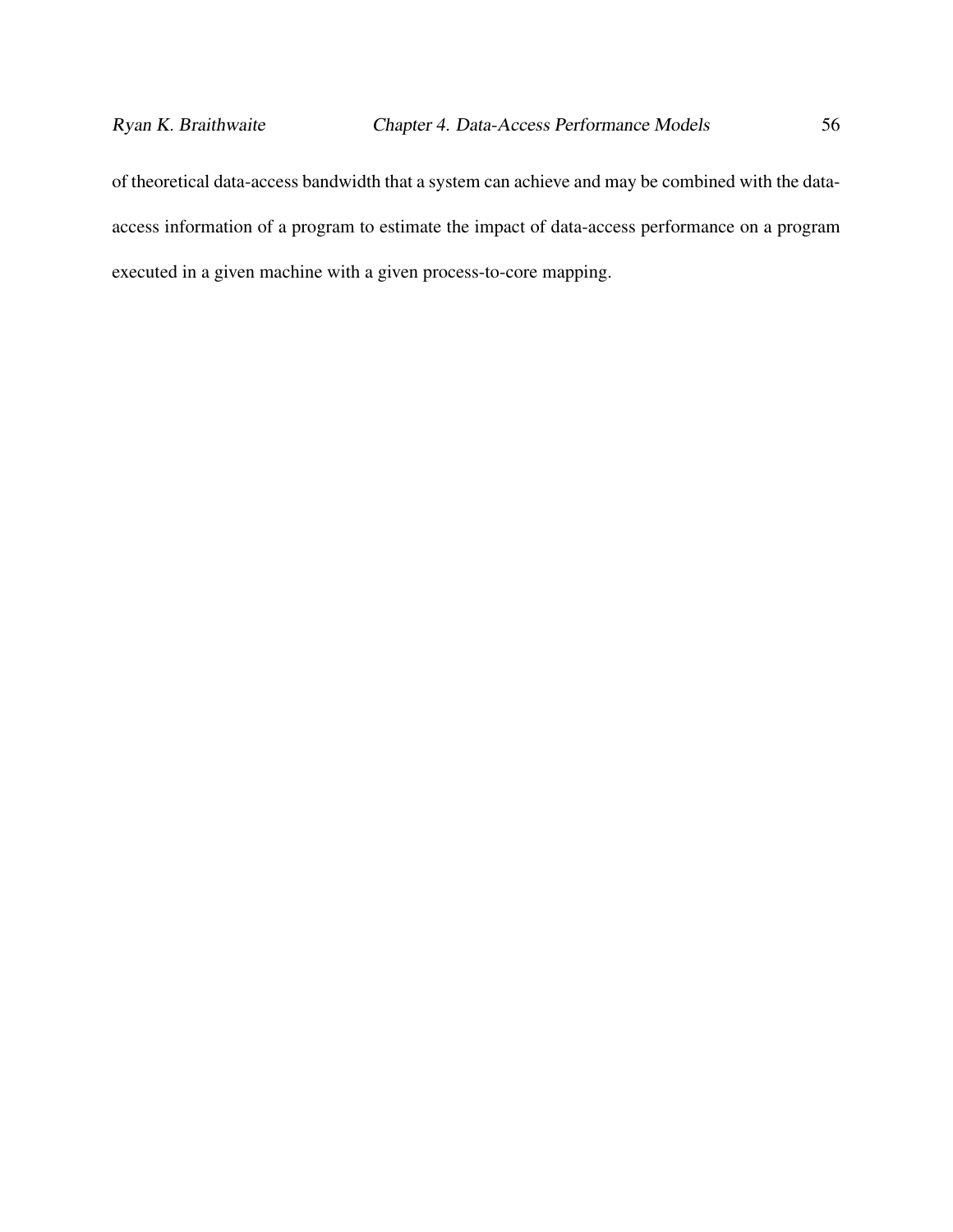## Chapter 5

## Cbench as a Data-Access Analysis Tool

The NUMA data-access characterization and modelling discussed in Chapters [3](#page-34-0) and [4](#page-51-0) are effective methods for analyzing data-access performance in modern NUMA systems. To make such analysis more robust, automated, flexible, and convenient, we present our modifications to the Cbench Scalable Testing Framework [\[3\]](#page-104-4)[\[32\]](#page-109-0) developed at Sandia National Laboratories. In this chapter we present an overview of the Cbench testing framework, its applicability to the characterization work presented in this thesis, and details of our automation of the NUMA data-access bandwidth analysis using Cbench.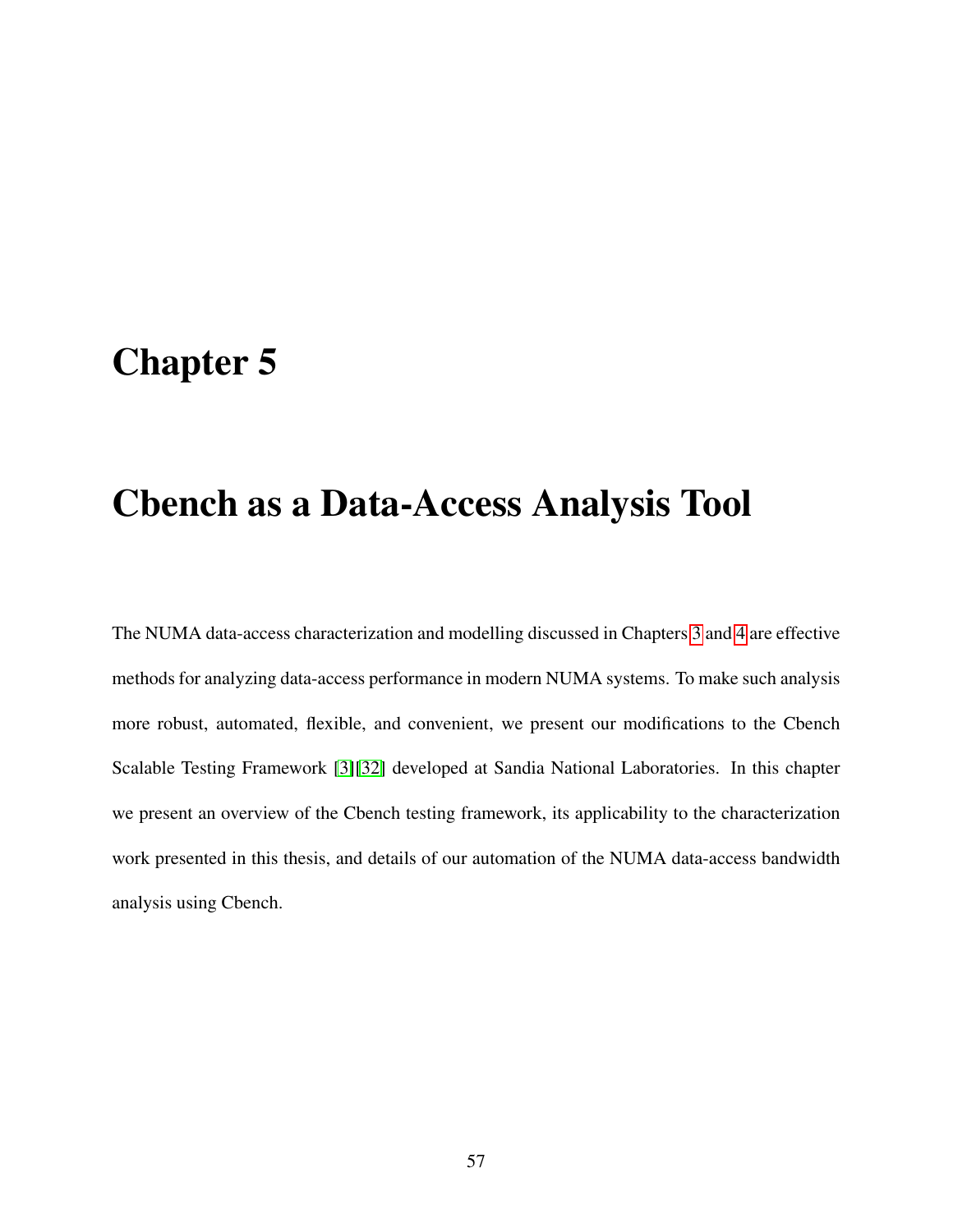## 5.1 Overview of Cbench

#### 5.1.1 Design & Purpose

Cbench is a benchmark utility framework designed for HPC system integration engineers and analysts. The Cbench framework consists of a toolkit of Perl and Bash scripts that manage the building of supported open-source benchmarks from source code and the creation, submission, and analysis of benchmark jobs on Linux HPC clusters. Figure [5.1](#page-69-0) illustrates the four phases of the Cbench benchmarking workflow and the core Cbench files associated with each phase.

<span id="page-69-0"></span>

Figure 5.1: Cbench Benchmarking Workflow

Cbench also provides basic statistical analysis in the "Parse/Analyze Output" phase to compare benchmark results for nodes in a cluster so that machines with sub-standard performance may be automatically identified. Running benchmark programs in Cbench is also a robust and straightforward method for executing identical tests on evaluation machines in order to compare performance.

Table [5.1](#page-70-0) summarizes our contributions to Cbench. The primary focus of the Cbench framework is to run benchmark jobs across a large number of nodes in a Linux cluster to test various attributes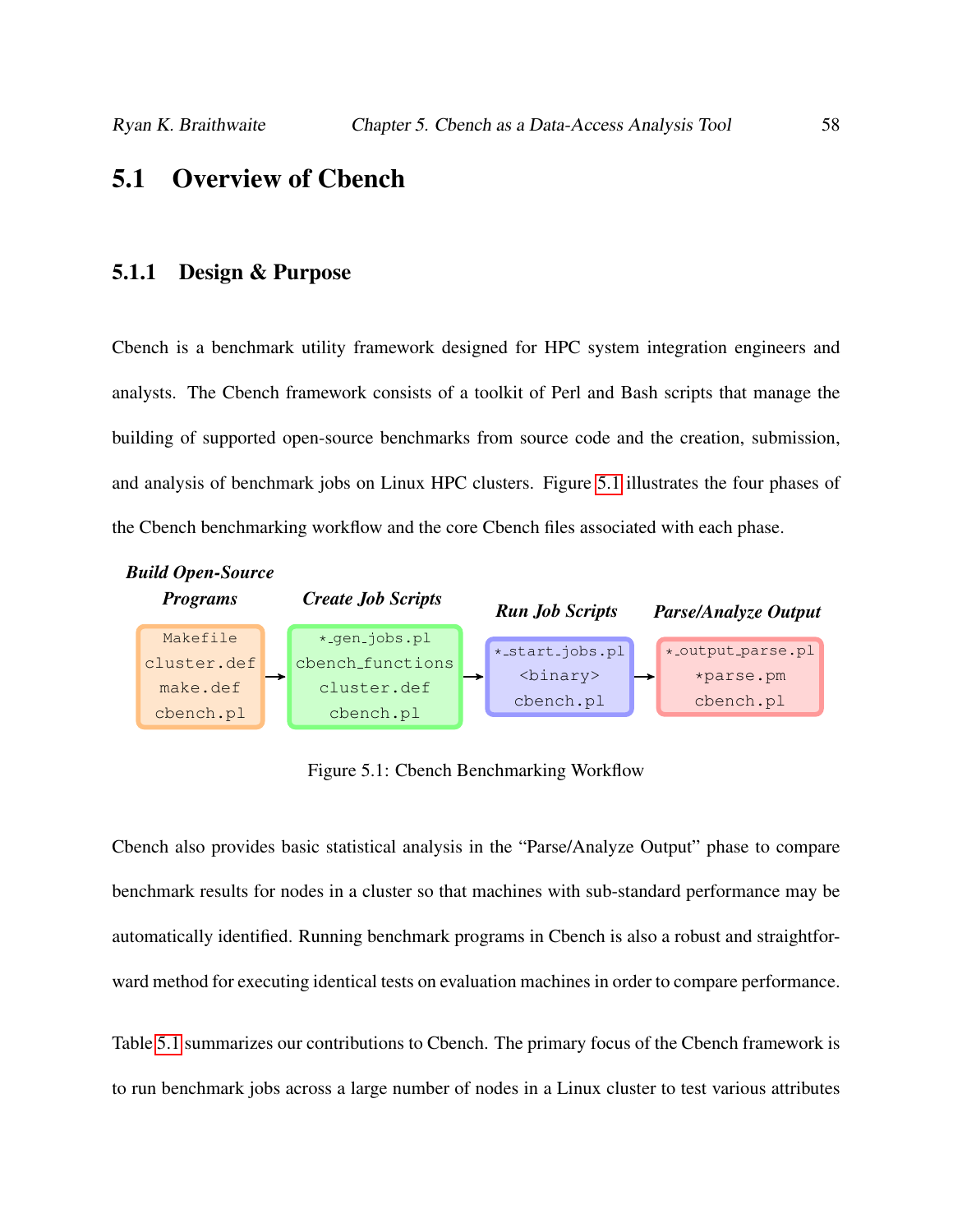Table 5.1: Cbench Capabilities

<span id="page-70-0"></span>

of the system. Benchmark tests run within Cbench are generally divided into cluster-level MPIbased tests (e.g., Linpack, OSU Bandwidth Benchmarks, NAS Parallel Benchmarks, etc.) and node-level serial or parallel tests (e.g., STREAM, memtester, node-level Linpack, etc.). As the NUMA data-access characterization effort presented in this thesis is focused on node-level data-access bandwidth, it is the node-level portion of Cbench that is our focus.

## 5.1.2 Node-level System Analysis

The core set of Cbench node-level tests typically used to characterize individual compute nodes includes

**STREAM** – Measures memory bandwidth.

**MPI-STREAM** – Measures multi-threaded memory bandwidth.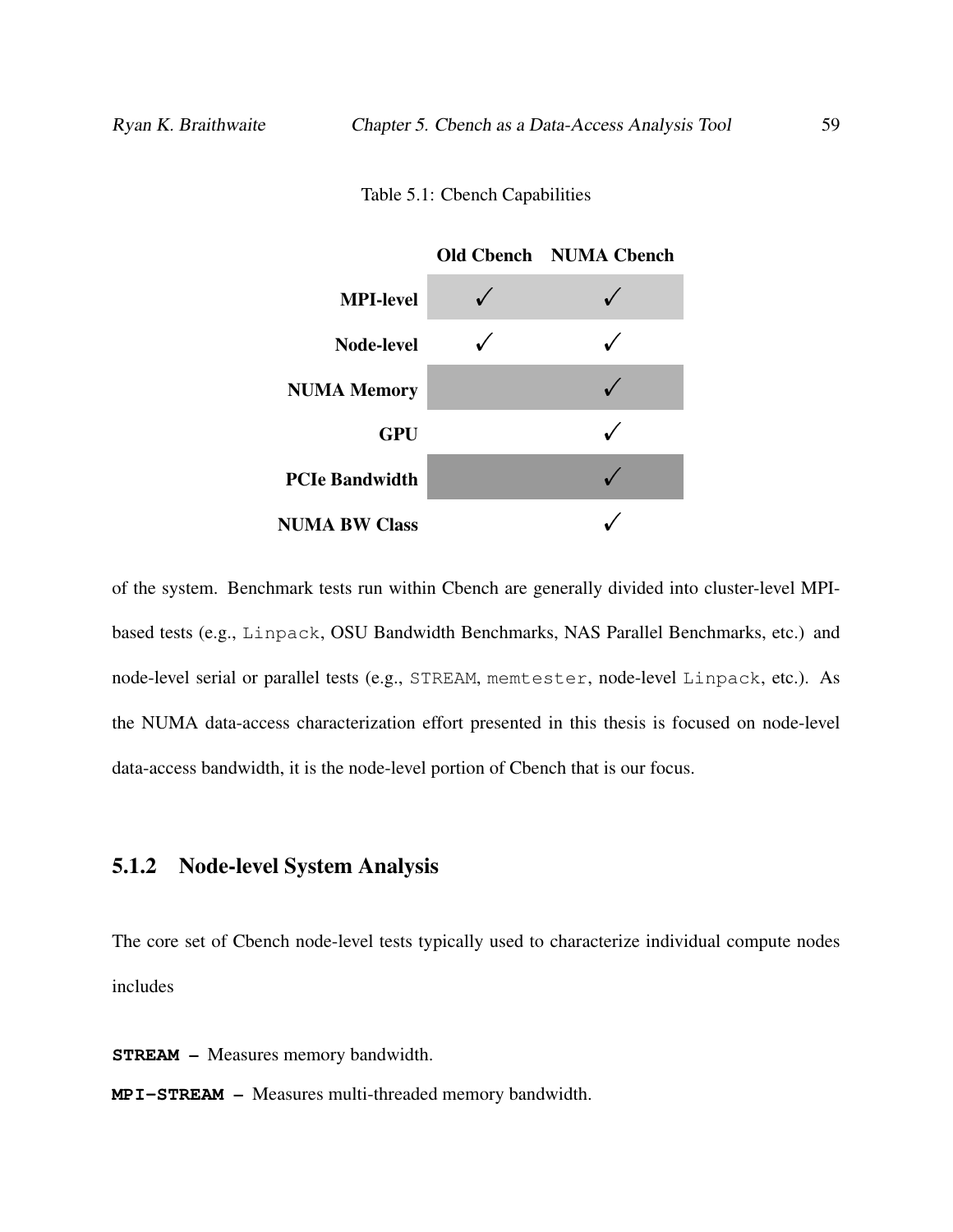**Cachebench** – Characterizes the memory subsystem.

**DGEMM** – Performs the DGEMM BLAS matrix operation to evaluate computational capability.

**Linpack** – Performs scalable, multi-threaded Linear Algebra calculations.

**NPB** – The NAS Parallel Benchmarks; tests the parallel capabilities of machines.

This suite of node-level benchmarks is used in Cbench to analyze the performance of various subsystems in each node and compare the performance distribution of a large sampling of nodes. Comparing system performance is particularly useful during the integration of a new cluster, as finding and replacing poorly-performing hardware is a priority as nodes are brought online.

Another use for the Cbench node-level tests is evaluating new systems and architectures. The Cbench Single-Node-Benchmark (SNB) script runs the tests listed above and produces a  $\Delta E$ F report showing the baseline single-threaded and multi-threaded scaling performance of a given architecture. It is to the SNB script that the NUMA data-access characterization tests and analysis are added.

# 5.2 Data-Access Characterization Tests using the Cbench Single-Node-Benchmark Tool

The Cbench Single-Node-Benchmark (SNB) workflow is similar to the overall Cbench workflow shown in Figure [5.1.](#page-69-0) Instead of generating and running jobs through a batch scheduler, however, the SNB script directly invokes the benchmarks on the system where the script is executed.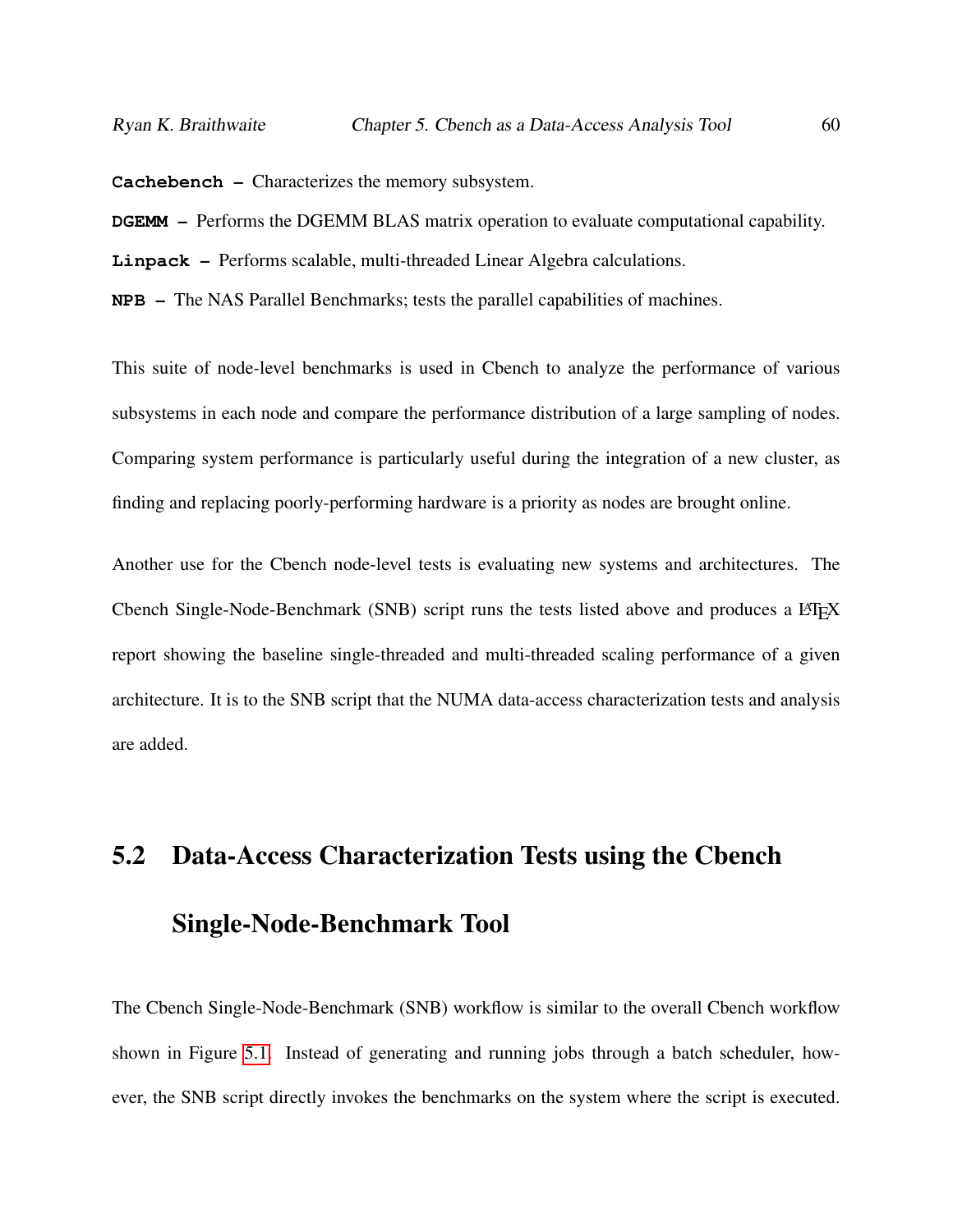Adding NUMA data-access tests to the SNB script required the modification of the last three phases of the SNB workflow that are shown in Figure [5.2.](#page-72-0) To fully automate the data-access characterization tests presented in this thesis we added to Cbench the capability to run the necessary NUMA data-access benchmarks using the SNB script. These additions included the ability to generate bandwidth class and performance model parameters from the data produced by these NUMA benchmark tests. In this section we present the three types of data-access analysis and the automatic bandwidth class/performance model parameter analysis that we added to Cbench.

<span id="page-72-0"></span>

Figure 5.2: Cbench Single-Node-Benchmark Workflow

### 5.2.1 Single-Threaded Memory Bandwidth Testing

The method for running core- or memory-node-to-memory-node single-threaded STREAM tests to characterize NUMA data-access memory bandwidth using the Single-Node-Benchmark script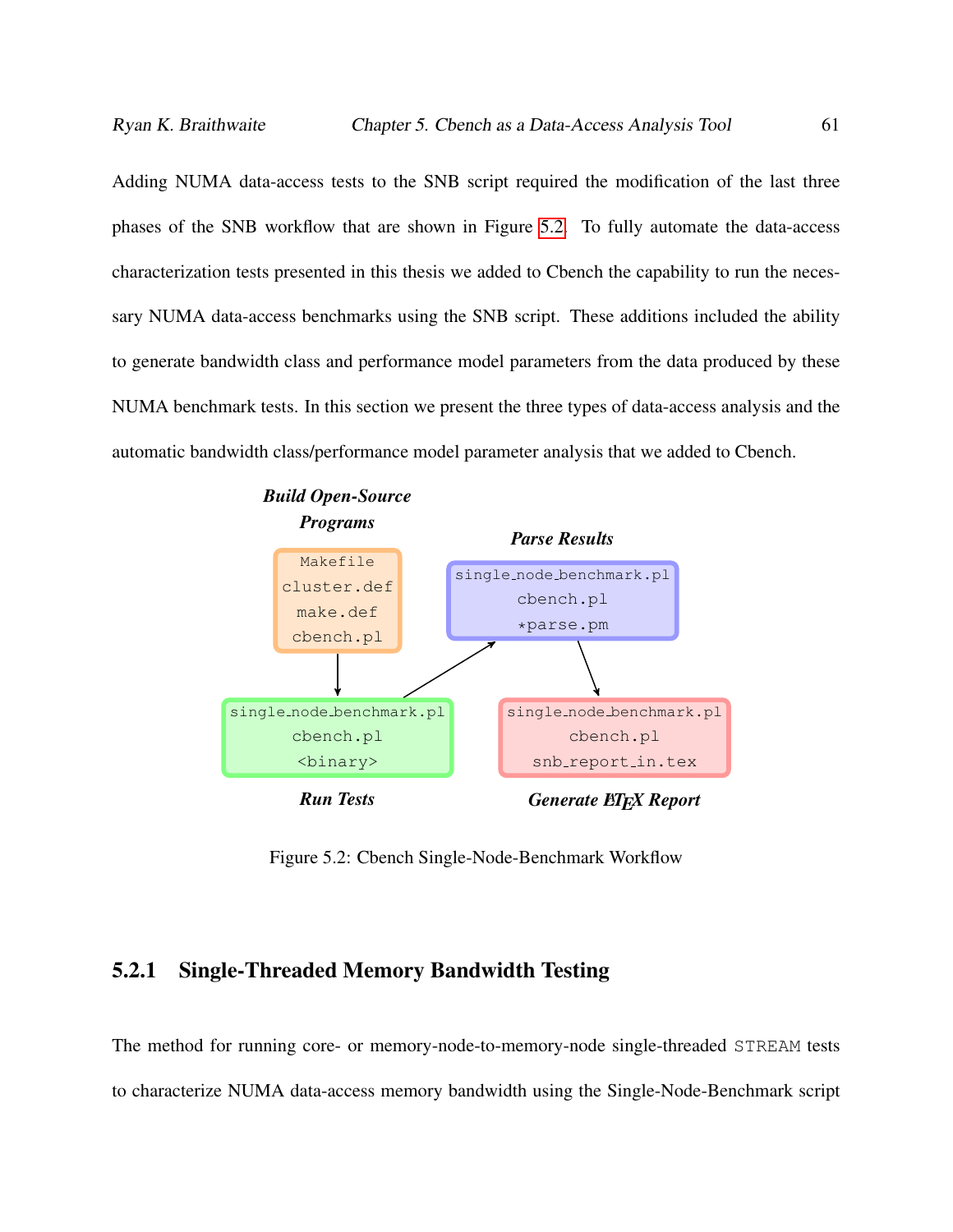is very similar to the method described in Section [3.2.1.](#page-36-0) Cbench builds many versions of the STREAM benchmark by default, and incorporating the different compiler versions is only a matter of instructing Cbench to build the benchmarks with the appropriate compiler. The SNB script runs any STREAM binary it finds in its CBENCHTEST directory, allowing for an even greater degree of comparison than that provided by the original hand-executed method described in Section [3.2.1.](#page-36-0)

We extended the SNB script to characterize data accesses in NUMA systems by running a given program from all cores to all memory nodes or from all memory nodes to all memory nodes and binding CPU and memory locations as described in Chapter [3.](#page-34-0) This solution is not STREAMspecific, and thereby has the benefit of providing NUMA characterization capability to any of the node-level tests already supported by Cbench. Algorithm [1](#page-73-0) summarizes the design of the Single-Node-Benchmark NUMA single-threaded test capability.

```
Algorithm 1 Single-Threaded Cbench NUMA Test Pseudocode
  for all cpu \in \{all cores or memory nodes\} do
    for all mem \in \{all\, memory\, nodes\} do
       for all binary do
         numactl -\{\text{cpunodebind},\text{physical}=cpu --membind=mem binary;
       end for
    end for
  end for
```
#### 5.2.2 Multi-Threaded Memory Bandwidth Testing

The MPI-STREAM tests that were already in the Single-Node-Benchmark script were designed to test the maximum aggregate bandwidth within a compute node. We extend the use of MPI-STREAM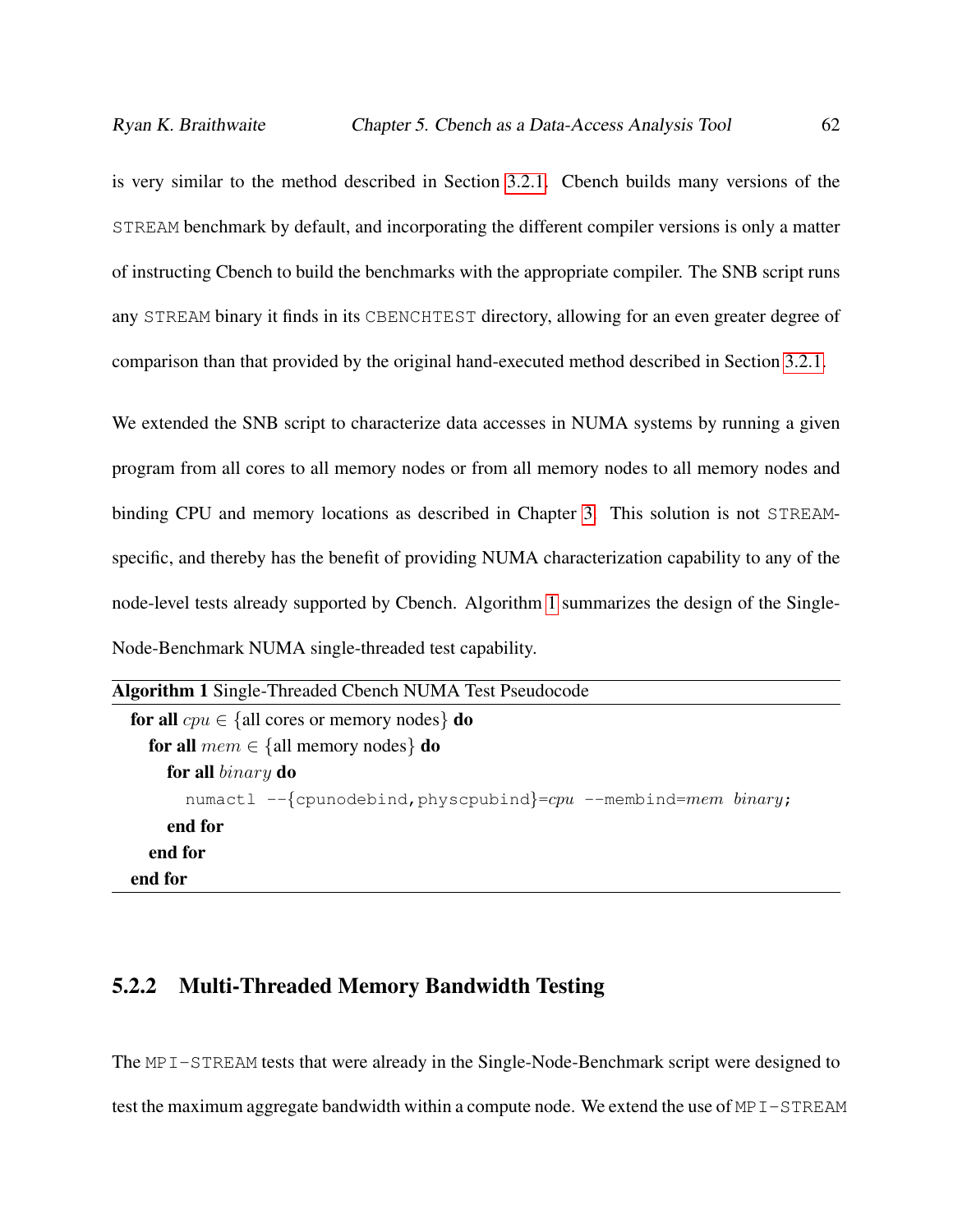in the SNB script to evaluate memory-node-to-memory-node CPU interconnect link characteristics, as discussed in Section [3.2.1.](#page-38-0) The pseudocode for the MPI-STREAM tests is given in Algorithm [2.](#page-74-0)

<span id="page-74-0"></span>

| Algorithm 2 Multi-Threaded STREAM NUMA Test Pseudocode |  |  |
|--------------------------------------------------------|--|--|
|--------------------------------------------------------|--|--|

```
for all mem \in \{all memory nodes\} do
  for all MPI\text{-}binary do
    i = 1:
    while \Delta > 0 do
      mpirun -np i numactl --cpunodebind=cpu --membind=mem MPI-binary;
      i++:
      \Delta = current\_result - previous\_result;end while
  end for
end for
```
#### 5.2.3 GPU PCIe Bandwidth Testing

GPU benchmark support in Cbench is in the early stages of development, and the addition of the SHOC PCIe bandwidth tests to the Single-Node-Benchmark script provides the first complete GPU testing capability for Cbench. These SHOC tests facilitate PCIe data-access characterization similar to the STREAM tests discussed above. The algorithm for these tests is shown in Algorithm [3.](#page-75-0)

### 5.2.4 Automatic Performance Model Generation

Generation of the data-access performance model parameter  $\alpha$  presented in Chapter [4](#page-51-0) requires the determination of bandwidth classes using the appropriate benchmark results. We use the K-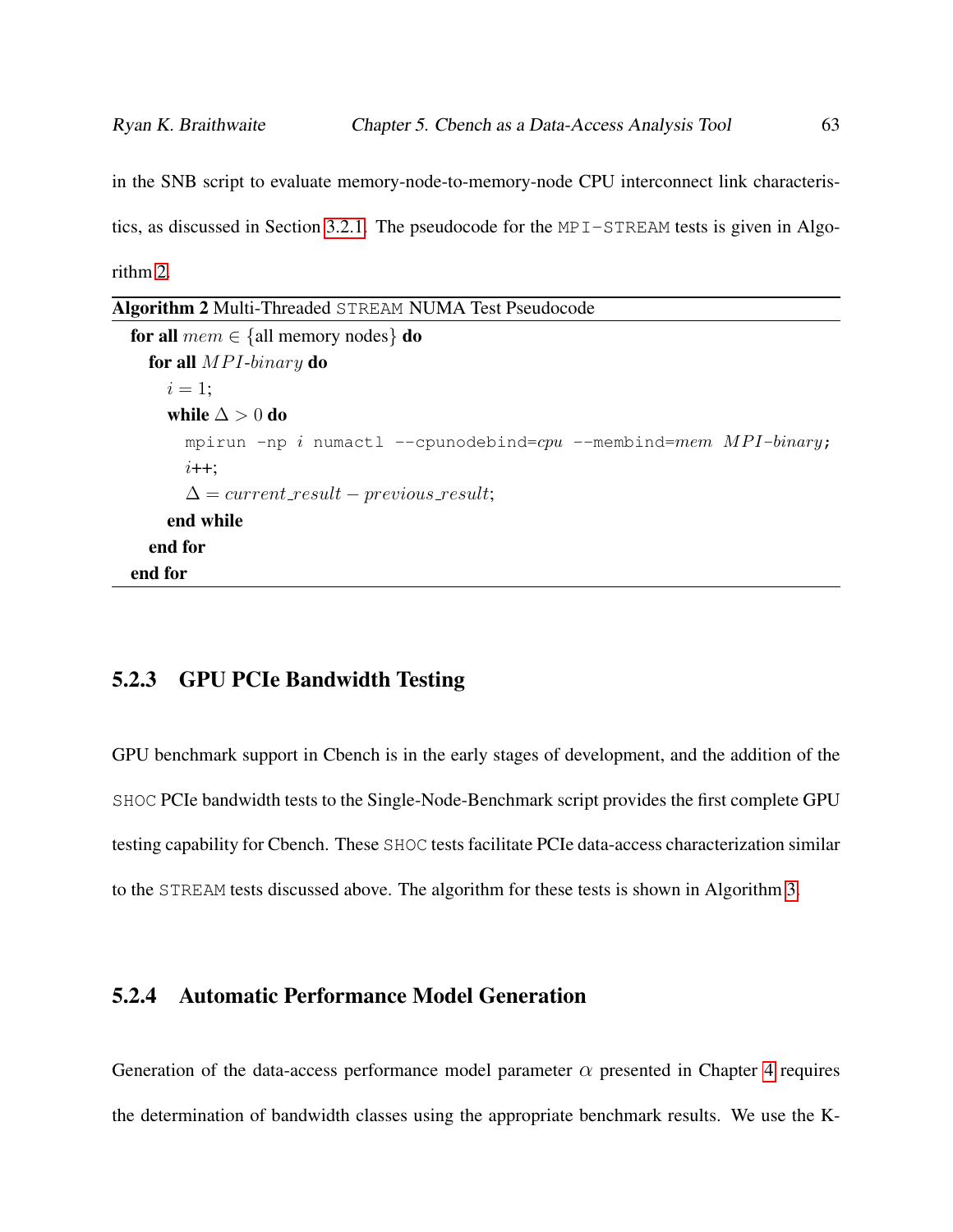| $\mathbf{H}$ of $\mathbf{H}$ and $\mathbf{H}$ of $\mathbf{H}$ and $\mathbf{H}$ are $\mathbf{H}$ and $\mathbf{H}$ are $\mathbf{H}$ and $\mathbf{H}$ |
|----------------------------------------------------------------------------------------------------------------------------------------------------|
| for all $mode \in \{CUDA, OpenCL\}$ do                                                                                                             |
| <b>for all</b> device $\in$ {available GPU devices} <b>do</b>                                                                                      |
| <b>for all</b> $mem \in \{all memory nodes\}$ <b>do</b>                                                                                            |
| numactl --cpunodebind=mem --membind=mem \                                                                                                          |
| mode/Serial/BusSpeedDownload -d device;<br>$numact1 --cpunodebind=mem --membind=mem$                                                               |
| mode/Serial/BusSpeedReadback -d device;                                                                                                            |
| end for                                                                                                                                            |
| end for                                                                                                                                            |
| end for                                                                                                                                            |

<span id="page-75-0"></span>Algorithm 3 SHOC Cbench NUMA Test Pseudocode

Means clustering algorithm [\[25\]](#page-108-0) via the Perl Algorithm:: KMeans module to find clusters representing bandwidth classes in the benchmark data. To prepare the data for K-Means cluster analysis we process the data and find the best benchmark values for each type of data-access, e.g., the best single-threaded STREAM Triad result for all single-threaded Triad runs with the process running on node 0 and its data allocated on node 3. We compare every result for a given data-access scenario against the best result for that scenario and select only the results of the bestperforming executable to use for classification. This pruning assists the K-Means algorithm with determining the true bandwidth classes by preventing cluster detection for results that are produced by poor-performing benchmark executables and not actual bandwidth classes.

Once the data are pruned, the K-Means algorithm is used to determine the best clusters for the benchmark dataset. The pruning and clustering process is shown in Figure [5.3.](#page-76-0)

Using the K-Means algorithm along with these heuristics, the Cbench Single-Node-Benchmark script successfully detects the data-access bandwidth classes present in the benchmark data for either memory or PCIe data-access benchmarks. It should be noted that the K-Means algorithm uses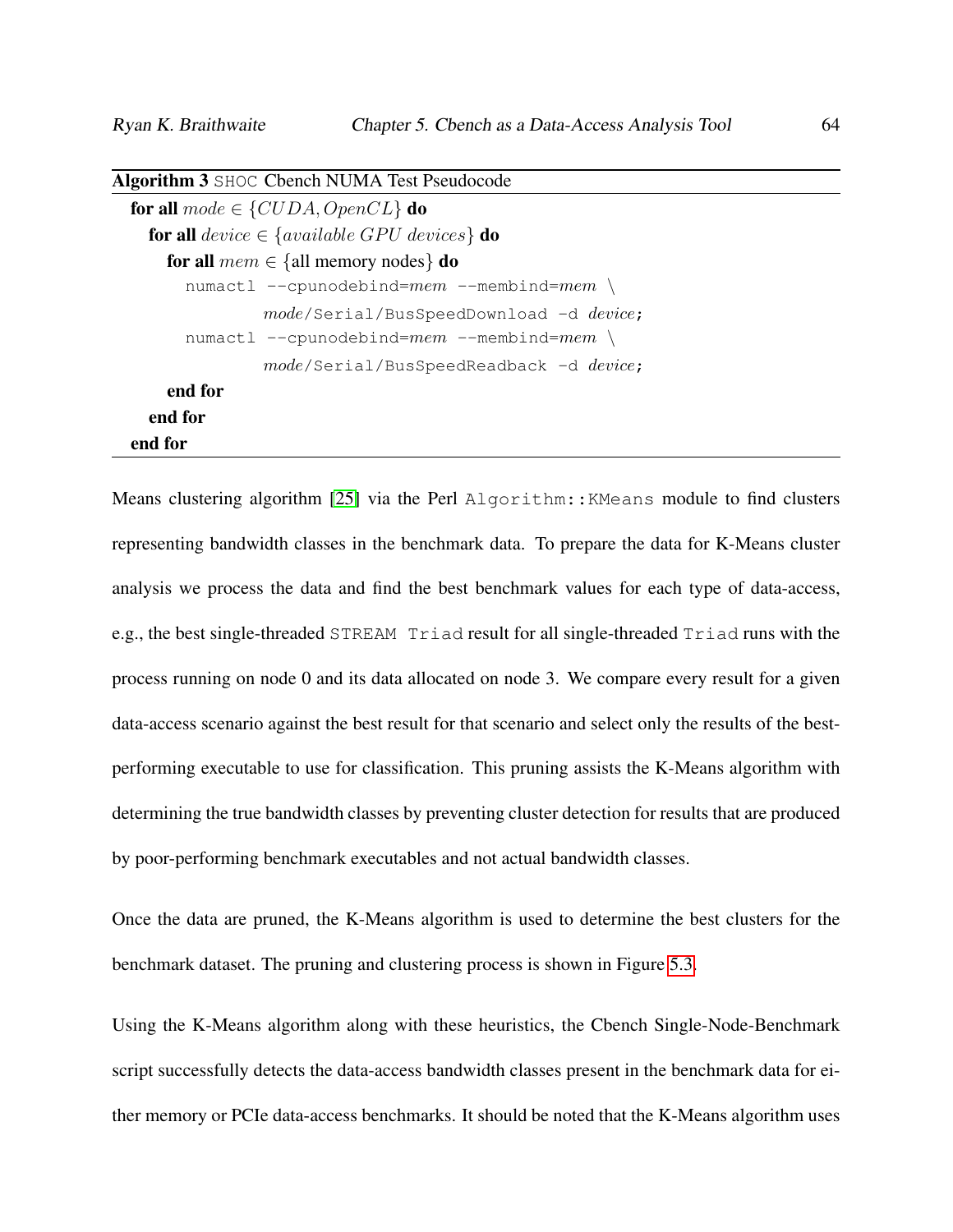<span id="page-76-0"></span>

Figure 5.3: Clustering using K-Means

random initial cluster values and may therefore fail to detect the bandwidth clusters appropriately. This is inherent in the K-Means algorithm, but we intend to work to improve the accuracy of the automatic bandwidth class detection as part of our future work.

With the data-access bandwidth class information in-hand, Cbench also automatically generates the performance model  $\alpha$  value associated with each type of data-access. This provides analysts with both raw and normalized data-access bandwidth information.

#### 5.2.5 Cbench Single-Node-Benchmark Report

Tables [5.2](#page-77-0) and [5.3](#page-77-0) show the LATEX report for memory data-access bandwidth results produced by the Cbench Single-Node-Benchmark script in the AMD 2P machine<sup>[1](#page-76-1)</sup>. Similarly, Tables [5.4](#page-78-0) and [5.5](#page-78-0) show the SNB LATEX report for PCIe data-access bandwidth results.

<span id="page-76-1"></span><sup>1</sup>Results for Cbench NUMA characterization tests run in an AMD 4P machine are shown in Appendix [A](#page-98-0)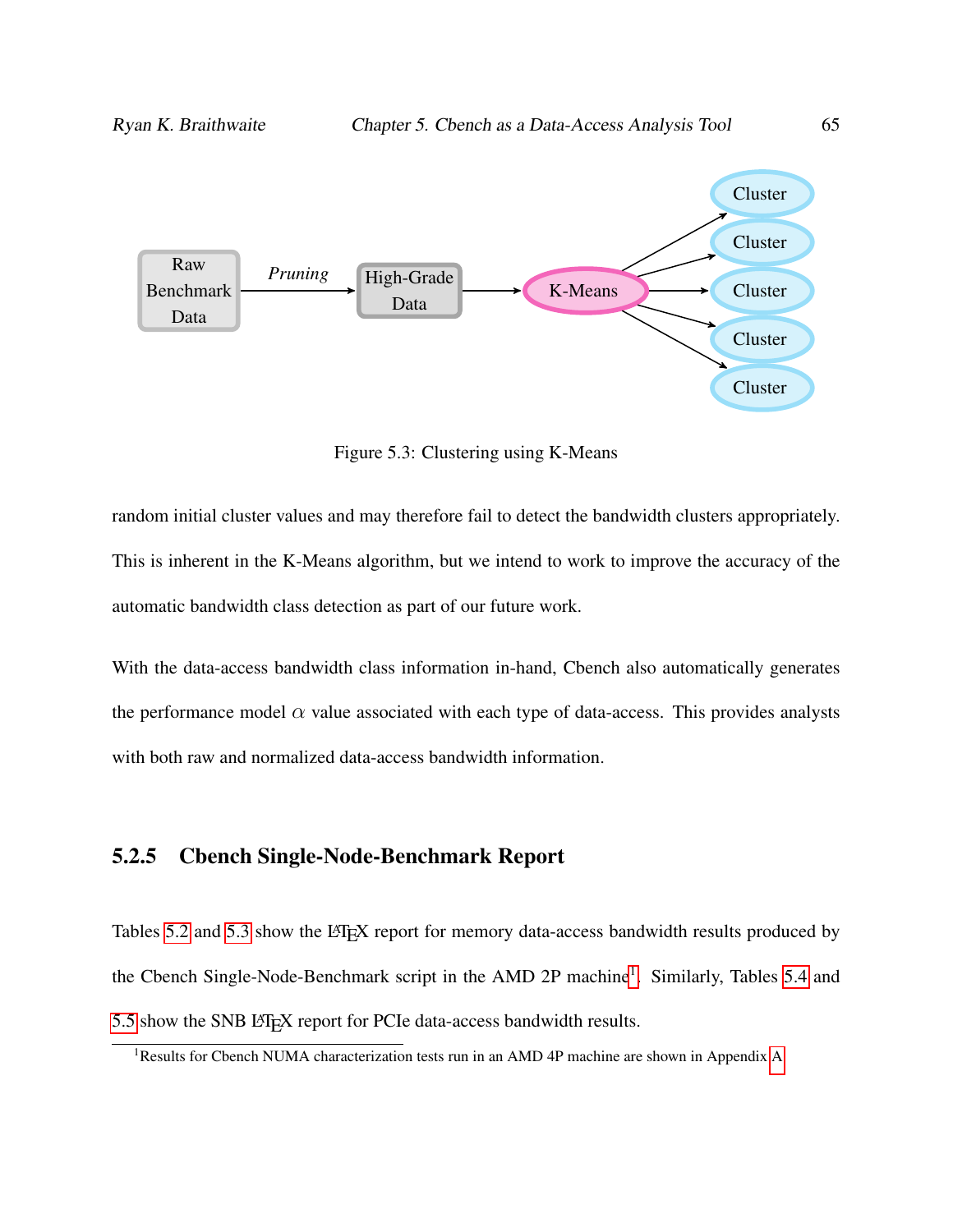| $\Gamma = 17066MB/s$            | STREAM Triad                 |  |  |  |  |
|---------------------------------|------------------------------|--|--|--|--|
| <b>Class 0</b> $(\alpha_{m_0})$ | $\leq 6441$ MB/s (0.3774)    |  |  |  |  |
| <b>Class 1</b> $(\alpha_{m_1})$ | $\leq$ 3915 MB/s (0.2294)    |  |  |  |  |
| <b>Class 2</b> $(\alpha_{m_2})$ | (0.1278)<br>$\leq$ 2181 MB/s |  |  |  |  |

<span id="page-77-0"></span>

| Table 5.3: Cbench NUMA STREAM Bandwidth Test Results — the best value in each column |  |  |  |  |  |
|--------------------------------------------------------------------------------------|--|--|--|--|--|
| is highlighted                                                                       |  |  |  |  |  |

| <b>STREAM Triad (MB/s)</b> |                        |                        |                        |                        |          |                        |                        |                        |                        |
|----------------------------|------------------------|------------------------|------------------------|------------------------|----------|------------------------|------------------------|------------------------|------------------------|
|                            | Node 0<br>to<br>Node 0 | Node 0<br>to<br>Node 1 | Node 0<br>to<br>Node 2 | Node 0<br>to<br>Node 3 | $\cdots$ | Node 3<br>to<br>Node 0 | Node 3<br>to<br>Node 1 | Node 3<br>to<br>Node 2 | Node 3<br>to<br>Node 3 |
| stream-big-c               | 6395                   | 3905                   | 2162                   | 2146                   | $\cdots$ | 2127                   | 2141                   | 3915                   | 6323                   |
| stream-big-f               | 6114                   | 3779                   | 2135                   | 2109                   | .        | 2107                   | 2102                   | 3786                   | 6109                   |
| stream-c                   | 5316                   | 3347                   | 2181                   | 2147                   | .        | 2147                   | 2130                   | 3875                   | 5341                   |
| stream-f                   | 5351                   | 3350                   | 2166                   | 2130                   | .        | 2154                   | 2120                   | 3897                   | 5365                   |
| stream-gcc-c               | 6121                   | 3875                   | 2145                   | 2141                   | $\cdots$ | 2136                   | 2147                   | 3891                   | 6284                   |
| stream-gcc2- $c$           | 6383                   | 3907                   | 2150                   | 2122                   | $\cdots$ | 2122                   | 2118                   | 3913                   | 6141                   |
| $stream-gcc5-c$            | 6147                   | 3789                   | 2142                   | 2132                   | $\cdots$ | 2129                   | 2138                   | 3808                   | 6137                   |
| stream-gcc6-c              | 6153                   | 3792                   | 2135                   | 2109                   | $\cdots$ | 2104                   | 2095                   | 3804                   | 6120                   |
| stream-gcc7-c              | 6364                   | 3874                   | 2135                   | 2132                   | $\cdots$ | 2129                   | 2128                   | 3890                   | 6316                   |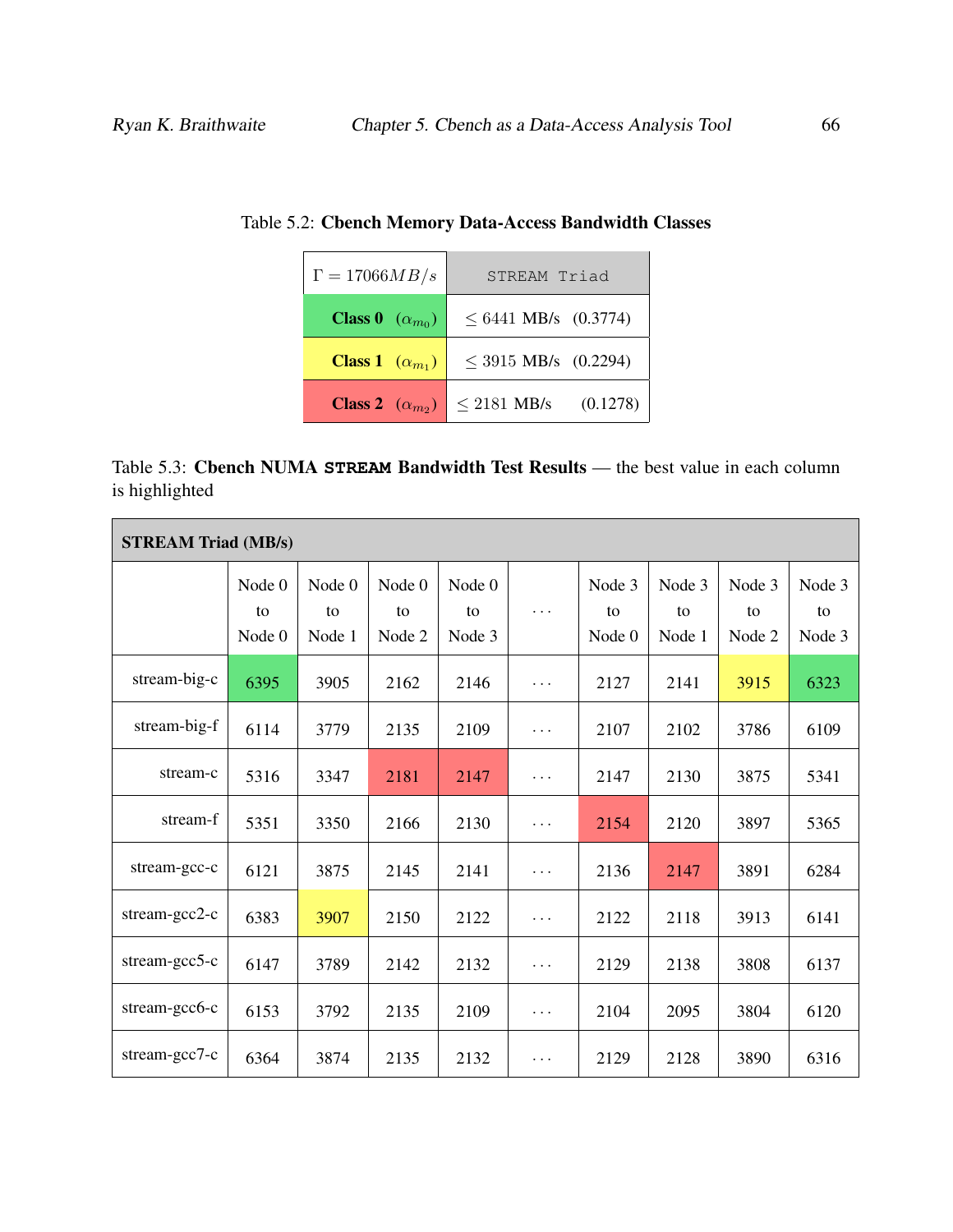<span id="page-78-0"></span>

| $\Phi = 12.8GB/s$<br>BusSpeedDownload |                           | BusSpeedReadback          |  |  |  |
|---------------------------------------|---------------------------|---------------------------|--|--|--|
| <b>Class 0</b> $(\alpha_{p_0})$       | $\leq 5.85$ GB/s (0.4571) | $\leq$ 6.58 GB/s (0.5141) |  |  |  |
| <b>Class 1</b> $(\alpha_{p_1})$       | $\leq 5.32$ GB/s (0.4157) | $\leq$ 5.33 GB/s (0.4161) |  |  |  |
| <b>Class 2</b> $(\alpha_{p_2})$       | $\leq$ 2.35 GB/s (0.1837) | $\leq$ 2.32 GB/s (0.1813) |  |  |  |

Table 5.4: Cbench GPU Data-Access Bandwidth Classes

| Table 5.5: Cbench NUMA SHOC GPU Data-Access Bandwidth Test Results — the best value |  |  |
|-------------------------------------------------------------------------------------|--|--|
| in each column is highlighted                                                       |  |  |

| BusSpeedDownload (GB/s) |                            |                          |                          |                          |           |                          |                        |                        |                        |
|-------------------------|----------------------------|--------------------------|--------------------------|--------------------------|-----------|--------------------------|------------------------|------------------------|------------------------|
| <b>CUDA</b>             |                            |                          |                          |                          |           |                          |                        |                        |                        |
|                         | Node $0$<br>to<br>Node $0$ | Node $0$<br>to<br>Node 1 | Node $0$<br>to<br>Node 2 | Node $0$<br>to<br>Node 3 | $\cdot$ . | Node 3<br>to<br>Node $0$ | Node 3<br>to<br>Node 1 | Node 3<br>to<br>Node 2 | Node 3<br>to<br>Node 3 |
| Device 0                | 5.8503                     | 5.3153                   | 2.3481                   | 2.3192                   | $\cdots$  | 5.8114                   | 5.3190                 | 2.3458                 | 2.3026                 |
| Device 1                | 5.8104                     | 5.3164                   | 2.3455                   | 2.3159                   | $\cdots$  | 5.8101                   | 5.3202                 | 2.3451                 | 2.3026                 |

| BusSpeedReadback (GB/s) |                            |                          |                          |                        |          |                          |                        |                        |                        |
|-------------------------|----------------------------|--------------------------|--------------------------|------------------------|----------|--------------------------|------------------------|------------------------|------------------------|
| <b>CUDA</b>             |                            |                          |                          |                        |          |                          |                        |                        |                        |
|                         | Node $0$<br>to<br>Node $0$ | Node $0$<br>to<br>Node 1 | Node $0$<br>to<br>Node 2 | Node 0<br>to<br>Node 3 | .        | Node 3<br>to<br>Node $0$ | Node 3<br>to<br>Node 1 | Node 3<br>to<br>Node 2 | Node 3<br>to<br>Node 3 |
| Device 0                | 6.5800                     | 5.3182                   | 2.3089                   | 2.2828                 | $\cdots$ | 6.5760                   | 5.2802                 | 2.3109                 | 2.2813                 |
| Device 1                | 6.5781                     | 5.3018                   | 2.3083                   | 2.2942                 | $\cdots$ | 6.5756                   | 5.2707                 | 2.3104                 | 2.2812                 |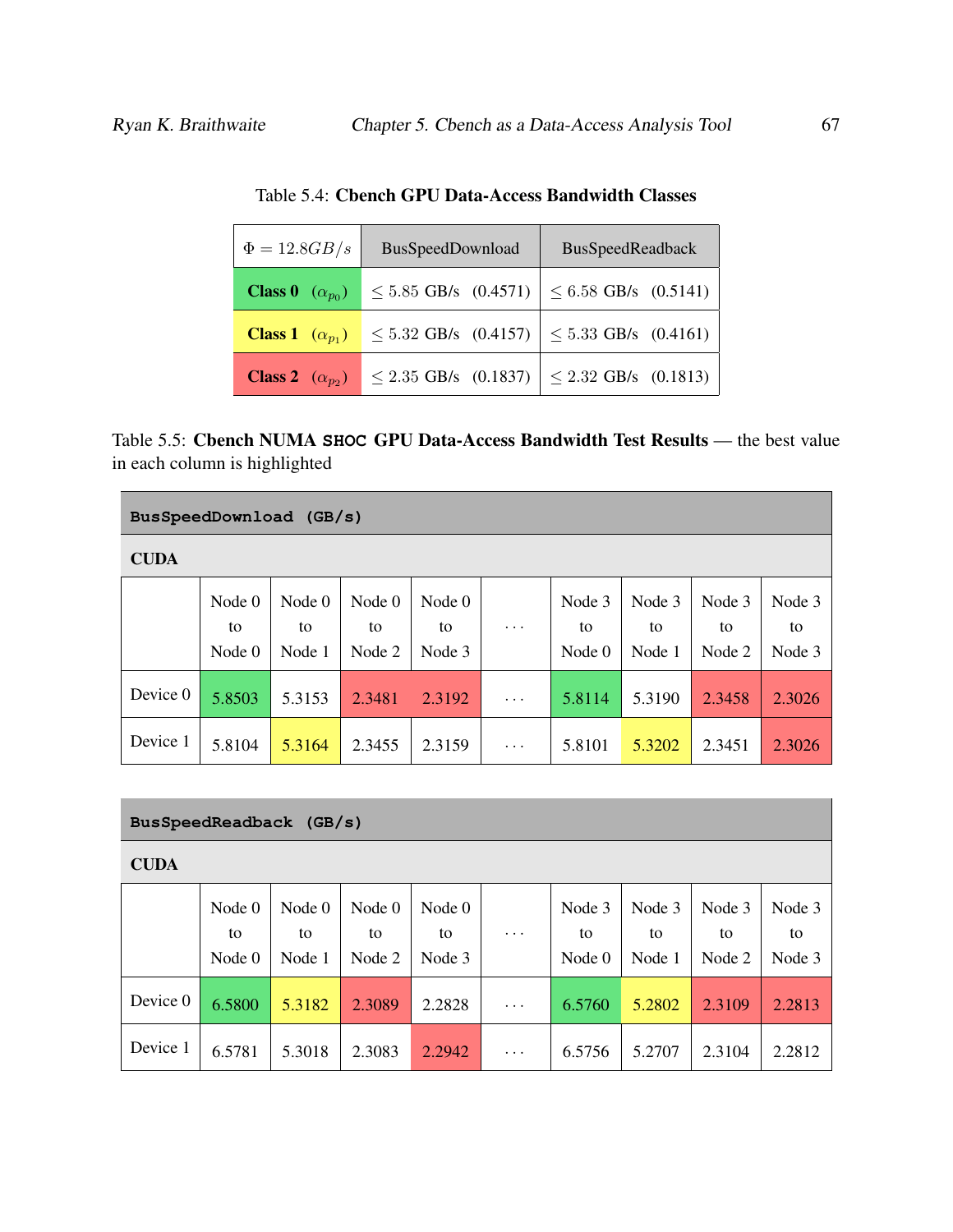### 5.2.6 Summary

With the addition of NUMA data-access bandwidth characterization, the Cbench Single-Node-Benchmark script is a useful tool for analyzing and evaluating NUMA architectures at the nodelevel. The modular design of Cbench allows for additional NUMA characterization tests to be added to the framework as we look at other data-access performance issues. Furthermore, the automatic benchmarking and report generation of NUMA data-access bandwidth provides useful and easy-to-access data for system engineers and analysts.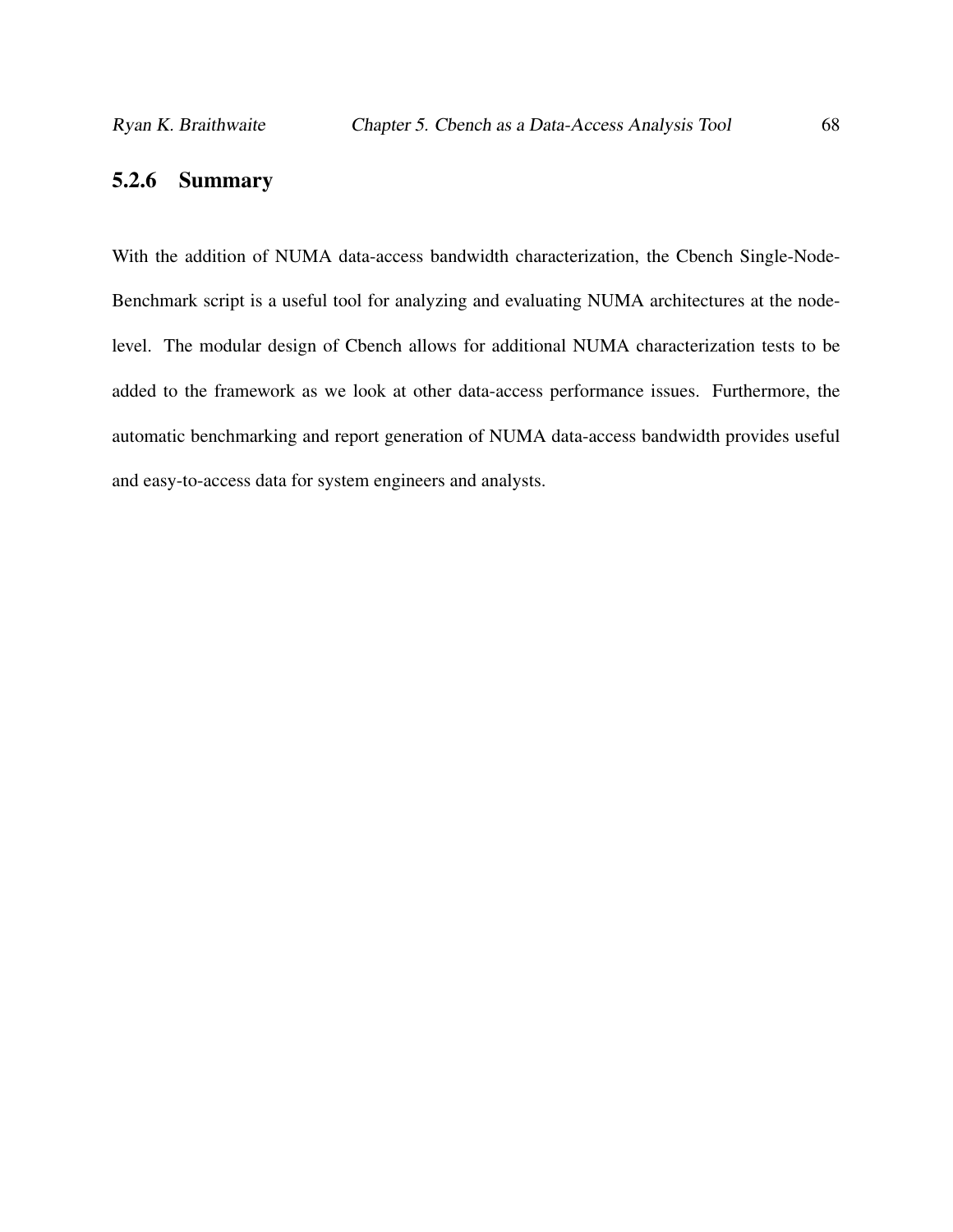# <span id="page-80-0"></span>Chapter 6

# Data-Access Sensitivity of Scientific Algorithms

The data-access bandwidth characterization results and performance models presented in previous chapters provide details about the effects of NUMA architectural designs on a system's data-access bandwidth performance. However, knowledge of a system's data-access bandwidth capabilities alone does not directly indicate the effect of a system's NUMA characteristics on an actual userspace application. Factors such as data-access latency, data-access patterns, CPU performance, etc. also significantly impact program execution performance. In this chapter we observe the impact of data-access performance in NUMA systems on the execution performance of scientific algorithms by testing the impact of remote data-access bandwidth on the Graph 500 [\[8\]](#page-105-0) and NAS Parallel Benchmarks [\[9\]](#page-105-1). Some of the algorithms in these benchmarks show a correlation to the data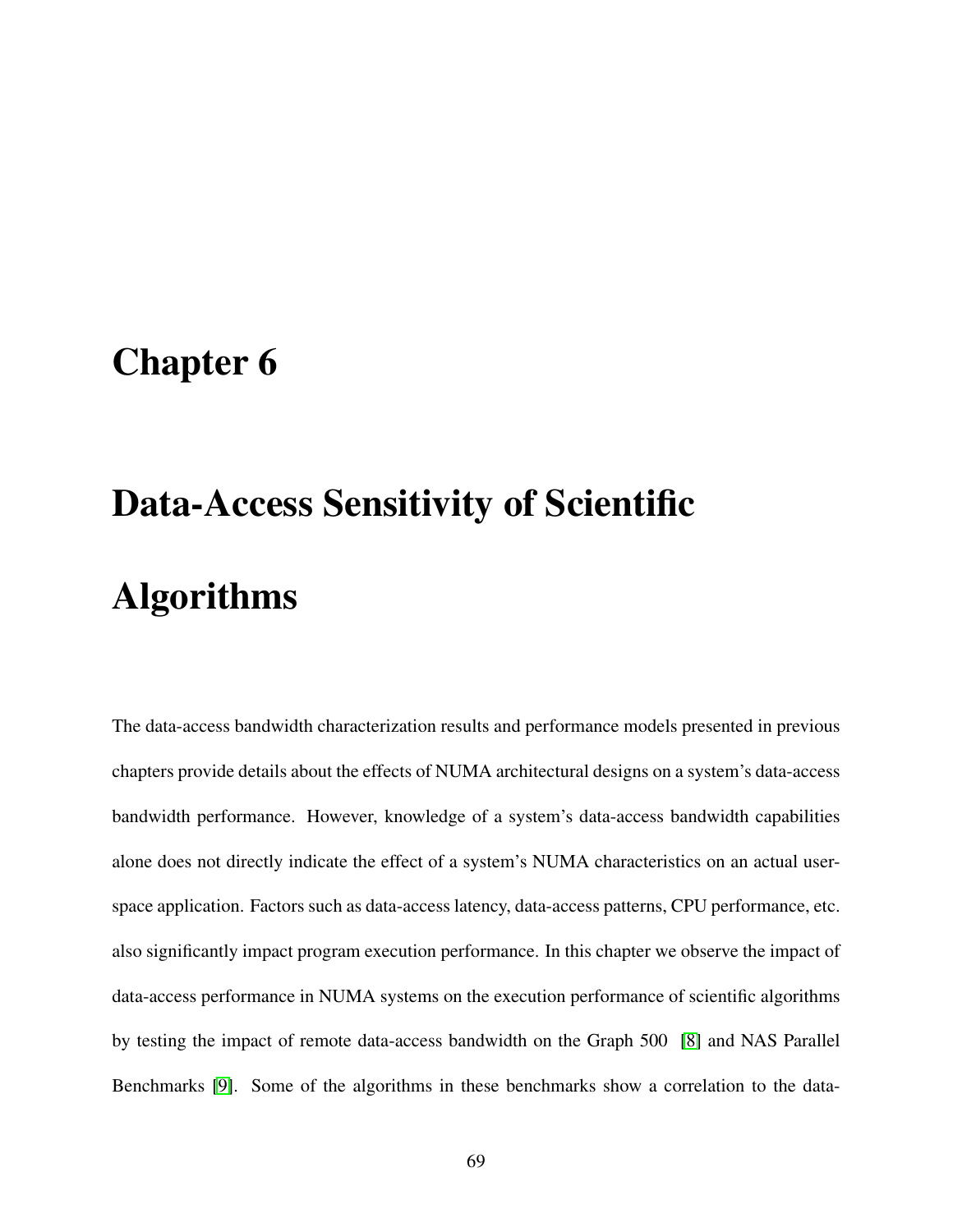access bandwidth discussed in Chapter [4,](#page-51-0) providing insight into the impact that the data-access bandwidth of remote data accesses may have on the overall performance of a given algorithm.

The Graph 500 benchmark performs various types of breadth-first searches that are intended to test the performance of a machine or cluster when solving data-intensive problems. One of the primary metrics measured by Graph 500 is Traversed Edges Per Second (TEPS, or the rate at which edges in a graph are traversed), and this is the metric we consider when analyzing the data-access bandwidth sensitivity of Graph 500.

We use the following eight of the NAS Parallel Benchmarks to test a variety of scientific algorithms:

MG: MultiGrid - solves a 3D Poisson equation

CG: Conjugate Gradient - subroutine for solving systems of linear equations

FT: Fast Fourier Transform - solves a 3D Partial Differential Equation (PDE) using FFT

IS: Integer Sort - small-integer bucket sort

EP: Embarrassingly Parallel - generates independent Gaussian random variables

BT: Block Tridiagonal - non-linear PDE solver

SP: Scalar Pentadiagonal - non-linear PDE solver

LU: Lower-Upper symmetric Gauss-Seidel - non-linear PDE solver

The metric reported by each of the NPB is million operations per second (Mop/s). Although the algorithms represented by these eight benchmarks are diverse, we expect that certain of the algorithms that are known to be CPU- or communication-intensive, such as the PDE solvers and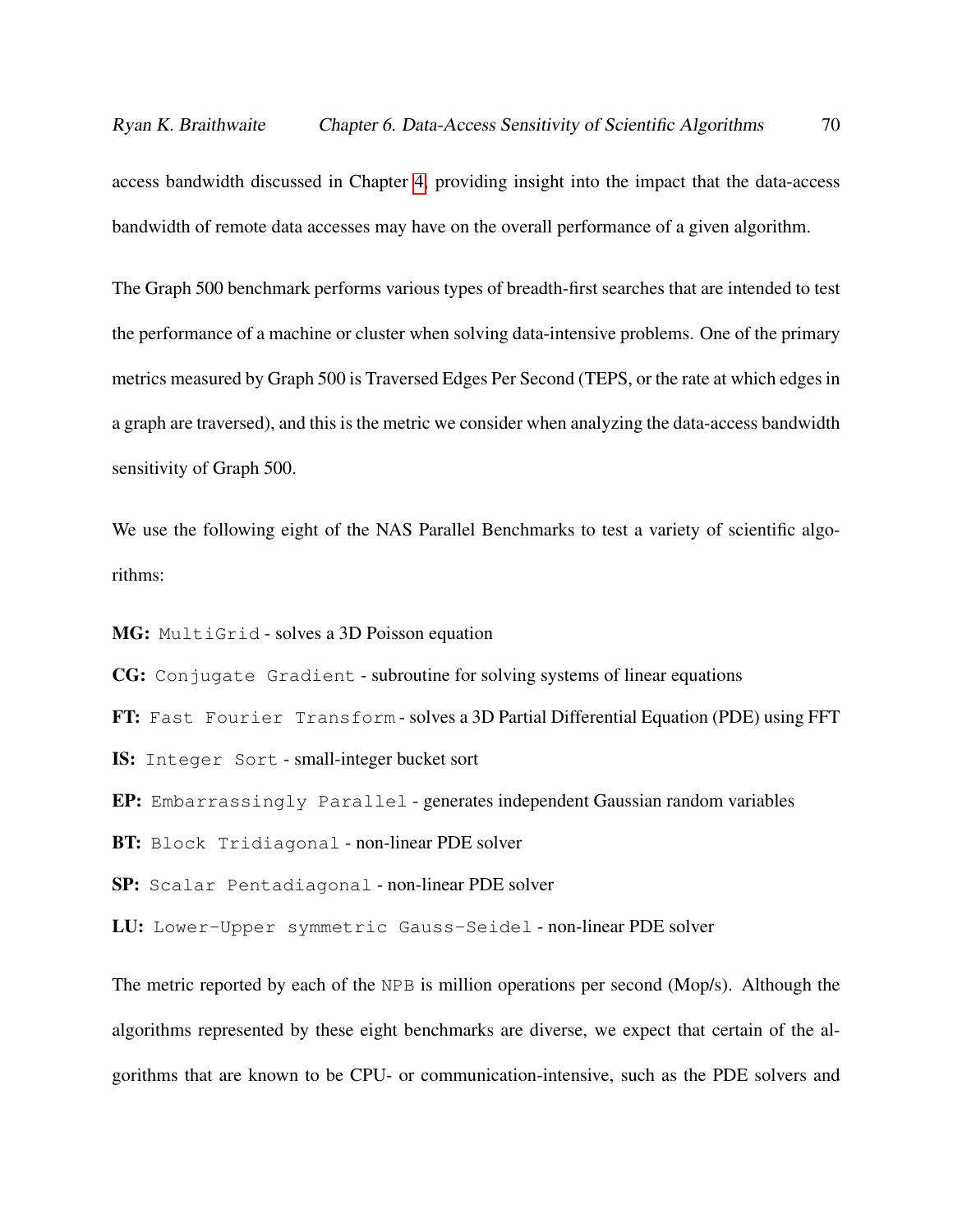the Embarrassingly Parallel benchmark, will exhibit a low degree of sensitivity to dataaccess performance, whereas those algorithms that are known to be memory-access-intensive, such as Integer Sort, Conjugate Gradient, and MultiGrid may be more sensitive to dataaccess performance.

To assist with our analysis of these algorithms, we first look at the last-level-cache (LLC) miss rate for the execution of each program. The LLC miss rate indicates how often a memory-access in a program misses all levels of cache and must access main memory. Since the bandwidth of main memory data accesses suffers when remote memory is accessed, high LLC miss rates should generally correspond to higher sensitivity to memory-access performance. We use the Valgrind [\[31\]](#page-109-0) program's cachegrind tool to analyze the Last-Level data Cache (LLdC) miss rate for each of the Graph 500 and NPB benchmarks. The results of these cachegrind simulations are presented in Figure [6.1.](#page-83-0)

The LLdC rates shown in Figure [6.1](#page-83-0) indicate that algorithms with high LLdC miss rates are designed in such a way that data-access bandwidth may affect their performance since they access memory more frequently. As we will see from the benchmark results, however, LLdC miss rate does not always correlate to program performance, but simulation LLdC misses for a program does provide a starting point for analysis of the sensitivity of applications to data-access bandwidth.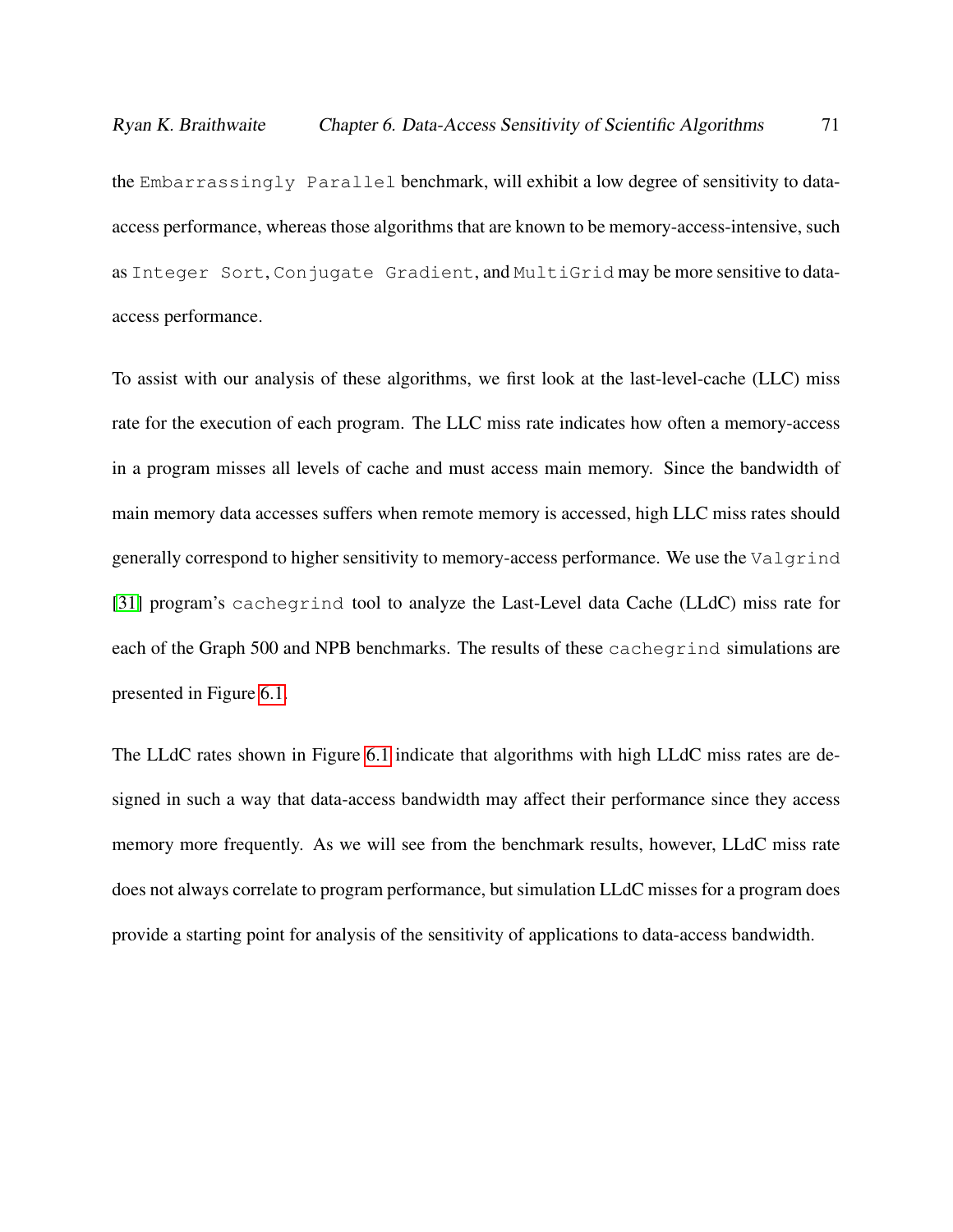<span id="page-83-0"></span>

\**The FT benchmark caused Cachegrind to abort, so no results for FT are presented*

Figure 6.1: Cachegrind Simulation of Benchmarks Single-Threaded (-np 1) Benchmark Last-Level Data Cache Miss Rates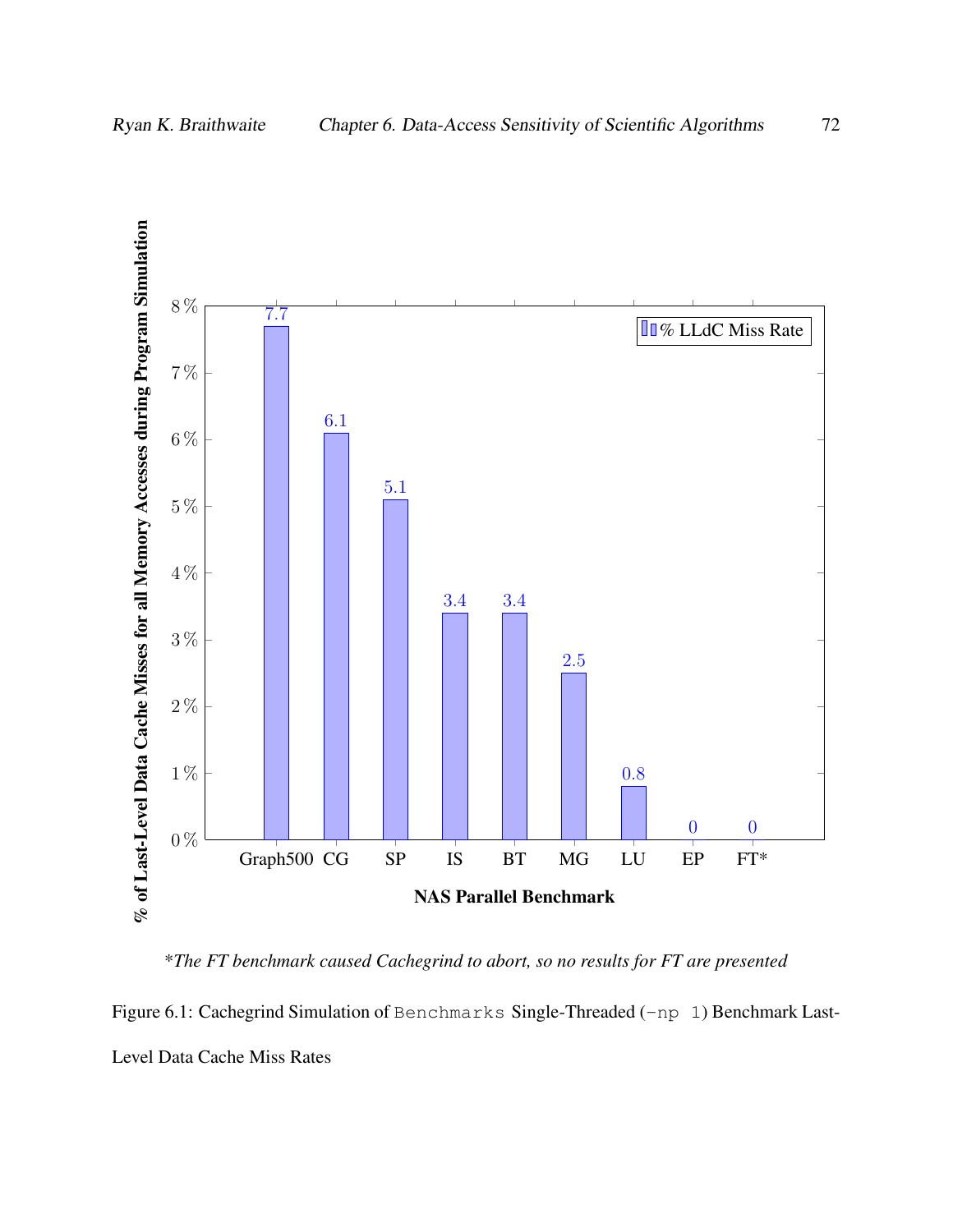### 6.1 Memory-Access Benchmark Results

The Graph 500 and NAS Parallel Benchmarks were run using numact  $1$  to bind the benchmark process and its data to the desired memory nodes, similar to the benchmarking methods described in Chapter [3.](#page-34-0) We used the MPI-based graph500 mpi replicated Graph 500 reference benchmark and ran it with a single MPI process to validate the single-threaded STREAM results presented in Chapter [3.](#page-34-0) The NPB were executed using a single MPI process in the same fashion.

The results for running the graph500\_mpi\_replicated benchmark in each of the AMD and Intel 2P machines are normalized by each machine's *Class 0* (local NUMA data access) results in Figure [6.2.](#page-86-0) We normalized the results by the *Class 0* results so that relative performance between data-access classes may be compared.

Both systems have a significant increase in bandwidth between  $\alpha_0$  and  $\alpha_1$  and we expect to see a significant performance hit for algorithms that are sensitive to data-access bandwidth. We revisit the  $\alpha_i$  memory-access bandwidth classes presented in Chapter [4](#page-51-0) to better understand the impact of memory-access bandwidth on these benchmarks. The data-access performance predicted by  $\alpha_i$  for each machine and each bandwidth class is presented in Table [6.1](#page-85-0) for reference.

We see from the Graph 500 results in Figure [6.2](#page-86-0) that the performance loss when Graph 500 uses only remote memory (i.e. results in "Class 1" or "Class 2" in Figure [6.2\)](#page-86-0) is not as severe as the performance model predicted for the AMD architecture and is more severe than the performance model predicted for the Intel architecture. As mentioned previously, the execution performance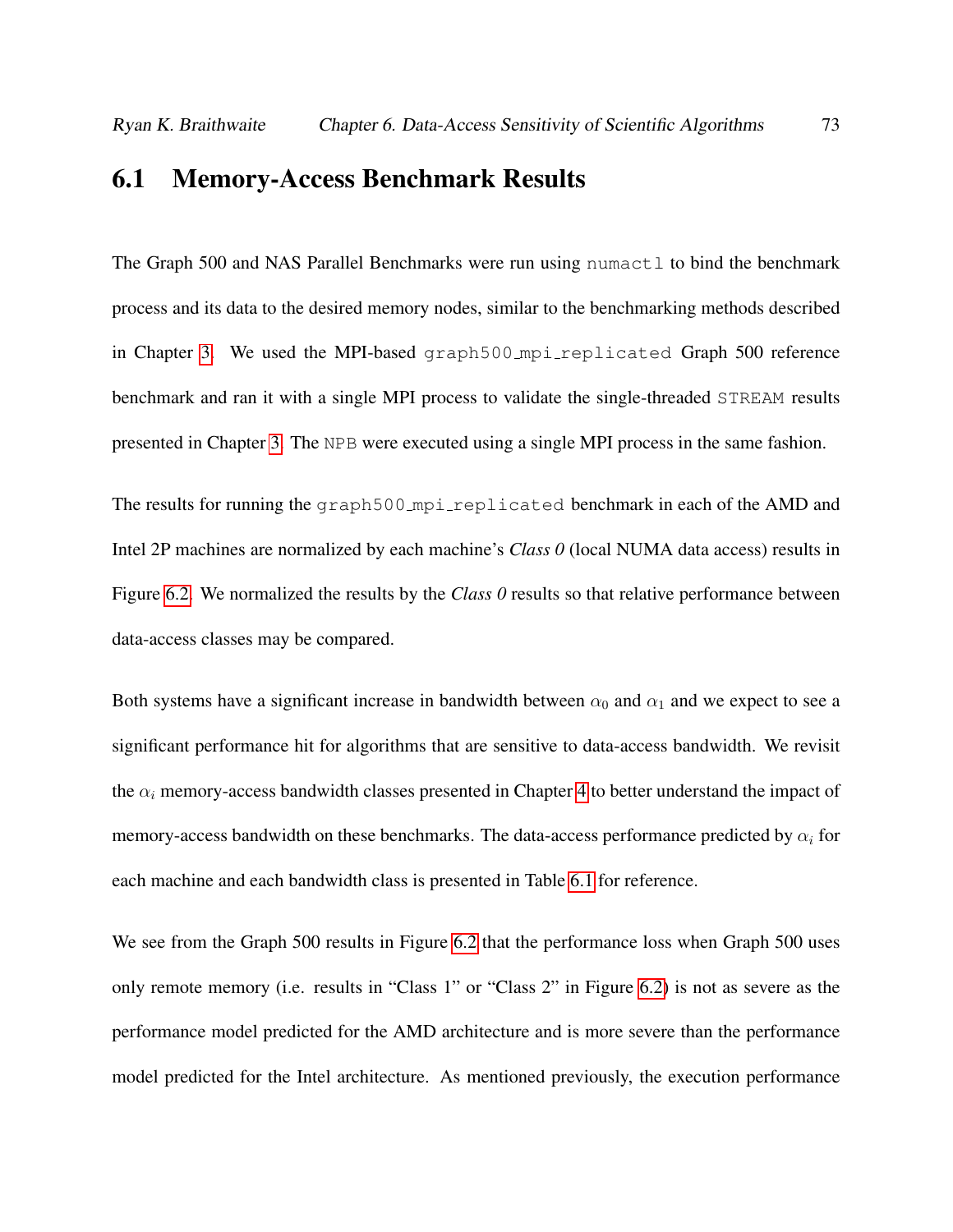|            | AMD                                                             | <b>KITTE</b> |
|------------|-----------------------------------------------------------------|--------------|
|            | <b>Memory-Access Bandwidth (ratio to <math>\alpha_0</math>)</b> |              |
| $\alpha_0$ | 1.00                                                            | 1.00         |
| $\alpha_1$ | 0.6021                                                          | 0.6777       |
| $\alpha_2$ | 0.3333                                                          |              |

<span id="page-85-0"></span>Table 6.1:  $\alpha$  Values for Data-Access Latency

of Graph 500 depends not only on data-access bandwidth, but also data-access latency, processor performance, etc. It is these additional factors that are responsible for the misprediction; however, these additional factors are not the focus of this thesis. Nevertheless, this data shows that Graph 500 is sensitive to data-access bandwidth and would benefit from data-access performance-aware scheduling.

The NAS Parallel Benchmarks' results, shown in Figures [6.3](#page-87-0) and [6.4,](#page-88-0) present a slightly more interesting case study. Some of the NPB, such as SP, MG, and LU have substantial sensitivity to data-access bandwidth, even though their LLdC rates vary from 5.1% (SP) to 0.8% (LU). Some of the anomalies in the data, such as the sensitivity of CG to data-access bandwidth in the Intel system but not in the AMD system require further profiling and analysis to properly explain. From these results it is apparent that considering Last-Level data Cache misses is not sufficient for accurately predicting sensitivity to data-access performance. Nevertheless, task scheduling using the performance model's bandwidth classes may substantially help those Graph 500 and NPB algorithms that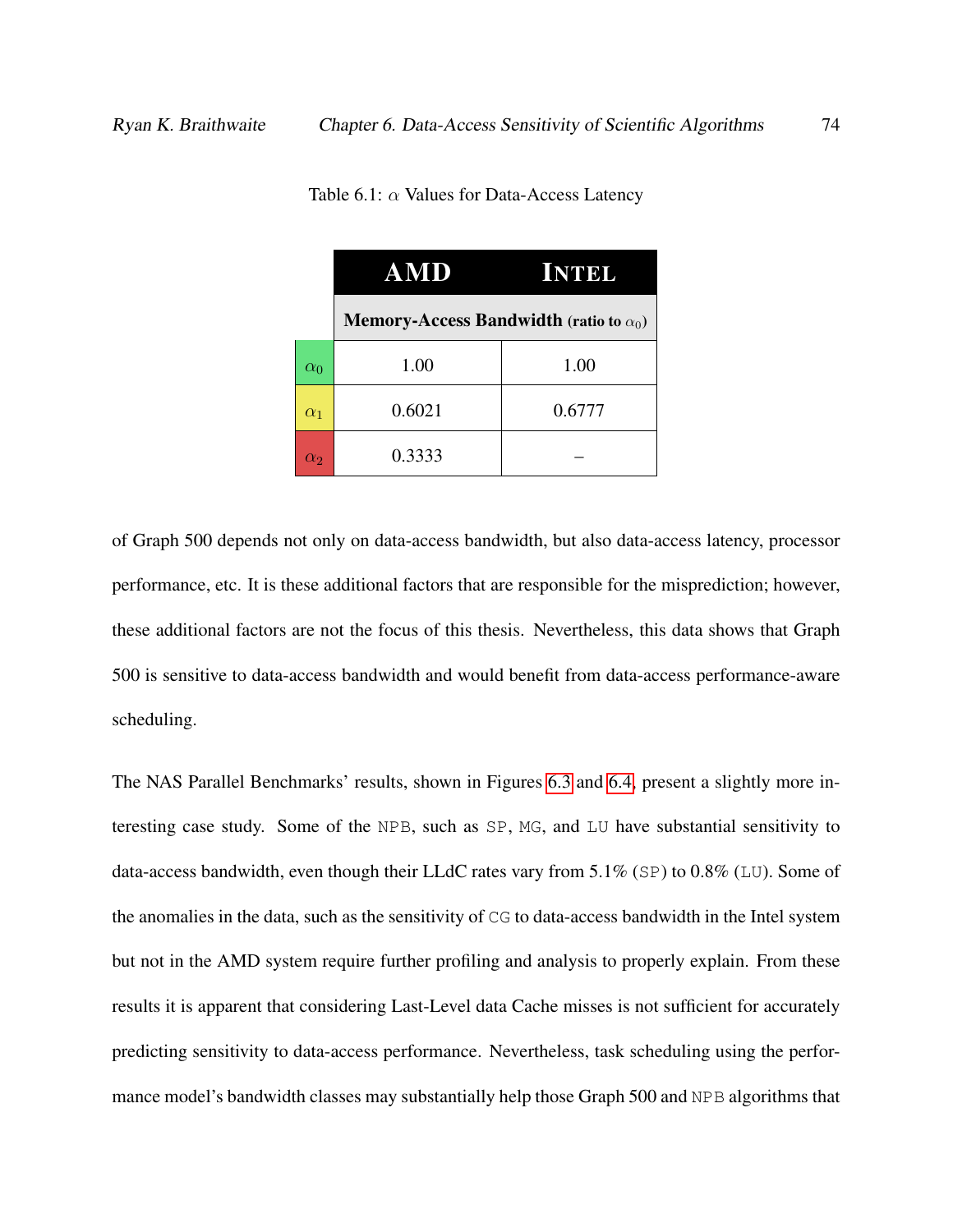

Figure 6.2: graph500\_mpi\_replicated Single-Threaded (-np 1) Benchmark Results

<span id="page-86-0"></span>show sensitivity to data-access performance, while those that do not show such sensitivity will not be harmed by such scheduling.

# 6.2 PCIe-Access Benchmark Results

We next consider the SHOC GPU benchmarks to examine the effect of remote data-access performance on GPU computational algorithms We analyze the sensitivity of each benchmark to remote data-access performance using the CUDA computeprof tool's *% GPU time doing memory copy* metric. The computeprof results for the SHOC benchmarks are shown in Figure [6.5.](#page-89-0)

The *% GPU time doing memory copy* metric is suitable for determining a GPU program's sensitivity to data-access performance because it indicates whether a program spends a significant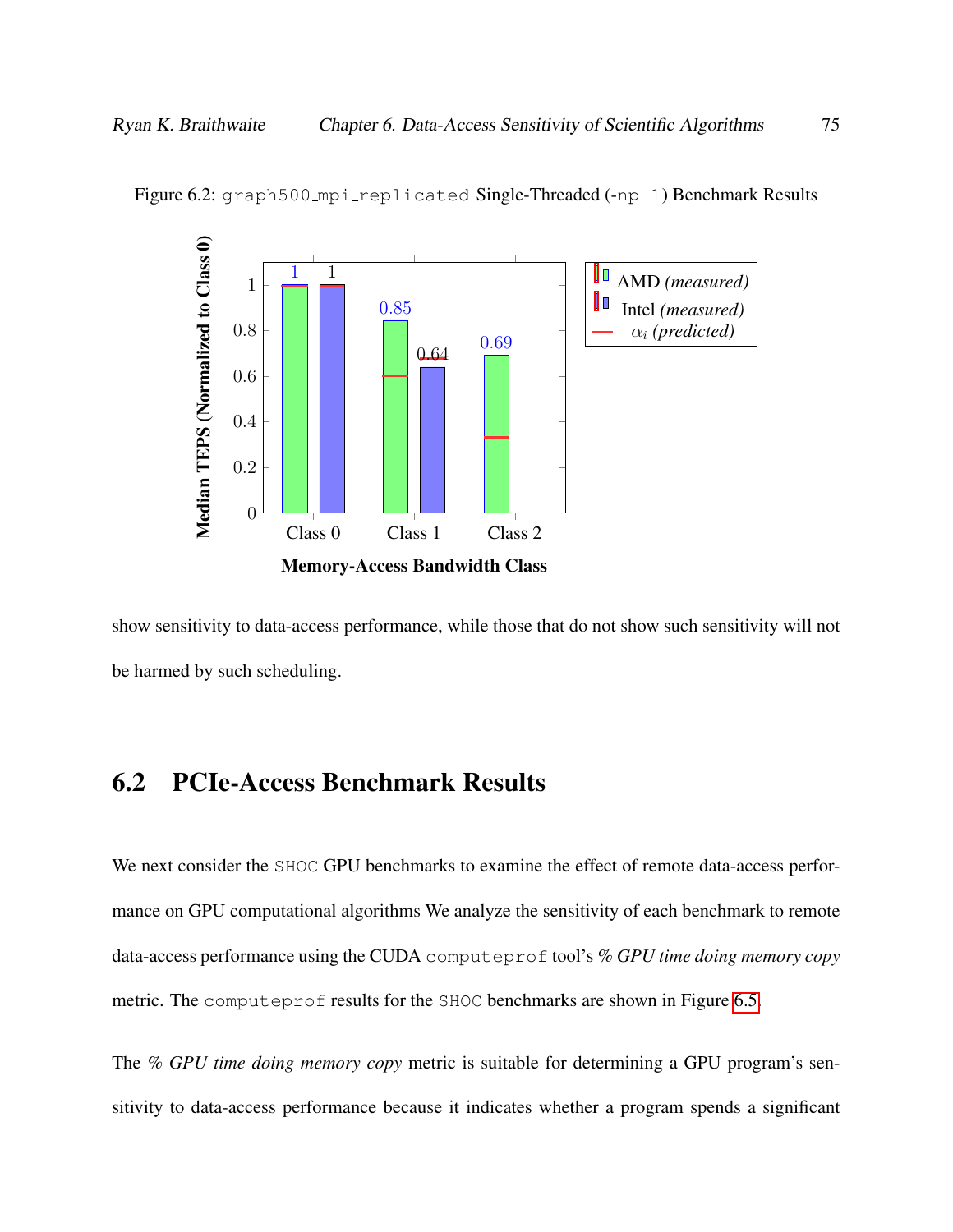<span id="page-87-0"></span>

Figure 6.3: NAS Parallel Benchmarks Single-Threaded (-np 1) Benchmark Results in the AMD 2P System. Results within each class are presented in descending order by LLdC miss rate.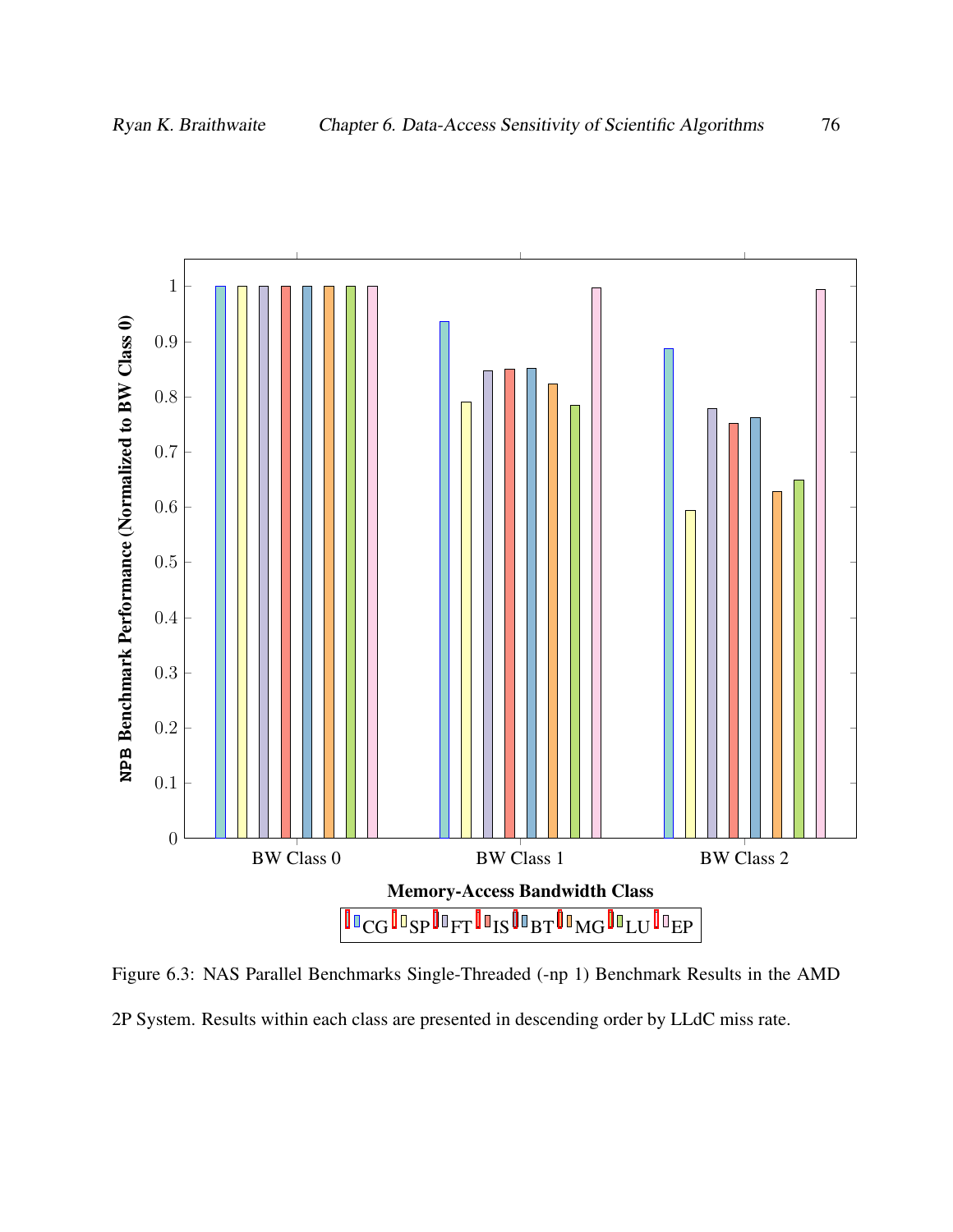<span id="page-88-0"></span>

Figure 6.4: NAS Parallel Benchmarks Single-Threaded (-np 1) Benchmark Results in the Intel 2P System. Results within each class are presented in descending order by LLdC miss rate.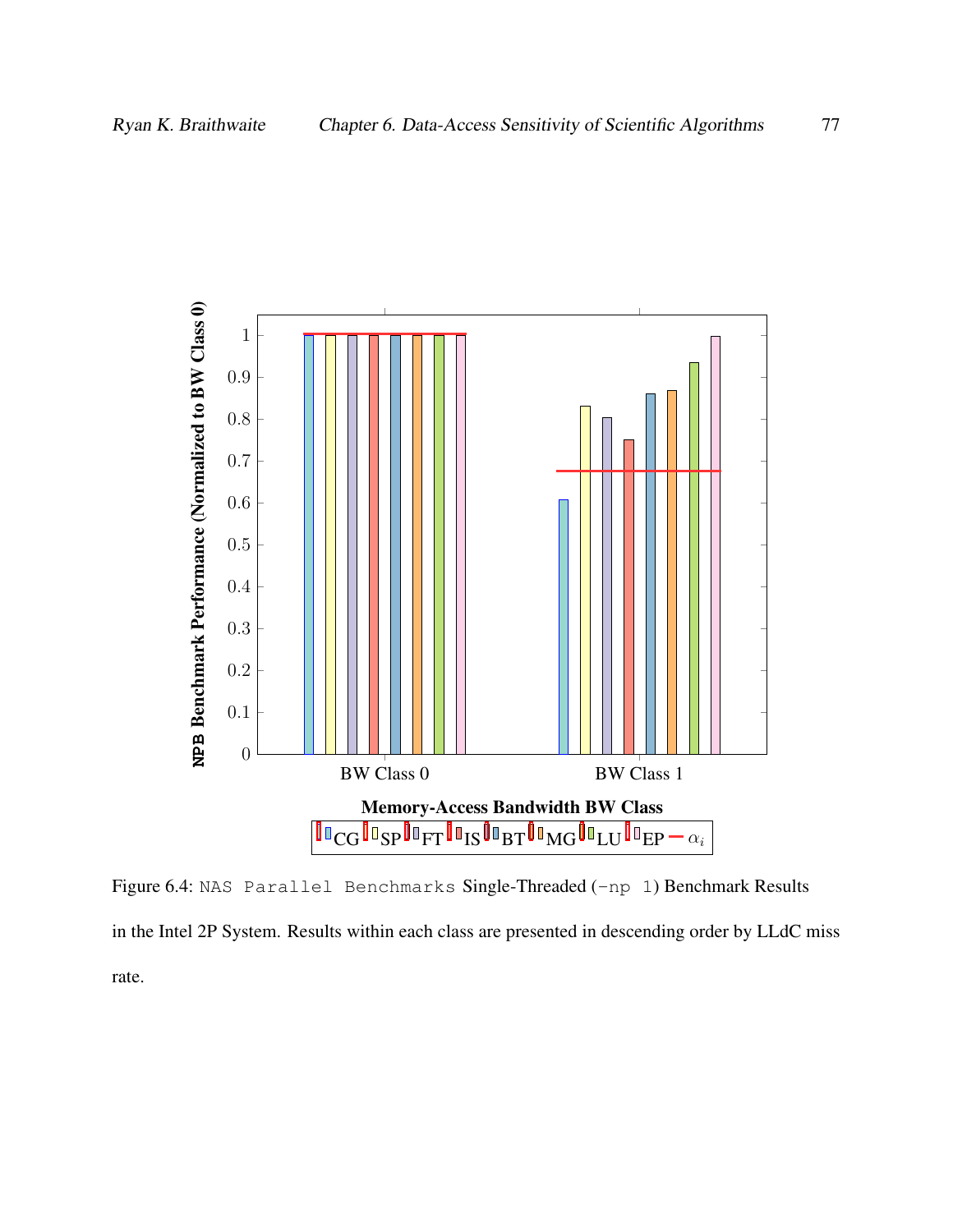<span id="page-89-0"></span>

SHOC Benchmark

Figure 6.5: CUDA computeprof Profile of SHOC GPU Benchmarks' % of GPU time spent in Memory Copy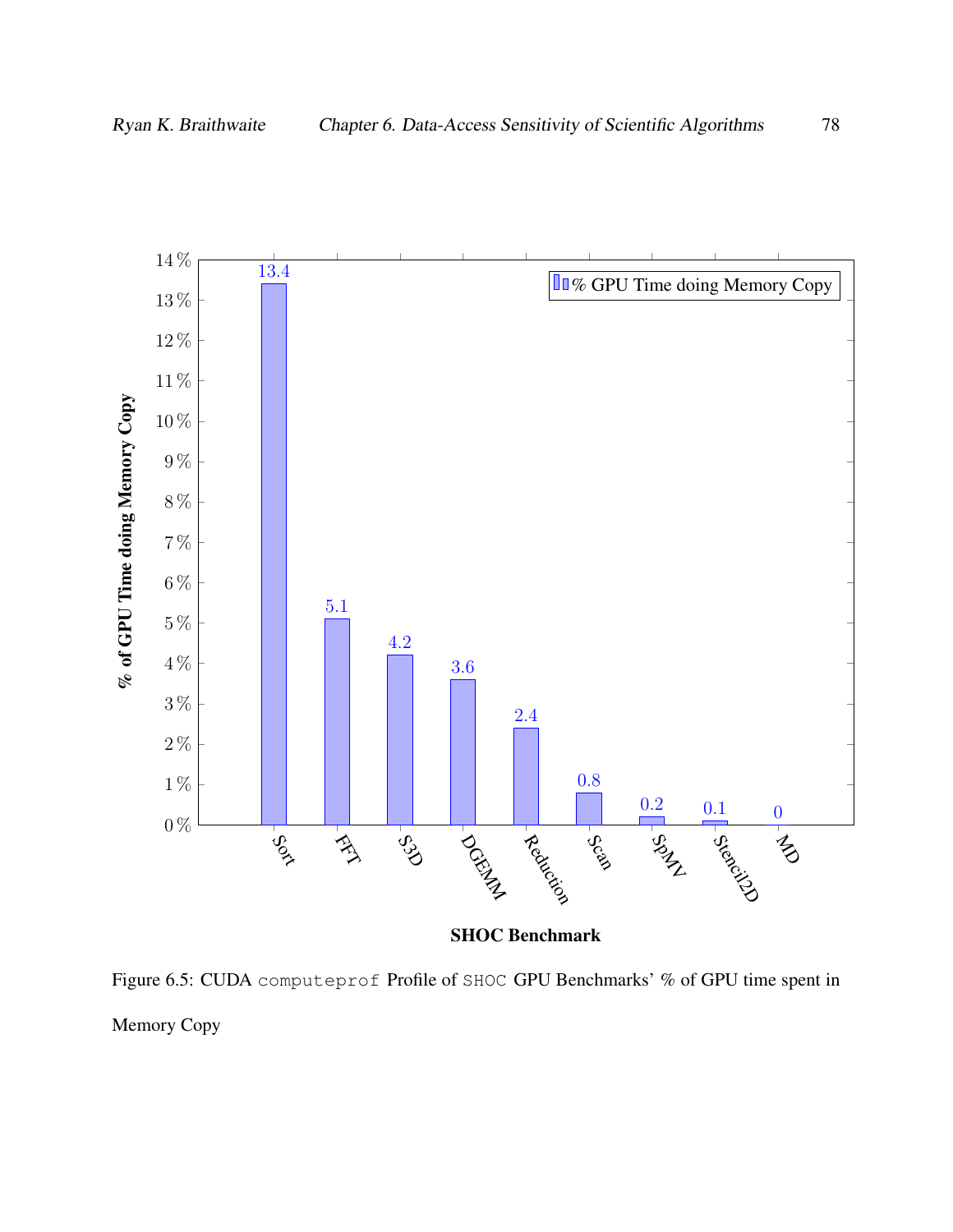amount of time doing memory copies between CPU memory and GPU device memory over PCIe. As the data presented in Figures [6.6](#page-91-0) and [6.7](#page-92-0) show, however, high *% GPU time doing memory copy* does not necessarily indicate high sensitivity to PCIe-access performance. For example, although the Sort benchmark spends over 2x as much time doing memory copies as the nexthighest benchmark, Sort is not as sensitive to remote PCIe-access bandwidth as are FFT, DGEMM, Reduction, and SpMV. The performance of these benchmarks tracks closely with data-access performance as predicted using our performance models, indicating that bandwidth class-based scheduling may significantly improve the performance of nearly all of the SHOC algorithms.

# 6.3 Summary

The experimental results in this chapter provide a survey of CPU and GPU scientific algorithms and their sensitivity to data-access bandwidth. While metrics such as Last-Level Data Cache and *% of GPU time doing memory copy* are useful for some analysis of the impact of data-access bandwidth on a program, further profiling and analysis of individual algorithms is needed to more accurately predict the performance of a given algorithm in a given NUMA data-access scenario.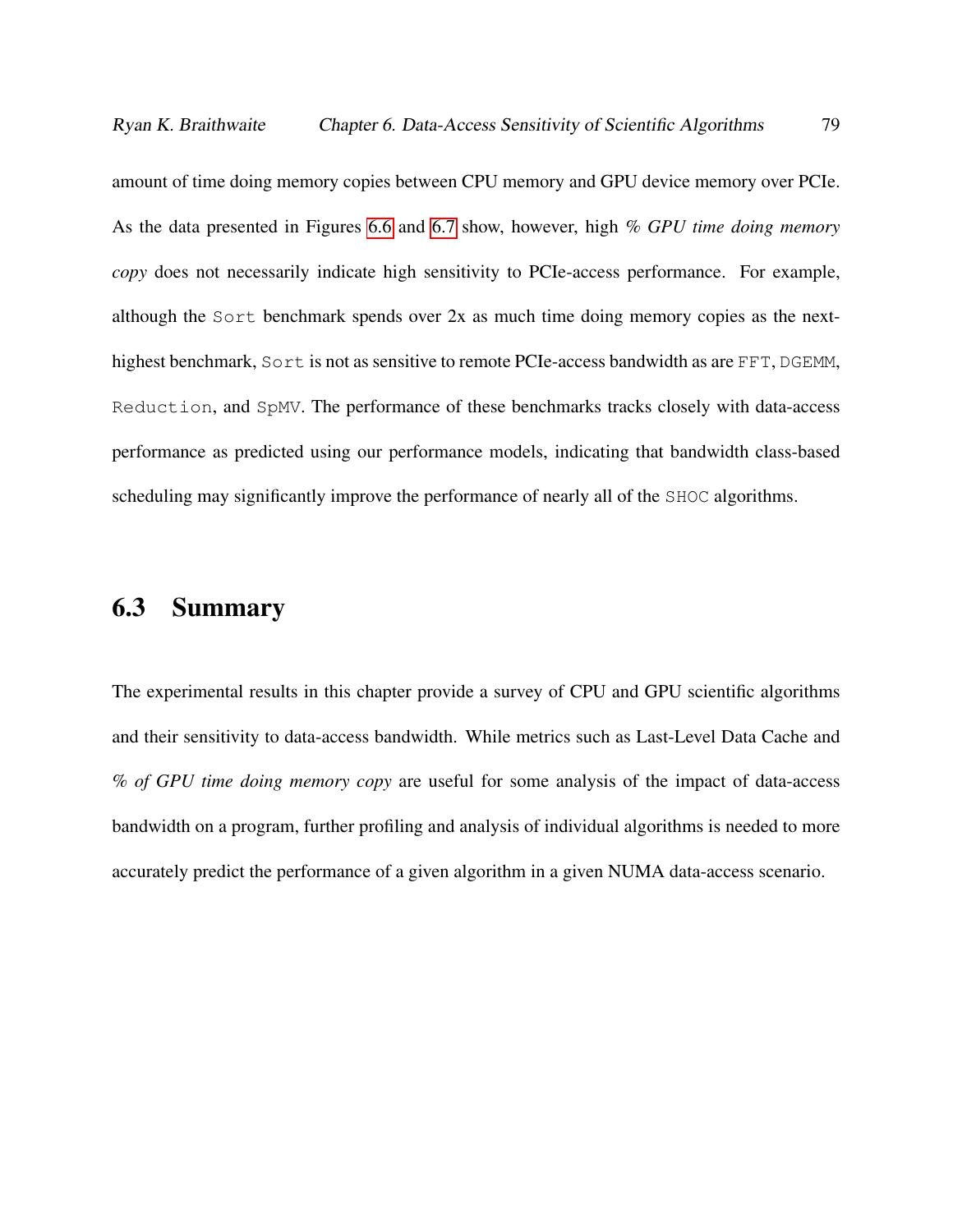

<span id="page-91-0"></span>

Figure 6.6: SHOC GPU Benchmark Results in the AMD 2P System.

Results within each class are presented in descending order by % GPU time doing memory copy.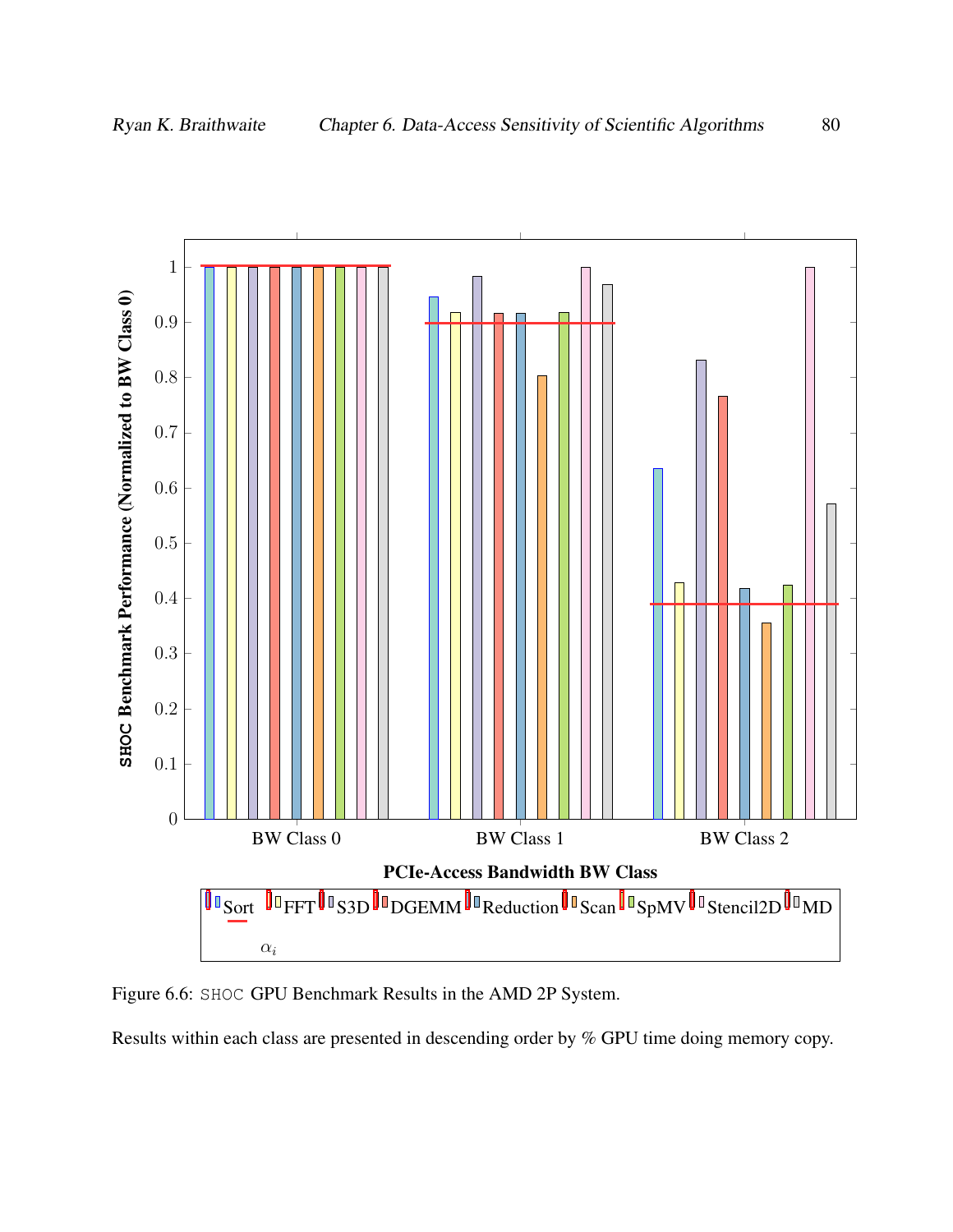<span id="page-92-0"></span>

Figure 6.7: SHOC GPU Benchmark Results in the Intel 2P System.

Results within each class are presented in descending order by % GPU time doing memory copy.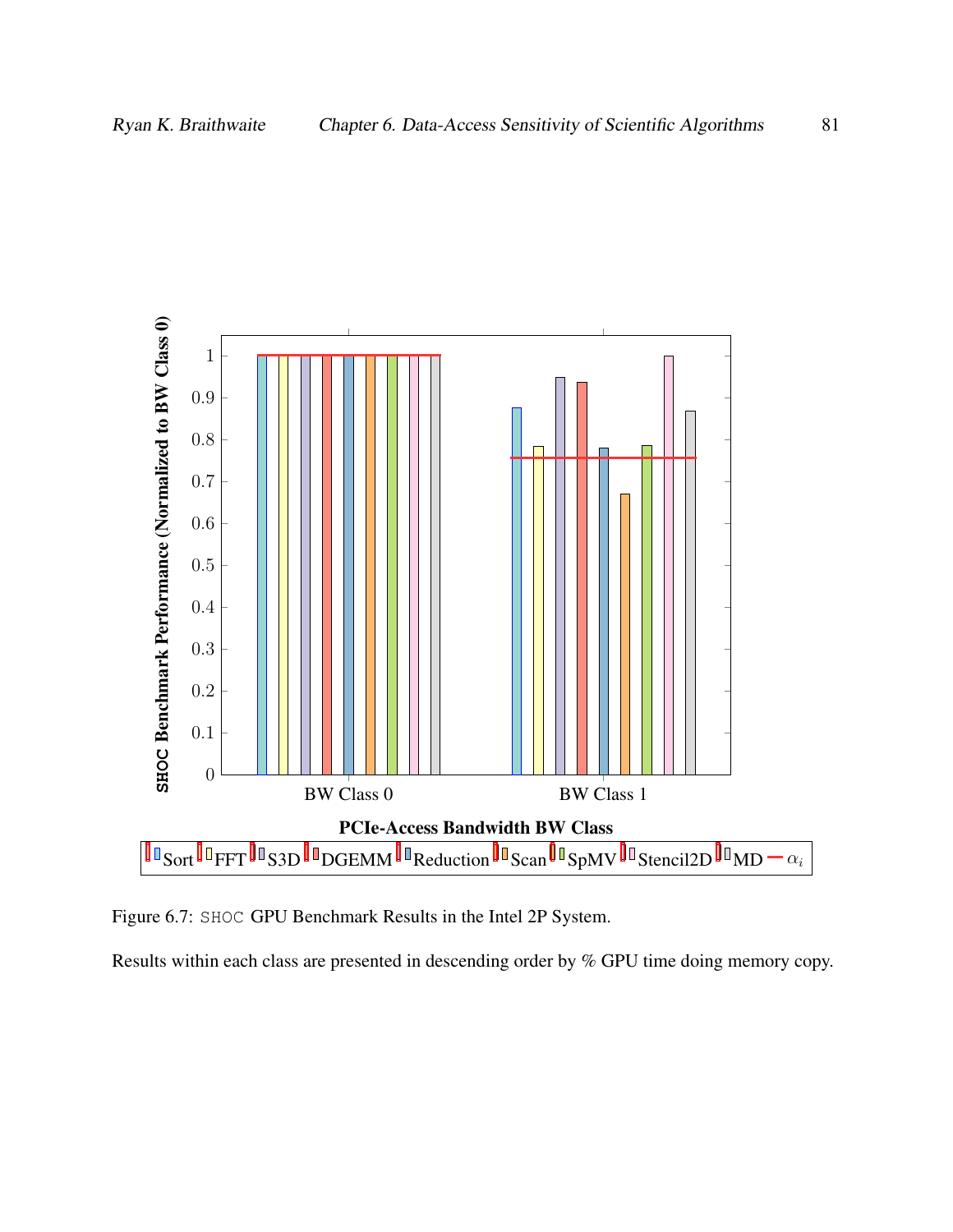# Chapter 7

# Conclusion

# 7.1 Summary

Heterogeneity within modern server architectures is a serious concern for system designers and application developers. As discussed in Chapters [1](#page-12-0) and [2,](#page-24-0) Non-Uniform Memory Access (NUMA) architectures present the possibility for significantly reduced data-access bandwidth and increased data-access latency, thereby adversely affecting application execution performance.

To assist with the analysis and maximization of data-access performance in NUMA systems we presented in Chapter [3](#page-34-0) a method for the characterization of data access bandwidth in modern NUMA architectures. The results of this characterization describe the fundamental data-access bandwidth characteristics of a given system; benchmark results were used to characterize and analyze modern AMD and Intel two-socket systems. Benchmark-based analysis of the data-access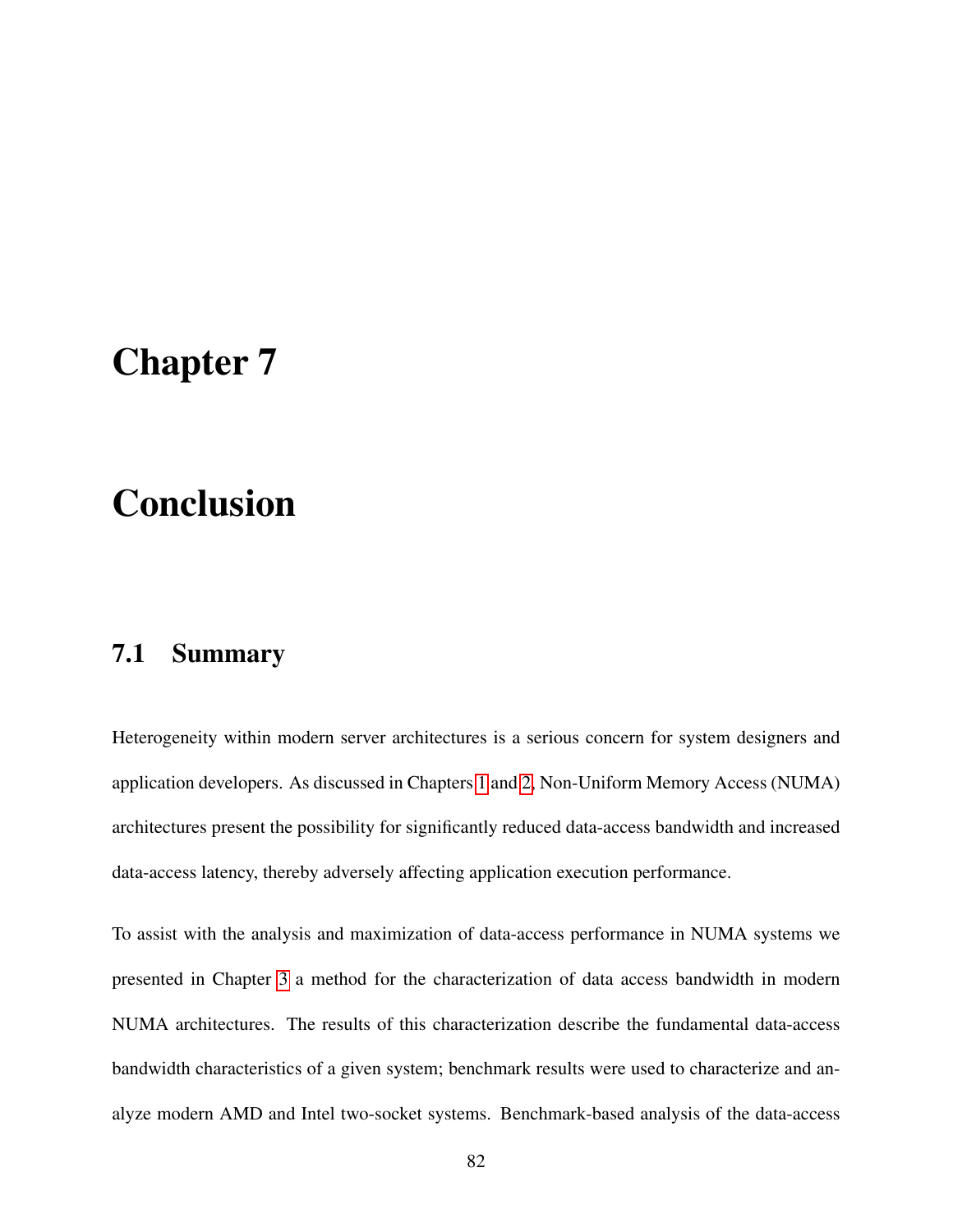bandwidth of these NUMA architectures provides the necessary data to create the data-access performance models discussed in Chapter [4.](#page-51-0) These performance models enable a concise comparison of architectures and give guidance to developers and system engineers regarding system configuration and application behavior. Our addition of these data-access bandwidth characterization and modeling tests to the Cbench testing framework in Chapter [5](#page-68-0) allows for scalable, repeatable, and convenient NUMA data-access bandwidth testing of Linux systems.

With the necessary data-access profile information for an application, these performance models may even be used to assist with scheduling and application performance prediction. The preliminary results presented in Chapter [6](#page-80-0) show sensitivity to data-access bandwidth for certain CPU and GPU programs. Programmers and system administrators may use these performance models and results to estimate the impact of certain NUMA designs on given algorithms and systems.

### 7.2 Future Work

The material presented in this thesis only begins the investigation into data-access performance modeling in NUMA systems. We anticipate further research in each of the following areas as we utilize and expand the characterization and performance modeling methods presented here.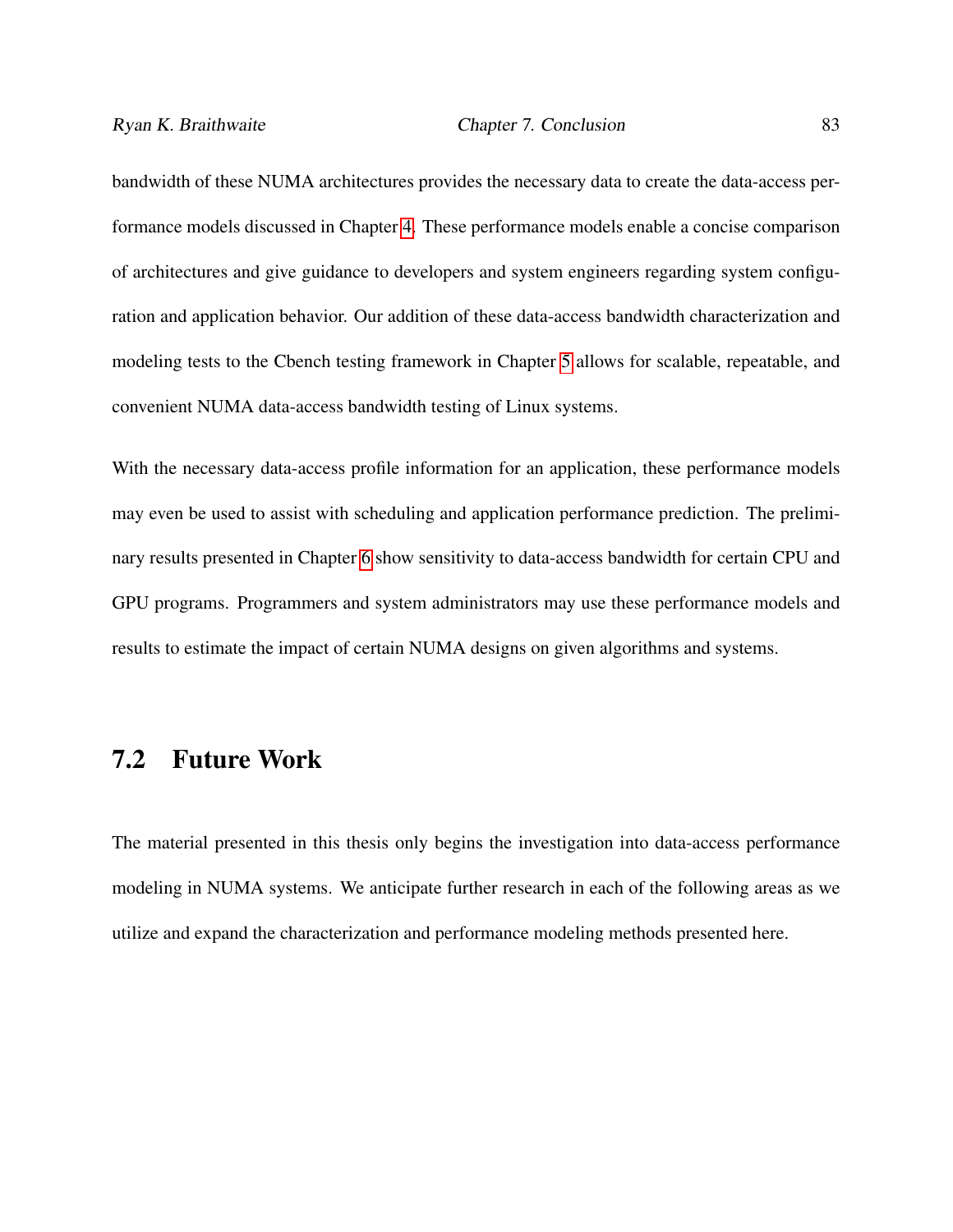#### Intelligent Task Scheduling

The data-access performance information presented in this thesis may be of value to a run-time scheduling system if sufficient information about a task's data-access requirements is known. Assuming knowledge of a task's data-access needs, the run-time scheduler may associate metadata with certain data structures so that an efficient determination of data-access performance may be made during the scheduler's decision-making process by examining the locations of data accessed by the task. Such an example of metadata attached to a data array is shown in Figure [7.1.](#page-95-0)

<span id="page-95-0"></span>

Figure 7.1: Example of a Dope Vector

Using the information encoded in the metadata header, the scheduler may consider which of the available cores or devices in a system has best data-access performance when accessing the task's required data. Such a run-time scheduler may be created using a current project such as Forest-GOMP [\[14\]](#page-106-0) or built from scratch. Regardless of the implementation details, having the ability to schedule tasks in a manner that will maximize data-access performance is something that may be a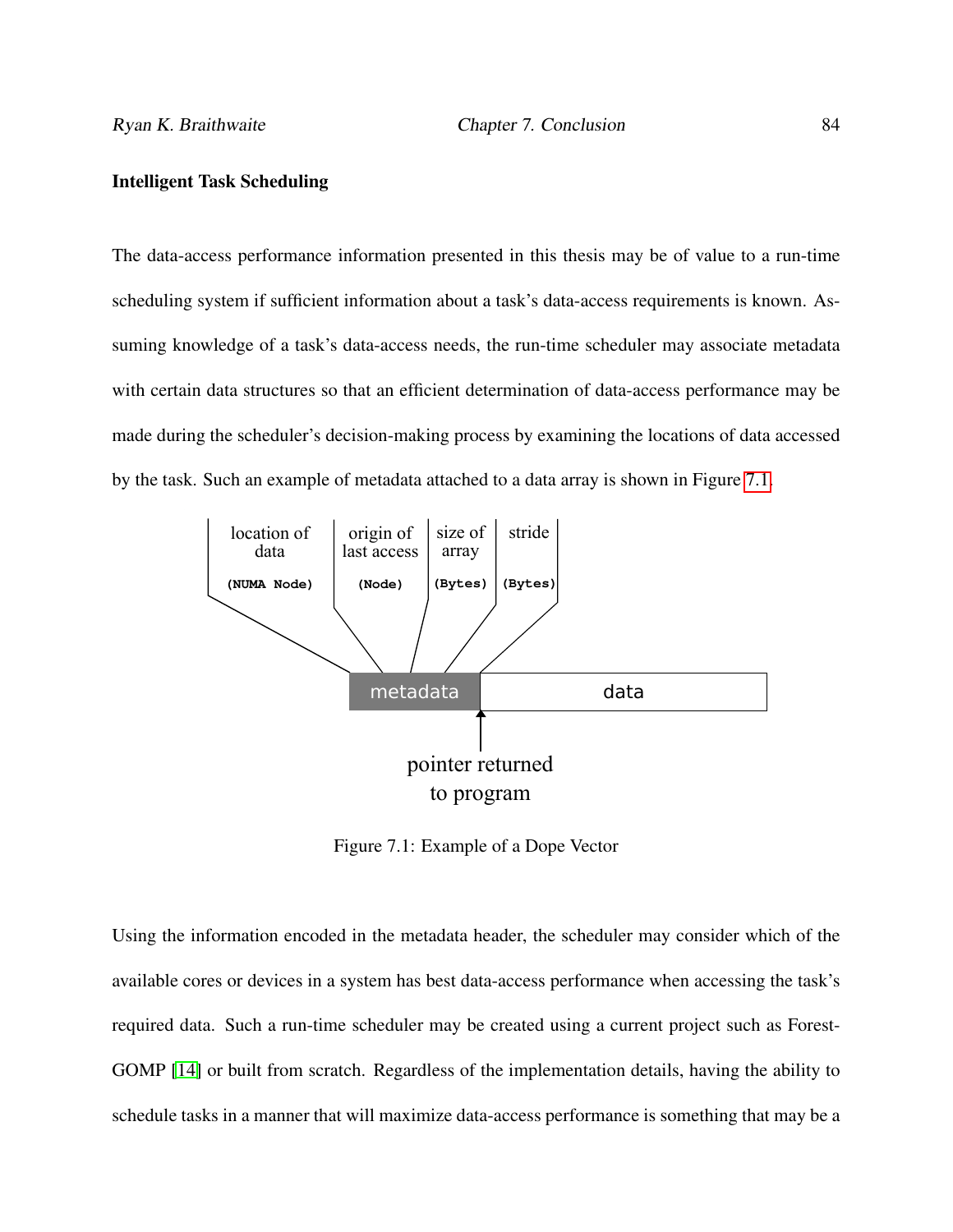reasonable solution for handling the NUMA data-access performance trade-offs of modern server architectures.

#### Data-Access-Performance-Based Application Performance Prediction

Program performance prediction is a natural extension of the work presented in this thesis. With the necessary data-access information for a program and with the data-access bandwidth *and* latency performance for the system, program performance prediction for the data-access scenarios that are possible in a system will give programmers and system administrators the ability to analyze and predict program performance for a range of system configurations and program designs.

#### System Analysis

The characterization and modeling work presented in this thesis focused on two-socket NUMA systems from Intel and AMD. Much more heterogeneous systems are available today, and analyzing these systems should be an extension of the work presented here. Furthermore, analysis and modeling of cluster interconnect communication performance should be possible using the methods described in Chapters [3](#page-34-0) and [4](#page-51-0) by benchmarking the network access bandwidth of a system's interconnect adapter. This analysis and modeling would provide data-access performance information of use for distributed programs and how their communicating processes' data-access sensitivity in NUMA systems affects overall application performance. For example, by expanding the *dope vector* shown in Figure [7.1](#page-95-0) to include the bandwidth of accessing data that is located in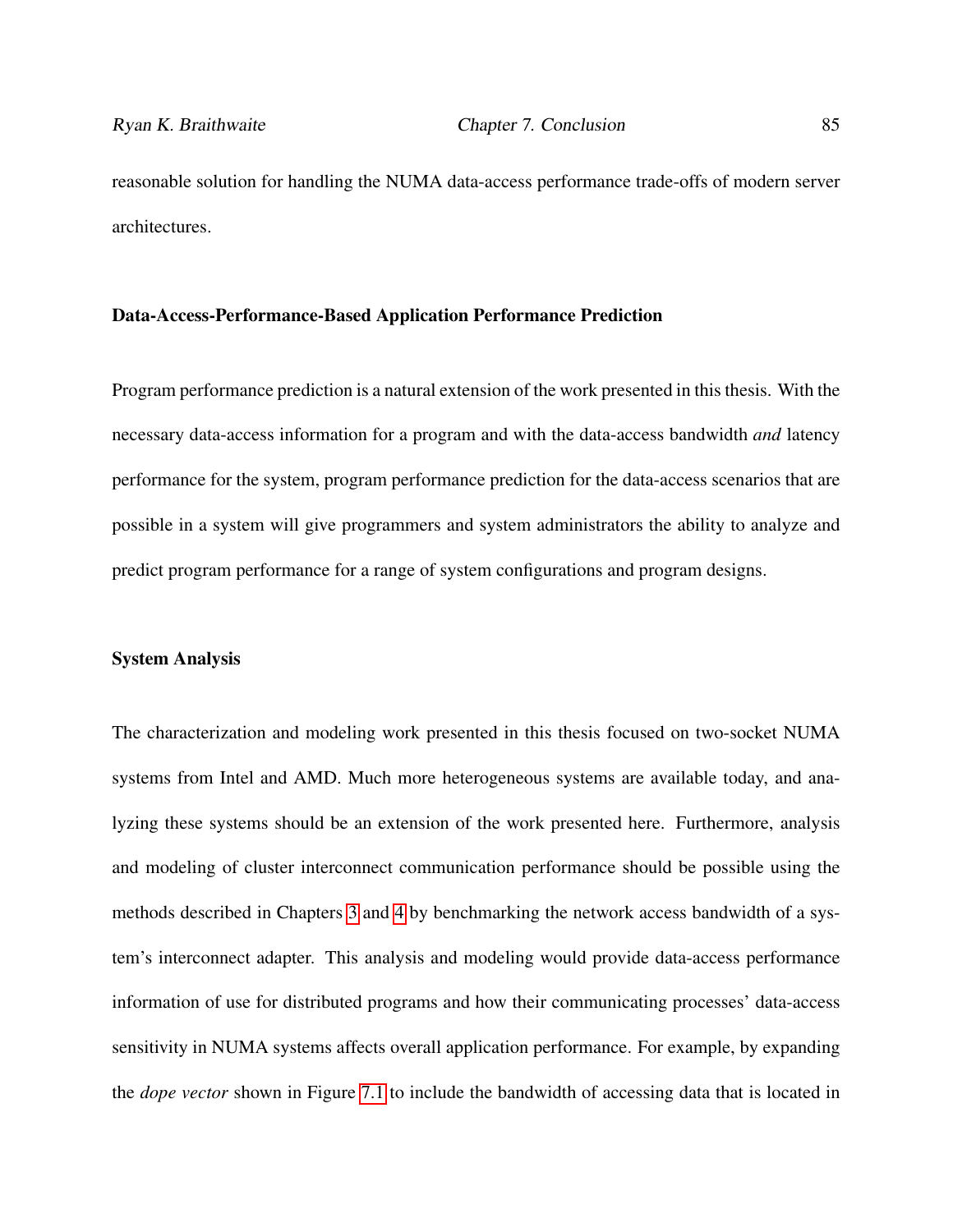a distributed system, an MPI task scheduler could more efficiently allocate processes and decrease remote and out-of-node memory accesses. Combined with MPI process migration, such as that presented in the SyMMer project [\[36\]](#page-109-1), such data-access performance information could also allow for more efficient distribution of MPI processes within and across nodes.

NUMA data-access performance is a significant concern when programming or configuring modern server architectures. It is our hope that the material presented in this thesis is useful for assisting with the management of NUMA data-access performance and for creating future solutions to this problem.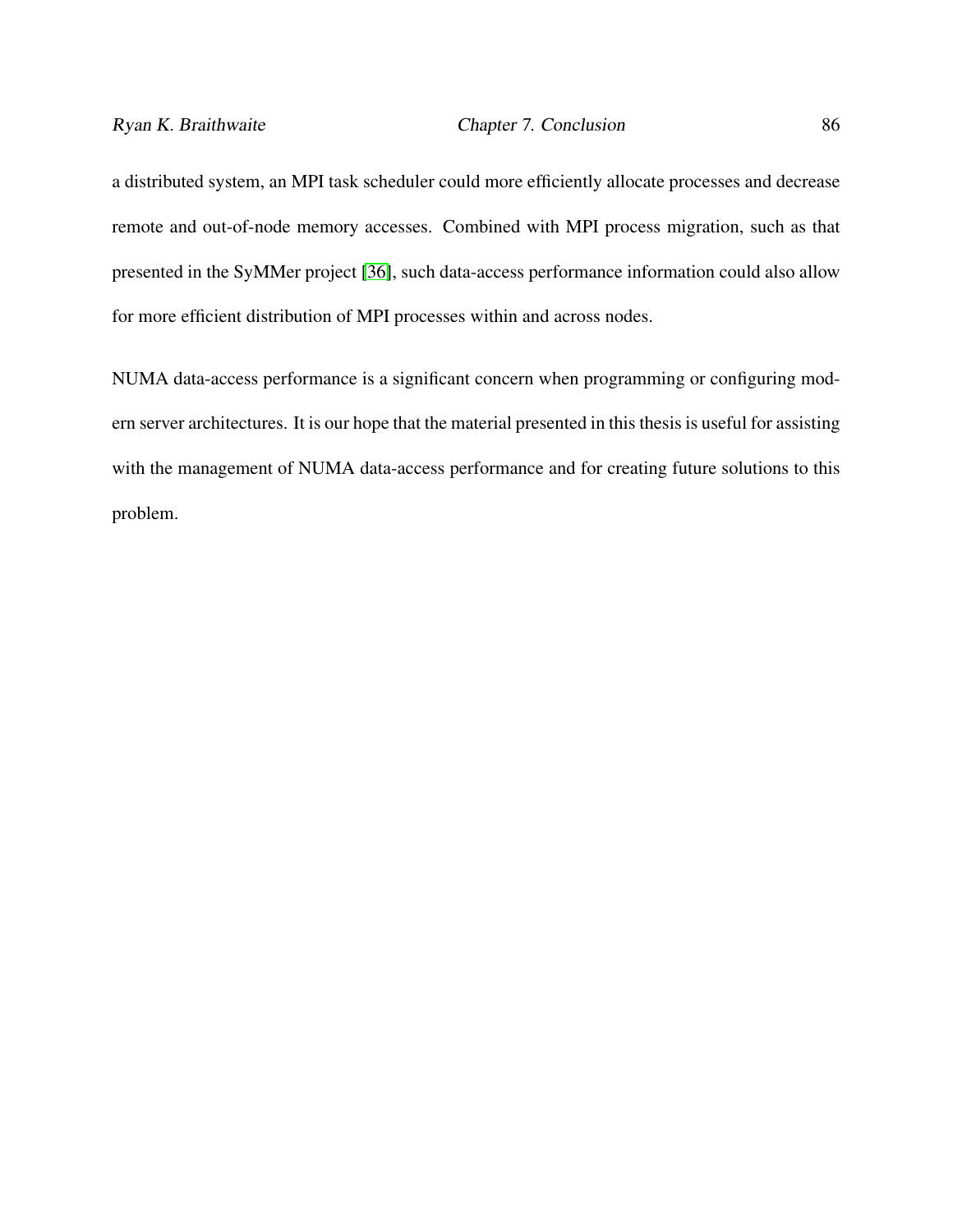# <span id="page-98-0"></span>Appendix A

# AMD 4P Characterization Results

<span id="page-98-1"></span>As an example of the heterogeneity present in modern NUMA systems, we present additional characterization data for a four-socket (4P) AMD system. The configuration of this system is shown in Table [A.1](#page-98-1) and its architecture is shown in Figure [A.1.](#page-99-0)

| Table A.1: Configuration of the AMD 4P Test System |  |  |
|----------------------------------------------------|--|--|
|----------------------------------------------------|--|--|

| <b>CPU</b> Model              | Magny-Cours 6168         |
|-------------------------------|--------------------------|
| <b>CPU Cores / Mem. Nodes</b> | 48/8                     |
| Motherboard                   | HP ProLiant DL585 G7     |
| $GPUs$ (#)                    | Tesla C2050, Quadro 5000 |
| <b>Linux Kernel</b>           | 2.6.35.10-74.fc14.x86_64 |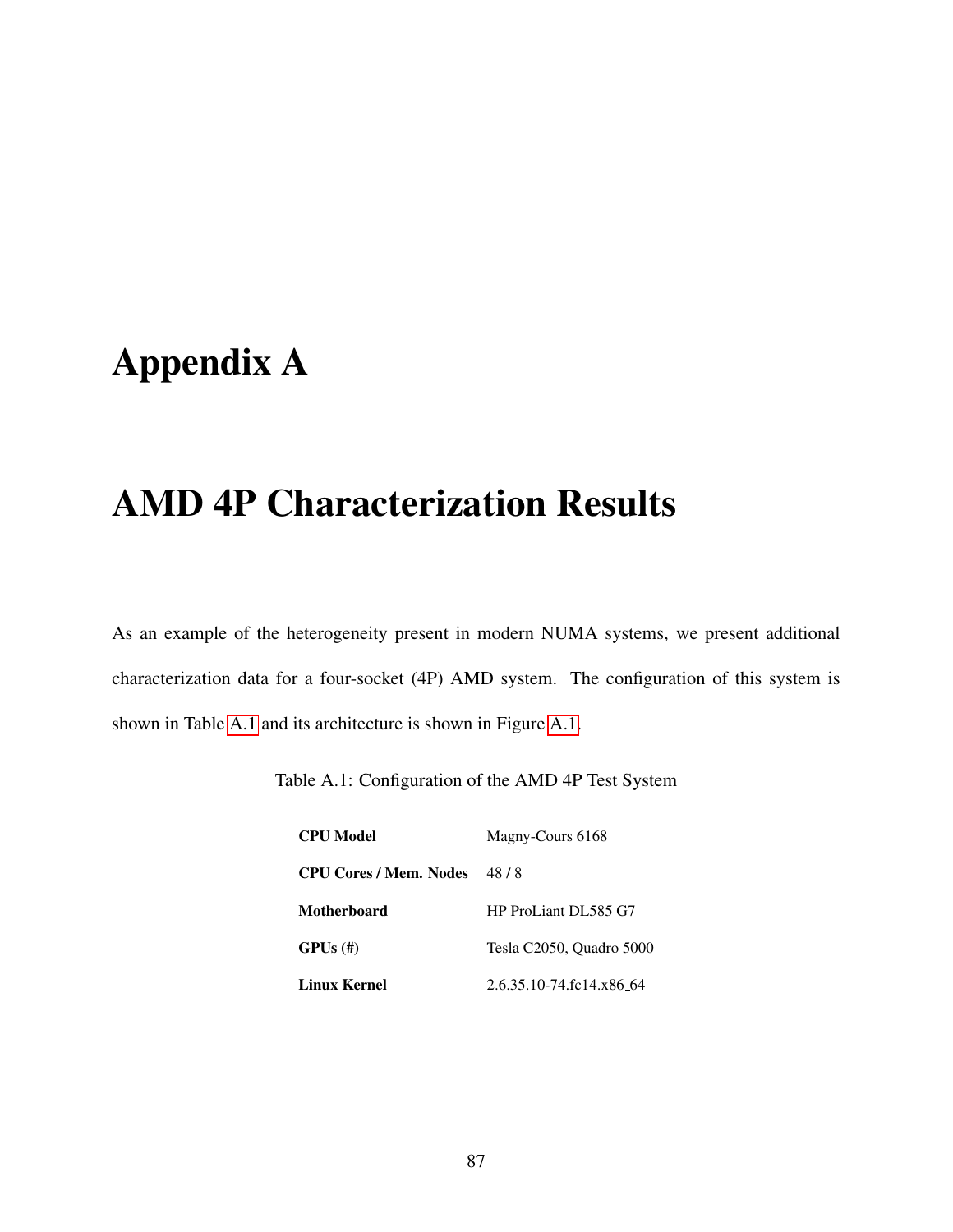<span id="page-99-0"></span>

Figure A.1: AMD Magny-Cours 4P Architecture[\[1\]](#page-104-0)

# A.1 Manual Benchmark Execution

We executed benchmark runs in an identical manner as that which we discussed in Chapter [3.](#page-34-0) The results for the manually-executed benchmark runs are shown in Table [A.2.](#page-100-0)

This machine has eight memory nodes and the results show that it has four bandwidth classes. Most of the node-to-node combinations in the system fall into *Class 1* and *Class 2*, which is not surprising since the motherboard designers likely used x8 HT links between most memory nodes.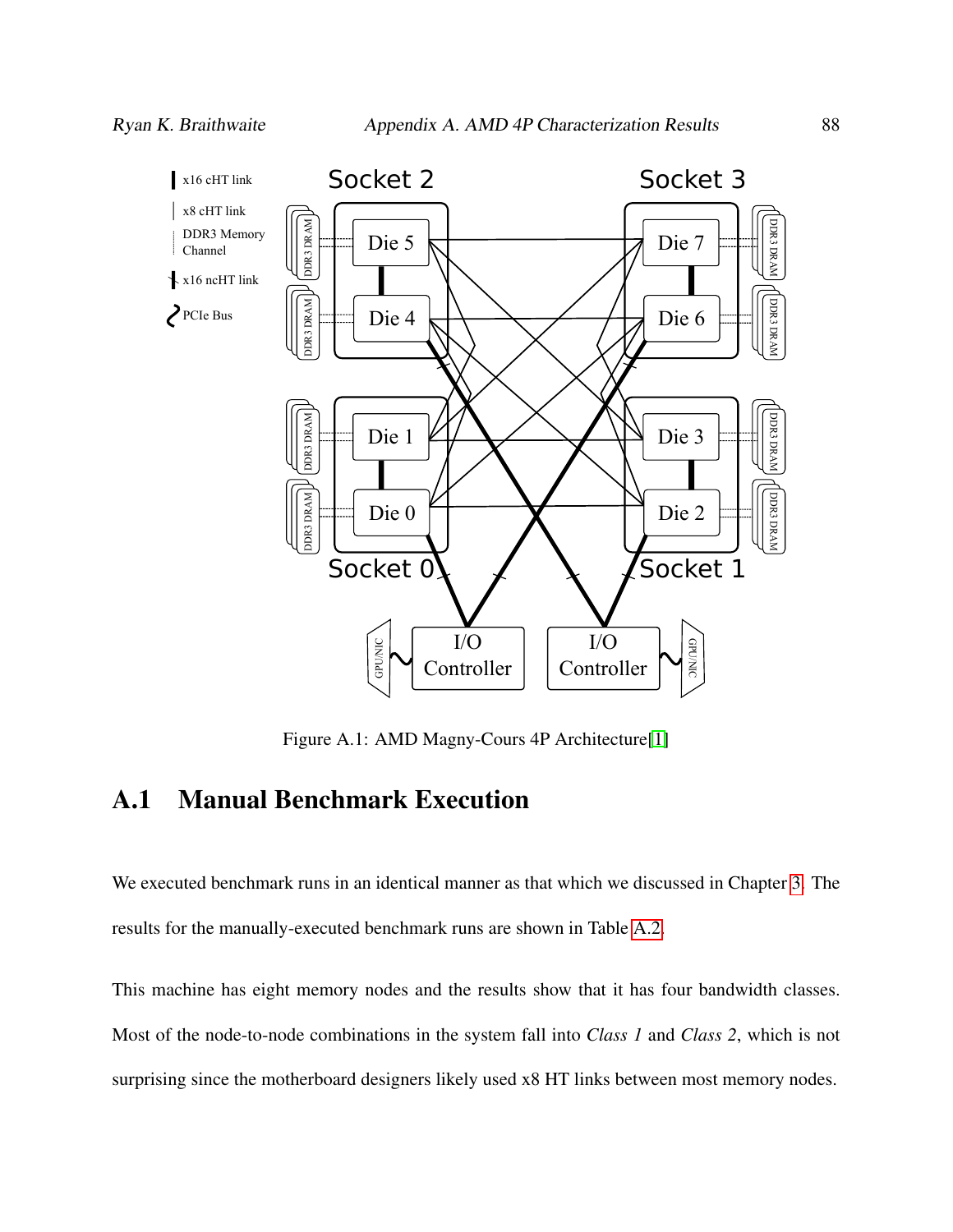### <span id="page-100-0"></span>Table A.2: Microbenchmark Characterization Results for AMD 4P System

Classes of data-access bandwidth

|                | AMD <sub>4P</sub>                      |                                              |              |  |  |  |  |  |  |
|----------------|----------------------------------------|----------------------------------------------|--------------|--|--|--|--|--|--|
|                |                                        | STREAM SINGLE-THREADED - GB/S (% OF CLASS 0) |              |  |  |  |  |  |  |
|                | <b>GNU</b>                             | <b>Intel</b>                                 | Open64       |  |  |  |  |  |  |
| <b>Class 0</b> | 5.8 $(100\%)$                          | $7.2(100\%)$                                 | $8.0(100\%)$ |  |  |  |  |  |  |
| <b>Class 1</b> | 3.3(58%)                               | 4.9(68%)                                     | 5.5 $(69\%)$ |  |  |  |  |  |  |
| <b>Class 2</b> | 2.7(47%)                               | 3.7(51%)                                     | $4.0(50\%)$  |  |  |  |  |  |  |
| <b>Class 3</b> | 2.2(37%)                               | 3.1(44%)                                     | $3.2(40\%)$  |  |  |  |  |  |  |
|                | SHOC BUSDOWNLOAD - GB/S (% OF CLASS 0) |                                              |              |  |  |  |  |  |  |
|                | <b>CUDA</b>                            |                                              |              |  |  |  |  |  |  |
| <b>Class 0</b> | $2.9(100\%)$                           | $2.9(100\%)$                                 |              |  |  |  |  |  |  |
| <b>Class 1</b> | 2.3(79%)                               | 2.3(79%)                                     |              |  |  |  |  |  |  |
|                |                                        | SHOC BUSREADBACK $-$ GB/S (% of CLASS 0)     |              |  |  |  |  |  |  |
| <b>Class 0</b> | 3.3 $(100\%)$                          | 3.3 $(100\%)$                                |              |  |  |  |  |  |  |
| <b>Class 1</b> | $2.3(70\%)$                            | 2.3(70%)                                     |              |  |  |  |  |  |  |
| <b>Class 2</b> | 1.9(58%)                               | 1.9(58%)                                     |              |  |  |  |  |  |  |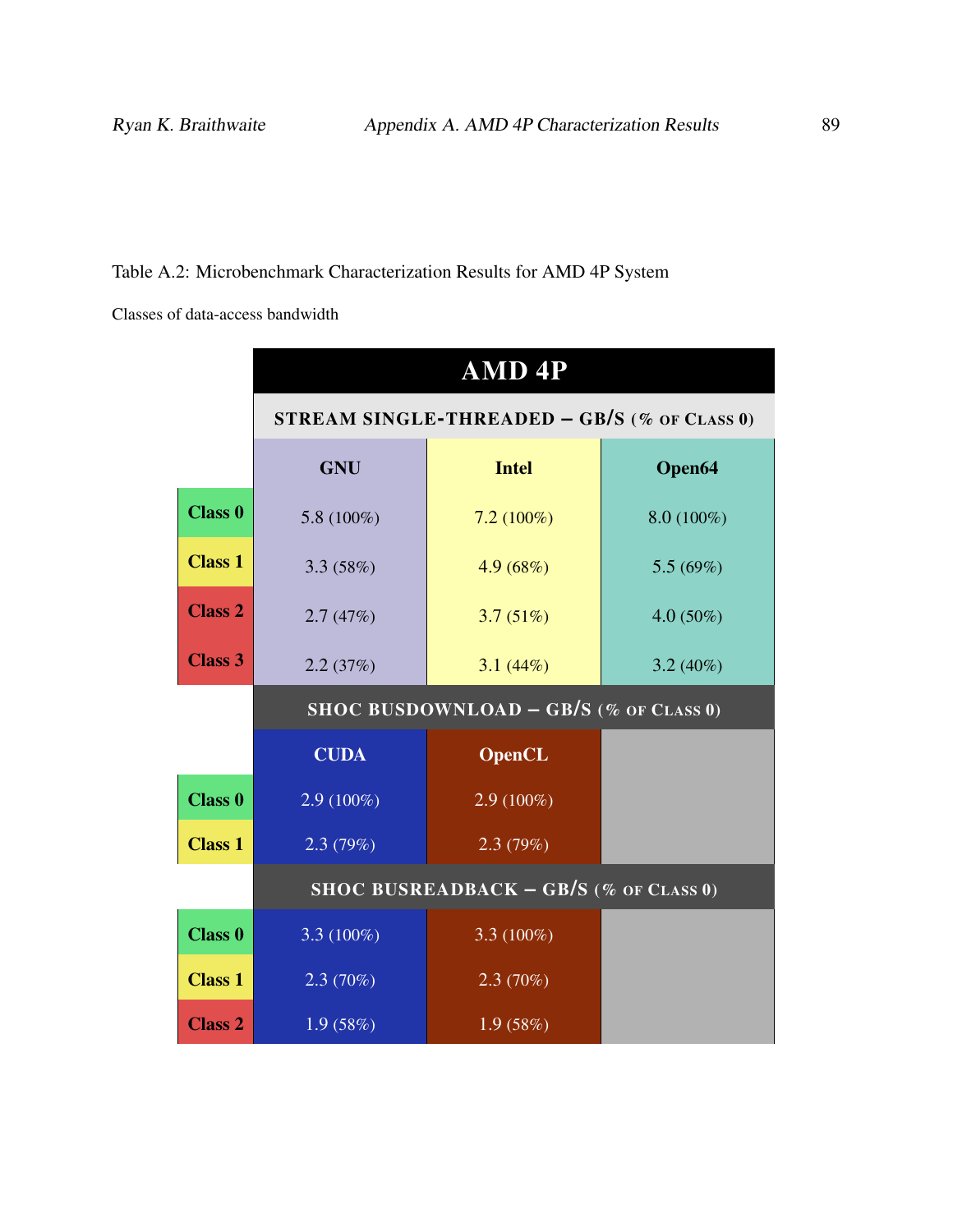This machine also exhibits some asymmetry in data-access performance. For example, our tests showed that between STREAM running on Node 4 and accessing data on Node 7 achieved 4.2 GB/s of bandwidth, but with the benchmark running on Node 7 and accessing data on Node 4 only 3.3 GB/s of bandwidth was achieved. Although this asymmetry is worthy of investigation from an architectural standpoint, such asymmetry is handled by our bandwidth-class analysis since each type of access will fall into its own bandwidth class. All bandwidth class results are only valid from the perspective of running in a certain location within the system, and all data-access scenarios for each process location are assigned to bandwidth classes appropriately.

# A.2 Cbench Benchmark Execution

The results from the Cbench tool shows a slightly different breakdown of the results for this machine. Excerpts of the Cbench-produced report are shown in Tables [A.3, A.4,](#page-102-0) [A.5,](#page-103-0) and [A.6.](#page-103-0)

The methods and tools we presented are applicable to any modern NUMA architecture. The dataaccess performance analysis provided by these tests provides insight into what a program may expect when executing in such a machine.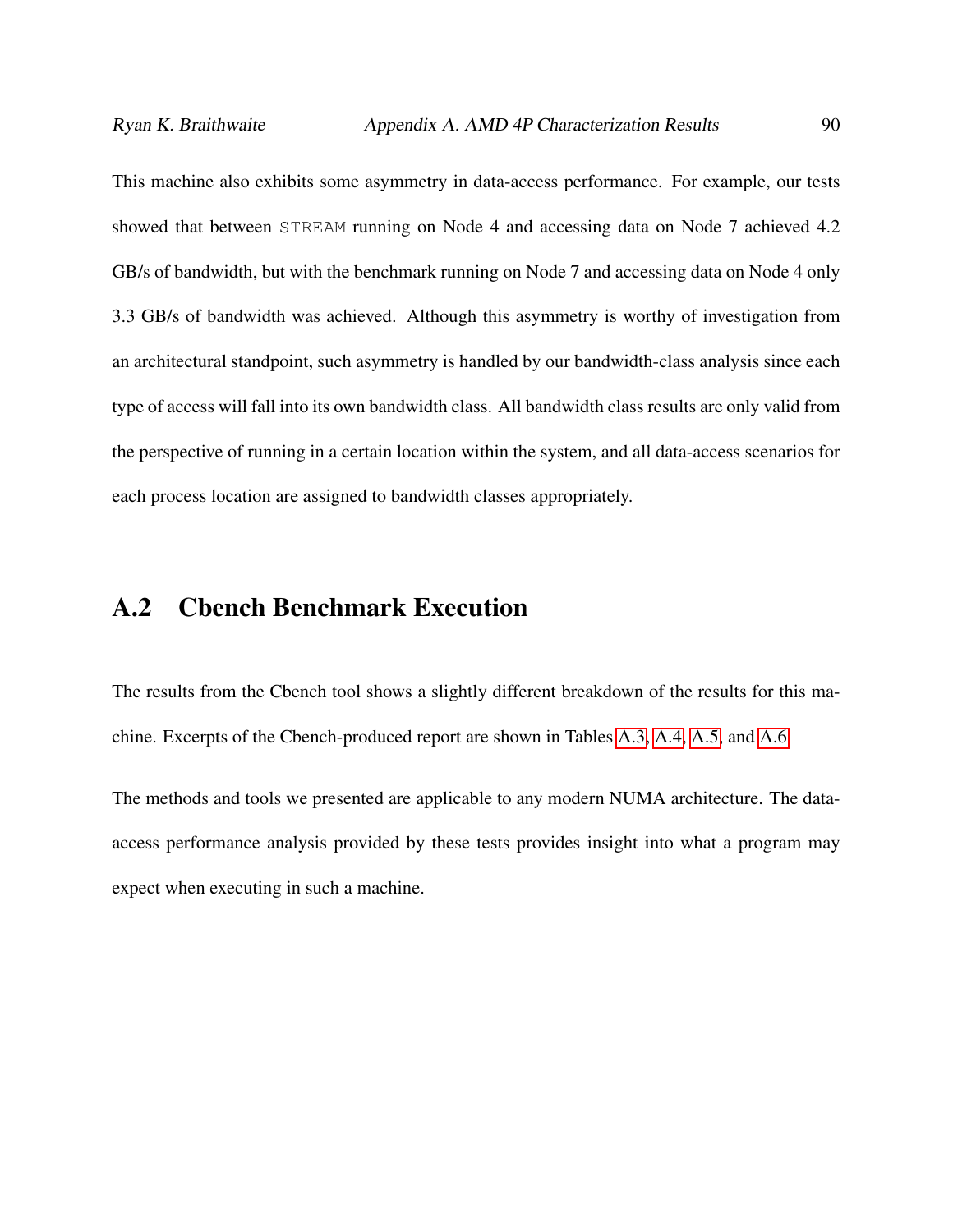| $\Gamma = 17066MB/s$            | STREAM Triad              |
|---------------------------------|---------------------------|
| <b>Class 0</b> $(\alpha_{m_0})$ | $<$ 8778 MB/s (0.5144)    |
| <b>Class 1</b> $(\alpha_{m_1})$ | $< 8109$ MB/s (0.4752)    |
| <b>Class 2</b> $(\alpha_{m_2})$ | (0.3271)<br>$<$ 5583 MB/s |
| Class 3 $(\alpha_{m_2})$        | $<$ 4002 MB/s<br>(0.2345) |

<span id="page-102-0"></span>Table A.3: AMD 4P Cbench Memory Data-Access Bandwidth Classes

| Table A.4: AMD 4P Cbench NUMA STREAM Bandwidth Test Results — the best value in each |  |  |
|--------------------------------------------------------------------------------------|--|--|
| column is highlighted                                                                |  |  |

| <b>STREAM Triad (MB/s)</b>          |                          |                          |                          |                          |                          |                          |                          |                          |          |
|-------------------------------------|--------------------------|--------------------------|--------------------------|--------------------------|--------------------------|--------------------------|--------------------------|--------------------------|----------|
|                                     | Node $0$<br>to<br>Node 0 | Node $0$<br>to<br>Node 1 | Node $0$<br>to<br>Node 2 | Node $0$<br>to<br>Node 3 | Node $0$<br>to<br>Node 4 | Node $0$<br>to<br>Node 5 | Node $0$<br>to<br>Node 6 | Node $0$<br>to<br>Node 7 | .        |
| stream-big-c-intel-12.0.2.137       | 7676                     | 5161                     | 3035                     | 2815                     | 3126                     | 3116                     | 3909                     | 3303                     | .        |
| stream-big-c-open $64-5.0$          | 7767                     | 4880                     | 3049                     | 3024                     | 3210                     | 3123                     | 3647                     | 3535                     | .        |
| stream-big-f-gcc-4.4.6              | 5785                     | 3148                     | 2468                     | 2005                     | 2127                     | 2066                     | 2723                     | 2287                     | .        |
| stream-big-f-intel-12.0.2.137       | 5599                     | 3337                     | 2339                     | 2001                     | 2080                     | 2020                     | 2540                     | 2487                     | $\cdots$ |
| stream-big-f-open64-5.0             | 7569                     | 5410                     | 3048                     | 2925                     | 3204                     | 3146                     | 3652                     | 3485                     | .        |
| stream-c-intel- $12.0.2.137$        | 6630                     | 5199                     | 3039                     | 2842                     | 3122                     | 3039                     | 3454                     | 3326                     | .        |
| stream-c-open $64-5.0$              | 7790                     | 5549                     | 3060                     | 2923                     | 3240                     | 3176                     | 3678                     | 3526                     | .        |
| stream-f-gcc-4.4.6                  | 5043                     | 3811                     | 2469                     | 2090                     | 2185                     | 2128                     | 2470                     | 2406                     | .        |
| stream-f-intel-12.0.2.137           | 6991                     | 5257                     | 3097                     | 2969                     | 3142                     | 3068                     | 3480                     | 3624                     | .        |
| stream-f-open64-5.0                 | 6462                     | 5507                     | 3097                     | 3016                     | 3155                     | 3165                     | 3634                     | 3761                     | .        |
| stream-intel2-c-intel-12.0.2.137    | 7686                     | 4467                     | 2995                     | 2758                     | 3115                     | 3093                     | 3407                     | 3684                     | .        |
| stream-intel2-f-intel- $12.0.2.137$ | 7796                     | 5097                     | 3054                     | 2791                     | 3124                     | 3041                     | 3908                     | 3335                     | .        |
| stream-intel3-f-intel-12.0.2.137    | 7695                     | 4988                     | 3056                     | 2789                     | 3133                     | 3128                     | 3916                     | 3509                     | .        |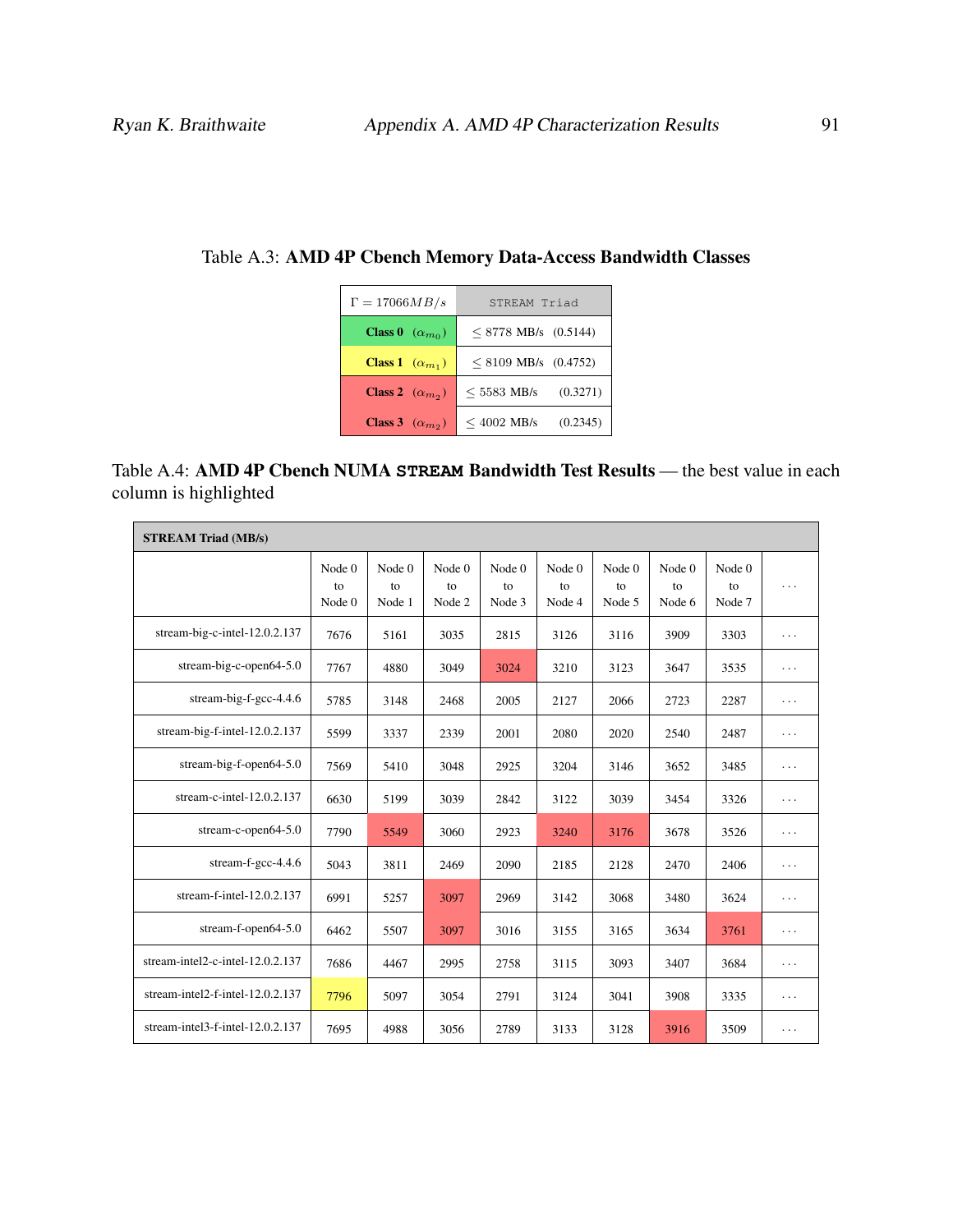| $\Phi = 12.8GB/s$               | BusSpeedDownload         | <b>BusSpeedReadback</b>   |
|---------------------------------|--------------------------|---------------------------|
| <b>Class 0</b> $(\alpha_{p_0})$ | $< 2.89$ GB/s $(0.2260)$ | $\leq$ 3.35 GB/s (0.2621) |
| <b>Class 1</b> $(\alpha_{p_1})$ | $< 2.88$ GB/s $(0.2252)$ | $<$ 3.34 GB/s (0.2609)    |
| Class 2 $(\alpha_{p_2})$        | $< 2.31$ GB/s (0.1808)   | $\leq$ 2.29 GB/s (0.1792) |

<span id="page-103-0"></span>Table A.5: AMD 4P Cbench GPU Data-Access Bandwidth Classes

Table A.6: AMD 4P Cbench NUMA **SHOC** GPU Data-Access Bandwidth Test Results — the best value in each column is highlighted

| BusSpeedDownload (GB/s) |                          |                        |                          |                          |                        |                        |                          |                          |   |
|-------------------------|--------------------------|------------------------|--------------------------|--------------------------|------------------------|------------------------|--------------------------|--------------------------|---|
| <b>CUDA</b>             |                          |                        |                          |                          |                        |                        |                          |                          |   |
|                         | Node $0$<br>to<br>Node 0 | Node 0<br>to<br>Node 1 | Node $0$<br>to<br>Node 2 | Node $0$<br>to<br>Node 3 | Node 0<br>to<br>Node 4 | Node 0<br>to<br>Node 5 | Node $0$<br>to<br>Node 6 | Node $0$<br>to<br>Node 7 | . |
| Device 0                | 2.8824                   | 2.8823                 | 2.8823                   | 2.3139                   | 2.3138                 | 2.3104                 | 2.8821                   | 2.8822                   | . |
| Device 1                | 2.8925                   | 2.3300                 | 1.9386                   | 1.9354                   | 2.8925                 | 2.8925                 | 2.3232                   | 2.3322                   | . |

| BusSpeedReadback<br>(GB/s) |                            |                        |                        |                          |                        |                        |                        |                          |   |
|----------------------------|----------------------------|------------------------|------------------------|--------------------------|------------------------|------------------------|------------------------|--------------------------|---|
| <b>CUDA</b>                |                            |                        |                        |                          |                        |                        |                        |                          |   |
|                            | Node $0$<br>to<br>Node $0$ | Node 0<br>to<br>Node 1 | Node 0<br>to<br>Node 2 | Node $0$<br>to<br>Node 3 | Node 0<br>to<br>Node 4 | Node 0<br>to<br>Node 5 | Node 0<br>to<br>Node 6 | Node $0$<br>to<br>Node 7 | . |
| Device 0                   | 3.3387                     | 3.3388                 | 2.2944                 | 1.9148                   | 3.3388                 | 3.3389                 | 3.3388                 | 3.3387                   | . |
| Device 1                   | 2.3064                     | 1.9253                 | 1.8993                 | 3.3547                   | 3.3547                 | 3.3547                 | 3.3546                 | 3.3547                   | . |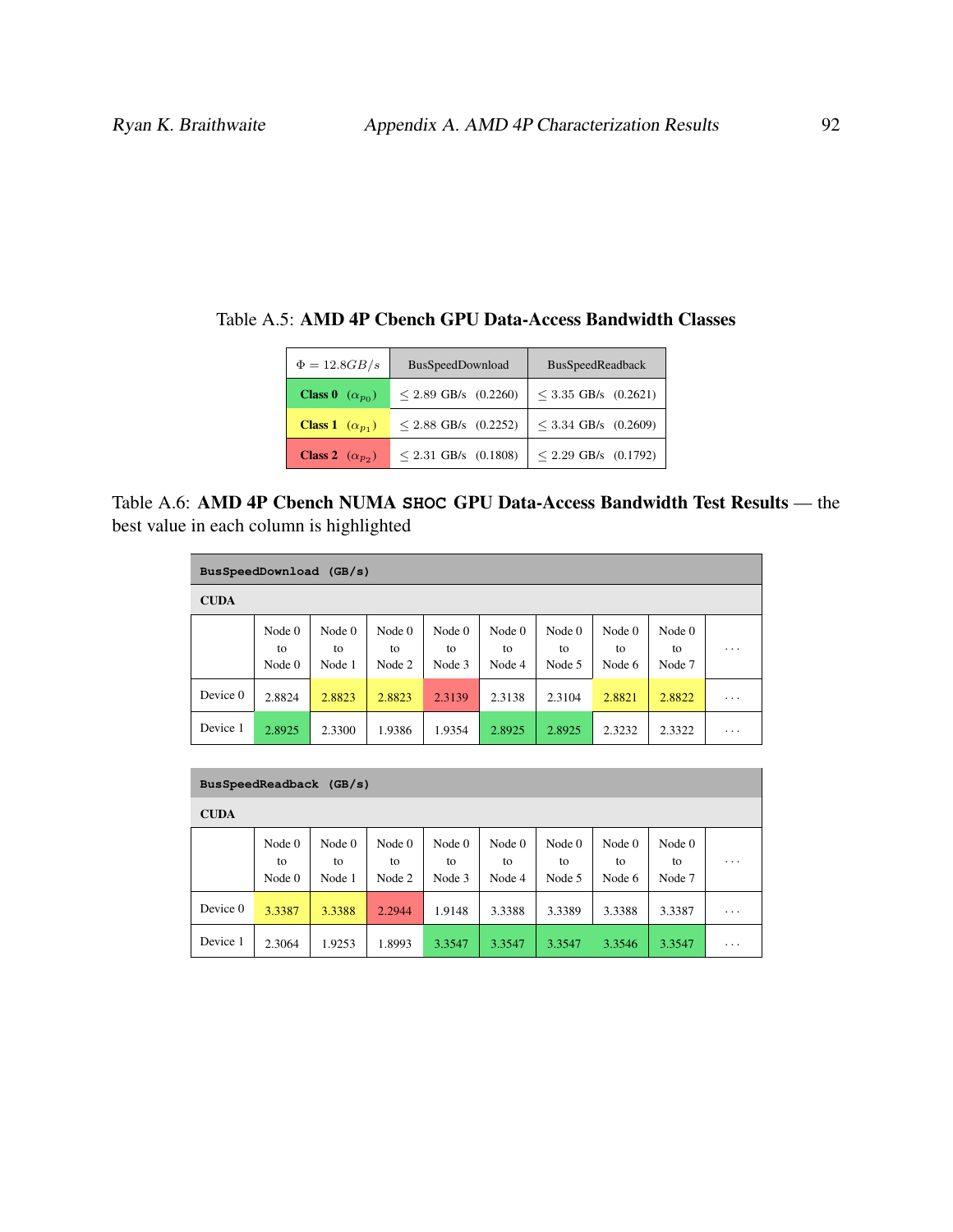# Bibliography

- <span id="page-104-0"></span>[1] Bios and kernel developer's guide (bkdg) for amd family 10h processors. Technical Report 3.48, Advanced Micro Devices, Inc., April 2010.
- [2] Using the x86 open64 compiler suite. *URL: http://developer.amd.com/tools/open64/ onlinehelp/pages/x86 open64 help.htm*, 2010.
- [3] Cbench scalable cluster benchmarking. [http://sourceforge.net/projects/](http://sourceforge.net/projects/cbench/) [cbench/](http://sourceforge.net/projects/cbench/), August 2011.
- [4] Intel 64 and ia-32 architectures software developer's manual volume 3b: System programming guide, part 2. Technical report, Intel Corporation, 2011.
- [5] M. Anderson. Better benchmarking for supercomputers. *Spectrum, IEEE*, 48(1):12 –14, 2011.
- [6] Joseph Antony, Pete Janes, and Alistair Rendell. Exploring thread and memory placement on numa architectures: Solaris and linux, ultrasparc/fireplane and opteron/hypertransport. In Yves Robert, Manish Parashar, Ramamurthy Badrinath, and Viktor Prasanna, editors, *High*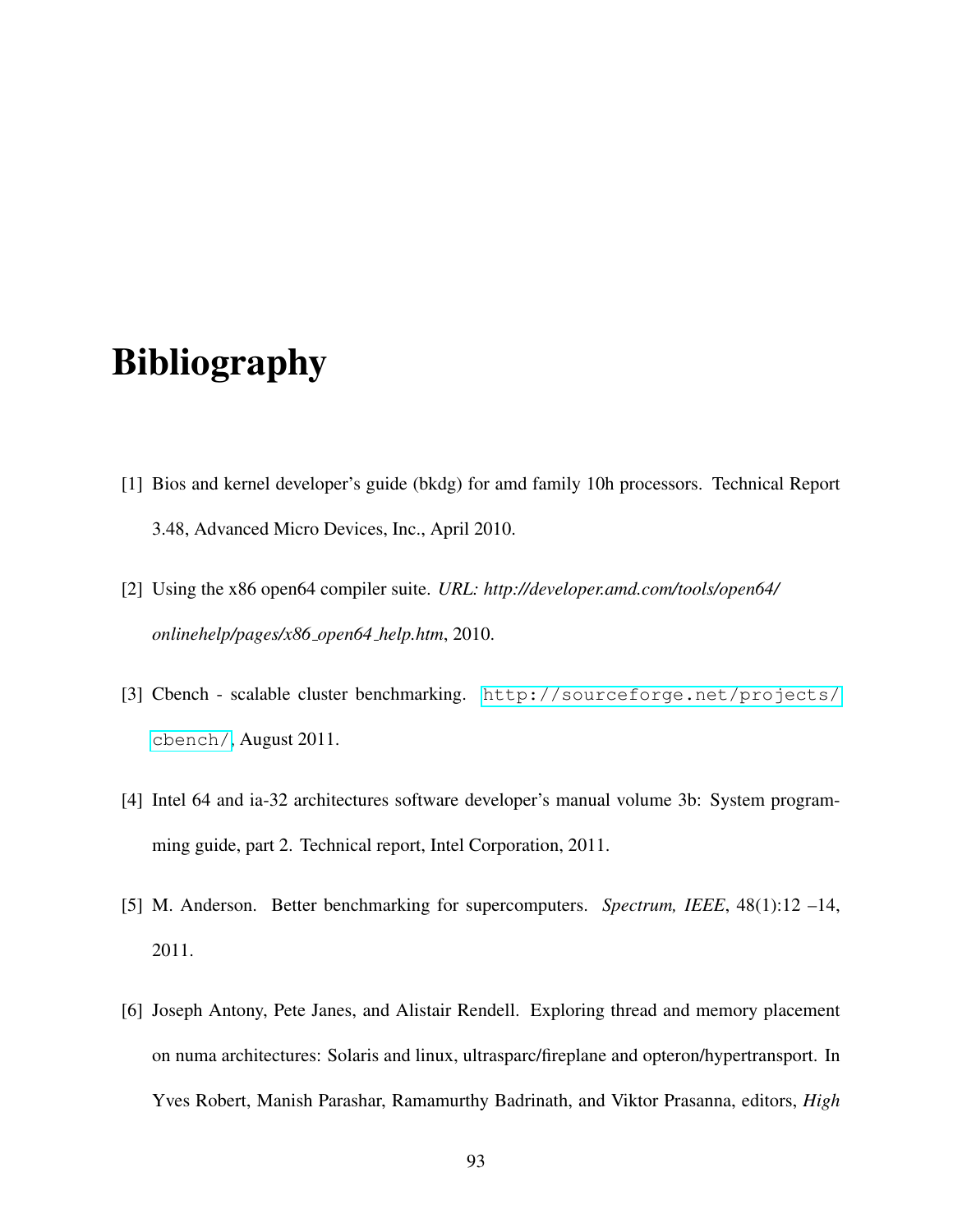*Performance Computing - HiPC 2006*, volume 4297 of *Lecture Notes in Computer Science*, pages 338–352. Springer Berlin / Heidelberg, 2006.

- [7] Cédric Augonnet, Samuel Thibault, Raymond Namyst, and Pierre-André Wacrenier. StarPU: A unified platform for task scheduling on heterogeneous multicore architectures. In *Proceedings of the 15th International Euro-Par Conference on Parallel Processing*, Euro-Par '09, pages 863–874, Berlin, Heidelberg, 2009. Springer-Verlag.
- <span id="page-105-0"></span>[8] David A. Bader, Jonathan Berry, Simon Kahan, Richard Murphy, E. Jason Riedy, and Jeremiah Willcock. Graph 500 benchmark 1 ("search"). Technical report, Graph500.org, October 2010.
- <span id="page-105-1"></span>[9] D. Bailey, T. Harris, W. Saphir, R. Van der Wijngaart, A. Woo, and M. Yarrow. The nas parallel benchmarks 2.0. Technical report, NASA Ames Research Center, 1995.
- [10] Christopher L. Barrett, Keith R. Bisset, Stephen G. Eubank, Xizhou Feng, and Madhav V. Marathe. Episimdemics: an efficient algorithm for simulating the spread of infectious disease over large realistic social networks. In *Proceedings of the 2008 ACM/IEEE conference on Supercomputing*, SC '08, pages 37:1–37:12, Piscataway, NJ, USA, 2008. IEEE Press.
- [11] W. Bolosky, R. Fitzgerald, and M. Scott. Simple but effective techniques for numa memory management. In *Proceedings of the twelfth ACM symposium on Operating systems principles*, SOSP '89, pages 19–31, New York, NY, USA, 1989. ACM.
- [12] William J. Bolosky, Michael L. Scott, Robert P. Fitzgerald, Robert J. Fowler, and Alan L. Cox. Numa policies and their relation to memory architecture. In *Proceedings of the fourth*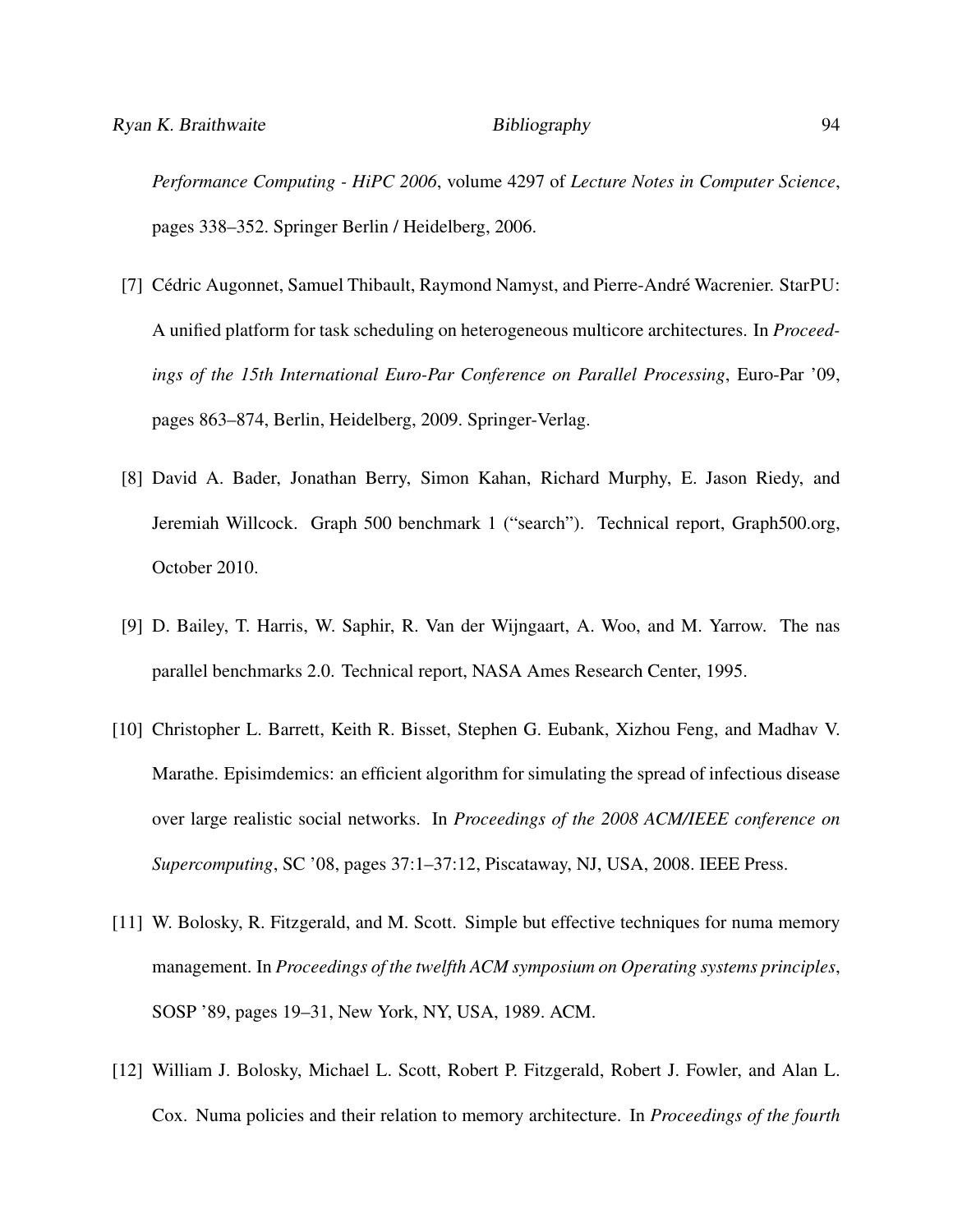*international conference on Architectural support for programming languages and operating systems*, ASPLOS-IV, pages 212–221, New York, NY, USA, 1991. ACM.

- [13] F. Broquedis, J. Clet-Ortega, S. Moreaud, N. Furmento, B. Goglin, G. Mercier, S. Thibault, and R. Namyst. hwloc: A generic framework for managing hardware affinities in hpc applications. In *Parallel, Distributed and Network-Based Processing (PDP), 2010 18th Euromicro International Conference on*, pages 180 –186, 2010.
- <span id="page-106-0"></span>[14] Franois Broquedis, Nathalie Furmento, Brice Goglin, Pierre-Andr Wacrenier, and Raymond Namyst. Forestgomp: An efficient openmp environment for numa architectures. *International Journal of Parallel Programming*, 38:418–439, 2010.
- [15] K.W. Cameron and Xian-He Sun. Quantifying locality effect in data access delay: memory logp. In *Parallel and Distributed Processing Symposium, 2003. Proceedings. International*, page 8 pp., 2003.
- [16] Tracy Carver. Magny-cours and direct connect architecture 2.0. *URL: http://developer.amd.com/documentation/articles/pages/magny-cours-direct-connectarchitecture-2.0.aspx*, March 2010.
- [17] David Culler, Richard Karp, David Patterson, Abhijit Sahay, Klaus Erik Schauser, Eunice Santos, Ramesh Subramonian, and Thorsten von Eicken. Logp: towards a realistic model of parallel computation. In *Proceedings of the fourth ACM SIGPLAN symposium on Principles and practice of parallel programming*, PPOPP '93, pages 1–12, New York, NY, USA, 1993. ACM.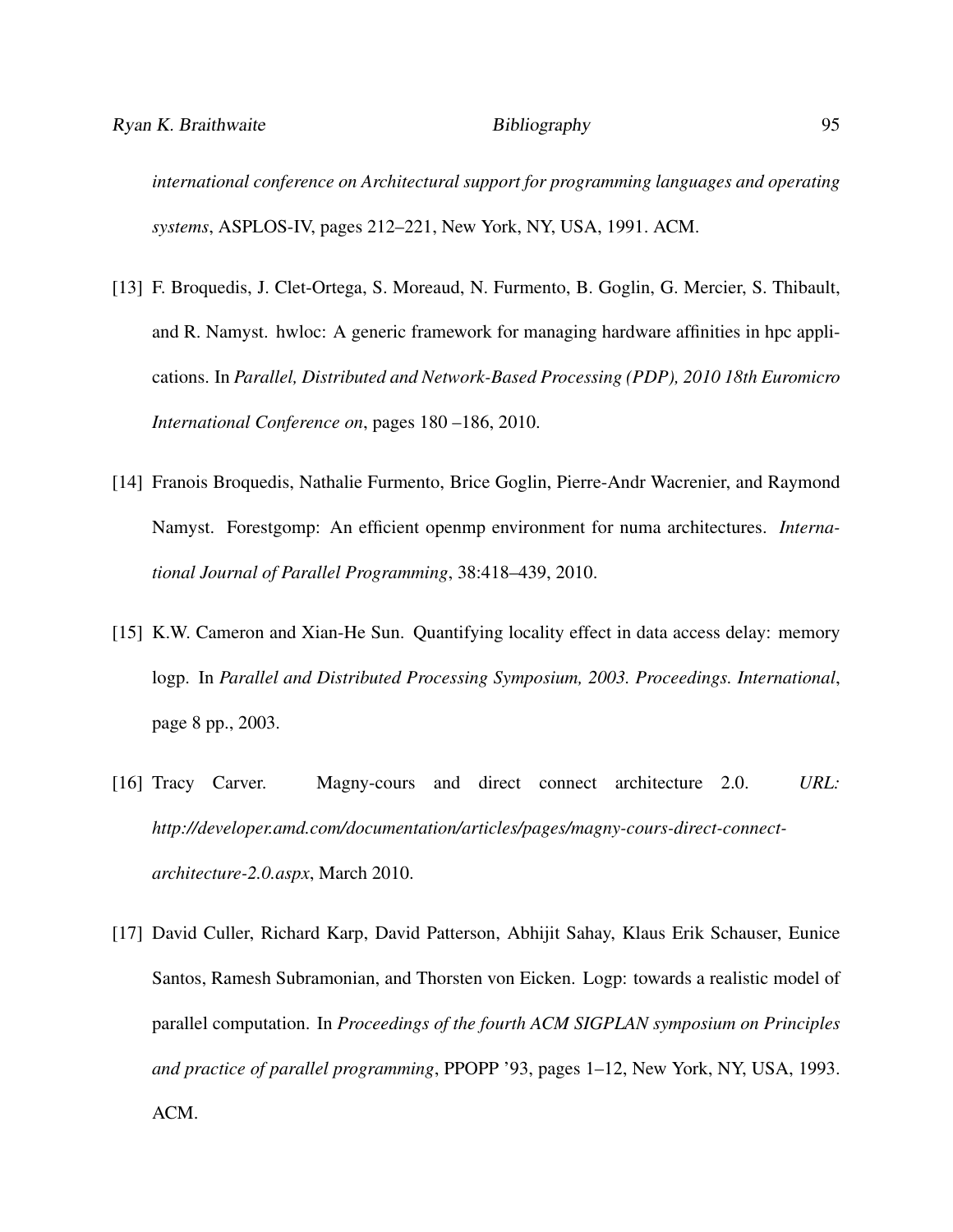- [18] Anthony Danalis, Gabriel Marin, Collin McCurdy, Jeremy S. Meredith, Philip C. Roth, Kyle Spafford, Vinod Tipparaju, and Jeffrey S. Vetter. The scalable heterogeneous computing (shoc) benchmark suite. In *Proceedings of the 3rd Workshop on General-Purpose Computation on Graphics Processing Units*, GPGPU '10, pages 63–74, New York, NY, USA, 2010. ACM.
- [19] M. Forsell. A pram-numa model of computation for addressing low-tlp workloads. In *Parallel Distributed Processing, Workshops and Phd Forum (IPDPSW), 2010 IEEE International Symposium on*, pages 1 –8, 2010.
- [20] Steven Fortune and James Wyllie. Parallelism in random access machines. In *Proceedings of the tenth annual ACM symposium on Theory of computing*, STOC '78, pages 114–118, New York, NY, USA, 1978. ACM.
- [21] Brice Goglin and Nathalie Furmento. Enabling high-performance memory migration for multithreaded applications on linux. *Parallel and Distributed Processing Symposium, International*, 0:1–9, 2009.
- [22] Andreas Kleen. A numa api for linux. Technical report, SUSE Labs, April 2005.
- [23] Stefan Lankes, Boris Bierbaum, and Thomas Bemmerl. Affinity-on-next-touch: an extension to the linux kernel for numa architectures. In *Proceedings of the 8th international conference on Parallel processing and applied mathematics: Part I*, PPAM'09, pages 576–585, Berlin, Heidelberg, 2010. Springer-Verlag.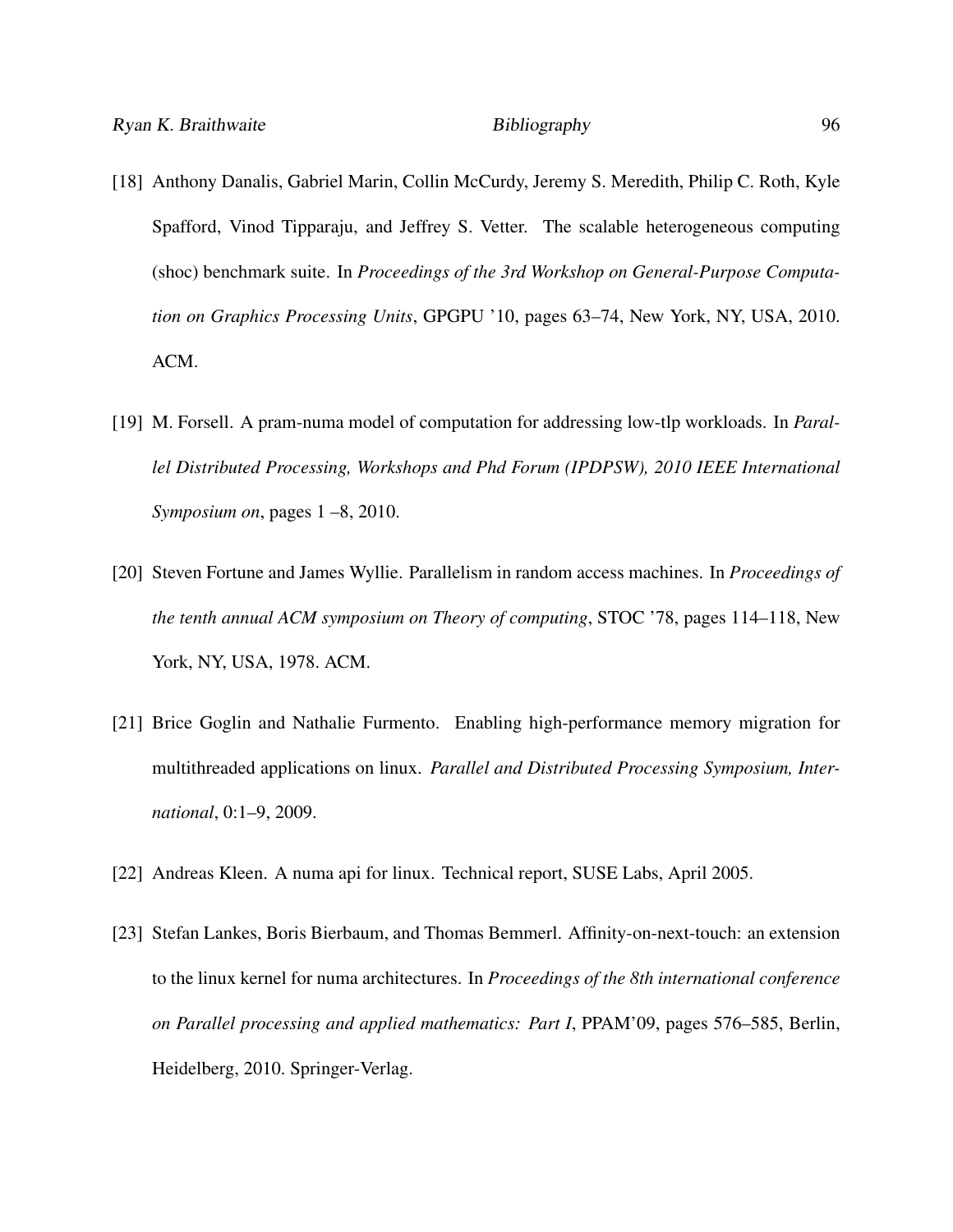- [24] David Levinthal. Performance analysis guide for intel core i7 processor and intel xeon 5500 processors. Technical report, Intel Corporation, 2009.
- [25] S. Lloyd. Least squares quantization in pcm. *Information Theory, IEEE Transactions on*, 28(2):129 – 137, mar 1982.
- [26] D. Luebke. Cuda: Scalable parallel programming for high-performance scientific computing. In *Biomedical Imaging: From Nano to Macro, 2008. ISBI 2008. 5th IEEE International Symposium on*, pages 836 –838, may 2008.
- [27] John D. McCalpin. Stream: Sustainable memory bandwidth in high performance computers. Technical report, University of Virginia, Charlottesville, Virginia, 1991-2007. A continually updated technical report. http://www.cs.virginia.edu/stream/.
- [28] John D. McCalpin. Memory bandwidth and machine balance in current high performance computers. *IEEE Computer Society Technical Committee on Computer Architecture (TCCA) Newsletter*, pages 19–25, December 1995.
- [29] Larry McVoy and Carl Staelin. lmbench: portable tools for performance analysis. In *Proceedings of the 1996 annual conference on USENIX Annual Technical Conference*, pages 23–23, Berkeley, CA, USA, 1996. USENIX Association.
- [30] Richard Murphy. On the effects of memory latency and bandwidth on supercomputer application performance. *IEEE Workload Characterization Symposium*, 0:35–43, 2007.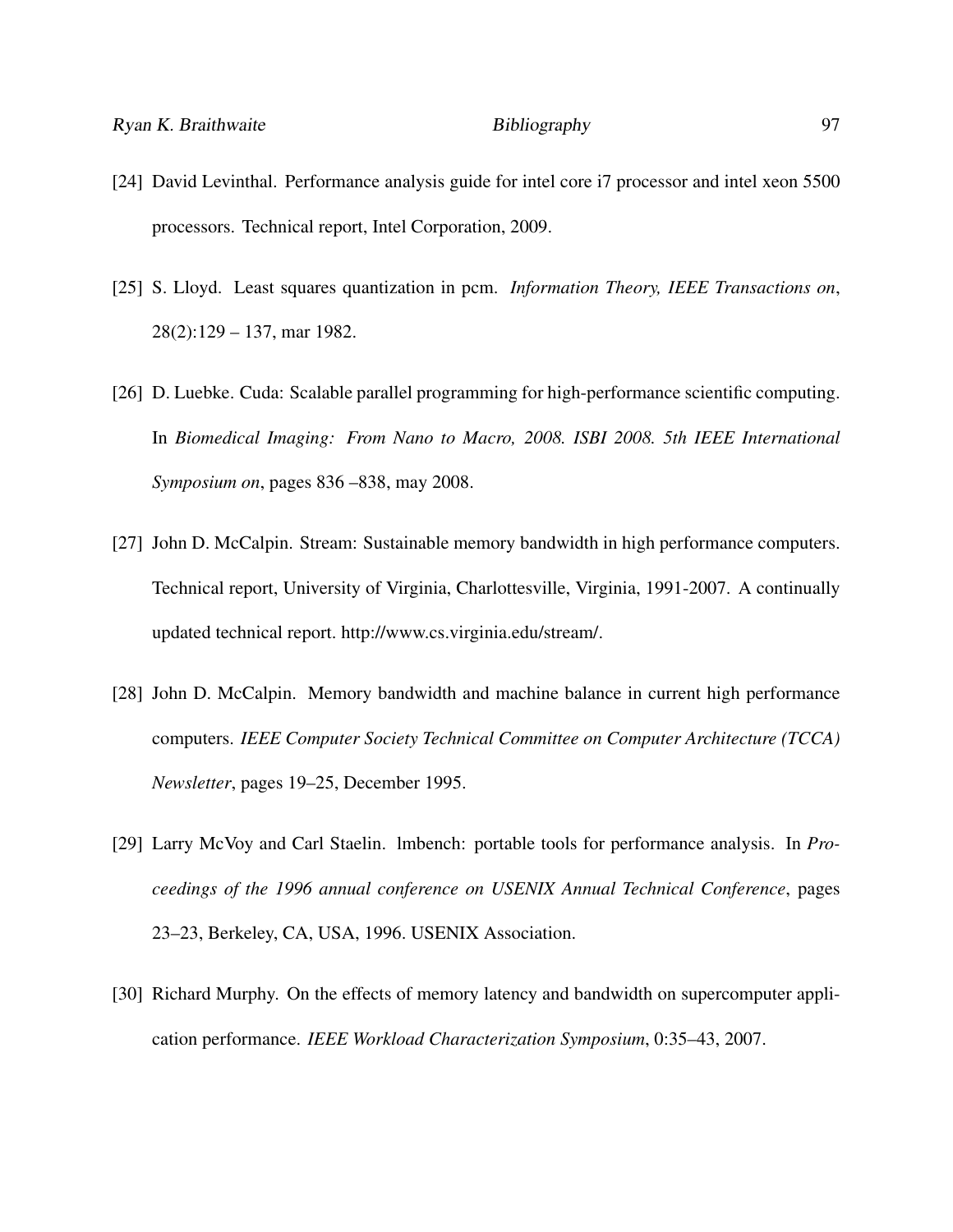- [31] Nicholas Nethercote and Julian Seward. Valgrind: A program supervision framework. *Electronic Notes in Theoretical Computer Science*, 89(2):44 – 66, 2003. RV '2003, Run-time Verification (Satellite Workshop of CAV '03).
- [32] Jeffry Ogden. Cbench: A software toolkit for testing, benchmarking, and qualifying hptc linux clusters. Technical report, Sandia National Laboratories, Accessed August, 2011.
- [33] Christiane Pousa Ribeiro and Jean-Francois Méhaut. Minas: Memory Affinity Management Framework. Research Report RR-7051, INRIA, 2009.
- [34] C.P. Ribeiro, J.-F. Mehaut, A. Carissimi, M. Castro, and L.G. Fernandes. Memory affinity for hierarchical shared memory multiprocessors. In *Computer Architecture and High Performance Computing, 2009. SBAC-PAD '09. 21st International Symposium on*, pages 59 –66, 2009.
- [35] Martin Schmollinger and Michael Kaufmann. κnuma: A model for clusters of smp-machines. In Roman Wyrzykowski, Jack Dongarra, Marcin Paprzycki, and Jerzy Wasniewski, editors, *Parallel Processing and Applied Mathematics*, volume 2328 of *Lecture Notes in Computer Science*, pages 42–50. Springer Berlin / Heidelberg, 2006.
- [36] T. Scogland, P. Balaji, W. Feng, and G. Narayanaswamy. Asymmetric interactions in symmetric multi-core systems: Analysis, enhancements and evaluation. In *High Performance Computing, Networking, Storage and Analysis, 2008. SC 2008. International Conference for*, pages 1 –12, nov. 2008.